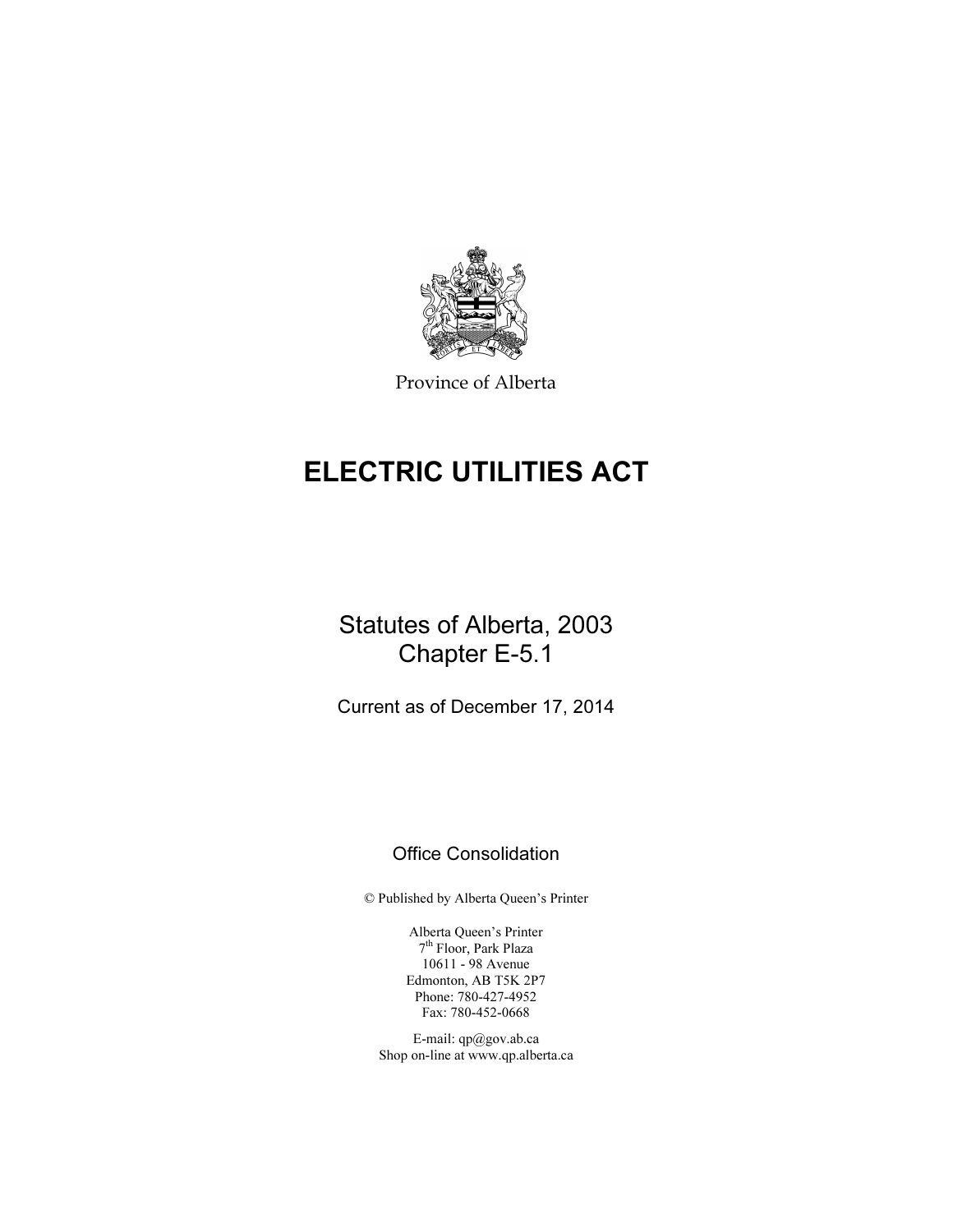#### Copyright and Permission Statement

Alberta Queen's Printer holds copyright on behalf of the Government of Alberta in right of Her Majesty the Queen for all Government of Alberta legislation. Alberta Queen's Printer permits any person to reproduce Alberta's statutes and regulations without seeking permission and without charge, provided due diligence is exercised to ensure the accuracy of the materials produced, and Crown copyright is acknowledged in the following format:

© Alberta Queen's Printer, 20\_\_.\*

\*The year of first publication of the legal materials is to be completed.

#### Note

All persons making use of this consolidation are reminded that it has no legislative sanction, that amendments have been embodied for convenience of reference only. The official Statutes and Regulations should be consulted for all purposes of interpreting and applying the law.

### Amendments Not in Force

This consolidation incorporates only those amendments in force on the consolidation date shown on the cover. It does not include the following amendments:

2003 cE-5.1 s168 repeals ss156 to 163.

#### **Regulations**

The following is a list of the regulations made under the Electric Utilities Act that are filed as Alberta Regulations under the Regulations Act

|                                                        | Alta. Reg. | <i>Amendments</i>   |
|--------------------------------------------------------|------------|---------------------|
| <b>Electric Utilities Act</b>                          |            |                     |
|                                                        |            |                     |
| Billing Regulation, 2003 159/2003  288/2009, 224/2012, |            |                     |
|                                                        |            | 60/2015             |
| City of Medicine Hat Payment in Lieu                   |            |                     |
|                                                        |            |                     |
|                                                        |            | 175/2008, 288/2009, |
|                                                        |            | 31/2012, 62/2013,   |
|                                                        |            | 185/2013            |
|                                                        |            |                     |
|                                                        |            |                     |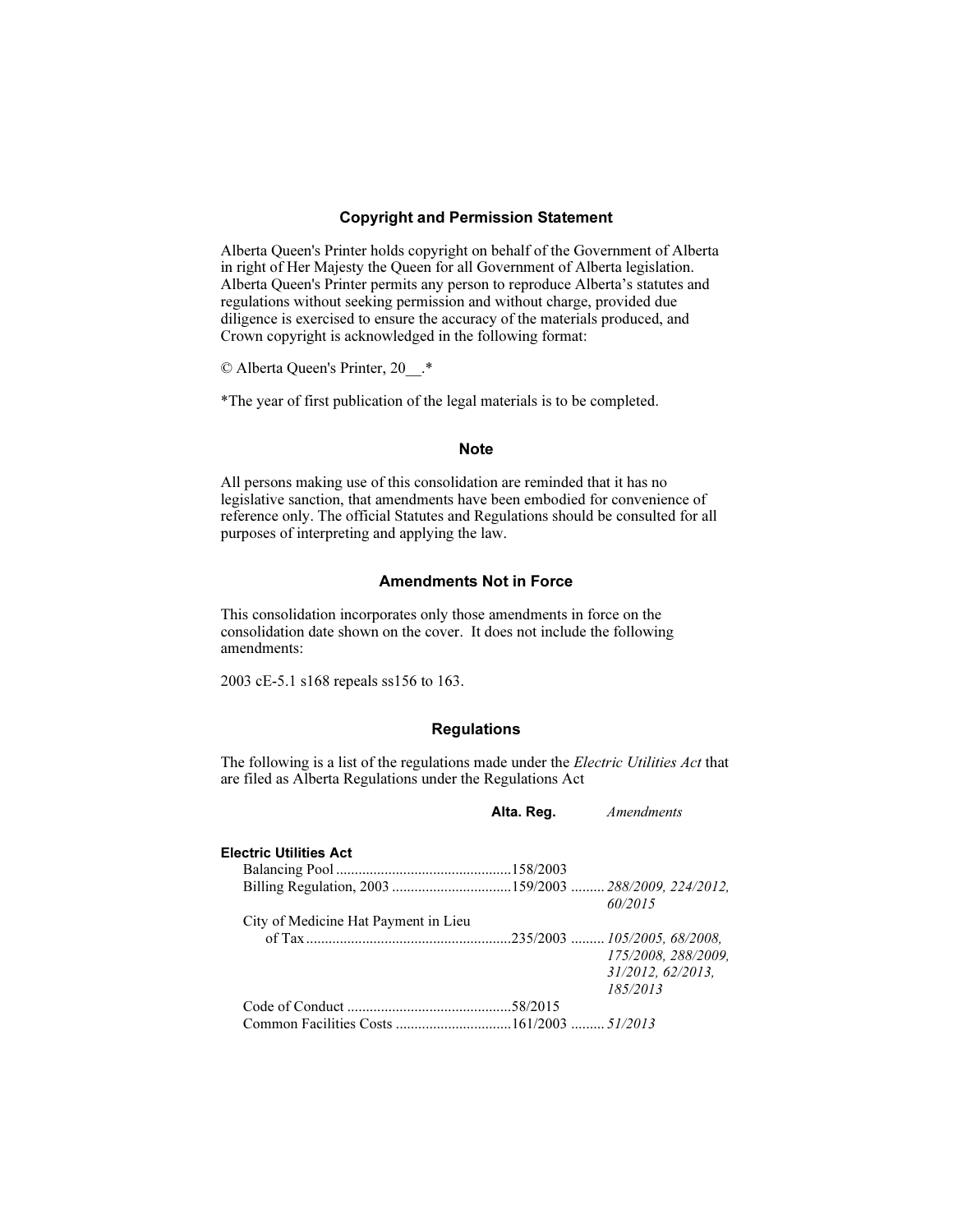|                                                    | 224/2012                                                |
|----------------------------------------------------|---------------------------------------------------------|
| Fair, Efficient and Open Competition  159/2009     |                                                         |
|                                                    |                                                         |
|                                                    | 89/2013                                                 |
| Independent Power and Small Power111/2003  48/2013 |                                                         |
| Isolated Generating Units and                      |                                                         |
|                                                    |                                                         |
|                                                    | 53/2013                                                 |
|                                                    |                                                         |
|                                                    | 60/2014                                                 |
|                                                    |                                                         |
|                                                    | 234/2013, 203/2015                                      |
| Municipal Own-use Generation 80/2009               |                                                         |
|                                                    |                                                         |
|                                                    | 256/2007, 68/2008,                                      |
|                                                    | 288/2009, 31/2012,                                      |
|                                                    | 62/2013                                                 |
|                                                    | Power Purchase Arrangements167/2003  216/2005, 254/2007 |
| Power Purchase Arrangements                        |                                                         |
|                                                    |                                                         |
|                                                    |                                                         |
|                                                    | 224/2012, 11/2013,                                      |
|                                                    | 59/2015                                                 |
| Roles, Relationships and                           |                                                         |
|                                                    |                                                         |
|                                                    | 108/2004, 108/2005,                                     |
|                                                    | 265/2007, 224/2012                                      |
|                                                    |                                                         |
|                                                    | 160/2009, 288/2009,                                     |
|                                                    | 153/2010, 156/2012,                                     |
|                                                    | 145/2013, 175/2014                                      |
| Transmission Deficiency176/2014                    |                                                         |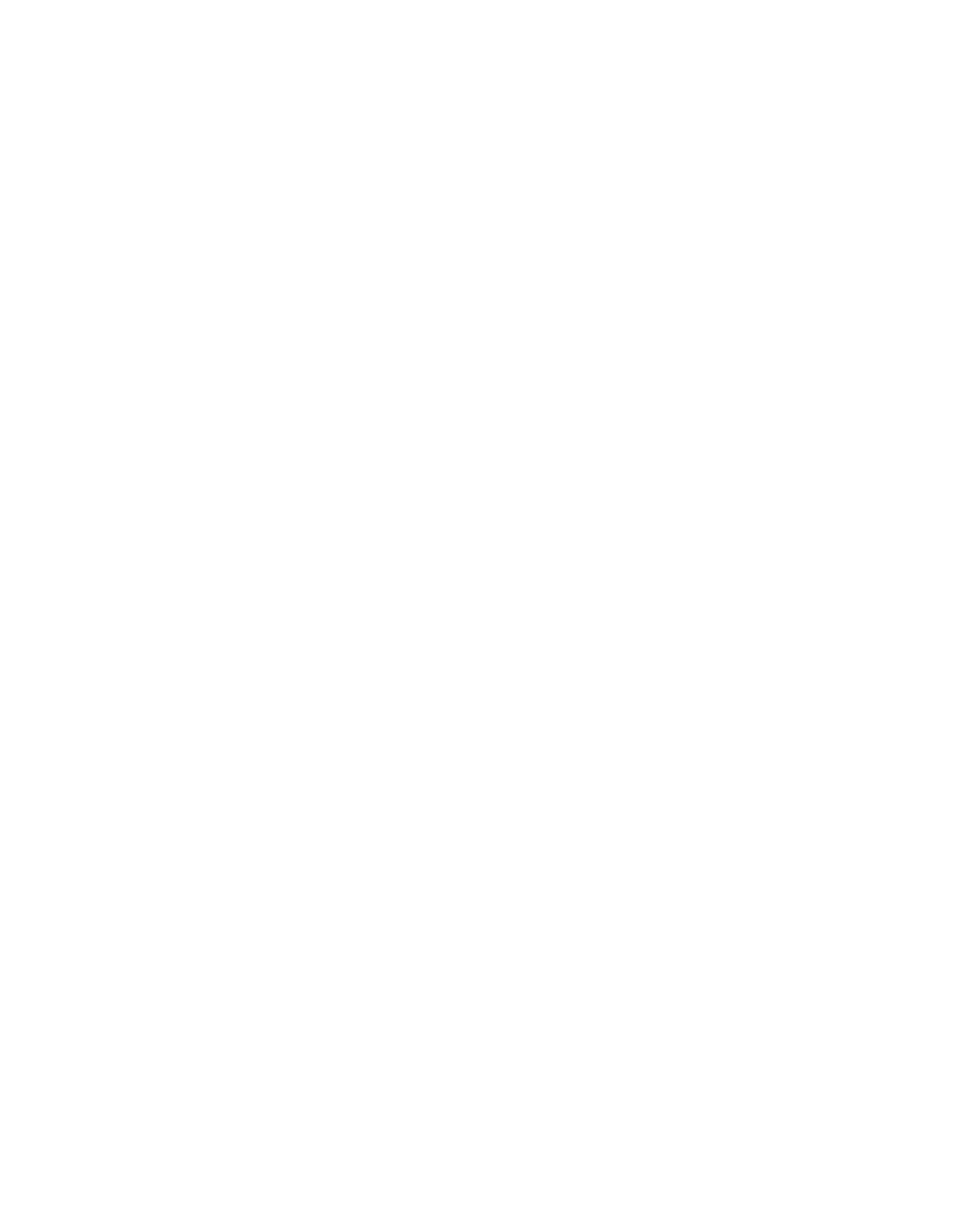# ELECTRIC UTILITIES ACT

Chapter E-5.1

Table of Contents

# Part 1 Interpretation, Application and Purpose

- 1 Interpretation
- 2 Exemptions from the Act
- 3 Effect of the Act
- 4 Immunity for the Crown
- 5 Purposes of the Act
- 6 Expectations of market participants

# Part 2 Independent System Operator and Transmission

#### Division 1 Corporate Organization

- 7 ISO established
- 8 Appointment of ISO members
- 9 Natural person powers
- 10 Bylaws
- 11 Chief executive officer
- 12 Auditor
- 14 ISO budget
- 15 Reporting

#### Division 2 Independent System Operator Duties and Authority

- 16 Duty to act responsibly
- 16.1 ALSA regional plans
	- 17 Duties of Independent System Operator
	- 18 Power pool
	- 19 Direct sales agreements and forward contracts
- 20 ISO rules
- 20.1 Application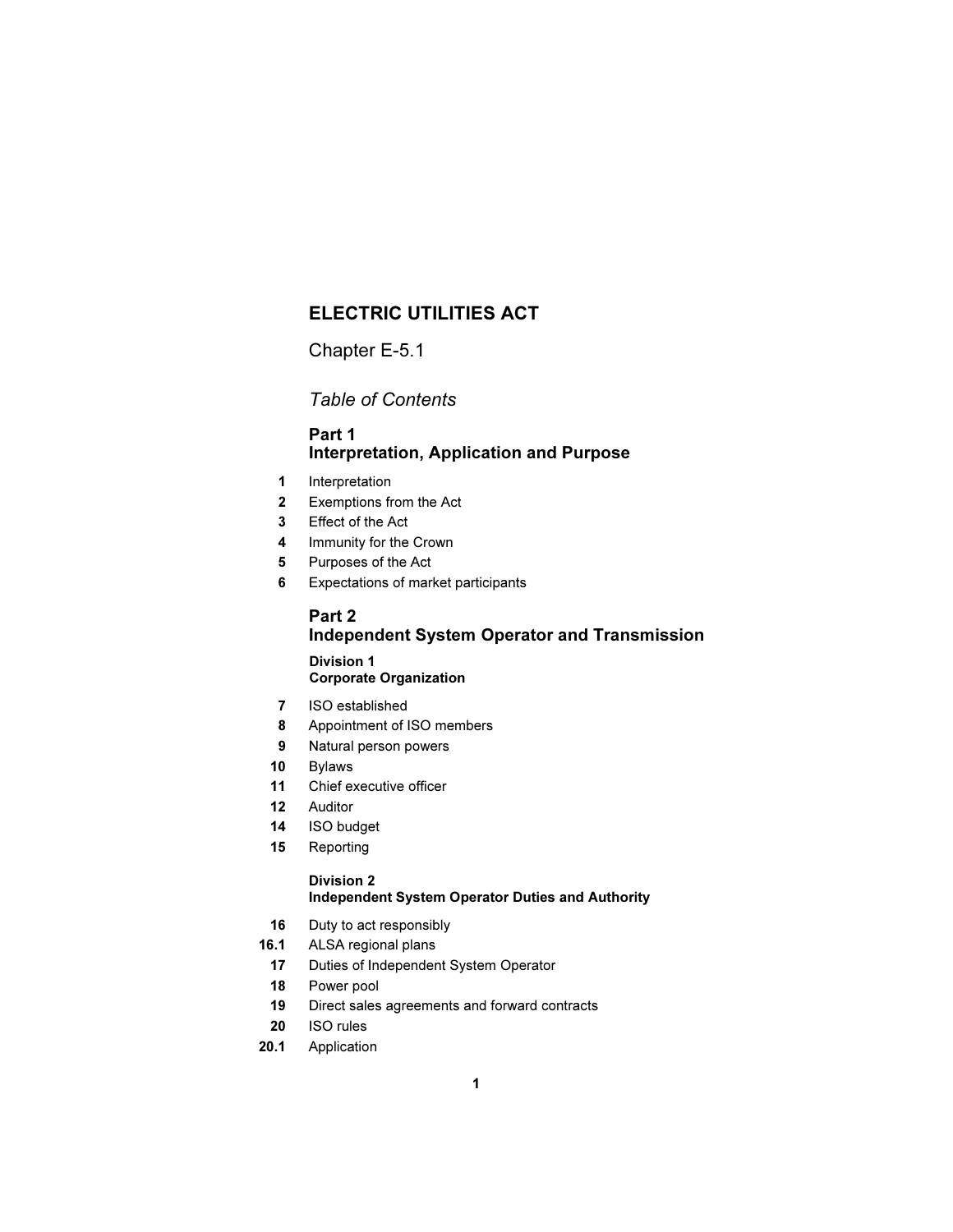- 20.2 Filing of ISO rules
- 20.3 Effective date of ISO rules
- 20.4 Objection to ISO rules
- 20.5 Commission decision
- 20.6 Expedited ISO rule
- 20.7 Availability of ISO rules
- 20.8 Duty to comply with ISO rules and reliability standards
- 20.9 Commission rules
- 21 ISO fees
- 21.1 Contravention of ISO rules
	- 22 Failure to pay ISO fee
- 24.1 Load settlement rules

#### Division 3 Recourse to the Commission

- 25 Complaints to the Commission
- 26 Complaints about ISO
- 27 Security measures

#### Division 4 Transmission Responsibilities of the Independent System Operator

- 28 ISO sole provider of system access service
- 29 Providing system access service
- 30 ISO tariff
- 31 Duty to comply with ISO tariff
- 32 Payments by ISO
- 33 Transmission system planning
- 34 Alleviation of constraints or other conditions on transmission system
- 35 Transmission facilities directions and proposals
- 36 Other proposals to alleviate transmission constraints
- 37 Transmission facility owner's tariff
- 38 Joint tariff
- 39 Duties of transmission facility owners
- 40 Industrial systems
- 41 Regulations

### Part 2.1 Critical Transmission Infrastructure

- 41.2 Non-application of ss34 to 36
- 41.3 Direction to apply
- 41.4 Staged development of CTI referred to in Schedule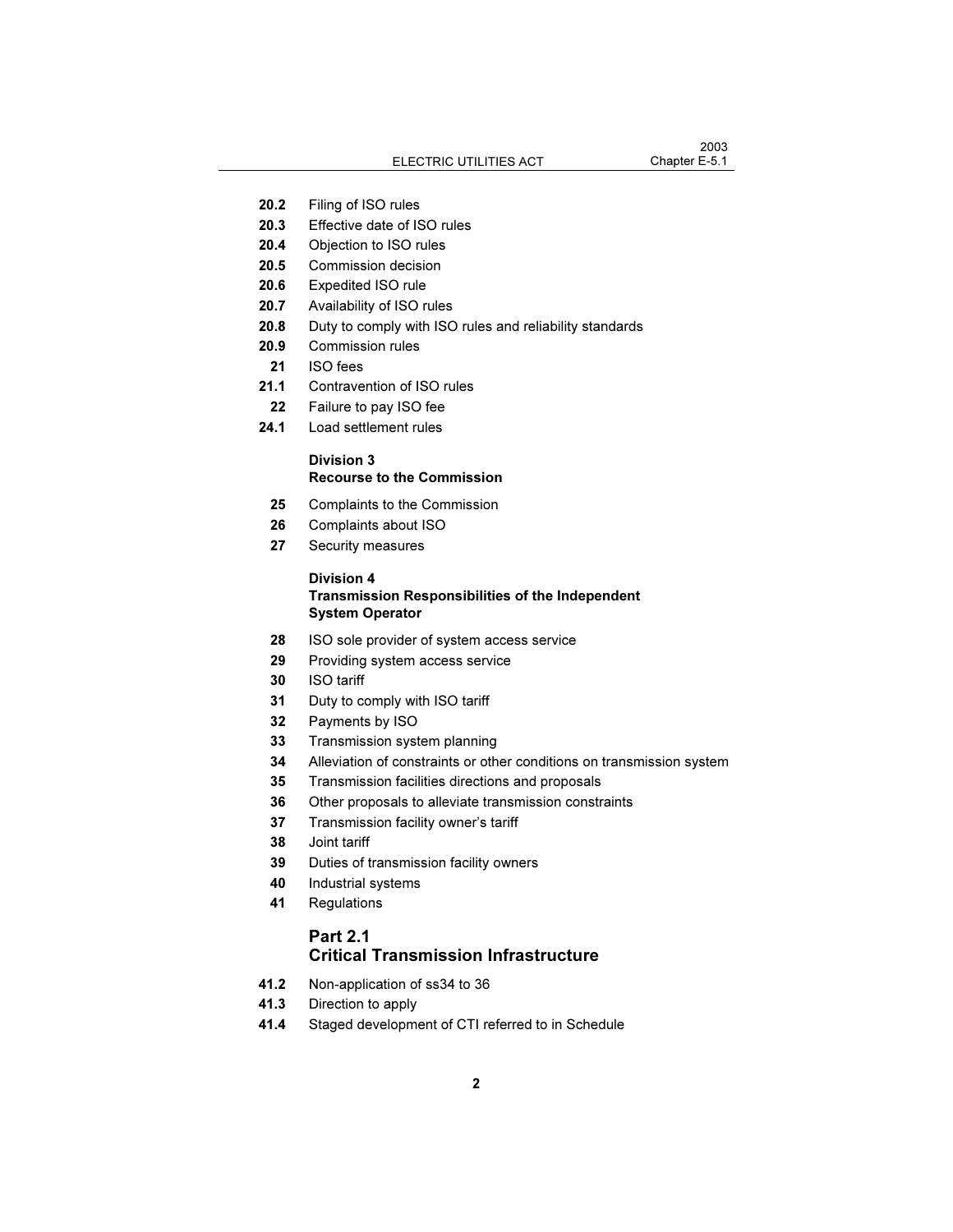# Part 4 Balancing Pool

#### Division 1 Corporate Organization

- 75 Balancing Pool established
- 76 Appointment of Balancing Pool members
- 77 Natural person powers
- 78 Bylaws
- 79 Chief executive officer
- 80 Auditor
- 81 Committees
- 82 Budget
- 83 Balancing Pool investments
- 84 Records and reporting

#### Division 2 Balancing Pool Duties

- 85 Balancing Pool duties
- 86 Duty to act responsibly

#### Division 3 Regulations

88 Regulations

# Part 5 Liability

- 89 Definition
- 90 Liability protection of ISO
- 92 Liability protection of Balancing Pool
- 93 Liability protection for independent assessment team
- 94 Regulations

#### Part 6 **Generation**

- 95 Permissible municipal interests in generating units
- 96 Continuation of power purchase arrangements
- 97 Termination of power purchase arrangement by the Balancing Pool
- 98 Power purchase arrangement ceases to apply
- 99 Regulations

### Part 7 **Distribution**

100 Medicine Hat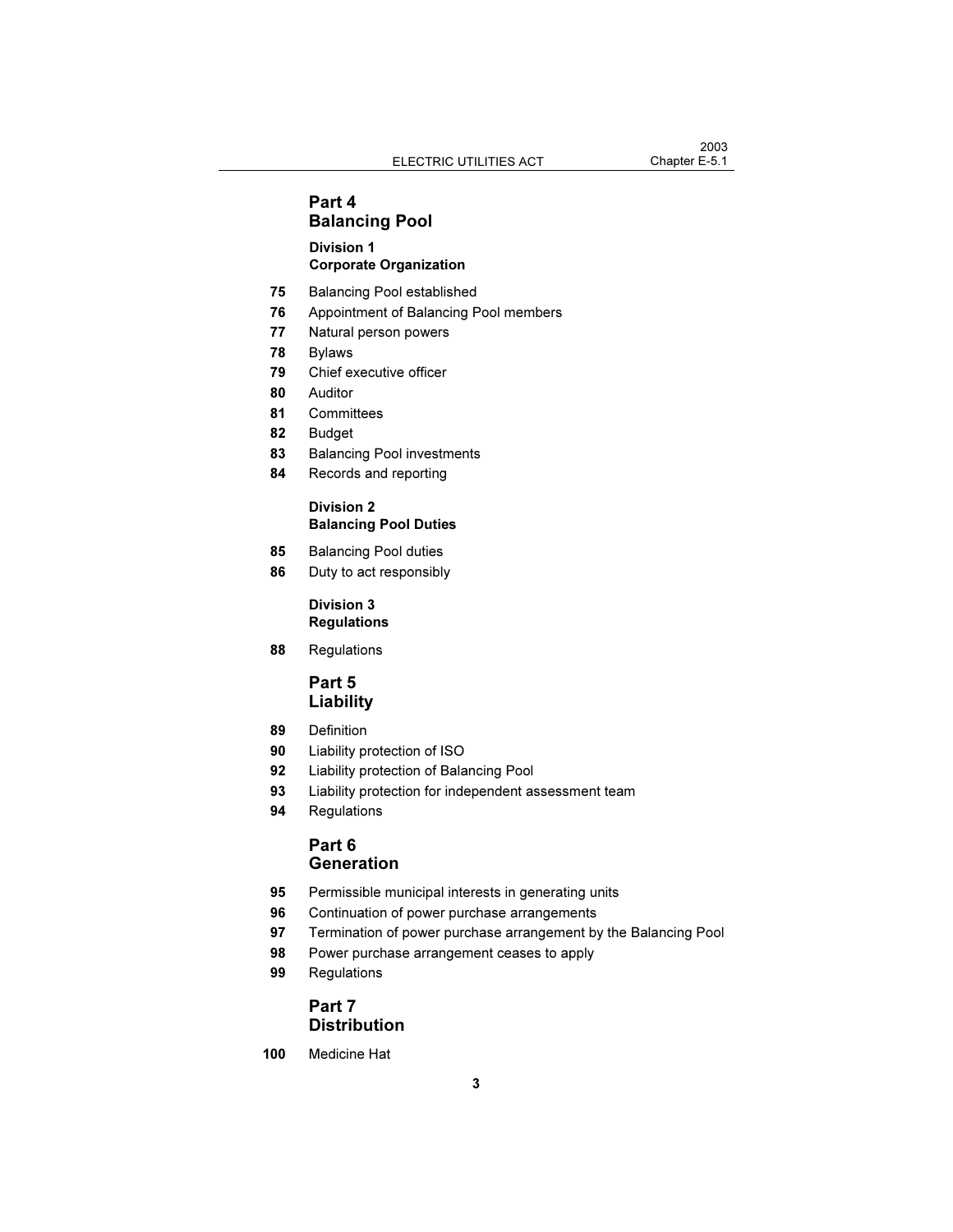- 101 Owner's right to provide electric distribution service
- 102 Distribution tariff
- 103 Regulated rate tariff
- 104 Ongoing obligation of owner of electric distribution systems
- 105 Duties of owners of electric distribution systems
- 106 Limitation on functions performed by electric distribution system owners
- 108 Regulations

# Part 8 Retail

- 109 Medicine Hat
- 110 Customer's right to purchase from retailer
- 111 Functions of retailers
- 112 Billing
- 113 Authorization of another person
- 114 Self retailer
- 115 Regulations

# Part 9 Regulation by the Commission

#### Division 1 General Matters

- 116 Application of this Part
- 117 Exemptions
- 118 Duty to keep accounts and records

#### Division 2 Approval of Tariffs

- 119 Preparation of tariffs
- 120 Tariff contents
- 121 Matters the Commission must consider
- 122 Costs and expenses recovered under a tariff
- 123 Retrospective tariff
- 124 Powers of Commission
- 125 Tariff must be approved
- 127 Obligations of owners of electric utilities and the Independent System Operator
- 129 Service quality standards

#### Division 3

#### Negotiated Settlement of an Issue

132 Facilitated negotiation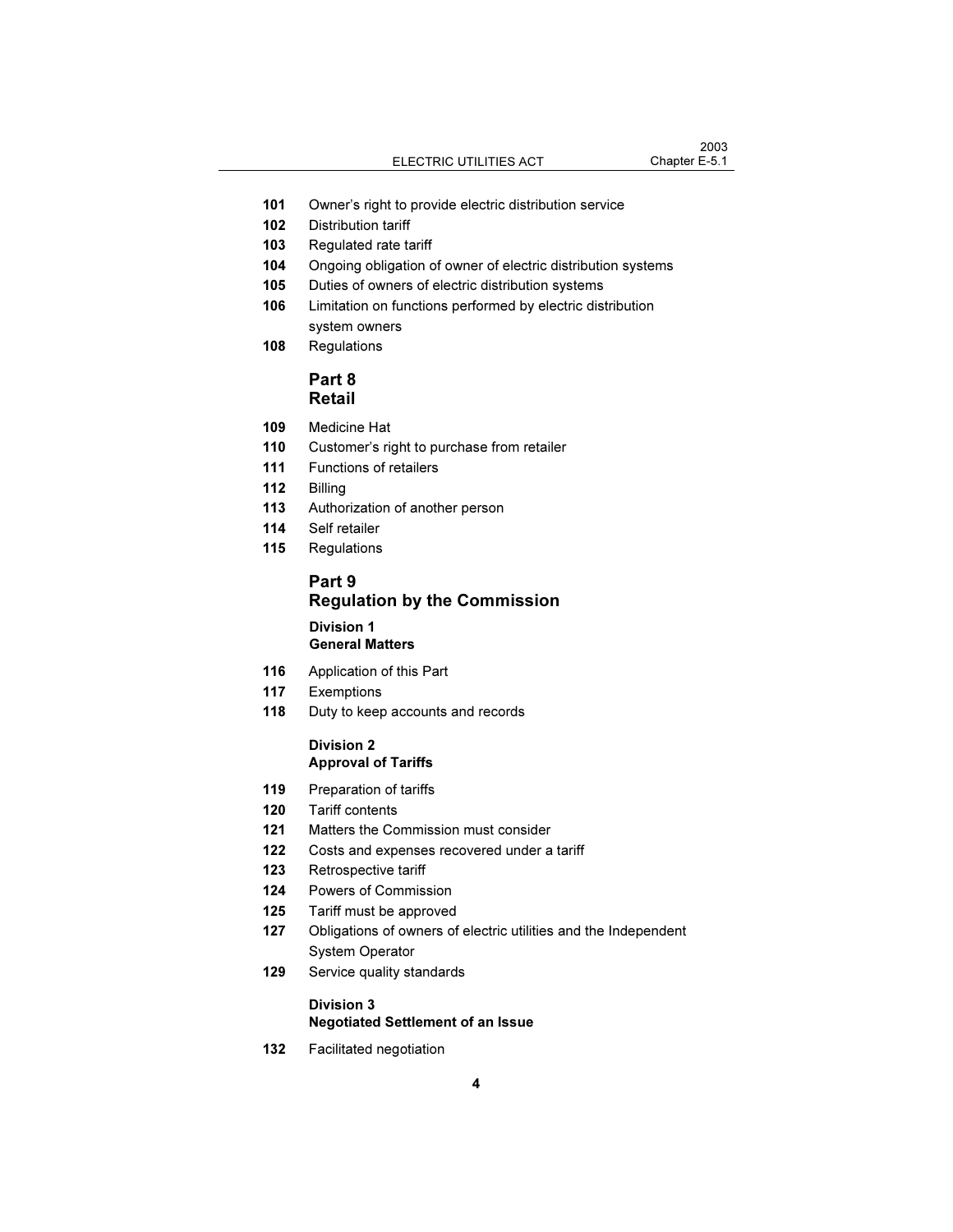- 133 Powers of Commission
- 134 Commission approval of a settlement
- 135 Limit on Commission discretion
- 136 Limit on mediators and facilitators
- 137 Commission discretion

#### Division 4 Municipally Owned Electric Utilities

138 Bylaw bringing utility under this Act

#### Division 5 Rights Granted by a Municipality

- 139 Grant of right to distribute electric energy
- 140 Limits on approval of grants
- 141 Grant to person outside Alberta

#### Part 10 General Matters

- 142 Regulations
- 142.1 Ministerial regulations
- 143 Extent of regulations
- 146 Regulations Act non-application
- 147 Payment in lieu of income tax
- 148 Approved professional costs
- 149 Advisory committee
- 149.1 Report on transparency in billing
	- 150 Offences

# Part 11 Transitional Provisions, Consequential Amendments and Coming into Force

# Division 1

- Transitional Provisions
- 151 Transition of Power Pool Council and Transmission Administrator
- 152 Transmission Administrator assets and liabilities disposition
- 153 Rates for transmission facilities owed by municipalities
- 154 Continuation of regulations if needed
- 155 Continuation of approvals, orders, etc.
- 156 Deferral account and other definitions
- 157 Approval of collection
- 158 Balancing Pool obligations
- 159 Existing deferral accounts
- 160 Application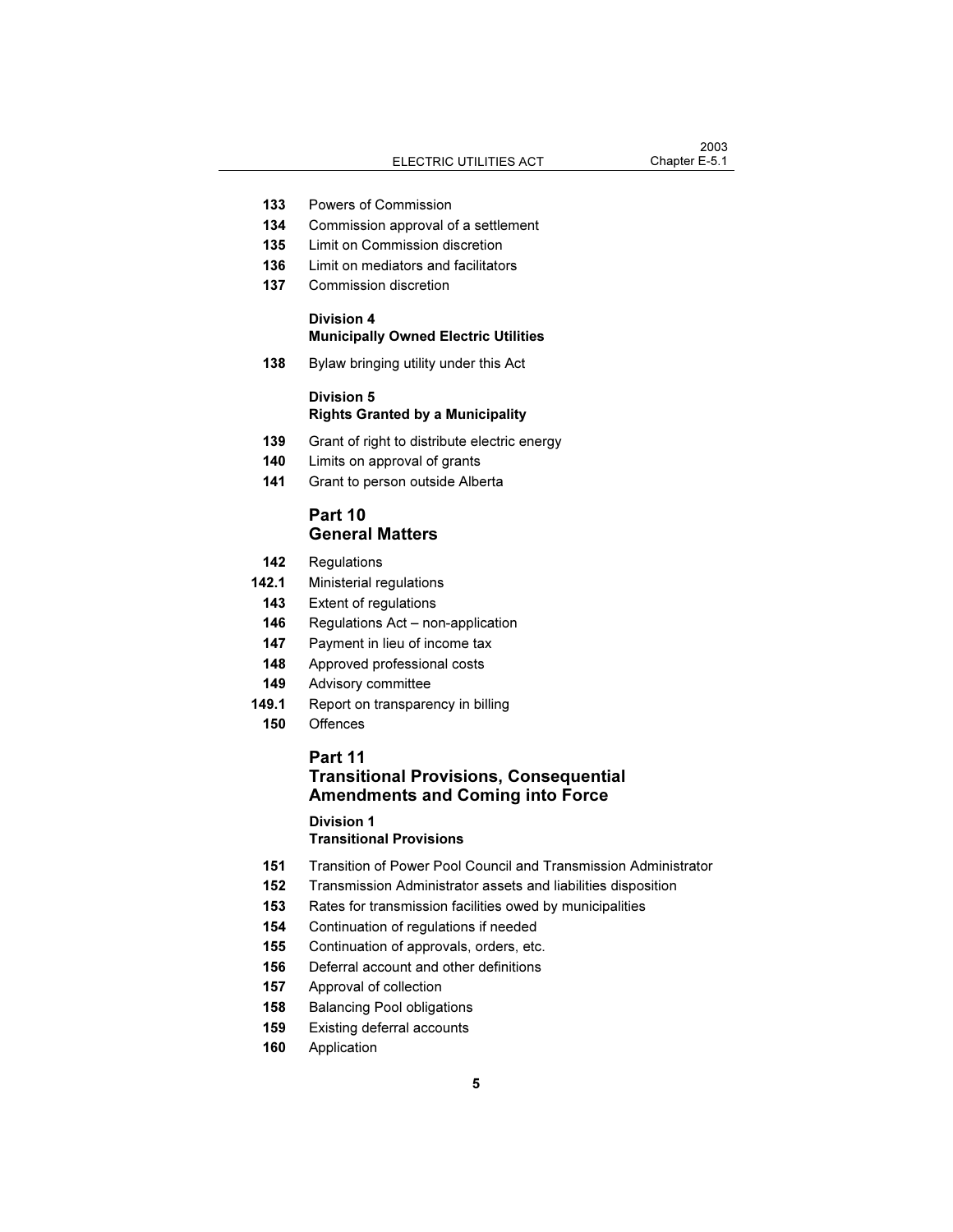- 161 ISO tariff in 2003
- 162 Recovery of costs incurred
- 163 ISO's tariff

#### Division 2 Consequential Amendments and Coming into Force

- 164-166 Consequential amendments
	- 167 Repeal of regulations
	- 168 Repeals
	- 169 Coming into force

**Schedule** 

HER MAJESTY, by and with the advice and consent of the Legislative Assembly of Alberta, enacts as follows:

# Part 1 Interpretation, Application and Purpose

#### Interpretation

 $1(1)$  In this Act,

- (a) "affiliated electricity retailer" has the meaning given to it in regulations made by the Minister under section 108;
- (a.1) "affiliated gas retailer" has the meaning given to it in regulations made by the Minister under section 108;
- (a.2) "affiliated retailer" means an affiliated electricity retailer or an affiliated gas retailer;
- (b) "ancillary services" means those services required to ensure that the interconnected electric system is operated in a manner that provides a satisfactory level of service with acceptable levels of voltage and frequency;
- (c) "Balancing Pool" means the corporation established by section 75;
- (d) "bill" or "billing" means an account for charges arising from the generation, transmission, distribution or sale of electricity;
- (e) "Commission" means the Alberta Utilities Commission established by the Alberta Utilities Commission Act;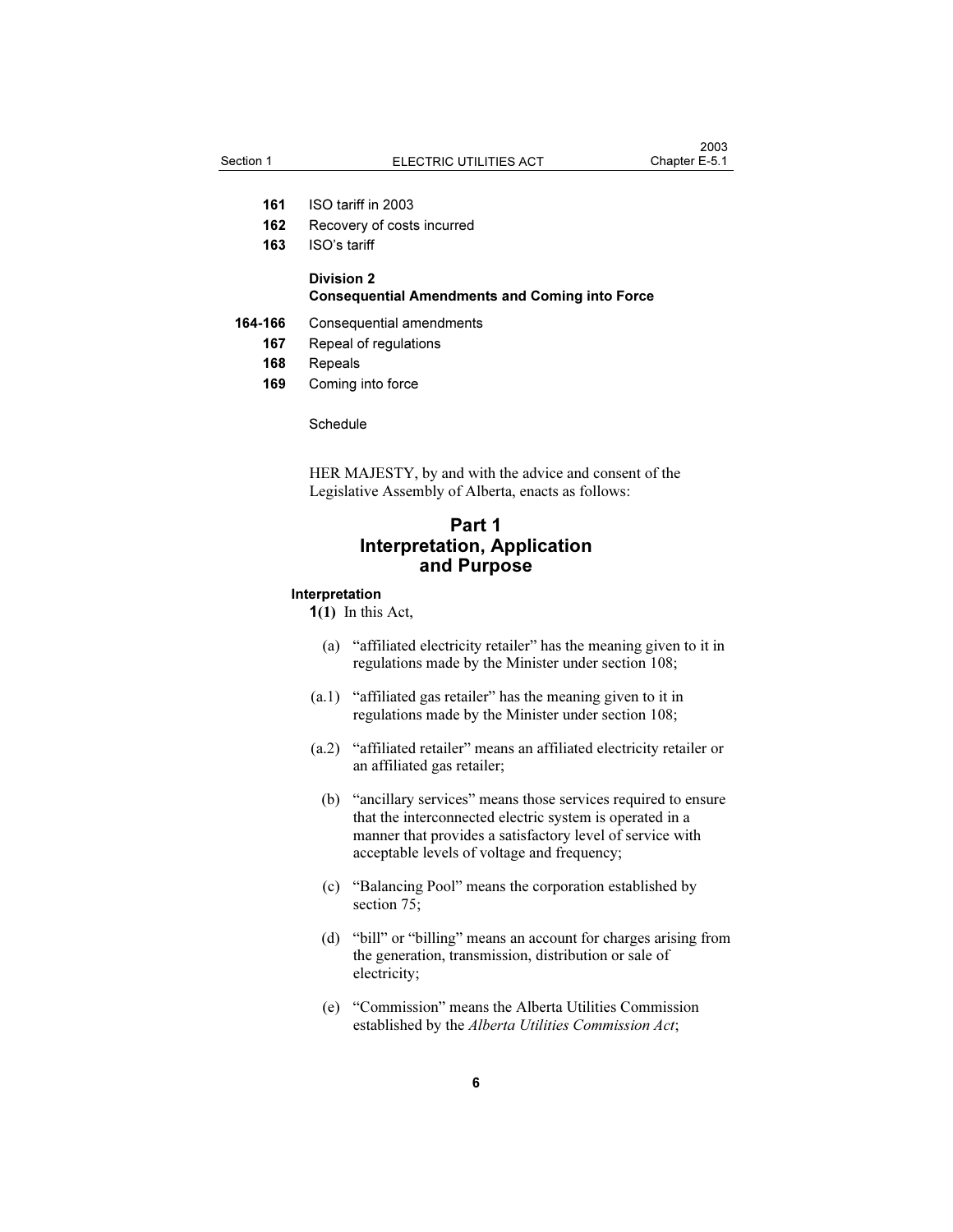- (f) "conduct" includes acts and omissions;
- (f.1) "critical transmission infrastructure" means a transmission facility designated under the Schedule as critical transmission infrastructure;
	- (g) "Crown" means the Crown in right of Alberta and includes an agent of the Crown;
	- (h) "customer" means a person purchasing electricity for the person's own use;
	- (i) "dispatch" means a direction from the Independent System Operator to a market participant to cause, permit or alter the exchange of electric energy or ancillary services;
	- (j) "distributed generation" means a generating unit that is interconnected with an electric distribution system;
	- (k) repealed 2007 cA-37.2 s82(4);
	- (l) "distribution tariff billing" means an account for electric distribution service provided to a retailer or a regulated rate provider;
- (l.1) "electric distribution service" means the service required to transport electricity by means of an electric distribution system
	- (i) to customers, or
	- (ii) from distributed generation to the interconnected electric system,

 and includes any services the owner of the electric distribution system is required to provide by the Commission or is required to provide under this Act or the regulations, but does not include the provision of electricity services to eligible customers under a regulated rate tariff;

- (m) "electric distribution system" means the plant, works, equipment, systems and services necessary to distribute electricity in a service area, but does not include a generating unit or a transmission facility;
- (n) "electric energy" means the capability of electricity to do work, measured in kilowatt hours;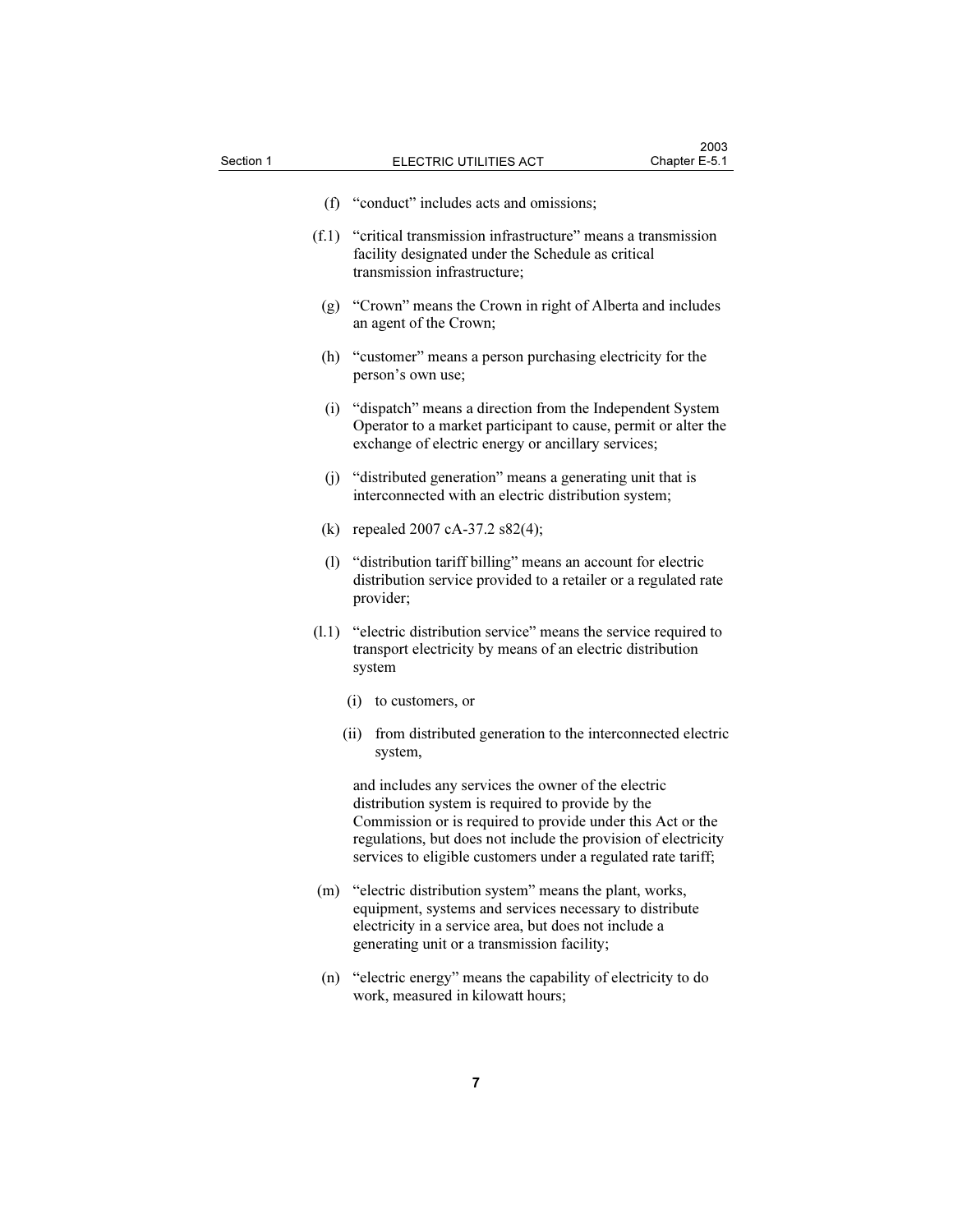|       | (o) "electric utility" means an isolated generating unit, a<br>transmission facility or an electric distribution system that<br>is used                                                                                                                                                      |
|-------|----------------------------------------------------------------------------------------------------------------------------------------------------------------------------------------------------------------------------------------------------------------------------------------------|
| (i)   | directly or indirectly for the public, or                                                                                                                                                                                                                                                    |
| (ii)  | to supply electricity to members of an association whose<br>principal object is to supply electricity to its members,                                                                                                                                                                        |
|       | the owner of which                                                                                                                                                                                                                                                                           |
| (iii) | is required by this Act or the regulations to apply to the<br>Commission for approval of a tariff,                                                                                                                                                                                           |
|       | (iv) is permitted by this Act or the regulations to apply to the<br>Commission for approval of a tariff, and has applied for<br>that approval, or                                                                                                                                            |
|       | (v) passes a bylaw that has been approved by the Lieutenant<br>Governor in Council under section 138,                                                                                                                                                                                        |
|       | but does not include an arrangement of conductors intended<br>to distribute electricity solely on property of which a person<br>is the owner or a tenant, for use solely by that person and<br>solely on that property or a facility exempted by<br>Commission rules made under section 117; |
|       | (p) "electricity" means electric energy, electric power, reactive<br>power or any other electromagnetic effects associated with<br>alternating current or high voltage direct current electric<br>systems;                                                                                   |
| (q)   | "electricity services" means the services associated with<br>providing electricity to a person, including the following:                                                                                                                                                                     |
|       | (i) the exchange of electric energy;                                                                                                                                                                                                                                                         |
| (ii)  | making financial arrangements to manage financial risk<br>associated with the pool price;                                                                                                                                                                                                    |
| (iii) | electric distribution service;                                                                                                                                                                                                                                                               |
| (iv)  | system access service;                                                                                                                                                                                                                                                                       |
| (v)   | ancillary services;                                                                                                                                                                                                                                                                          |
| (vi)  | billing;                                                                                                                                                                                                                                                                                     |

(vii) metering;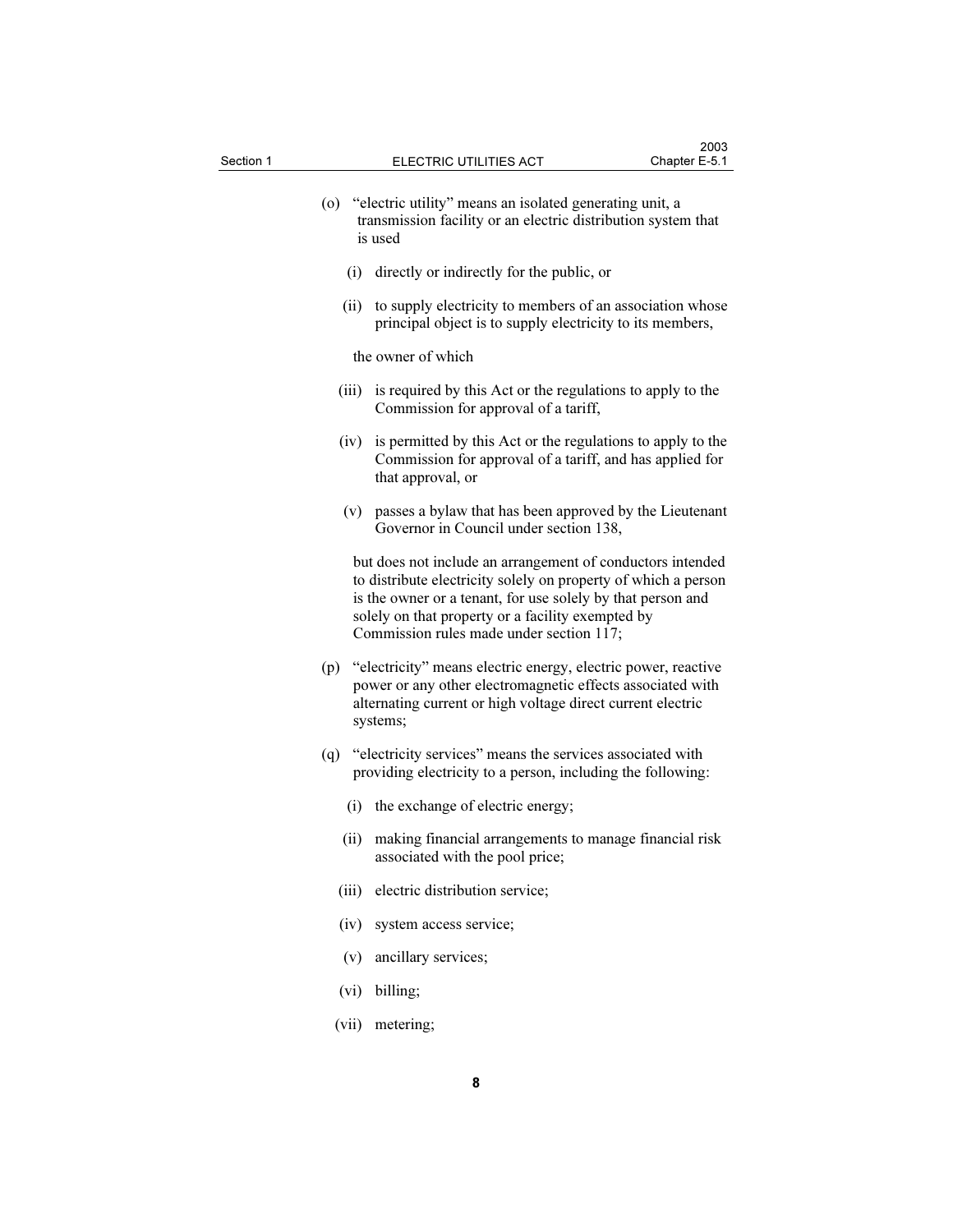- (viii) performing load settlement;
- (ix) any other services specified in the regulations made by the Minister under section 115;
- (r) "eligible customer" has the meaning given to it in regulations made by the Minister under section 108;
- (s) "exchange" means to provide electric energy to or receive electric energy from the interconnected electric system;
- (t) "farm transmission costs", in respect of an owner of an electric distribution system, means
	- (i) the proportion of the owner's costs of supplying electricity on 25 000 volt lines to the service area boundaries of rural electrification associations that the total electricity supplied to rural electrification association members within those boundaries for farm and farm irrigation purposes bears to the total electricity supplied on those lines, and
	- (ii) an equivalent dollar amount per unit of electricity supplied by the electric distribution system to farm and farm irrigation customers who are not members of rural electrification associations;
- (u) "generating unit" means the component of a power plant that produces, from any source, electric energy and ancillary services, and includes a share of the following associated facilities that are necessary for the safe, reliable and economic operation of the generating unit, which may be used in common with other generating units:
	- (i) fuel and fuel handling equipment;
	- (ii) cooling water facilities;
	- (iii) switch yards;
	- (iv) other items;
- (v) "hour" means 60 minutes or any period of less than 60 minutes established as an hour in accordance with ISO rules;
- (w) "Independent System Operator" means the corporation established by section 7;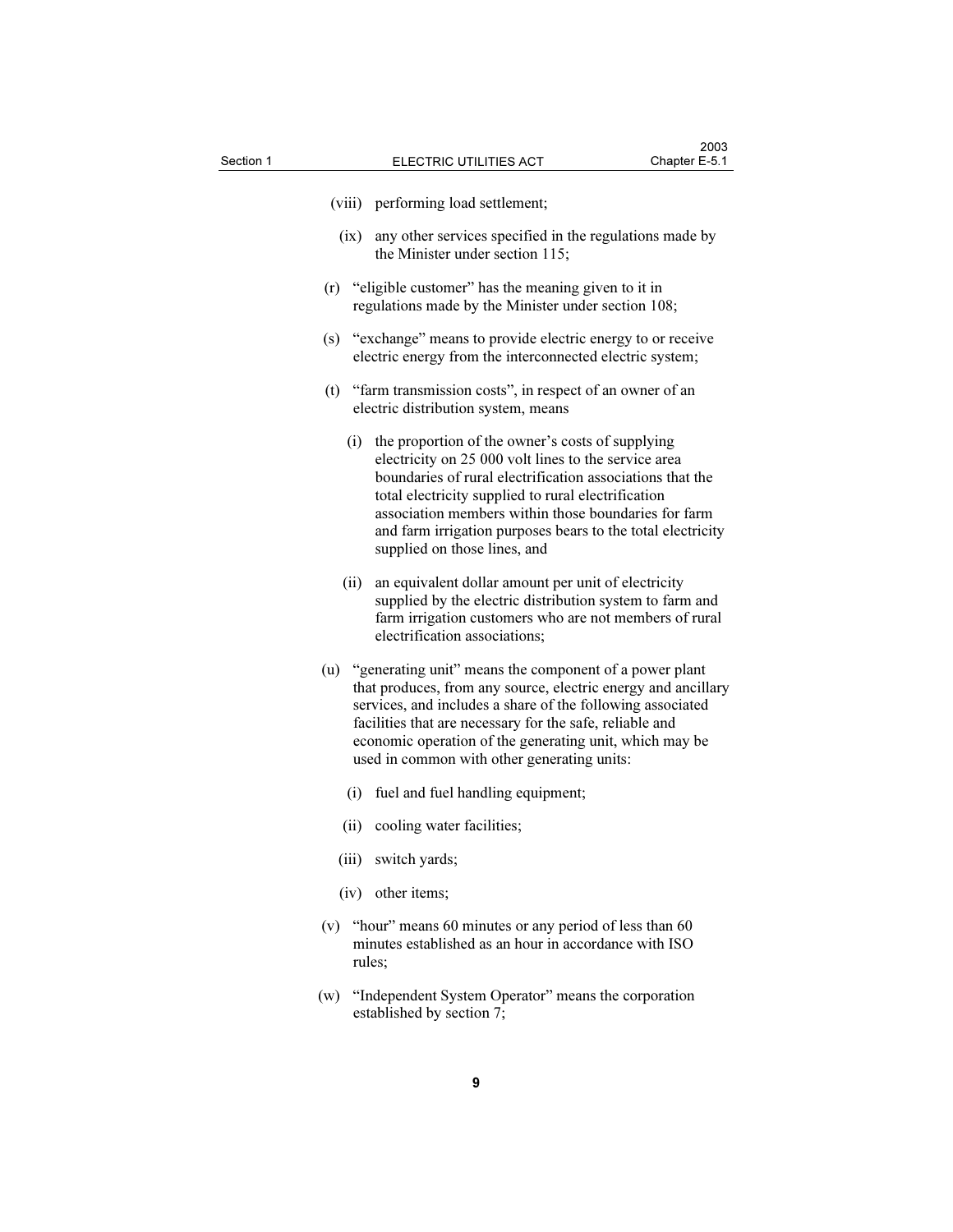| Section 1 |      | ELECTRIC UTILITIES ACT                                                                                                                                                                                                                                                                                                                                                                                                                   | 2003<br>Chapter E-5.1 |
|-----------|------|------------------------------------------------------------------------------------------------------------------------------------------------------------------------------------------------------------------------------------------------------------------------------------------------------------------------------------------------------------------------------------------------------------------------------------------|-----------------------|
|           | (x)  | "industrial system" has the meaning given to it in the <i>Hydro</i><br>and Electric Energy Act;                                                                                                                                                                                                                                                                                                                                          |                       |
|           | (y)  | "information systems" means systems for the collection,<br>storage and dissemination of data that identify individual<br>customer consumption of electricity from the interconnected<br>electric system;                                                                                                                                                                                                                                 |                       |
|           | (z)  | "interconnected electric system" means all transmission<br>facilities and all electric distribution systems in Alberta that<br>are interconnected, but does not include an electric<br>distribution system or a transmission facility within the<br>service area of the City of Medicine Hat or a subsidiary of<br>the City, unless the City passes a bylaw that is approved by<br>the Lieutenant Governor in Council under section 138; |                       |
|           | (aa) | "interval meter" means a meter that                                                                                                                                                                                                                                                                                                                                                                                                      |                       |
|           |      | measures, at intervals of 60 minutes or less, the amount<br>(i)<br>of electricity consumed, and                                                                                                                                                                                                                                                                                                                                          |                       |
|           |      | satisfies the standards for revenue collection under the<br>(ii)<br>Electricity and Gas Inspection Act (Canada) and the<br>Weights and Measures Act (Canada);                                                                                                                                                                                                                                                                            |                       |
|           | (bb) | "isolated generating unit" means a generating unit that is<br>determined to be an isolated generating unit in accordance<br>with the regulations made by the Minister under section 99;                                                                                                                                                                                                                                                  |                       |
|           | (cc) | "load settlement" means the process of determining the<br>hourly consumption of electric energy of each customer in<br>Alberta and providing that information to the Independent<br>System Operator, retailers and regulated rate providers in<br>order to identify responsibility for purchases of electric<br>energy exchanged through the power pool;                                                                                 |                       |
|           | (dd) | "market" means any type of market through or under which<br>an offer, purchase, sale, trade or exchange of electricity,<br>electric energy, electricity services or ancillary services<br>takes place in relation to the production or consumption of<br>electricity, electric energy, electricity services or ancillary<br>services:                                                                                                    |                       |

- (ee) "market participant" means
	- (i) any person that supplies, generates, transmits, distributes, trades, exchanges, purchases or sells electricity, electric energy, electricity services or ancillary services, or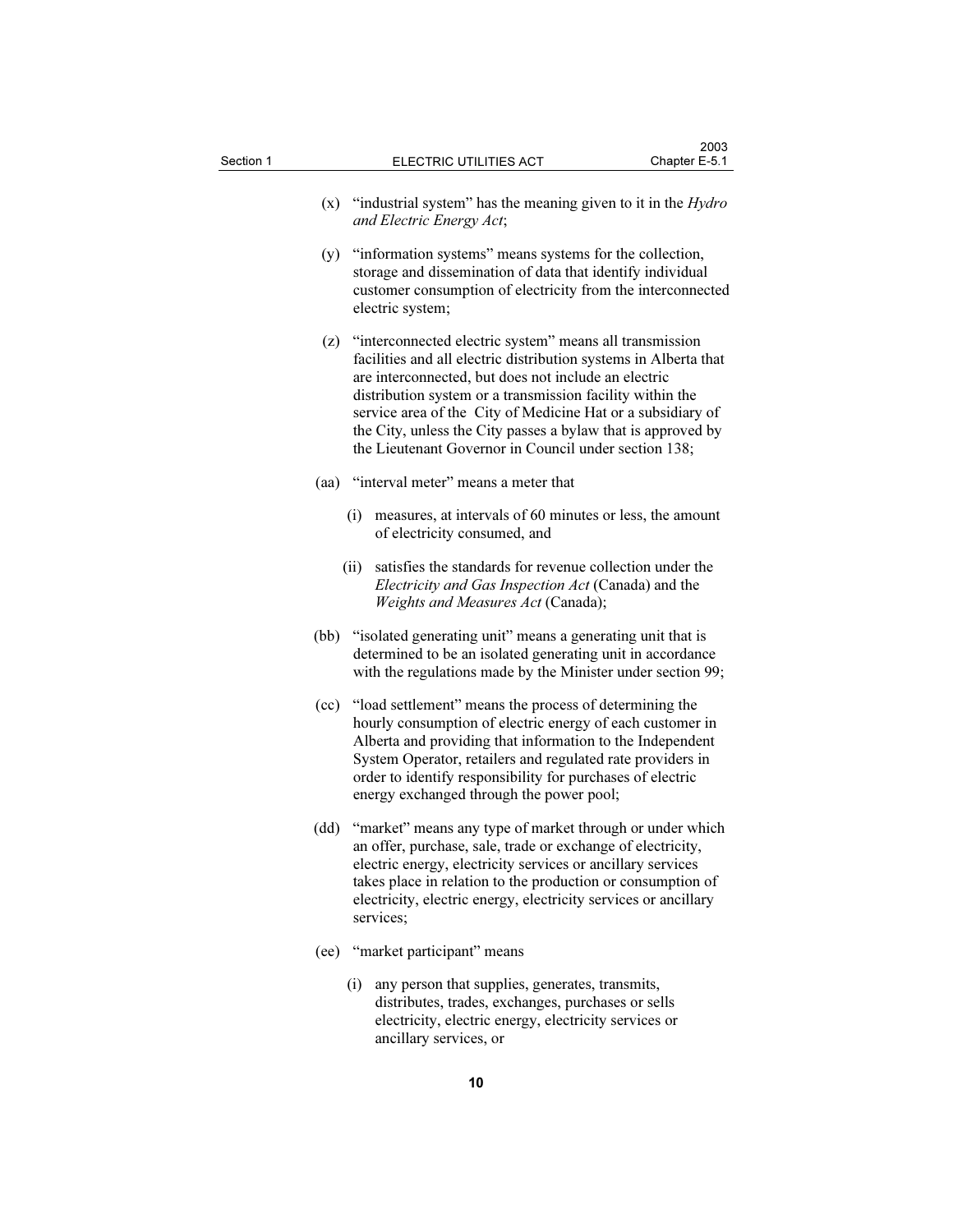| Section 1 |              | ELECTRIC UTILITIES ACT                                                                                                                                                                                                                                                                                                                                                                                                                        | 2003<br>Chapter E-5.1 |
|-----------|--------------|-----------------------------------------------------------------------------------------------------------------------------------------------------------------------------------------------------------------------------------------------------------------------------------------------------------------------------------------------------------------------------------------------------------------------------------------------|-----------------------|
|           |              | any broker, brokerage or forward exchange that trades or<br>(ii)<br>facilitates the trading of electricity, electric energy,<br>electricity services or ancillary services;                                                                                                                                                                                                                                                                   |                       |
|           | $(f\bar{f})$ | "Market Surveillance Administrator" means the corporation<br>continued by section 32 of the Alberta Utilities Commission<br>Act;                                                                                                                                                                                                                                                                                                              |                       |
|           | (gg)         | "metering" means the purchase, installation, operation and<br>reading of a meter that measures and records the amount of<br>electricity that flows through a particular point;                                                                                                                                                                                                                                                                |                       |
|           | (hh)         | "Minister" means the Minister determined under section 16<br>of the Government Organization Act as the Minister<br>responsible for this Act;                                                                                                                                                                                                                                                                                                  |                       |
|           | (ii)         | "municipality" means a city, town, village, summer village,<br>municipal district or specialized municipality, a town under<br>the Parks Towns Act or a municipality formed by special<br>Act, and includes a Metis settlement established under the<br>Metis Settlements Act;                                                                                                                                                                |                       |
|           | (jj)         | "owner", in respect of a generating unit, a transmission<br>facility or an electric distribution system, means the owner,<br>operator, manager or lessee of that unit, facility or system,<br>or any person who is acting as an agent for the owner,<br>operator, manager or lessee, and in the event that one of<br>those persons becomes bankrupt or insolvent, includes any<br>trustee, liquidator or receiver appointed in respect of the |                       |

- (kk) "person" includes an individual, unincorporated entity, partnership, association, corporation, trustee, executor, administrator or legal representative;
- (ll) "pool price" means the price for each hour established and reported by the Independent System Operator, in accordance with the ISO rules, for electric energy exchanged through the power pool;
- (mm) "power pool" means the scheme operated by the Independent System Operator for
	- (i) exchange of electric energy, and

bankruptcy or insolvency;

(ii) financial settlement for the exchange of electric energy;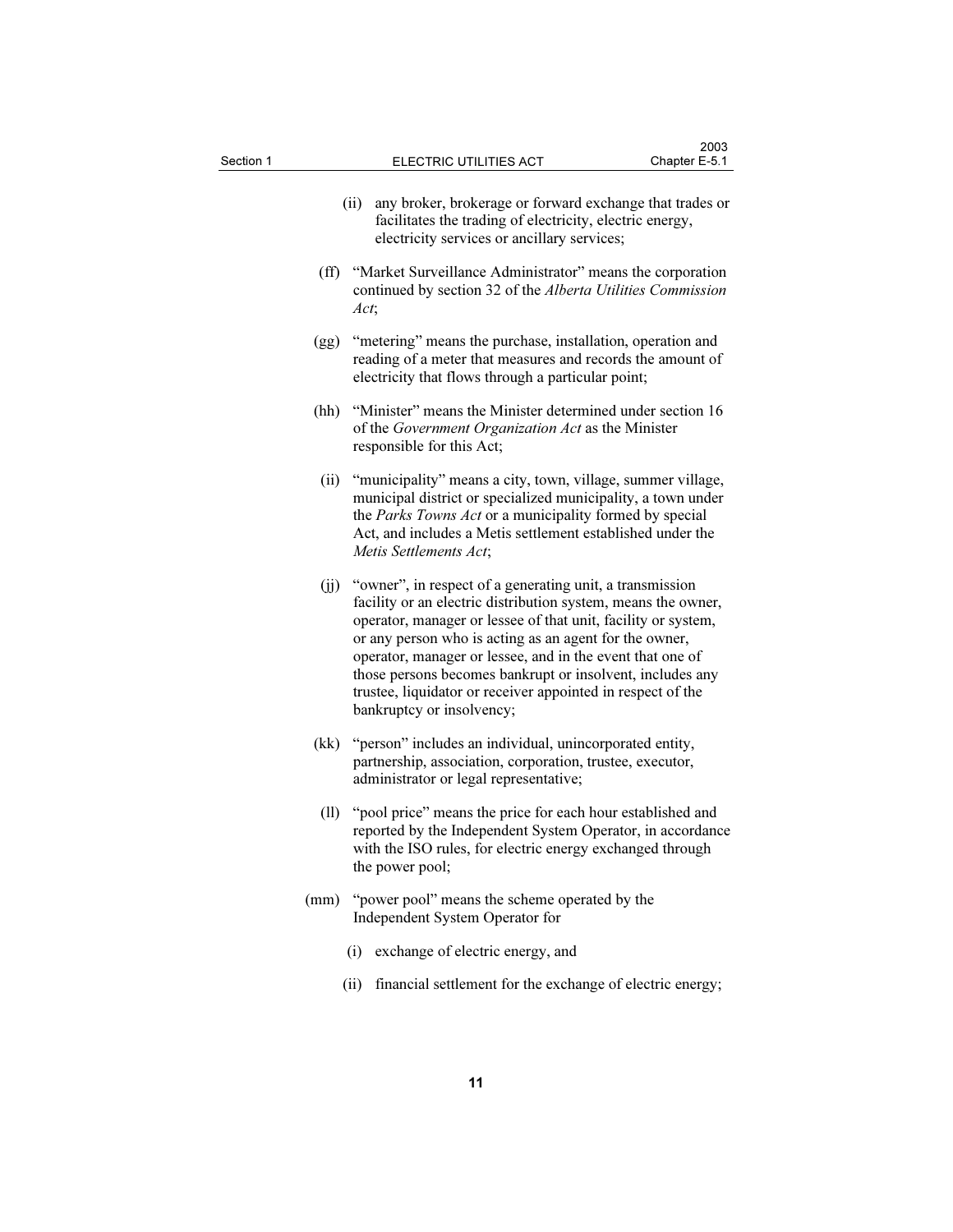|       | (nn) "power purchase arrangement" means a power purchase<br>arrangement included in Alberta Regulation AR 175/2000,<br>but does not include                                                                                                         |
|-------|-----------------------------------------------------------------------------------------------------------------------------------------------------------------------------------------------------------------------------------------------------|
|       | (i) the power purchase arrangement that applies to the H.R.<br>Milner generating unit;                                                                                                                                                              |
| (ii)  | the power purchase arrangement that applies to the<br>Sturgeon generating units;                                                                                                                                                                    |
| (iii) | a power purchase arrangement that expires in accordance<br>with the unit effective term completion date specified in<br>the power purchase arrangement;                                                                                             |
|       | (iv) a power purchase arrangement that is terminated under<br>section 15.2 of the power purchase arrangement;                                                                                                                                       |
|       | (v) a power purchase arrangement that is terminated by the<br>Balancing Pool;                                                                                                                                                                       |
| (00)  | "rate classification customer" has the meaning given to it in<br>regulations made by the Minister under section 108 or in a<br>regulated rate tariff;                                                                                               |
|       | (pp) "rates" means prices, rates, tolls and charges;                                                                                                                                                                                                |
|       | (qq) "regulated rate provider" means the owner of an electric<br>distribution system, or a person authorized by the owner that<br>provides electricity services to eligible customers in the<br>owner's service area under a regulated rate tariff; |
|       | (rr) "record" includes                                                                                                                                                                                                                              |
| (i)   | information or data regardless of its physical form or<br>characteristics;                                                                                                                                                                          |
| (ii)  | information or data in a form that can produce sound,<br>with or without a visual form;                                                                                                                                                             |
|       | (iii) information or data in electronic, magnetic or<br>mechanical storage;                                                                                                                                                                         |
| (iv)  | electronic data transmission signals;                                                                                                                                                                                                               |
| (v)   | any other thing that is capable of being represented or<br>reproduced visually or by sound, or both;                                                                                                                                                |
| (vi)  | anything in which information or data is stored,<br>including software and any mechanism or device that<br>produces the information or data;                                                                                                        |
|       |                                                                                                                                                                                                                                                     |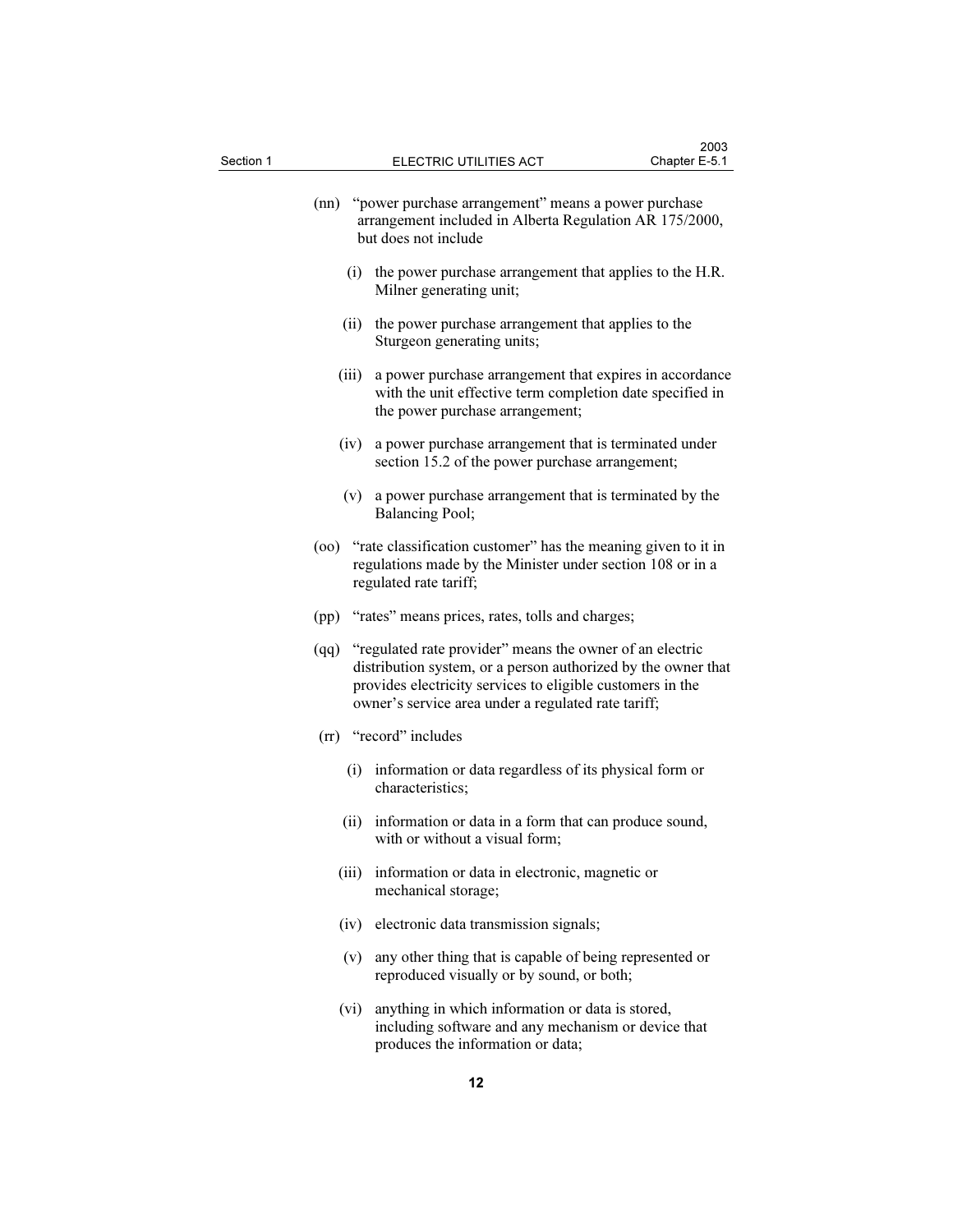- (ss) "regulations" means
	- (i) regulations made under this Act;
	- (ii) Alberta Regulation AR 175/2000;
	- (iii) regulations continued under this Act by a regulation made by the Minister under section 154;
- (ss.1) "reliability standards" means the reliability standards made under section  $142(1)(1.1)$ ;
	- (tt) "retail electricity services" means electricity services provided directly to a customer but does not include electricity services provided to eligible customers under a regulated rate tariff;
	- (uu) "retailer" means a person who sells or provides retail electricity services and includes an affiliated retailer;
- (vv) "rural electrification association" means an association under the *Rural Utilities Act* that has as its principal object the supply of electricity to its members;
- (ww) "service area" means the area determined under the *Hydro* and Electric Energy Act from time to time in which
	- (i) the owner of an electric distribution system may distribute electricity, or
	- (ii) a rural electrification association may distribute electricity to its members;
- (xx) "service area of the municipality" means the service area for the electric distribution system owned by a municipality or a subsidiary of a municipality;
- (yy) "system access service" means the service obtained by market participants through a connection to the transmission system, and includes access to exchange electric energy and ancillary services;
- (zz) "tariff" means a document that sets out
	- (i) rates, and
	- (ii) terms and conditions;
- (aaa) "terms and conditions", in respect of a tariff, means the standards, classifications, regulations, practices, measures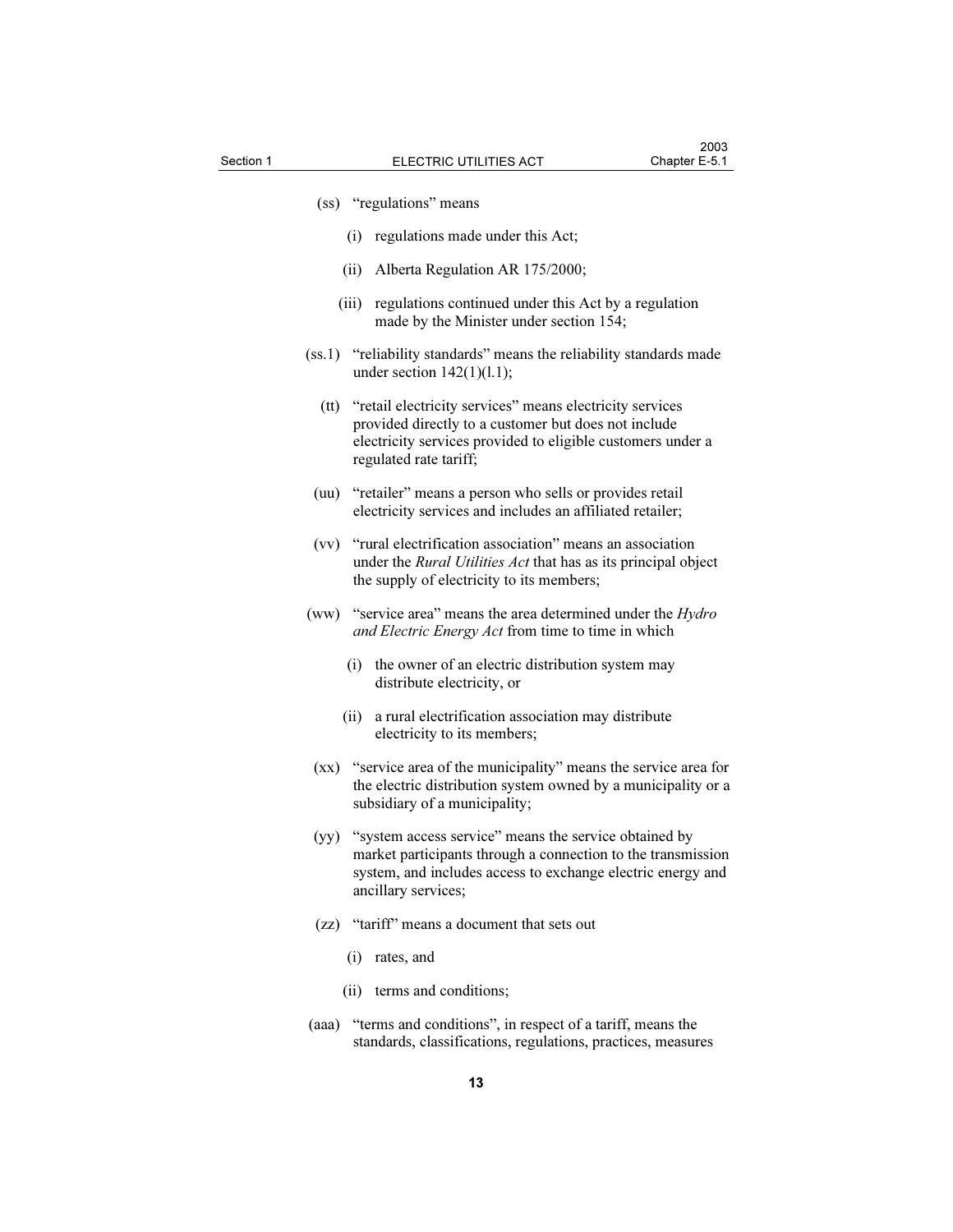and terms and conditions that apply to services provided under the tariff;

 (bbb) "transmission facility" means an arrangement of conductors and transformation equipment that transmits electricity from the high voltage terminal of the generation transformer to the low voltage terminal of the step down transformer operating phase to phase at a nominal high voltage level of more than 25 000 volts to a nominal low voltage level of 25 000 volts or less, and includes

- (i) transmission lines energized in excess of 25 000 volts,
- (ii) insulating and supporting structures,
- (iii) substations, transformers and switchgear,
- (iv) operational, telecommunication and control devices,
- (v) all property of any kind used for the purpose of, or in connection with, the operation of the transmission facility, including all equipment in a substation used to transmit electric energy from
	- (A) the low voltage terminal,

to

 (B) electric distribution system lines that exit the substation and are energized at 25 000 volts or less,

and

 (vi) connections with electric systems in jurisdictions bordering Alberta,

 but does not include a generating unit or an electric distribution system;

- (ccc) "transmission system" means all transmission facilities in Alberta that are part of the interconnected electric system.
- (ddd) repealed 2007 cA-37.2 s82(4).
- (2) A reference in this Act to
	- (a) "ISO bylaws" means bylaws made by the Independent System Operator under section 10;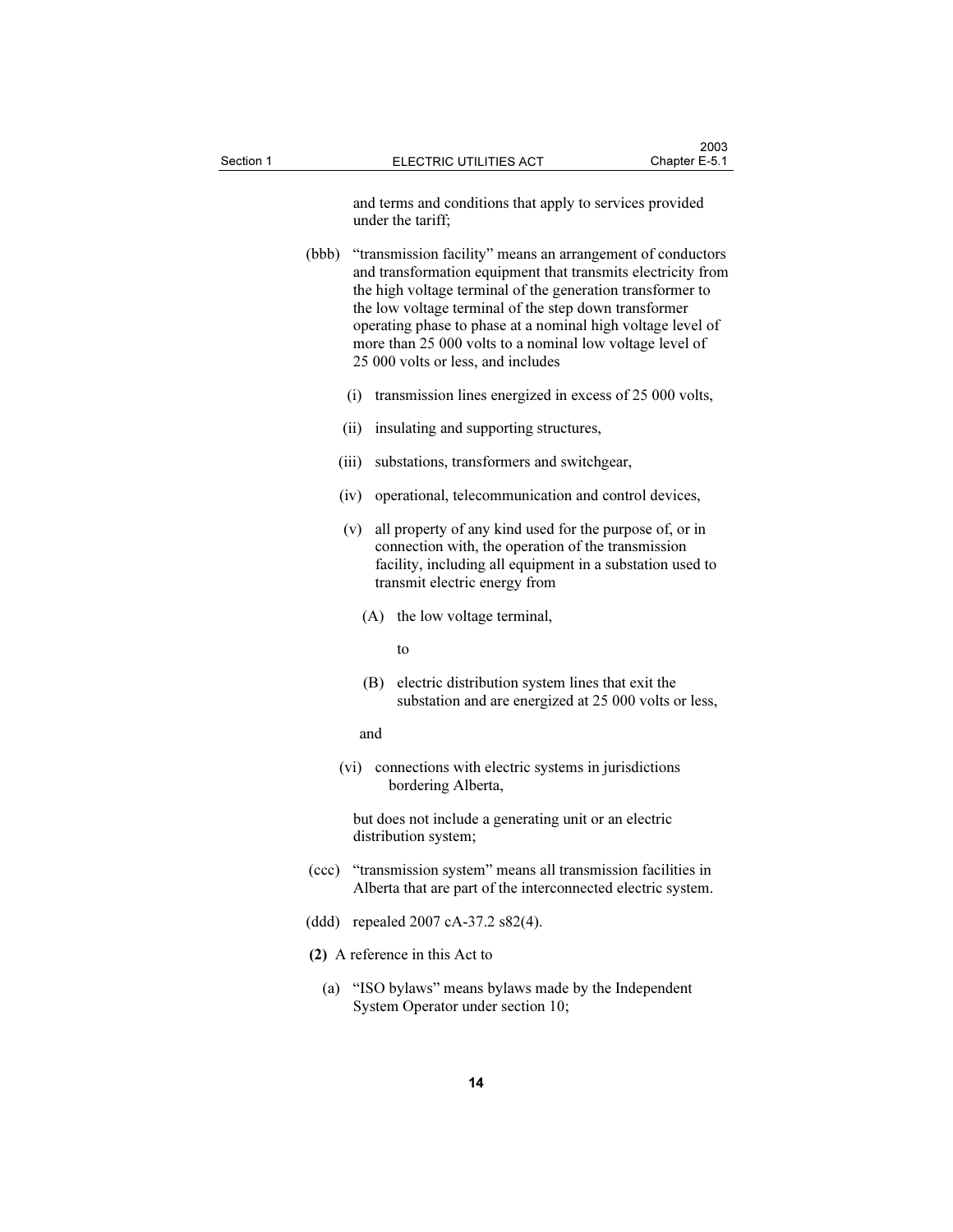| Section 1 |     | ELECTRIC UTILITIES ACT                                                                                                                                                                                                                                                                                                                                          | 2003<br>Chapter E-5.1 |
|-----------|-----|-----------------------------------------------------------------------------------------------------------------------------------------------------------------------------------------------------------------------------------------------------------------------------------------------------------------------------------------------------------------|-----------------------|
|           | (b) | "ISO fees" means the fees established by the Independent<br>System Operator under section 21;                                                                                                                                                                                                                                                                   |                       |
|           |     | (c) "ISO order" means an order made by the Independent<br>System Operator under section 22;                                                                                                                                                                                                                                                                     |                       |
|           |     | (d) "ISO rules" means the rules made by the Independent<br>System Operator under section 19 or 20;                                                                                                                                                                                                                                                              |                       |
|           | (e) | "ISO tariff" means the tariff prepared by the Independent<br>System Operator under section 30 that has been approved by<br>the Commission.                                                                                                                                                                                                                      |                       |
|           |     | (3) For the purpose of determining whether a corporation is a<br>subsidiary of another corporation under this Act or the regulations,<br>section 2(4) of the <i>Business Corporations Act</i> applies.                                                                                                                                                          |                       |
|           |     | (4) For the purposes of this Act, the "service area of the City of<br>Medicine Hat" or "service area of the City" means                                                                                                                                                                                                                                         |                       |
|           |     | (a) the service area for the electric distribution system owned<br>by the City of Medicine Hat or a subsidiary of the City on<br>the date this section comes into force and includes any<br>subsequent amendments made in accordance with section 29<br>of the Hydro and Electric Energy Act,                                                                   |                       |
|           | (b) | any transmission facilities owned by the City of Medicine<br>Hat or a subsidiary of the City that are located outside the<br>City's service area described in clause (a) and that are used<br>to provide electric distribution service to customers within<br>the City's service area described in clause (a),                                                  |                       |
|           | (c) | any plant, works, equipment and systems owned by the City<br>of Medicine Hat or a subsidiary of the City that are located<br>outside the City's service area described in clause (a) and<br>that are used to provide electric distribution service to<br>customers within the City's service area described in clause<br>(a),                                   |                       |
|           | (d) | any properties located outside the City's service area<br>described in clause (a) to which the City or a subsidiary of<br>the City provides electric distribution service on the date<br>this section comes into force, and any plant, works,<br>equipment, systems and services necessary to provide<br>electric distribution service to those properties, and |                       |

 (e) any properties to which the City of Medicine Hat or a subsidiary of the City is authorized to provide electric distribution service pursuant to an approval by the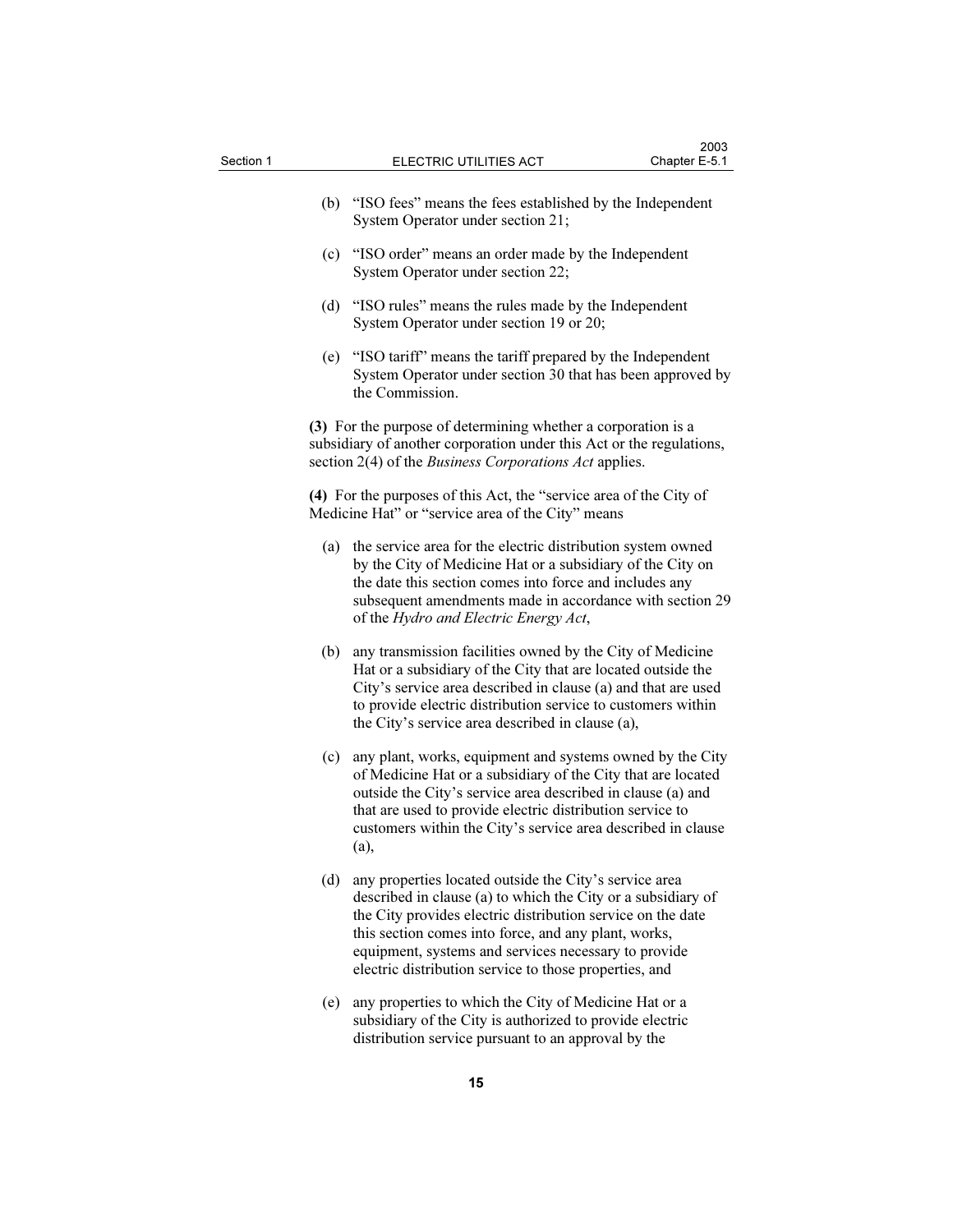Commission under section 26 of the Hydro and Electric Energy Act, and any plant, works, equipment and systems owned by the City of Medicine Hat or a subsidiary of the City necessary to serve those properties.

2003 cE-5.1 s1;2007 cA-37.2 s82(4);2009 c44 s2; 2012 c6 s2

#### Exemptions from the Act

- 2(1) This Act does not apply to
	- (a) electric energy produced in the service area of the City of Medicine Hat
		- (i) by the City or a subsidiary of the City and consumed in that service area, or
		- (ii) by generating units that produce electric energy under contract to the City or to a subsidiary of the City and consumed in that service area,

 unless the City passes a bylaw that is approved by the Lieutenant Governor in Council under section 138;

- (b) electric energy produced on property of which a person is the owner or a tenant, and consumed solely by that person and solely on that property;
- (c) electric energy produced by the following generating units located in the City of Calgary, to the extent of the capacity of those units on January 1, 1996:
	- (i) Glenmore water treatment facility;
	- (ii) Bearspaw water treatment facility;
	- (iii) Turbo Expander;
- (d) electric energy exempted by the Commission in accordance with rules made under section 117.

(2) The exemptions under subsection  $(1)(a)$  and sections  $37(2)(a)$ , 100, 109 and 153(1) do not apply if the City of Medicine Hat or a subsidiary of the City does not provide the information or statements required by a regulation made under section 142(1)(h).

(3) The exemption under subsection (1)(b) applies whether or not the owner or tenant is the owner of the generating unit producing the electric energy.

2003 cE-5.1 s2;2007 cA-37.2 s82(4)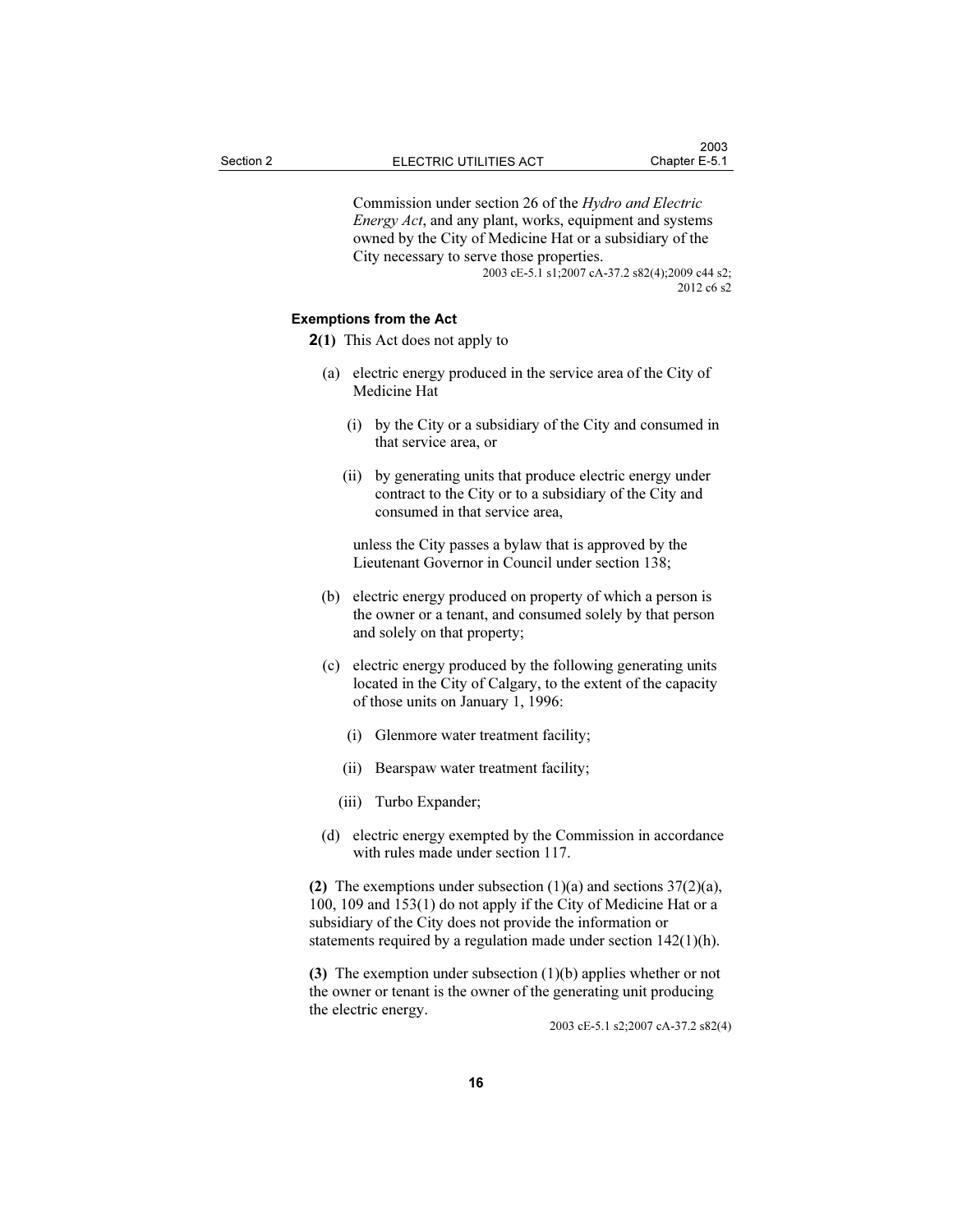# Effect of the Act

3(1) Nothing in this Act requires

- (a) any person to transfer or divest itself of any property owned by it, or
- (b) any change in the boundaries of the service area of an electric distribution system.

(2) Agreements existing when this Act or any portion of this Act or any Act that amends this Act comes into force relating to the generation, transmission, distribution, offer, purchase, sale, trade or exchange of electricity are preserved unless subsection (3) applies.

(3) An agreement existing when this Act or any portion of this Act or any Act that amends this Act comes into force and that is expressly or by necessary implication inconsistent with this Act or the Act that amends this Act is deemed to be amended to the extent necessary to make the agreement consistent with this Act or the Act that amends this Act.

#### Immunity for the Crown

4 No action may be brought against the Crown claiming compensation for any real or perceived loss or damage resulting from the coming into force or the implementation of

- (a) the Electric Utilities Act, SA 1995 cE-5.5, the Electric Utilities Amendment Act, 1998, SA 1998 c13, or the Electric Utilities Act, RSA 2000 cE-5, or any regulations made under those Acts, or
- (b) this Act or amendments to this Act or any regulations made or purported to be made under those Acts.

#### Purposes of the Act

- 5 The purposes of this Act are
	- (a) to provide an efficient Alberta electric industry structure including independent, separate corporations to carry out the responsibilities of the Independent System Operator and the Balancing Pool, and to set out the powers and duties of those corporations;
	- (b) to provide for a competitive power pool so that an efficient market for electricity based on fair and open competition can develop, where all persons wishing to exchange electric energy through the power pool may do so on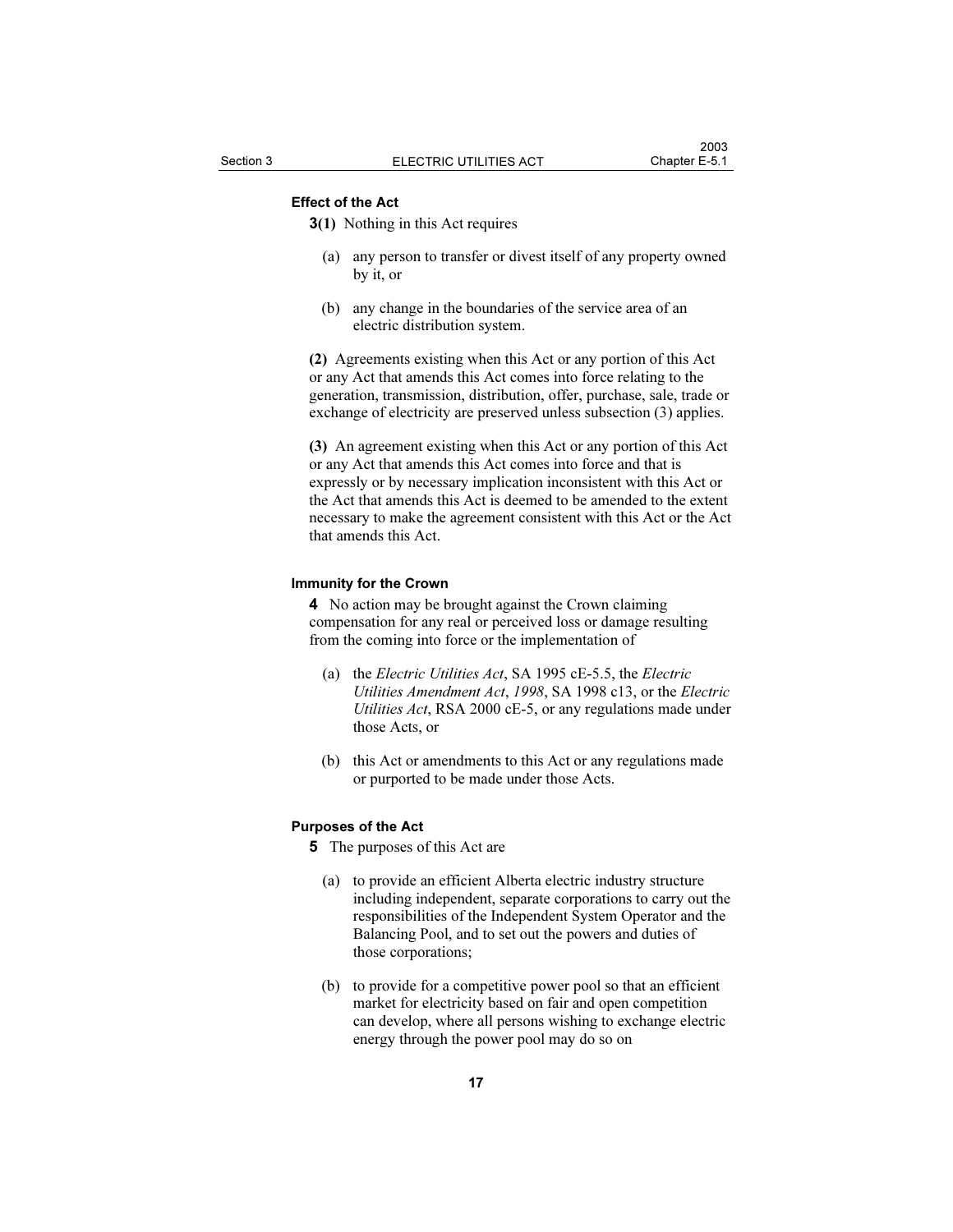non-discriminatory terms and may make financial arrangements to manage financial risk associated with the pool price;

- (c) to provide for rules so that an efficient market for electricity based on fair and open competition can develop in which neither the market nor the structure of the Alberta electric industry is distorted by unfair advantages of government-owned participants or any other participant;
- (d) to continue a flexible framework so that decisions of the electric industry about the need for and investment in generation of electricity are guided by competitive market forces;
- (e) to enable customers to choose from a range of services in the Alberta electric industry, including a flow-through of pool price and other options developed by a competitive market, and to receive satisfactory service;
- (f) to continue the sharing, among all customers of electricity in Alberta, of the benefits and costs associated with the Balancing Pool;
- (g) to continue the framework established for power purchase arrangements;
- (h) to provide for a framework so that the Alberta electric industry can, where necessary, be effectively regulated in a manner that minimizes the cost of regulation and provides incentives for efficiency.

2003 cE-5.1 s5;2007 cA-37.2 s82(4)

#### Expectations of market participants

6 Market participants are to conduct themselves in a manner that supports the fair, efficient and openly competitive operation of the market.

# Part 2 Independent System Operator and Transmission

## Division 1 Corporate Organization

#### ISO established

7(1) There is hereby established a corporation to be known as the Independent System Operator.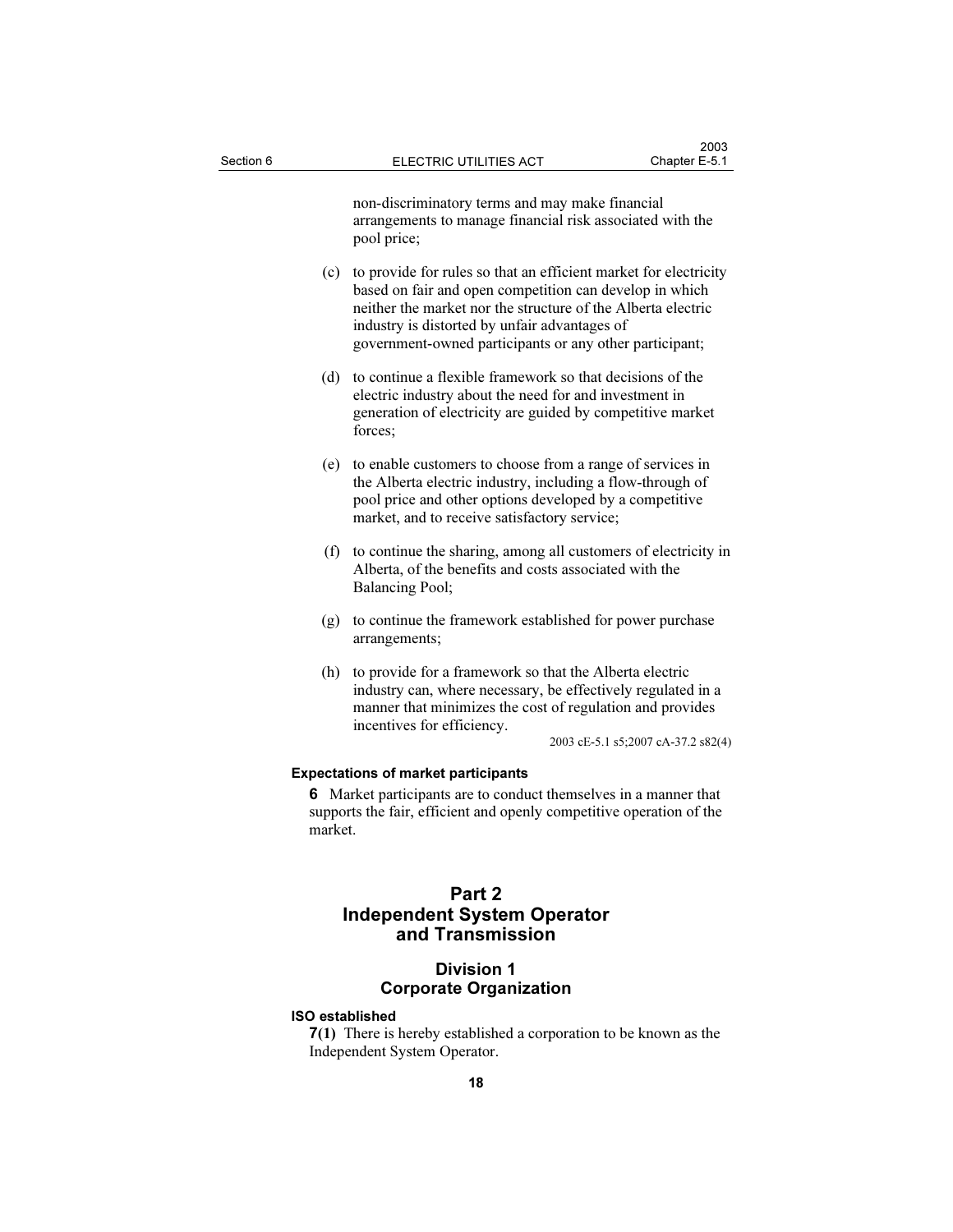(2) The Independent System Operator consists of its members, who are appointed under section 8.

(3) The Independent System Operator is not a Provincial corporation for the purposes of the Financial Administration Act, the Auditor General Act or any other enactment.

(4) Repealed 2013 cF-14.5 s24.

(5) The Independent System Operator is not an agent of the Crown.

2003 cE-5.1 s7;2013 cF-14.5 s24

#### Appointment of ISO members

8(1) The Minister must appoint as members of the Independent System Operator not more than 9 individuals who, in the opinion of the Minister,

- (a) are independent of any person who has a material interest in the Alberta electric industry, and
- (b) will enhance the performance of the Independent System Operator in exercising its powers and carrying out its duties, responsibilities and functions.

(2) The Minister must designate one of the members of the Independent System Operator as chair.

(3) In accordance with ISO bylaws, the members of the Independent System Operator

- (a) must recommend to the Minister individuals to be appointed as members for all appointments after the appointment of the first members, and
- (b) may recommend to the Minister an individual to be designated as chair when a chair needs to be designated.

(4) The members of the Independent System Operator must oversee the business and affairs of the Independent System Operator.

(5) The term of office of a member is for not more than 3 years.

(6) A member is eligible to be appointed for not more than 3 terms of office.

(7) A member continues to hold office after the expiry of the member's term until the member is reappointed, the member's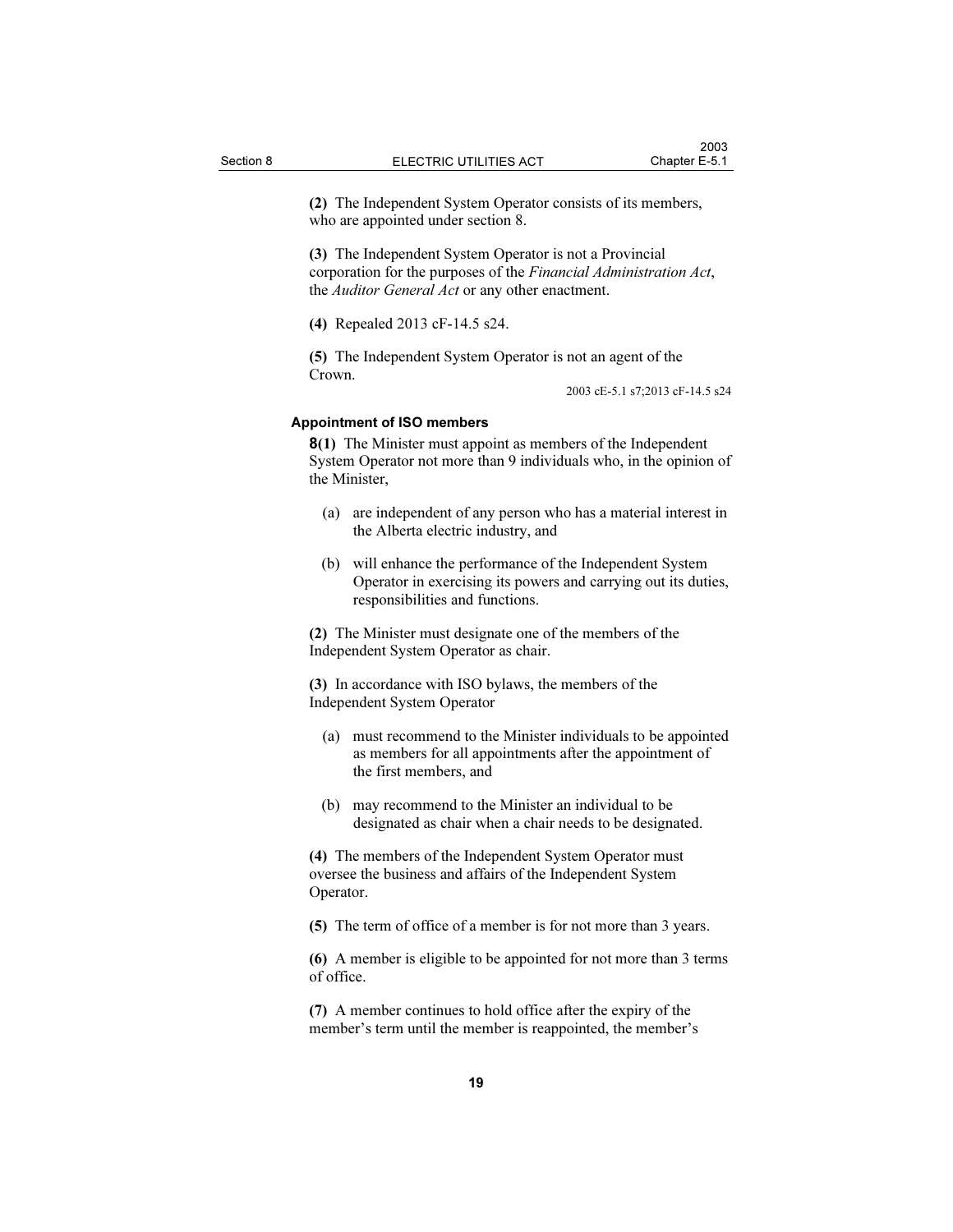successor is appointed or a period of 3 months has elapsed, whichever occurs first.

(8) A member is eligible to receive the reasonable remuneration and expenses set out in the ISO bylaws.

(9) In carrying out any duty, responsibility or function as a member of the Independent System Operator, the member must

- (a) act honestly, in good faith and in the public interest,
- (b) avoid conflicts of interest, and
- (c) exercise the care, diligence and skill that a reasonably prudent individual would exercise in comparable circumstances.

#### Natural person powers

9(1) Subject to this Act and the regulations, the Independent System Operator has the rights, powers and privileges of a natural person.

(2) Except when the power to delegate is restricted by this Act, by regulations made under section 41 or 142 or by ISO bylaws, the Independent System Operator may delegate any power or duty conferred or imposed on it under this or any other enactment

- (a) to any of the members, officers or employees of the Independent System Operator, or
- (b) to any other qualified person the Independent System Operator considers appropriate.

(3) The Independent System Operator shall not delegate the power to approve annual financial statements or its power to make bylaws.

(4) The Independent System Operator shall not, without the consent of the Minister, delegate any of its powers, duties, responsibilities or functions to a regional transmission organization or enter into any agreement that has that effect.

(5) The Independent System Operator may enter into arrangements or agreements with responsible authorities in jurisdictions outside Alberta respecting the operations, standards and business practices relating to the interconnected electric system

(a) in Alberta, or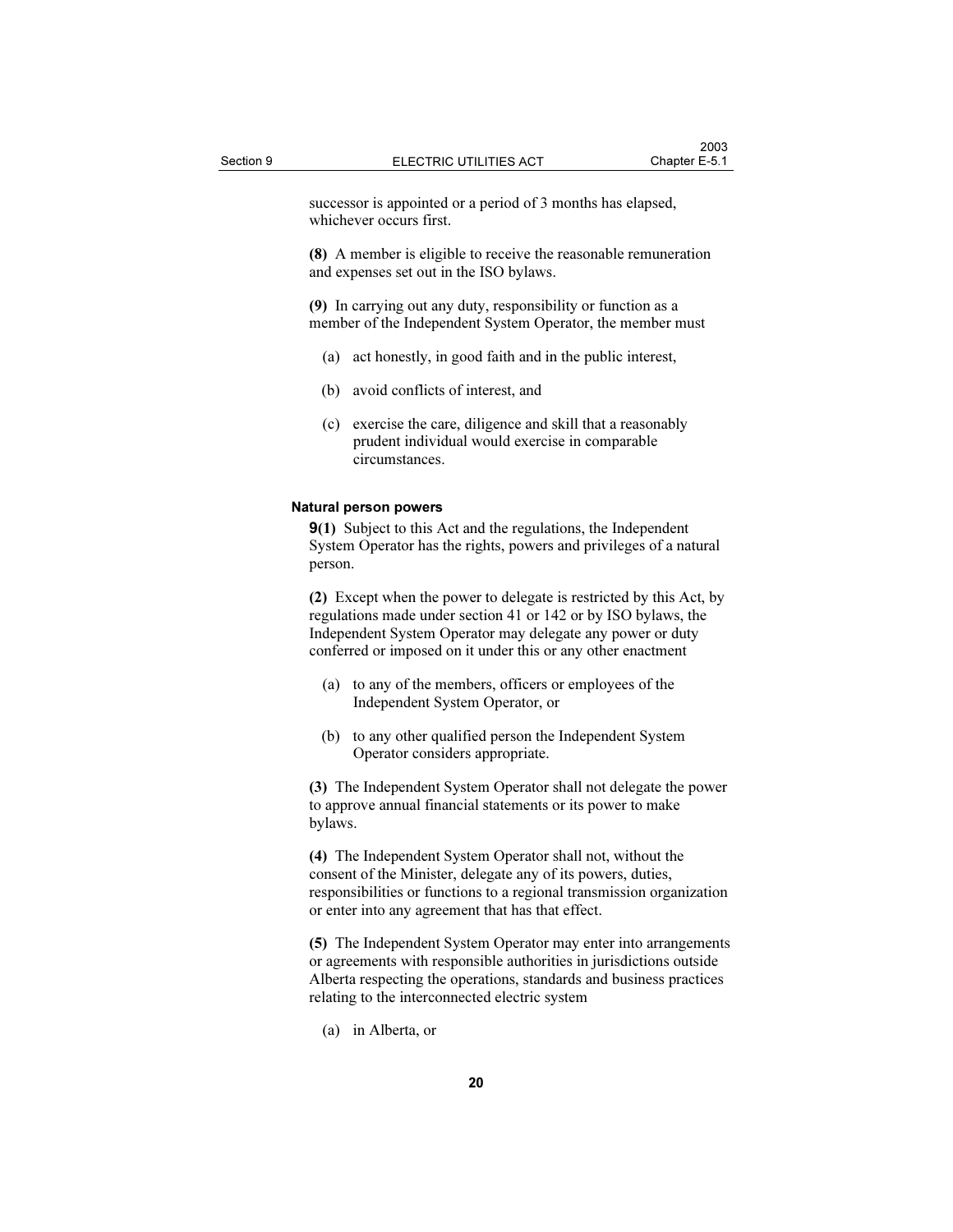(b) in conjunction with the operation of electric systems outside Alberta.

(6) The Independent System Operator may not own or hold an interest in any transmission facility, electric distribution system or generating unit.

#### Bylaws

10(1) The Independent System Operator must make bylaws governing its business and affairs.

- (2) In its bylaws, the Independent System Operator
	- (a) must establish
		- (i) in accordance with the Alberta Public Agencies Governance Act and any applicable regulations under that Act, a code of conduct for its members, officers, employees and agents,
		- (ii) in accordance with the Alberta Public Agencies Governance Act and any applicable regulations under that Act, criteria and a process for recommending the appointment of members and designation of an individual as chair when an appointment or designation is needed,
		- (iii) in accordance with any applicable regulations under the Alberta Public Agencies Governance Act, the reasonable remuneration and payment for expenses members are eligible to receive, and
		- (iv) criteria relating to the removal of members and the process to be followed to recommend to the Minister the removal of a member,
		- and
	- (b) may establish
		- (i) the number of its members that constitutes a quorum at meetings of the Independent System Operator, and
		- (ii) rules respecting the number of its members that is required to carry out any decision in order for that decision to bind all of its members and to constitute a decision of the Independent System Operator.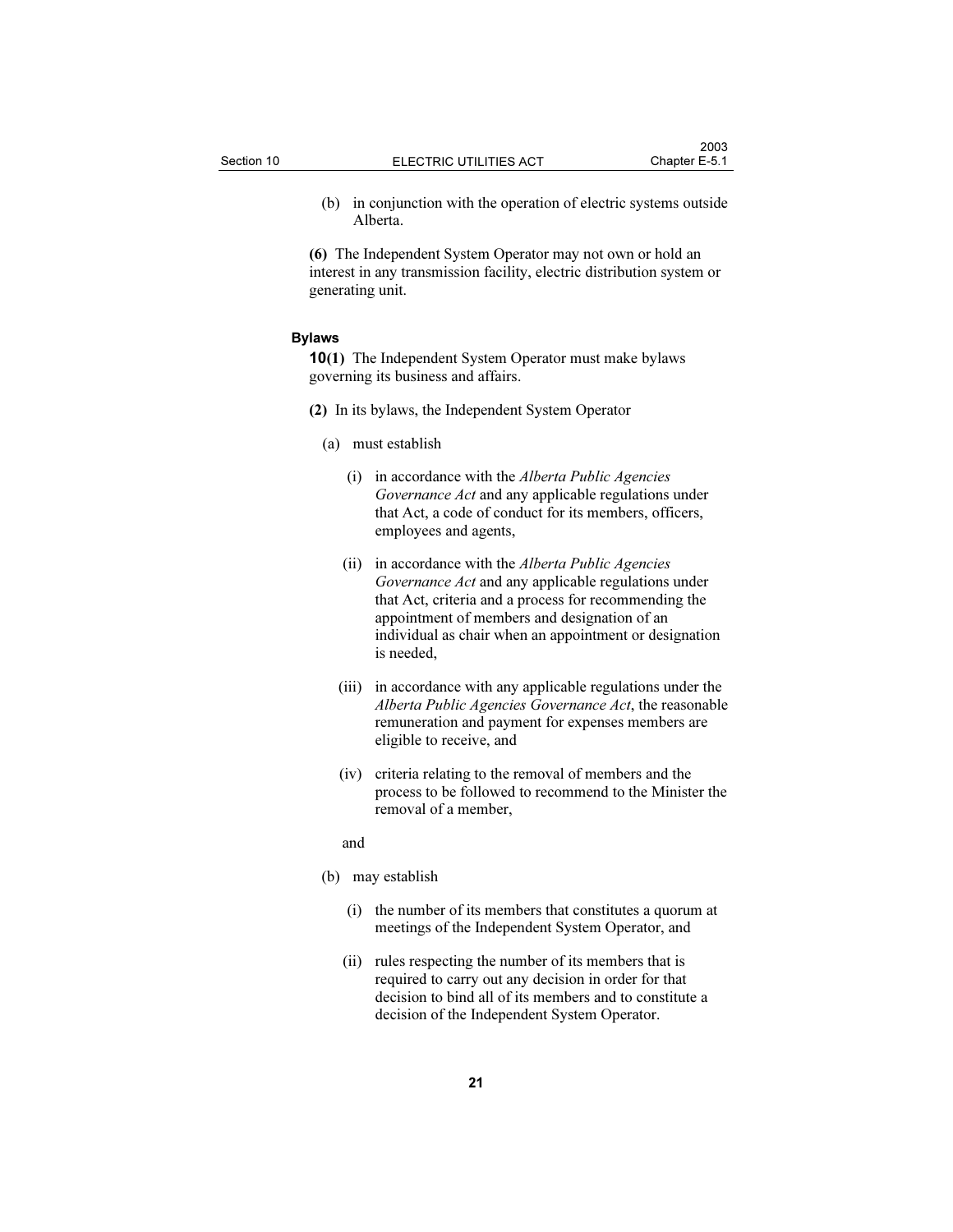$2003$ 

(3) The Independent System Operator must make its bylaws available to the public.

2003 cE-5.1 s10;2009 cA-31.5 s36

#### Chief executive officer

11 The Independent System Operator must appoint a qualified individual to act as its chief executive officer.

#### Auditor

12 The Independent System Operator must appoint an independent auditor to review and audit its financial statements.

13 Repealed 2007 cA-37.2 s82(4).

#### ISO budget

14(1) The Independent System Operator must prepare a budget for each fiscal year setting out

- (a) the estimated expenditures, costs and expenses of the Independent System Operator to carry out its powers, duties, responsibilities and functions, which may include expenditures for capital assets allocated over the expected useful life of the asset,
- (b) the aggregate estimated expenditures, costs and expenses in the approved budget of the Market Surveillance Administrator,
- (c) its estimated revenue from ISO fees, and
- (d) its estimated revenue from the ISO tariff.
- (2) The Independent System Operator may amend its budget.

(3) The Independent System Operator must be managed so that, on an annual basis, no profit or loss results from its operation.

#### Reporting

15(1) The Independent System Operator must, within 120 days after the end of its fiscal year, provide to the Minister an annual report

(a) reporting on its business and affairs in the fiscal year, and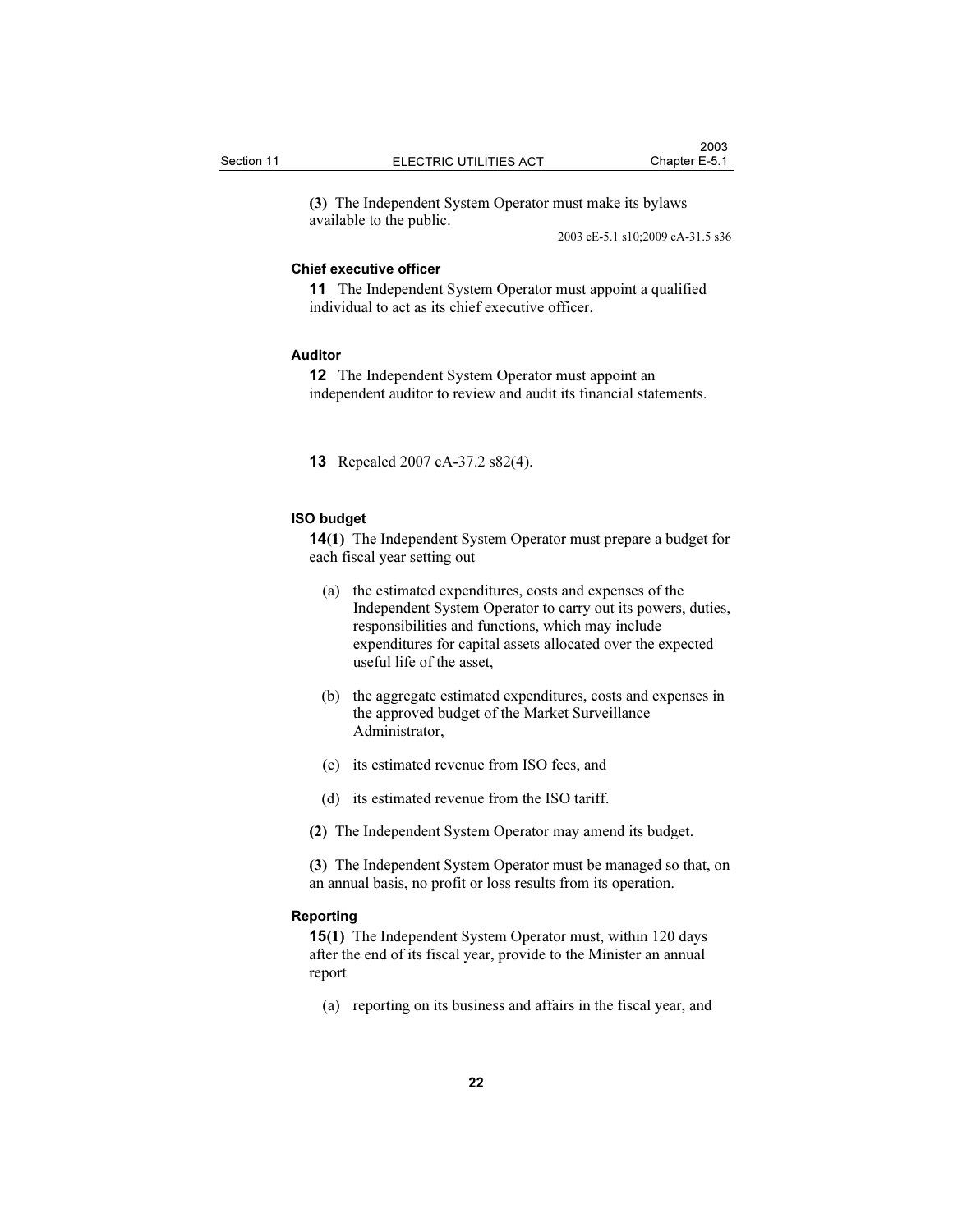(b) containing its audited financial statements for the fiscal year.

(2) After providing the annual report to the Minister, the Independent System Operator must make it available to the public.

(3) The Independent System Operator must provide to the Minister any other reports and information relating to its duties, responsibilities and functions that the Minister requests.

#### Division 2 Independent System Operator Duties and Authority

#### Duty to act responsibly

16 The Independent System Operator must exercise its powers and carry out its duties, responsibilities and functions in a timely manner that is fair and responsible to provide for the safe, reliable and economic operation of the interconnected electric system and to promote a fair, efficient and openly competitive market for electricity.

#### ALSA regional plans

16.1 In carrying out its mandate under this Act and other enactments, the Independent System Operator must act in accordance with any applicable ALSA regional plan.

2009 cA-26.8 s74

#### Duties of Independent System Operator

- 17 The Independent System Operator has the following duties:
	- (a) to operate the power pool in a manner that promotes the fair, efficient and openly competitive exchange of electric energy;
	- (b) to facilitate the operation of markets for electric energy in a manner that is fair and open and that gives all market participants wishing to participate in those markets and to exchange electric energy a reasonable opportunity to do so;
	- (c) to determine, according to relative economic merit, the order of dispatch of electric energy and ancillary services in Alberta and from scheduled exchanges of electric energy and ancillary services between the interconnected electric system in Alberta and electric systems outside Alberta, to satisfy the requirements for electricity in Alberta;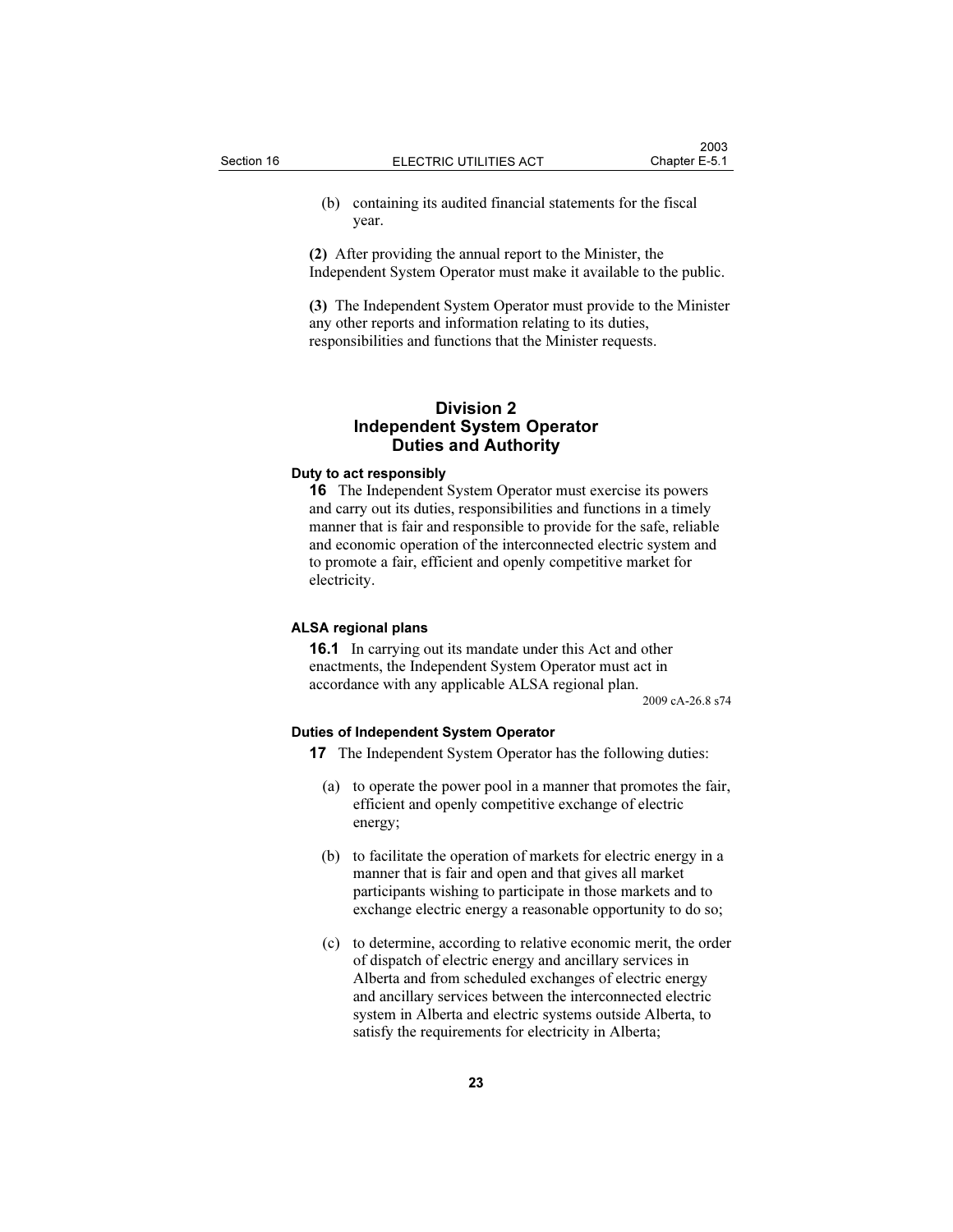| (d)        | to carry out financial settlement for all electric energy<br>exchanged through the power pool at the pool price unless<br>this Act or the regulations made by the Minister under<br>section 41 provide otherwise;                                                                        |
|------------|------------------------------------------------------------------------------------------------------------------------------------------------------------------------------------------------------------------------------------------------------------------------------------------|
| (e)        | to manage and recover the costs of transmission line losses;                                                                                                                                                                                                                             |
| (f)        | to manage and recover the costs for the provision of<br>ancillary services;                                                                                                                                                                                                              |
| (g)        | to provide system access service on the transmission system<br>and to prepare an ISO tariff;                                                                                                                                                                                             |
| (h)        | to direct the safe, reliable and economic operation of the<br>interconnected electric system;                                                                                                                                                                                            |
| (i)        | to assess the current and future needs of market participants<br>and plan the capability of the transmission system to meet<br>those needs;                                                                                                                                              |
| (i)        | to make arrangements for the expansion of and enhancement<br>to the transmission system;                                                                                                                                                                                                 |
| (k)        | to collect, store and disseminate information relating to the<br>current and future electricity needs of Alberta and the<br>capacity of the interconnected electric system to meet those<br>needs, and make that information available to the public;                                    |
| (1)        | to administer load settlement;                                                                                                                                                                                                                                                           |
| (1.1)      | to monitor the compliance of market participants with rules<br>made under sections 19, 20 and 24.1;                                                                                                                                                                                      |
| (m)        | to perform any other function or engage in any activity the<br>Independent System Operator considers necessary or<br>advisable to exercise its powers and carry out its duties,<br>responsibilities and functions under this Act and regulations.<br>2003 cE-5.1 s17;2007 cA-37.2 s82(4) |
| Power pool |                                                                                                                                                                                                                                                                                          |

18(1) The Independent System Operator must operate the power pool in a manner that is fair, efficient and open to all market participants exchanging or wishing to exchange electric energy through the power pool and that gives all market participants a reasonable opportunity to do so.

(2) All electric energy entering or leaving the interconnected electric system must be exchanged through the power pool unless regulations made under section 41, section 99 or section 142 provide otherwise.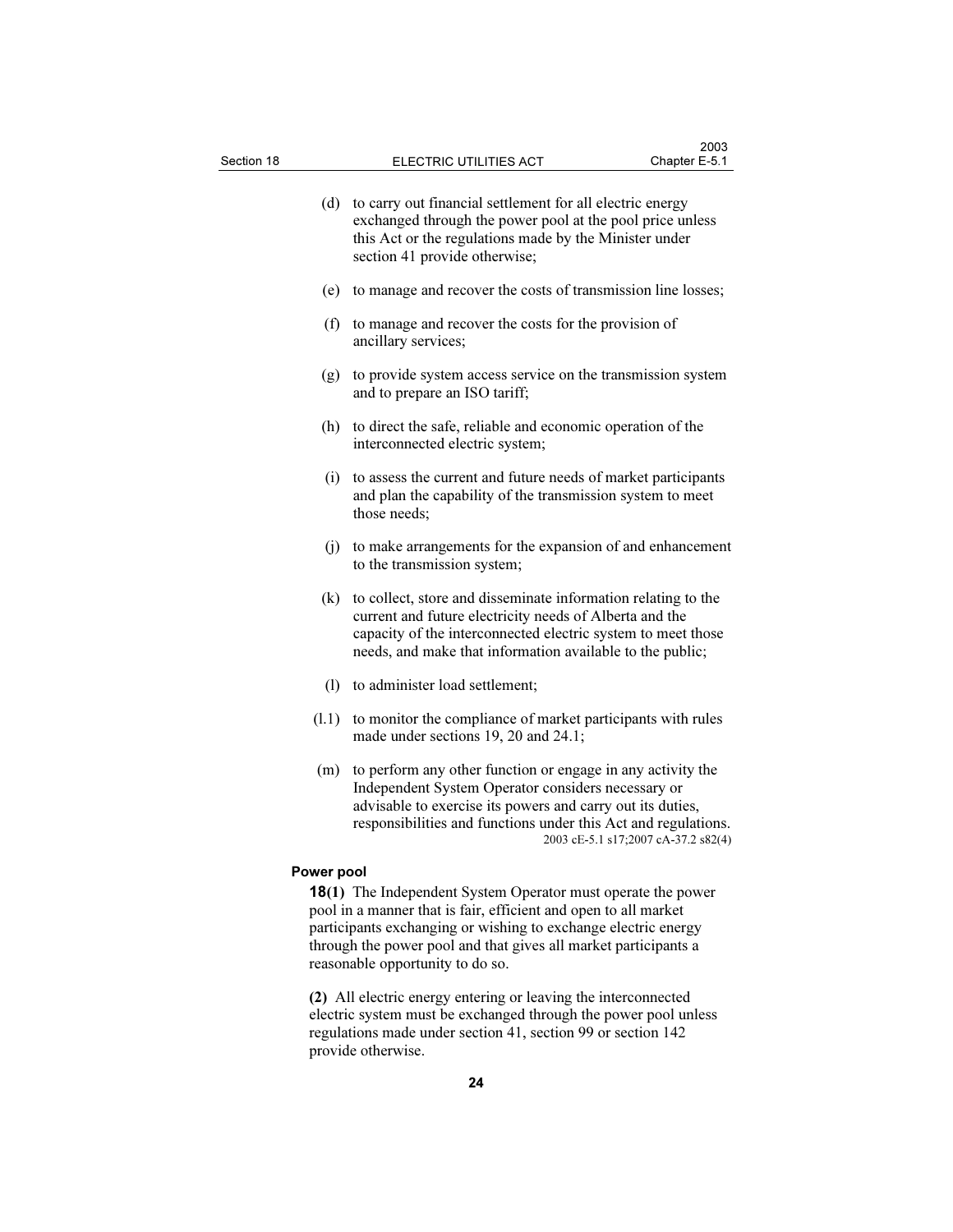(3) A person shall not intentionally cause or permit electric energy or ancillary services to enter or leave the interconnected electric system except in accordance with ISO rules.

(4) The Independent System Operator must establish and report the pool price, which shall not include any portion of the ISO fees, and make the hourly pool price available to the public.

#### Direct sales agreements and forward contracts

19(1) In this section,

- (a) "direct sales agreement" means an agreement relating to the sale or purchase of electric energy in accordance with the terms agreed to by the parties to the agreement, but does not include a forward contract;
- (b) "forward contract" means an agreement relating to the sale or purchase of electric energy
	- (i) that is tradeable on a forward exchange, and
	- (ii) that provides for the future delivery of electric energy;
- (c) "forward exchange" means an organization that is in the business of operating a market for buying and selling forward contracts.

(2) Exchange of electric energy under a direct sales agreement or a forward contract must be undertaken in accordance with ISO rules, including rules

- (a) setting out the requirements, including the information to be provided to the Independent System Operator, concerning a direct sales agreement or forward contract,
- (b) authorizing persons other than the Independent System Operator to make financial settlement for electric energy sold or purchased under a direct sales agreement or forward contract,
- (c) authorizing that financial settlement may be at a price other than the pool price for electric energy sold or purchased under a direct sales agreement or forward contract, and
- (d) relating to the curtailment and certainty of supply of electric energy sold or purchased under a direct sales agreement or forward contract.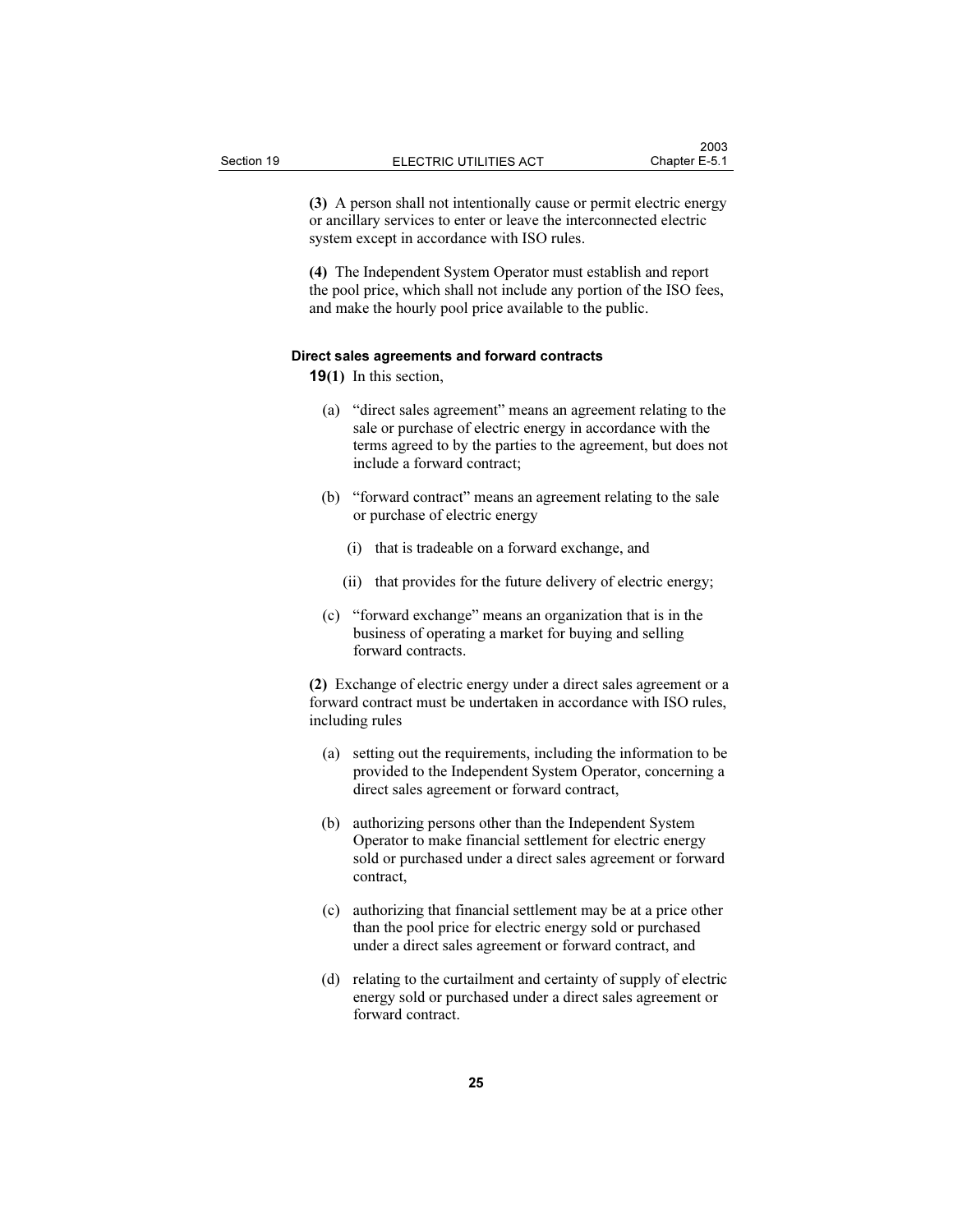(3) A rule under subsection (2) shall not require a person buying or selling electric energy under a direct sales agreement or forward contract to disclose to the Independent System Operator information relating to the price of electric energy sold or purchased under the agreement or contract.

#### ISO rules

20(1) The Independent System Operator may make rules respecting

- (a) the practices and procedures of the Independent System Operator;
- (b) the operation of the power pool and the exchange of electric energy through the power pool;
- (c) the operation of the interconnected electric system;
- (d) the provision of ancillary services;
- (e) planning the transmission system, including criteria and standards for the reliability and adequacy of the transmission system;
- (f) the processes for expansion and enhancement of the transmission system;
- (g) the procedures to be observed in emergencies relating to the operation of the interconnected electric system;
- (h) repealed 2007 cA-37.2 s82(4);
- (i) direct sales agreements and forward contracts as defined in section  $19(1)$ ;
- (j) the granting of exemptions from the rules, and setting out the process for obtaining an exemption;
- (k) procedures for resolving disputes between the Independent System Operator and market participants, which may include arbitration under the Arbitration Act;
- (l) any other matter the Independent System Operator considers necessary or advisable to carry out its duties, responsibilities and functions under this Act and the regulations.
- (2), (3) Repealed 2007 cA-37.2 s82(4).

2003 cE-5.1 s20;2007 cA-37.2 s82(4)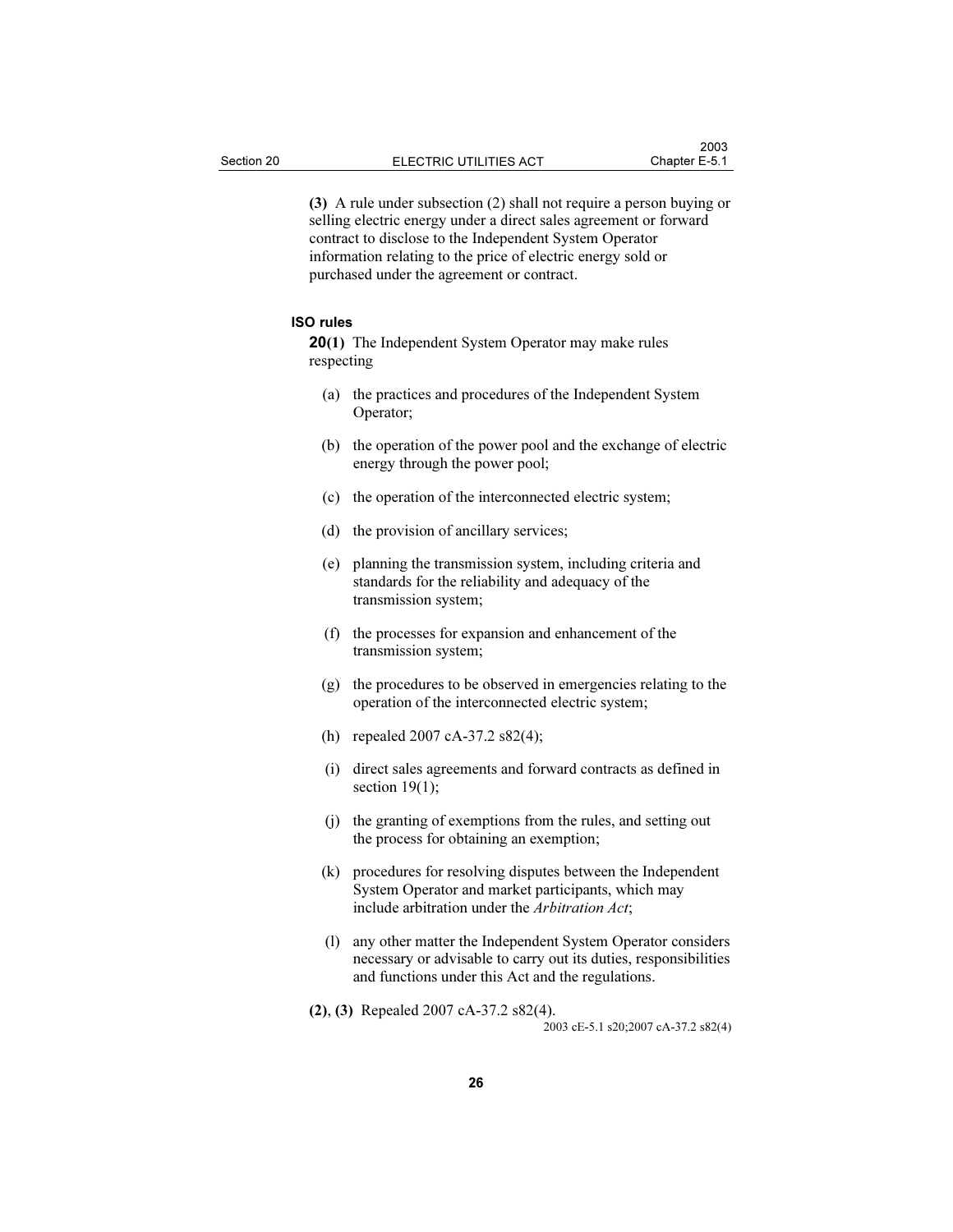#### Application

20.1 Sections 20.2 to 20.5 do not apply to an ISO rule

- (a) that was made before the coming into force of those sections, or
- (b) that takes effect in accordance with section 20.6.

2007 cA-37.2 s82(4)

#### Filing of ISO rules

20.2(1) The Independent System Operator must file with the Commission an ISO rule made under section 19 or 20.

(2) The Commission must publish notice of the filing of an ISO rule under subsection (1) not later than 5 days after the day of filing.

(3) Subject to subsection (4), a notice under subsection (2) must include a copy of the ISO rule or set out where a copy may be obtained.

(4) If the Commission is satisfied on information provided by the Independent System Operator that it would not be in the public interest for an ISO rule to be available to the public, the notice under subsection (2) must contain a summary of the ISO rule and explain why a copy of the ISO rule is not included.

2007 cA-37.2 s82(4)

#### Effective date of ISO rules

20.3 Except as otherwise provided by section 20.6,

- (a) if no notice of objection is filed under section 20.4, the ISO rule takes effect on the later of the day specified in the ISO rule and the 10th day after the day on which notice of the ISO rule is published, or
- (b) if a notice of objection is filed under section 20.4,
	- (i) where the ISO rule is confirmed, the ISO rule takes effect on the latest of
		- (A) the day on which an order is made confirming the ISO rule,
		- (B) the day specified in the ISO rule, and
		- (C) the day otherwise ordered by the Commission,
- or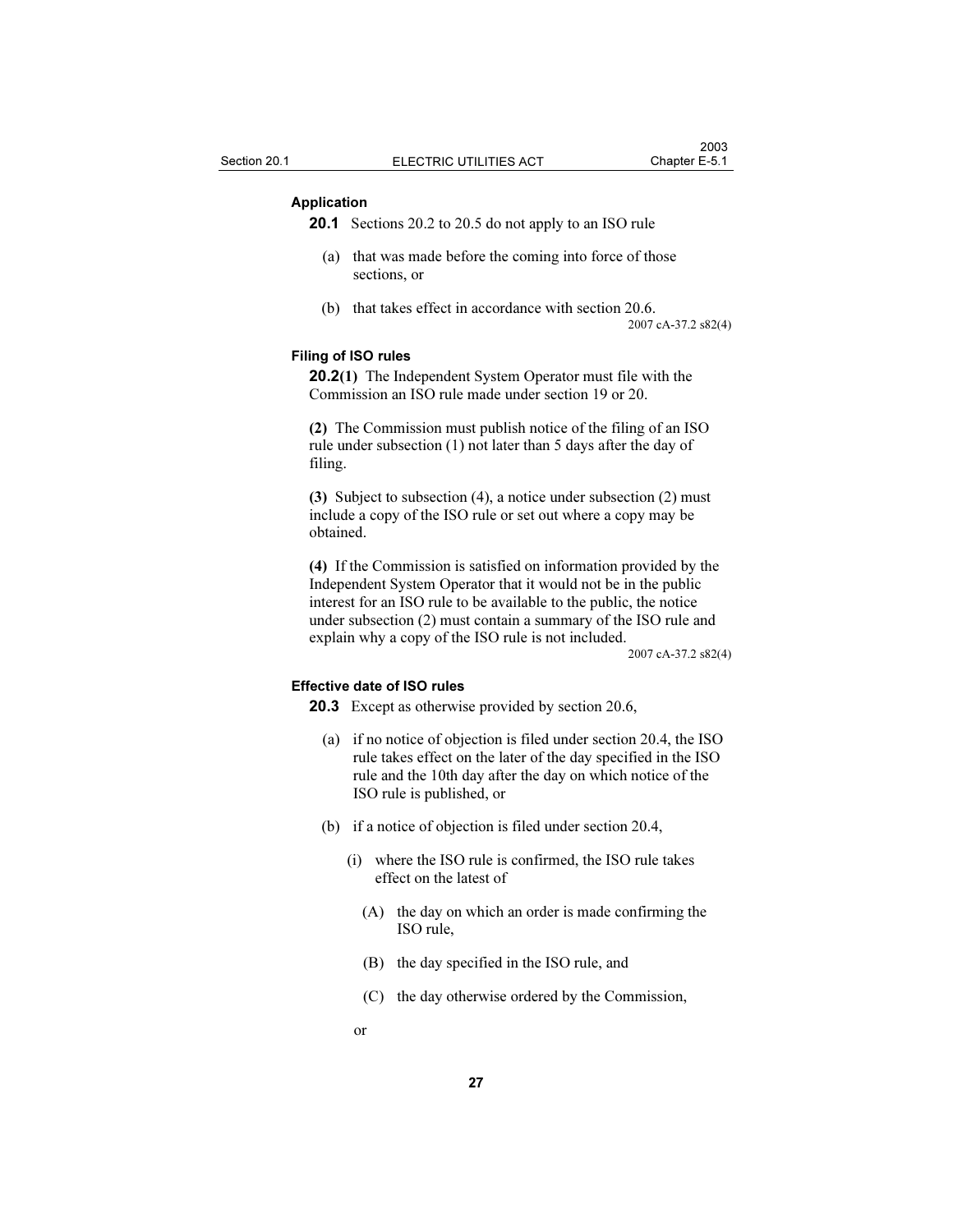(ii) where the ISO rule is changed pursuant to an order under section  $20.5(1)(c)$ , the ISO rule takes effect in accordance with section 20.5(4).

2007 cA-37.2 s82(4)

#### Objection to ISO rule

**20.4(1)** A market participant may object to an ISO rule that is filed under section 20.2 on one or more of the following grounds:

- (a) that the Independent System Operator, in making the ISO rule, did not comply with Commission rules made under section 20.9;
- (b) that the ISO rule is technically deficient;
- (c) that the ISO rule does not support the fair, efficient and openly competitive operation of the market;
- (d) that the ISO rule is not in the public interest.

(1.1) The Market Surveillance Administrator may object to an ISO rule that is filed under section 20.2 on one or more of the following grounds:

- (a) that the ISO rule may have an adverse effect on the structure and performance of the market;
- (b) a ground set out in subsection  $(1)(c)$  or  $(d)$ .

(2) A notice of objection must be filed with the Commission within 10 days after publication of the notice of the filing of the ISO rule.

(3) Where a market participant files a notice of objection, the market participant has the onus of proving

- (a) that the Independent System Operator, in making the ISO rule, did not comply with Commission rules made under section 20.9,
- (b) that the ISO rule is technically deficient,
- (c) that the ISO rule does not support the fair, efficient and openly competitive operation of the market, or
- (d) that the ISO rule is not in the public interest.

(4) Where the Market Surveillance Administrator files a notice of objection, the Market Surveillance Administrator has the onus of proving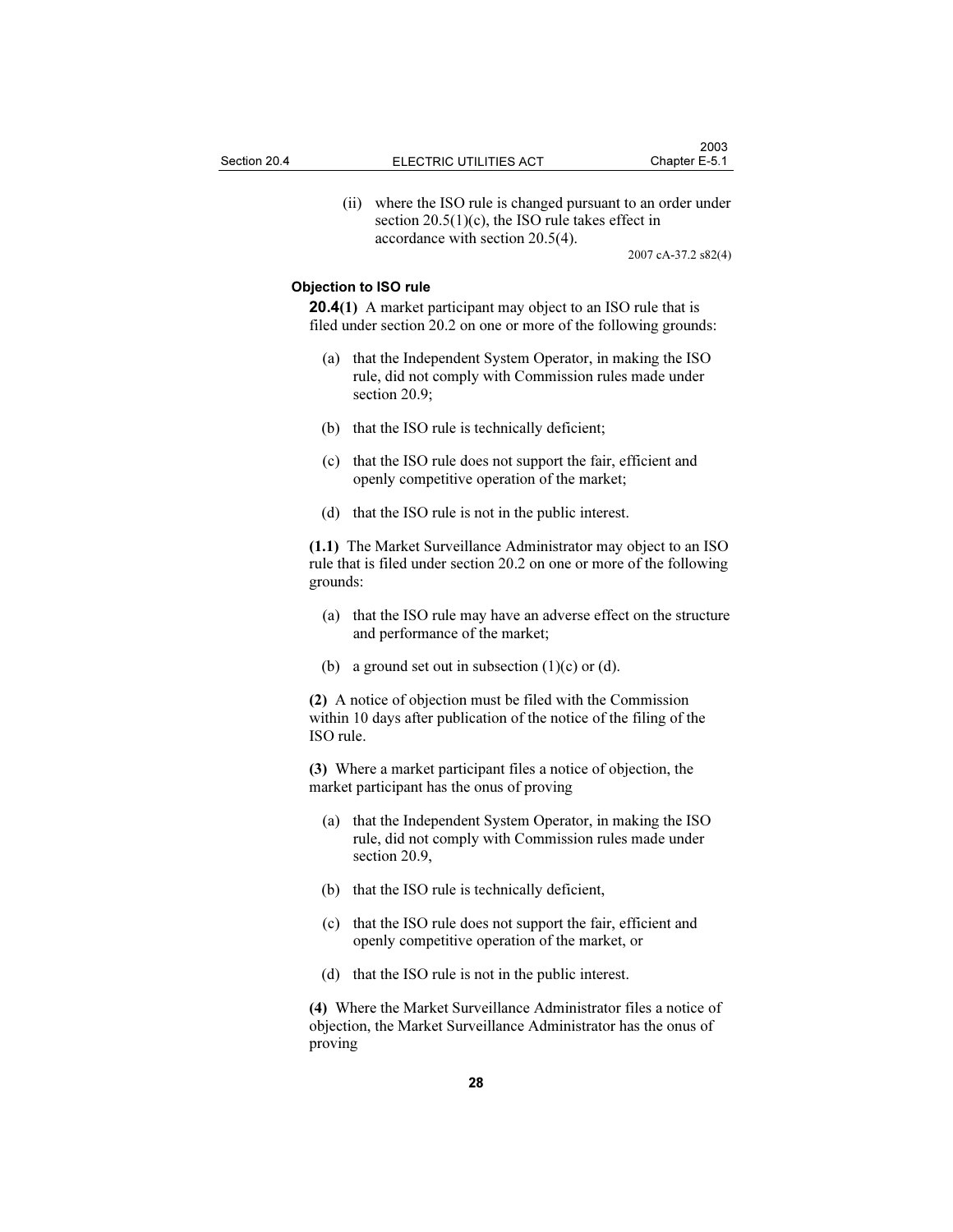- (a) that the ISO rule may have an adverse effect on the structure and performance of the market,
- (b) that the ISO rule does not support the fair, efficient and openly competitive operation of the market, or
- (c) that the ISO rule is not in the public interest. 2007 cA-37.2 s82(4);2011 c11 s3

#### Commission decision

20.5(1) The Commission may, after hearing an objection, by order

- (a) confirm the ISO rule,
- (b) disallow the ISO rule, or
- (c) direct the Independent System Operator to change the ISO rule or a provision of the ISO rule.

(2) The Independent System Operator must file an ISO rule that is changed pursuant to an order under subsection (1)(c) with the Commission.

(3) The Commission must publish notice of the filing of an ISO rule under subsection (2) as soon as possible and not later than 5 days after the day of filing.

(4) An ISO rule that is filed under subsection (2) comes into effect on the latest of

- (a) the day on which it is filed,
- (b) the day specified in the ISO rule, and
- (c) the day otherwise ordered by the Commission.

2007 cA-37.2 s82(4)

#### Expedited ISO rule

20.6(1) If, in the opinion of the Independent System Operator, a matter that is addressed in an ISO rule is urgent or there are other sufficient reasons that require that the ISO rule take effect expeditiously, the Independent System Operator may specify in the ISO rule that it takes effect in accordance with this section.

(2) The Independent System Operator must file an ISO rule referred to in subsection (1) with the Commission.

(3) An ISO rule that is filed under subsection (2) takes effect on the later of the day on which it is filed and the day specified in the ISO rule.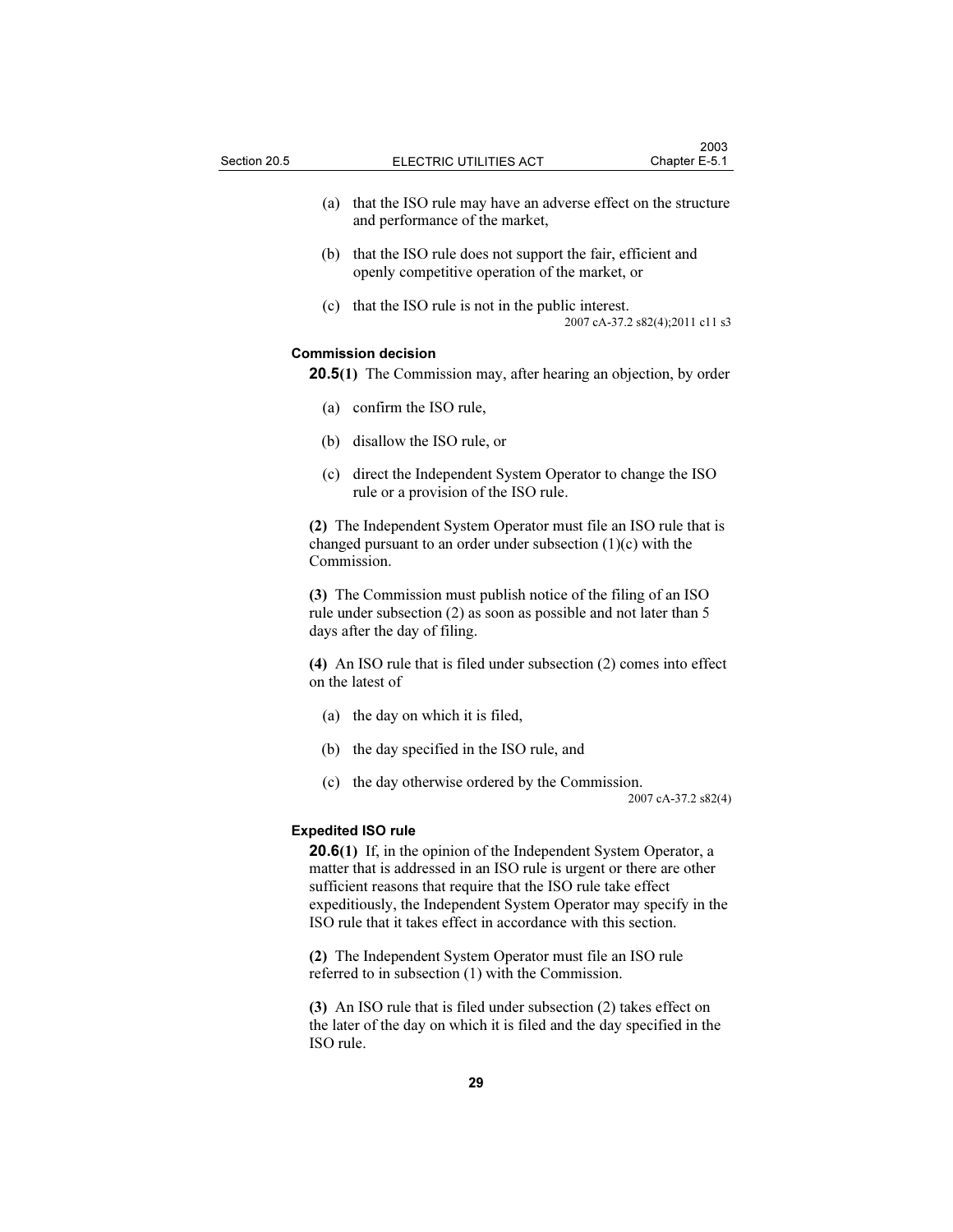(4) The Commission must publish notice of an ISO rule that is filed under subsection (2) as soon as possible and not later than 5 days after the day of filing.

2007 cA-37.2 s82(4)

#### Availability of ISO rules

**20.7(1)** Subject to subsection (2), the Independent System Operator must make available to the public an ISO rule that is in effect.

(2) If the Commission is satisfied on information provided by the Independent System Operator that it would not be in the public interest for an ISO rule to be available to the public, the Independent System Operator must make available to the public a summary of the ISO rule that contains an explanation as to why the ISO rule is not being made available.

2007 cA-37.2 s82(4)

#### Duty to comply with ISO rules and reliability standards

20.8 A market participant must comply with

- (a) the ISO rules that are in effect, and
- (b) the reliability standards.

2007 cA-37.2 s82(4);2009 c44 s2

#### Commission rules

20.9 The Commission may make rules governing the procedures and processes that the Independent System Operator may use to develop ISO rules and respecting the filing of ISO rules.

2007 cA-37.2 s82(4)

#### ISO fees

21(1) The Independent System Operator must establish and charge fees payable by market participants

- (a) for the exchange of electric energy through the power pool,
- (b) to pay for the aggregate expenditures, costs and expenses shown in the approved budget of the Market Surveillance Administrator and any approved amendment to the budget, and
- (c) to pay for the costs and expenses of other powers, duties, responsibilities and functions of the Independent System Operator, except costs and expenses recovered under the ISO tariff.

(2) The fees must be just and reasonable and may be varied from time to time.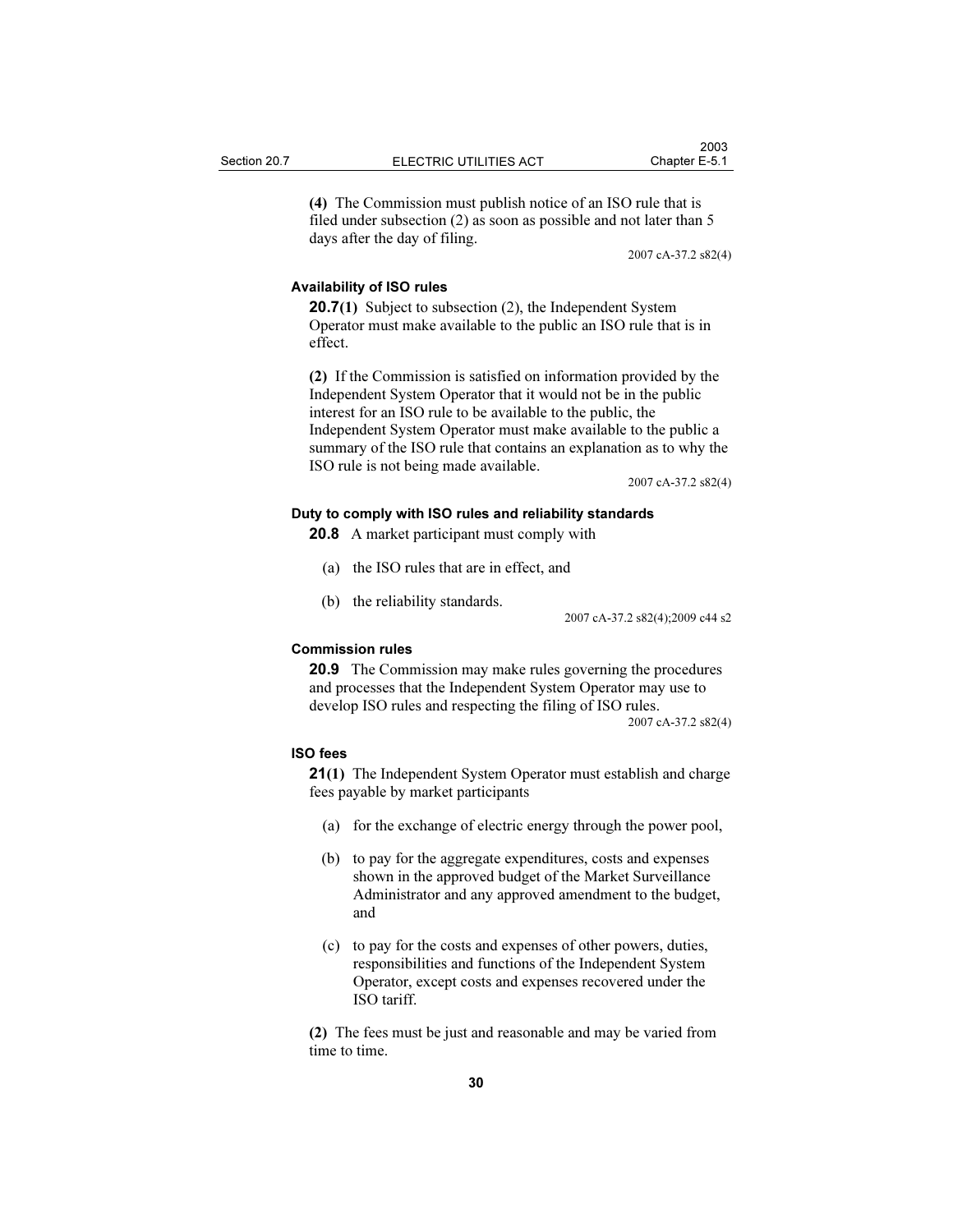(3) A market participant who is charged a fee by the Independent System Operator must pay the fee.

(4) A market participant charged a fee by the Independent System Operator may make a complaint to the Commission under section 25.

(5) A fee charged by the Independent System Operator is a debt owing by the market participant to the Independent System Operator and in default of payment may be recovered by the Independent System Operator by an action in debt.

(6) The Independent System Operator must maintain a current schedule of its fees and make the schedule available to the public. 2003 cE-5.1 s21;2007 cA-37.2 s82(4)

#### Contravention of ISO rule

21.1 Except as otherwise provided by the regulations, if the Independent System Operator suspects that a market participant has contravened an ISO rule or a reliability standard, the Independent System Operator must refer the matter to the Market Surveillance Administrator.

2007 cA-37.2 s82(4);2009 c44 s2

### Failure to pay ISO fee

22(1) If a market participant fails to pay an ISO fee, the Independent System Operator may refer the matter to the Commission.

(2) If the Commission is satisfied that a market participant has failed to pay an ISO fee, the Commission may order the market participant to pay the ISO fee and may impose an administrative penalty on the market participant under section 63 of the Alberta Utilities Commission Act.

2003 cE-5.1 s22;2007 cA-37.2 s82(4)

23 and 24 Repealed 2007 cA-37.2 s82(4).

#### Load settlement rules

**24.1(1)** The Commission may make rules respecting load settlement, including rules respecting

- (a) the conduct of load settlement by market participants,
- (b) the establishment of processes, procedures, standards, reports and controls required to determine the hourly allocation of electric energy to sites and to customers,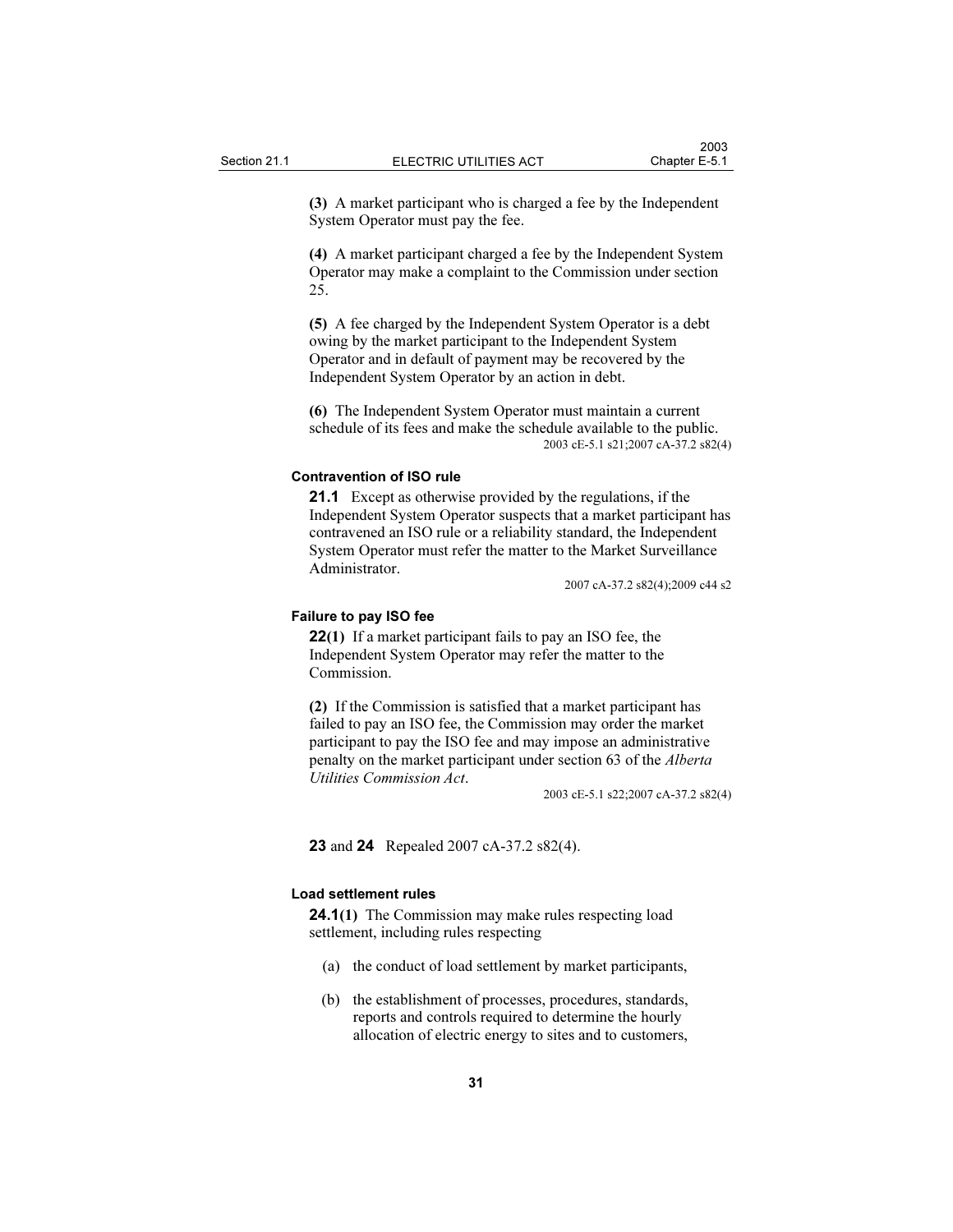- (c) the determination, collection and storage of site, metering and other data in order to provide necessary measurement data, (d) the development and use of customer load profiles to
- determine the hourly allocation of electric energy to sites that do not have interval meters,
- (e) the transfer of data among market participants,
- (f) the payment to the Commission of professional and other costs relating to the development and implementation of the rules and by whom the costs are to be paid,
- (g) incentives for efficient performance of load settlement, and
- (h) any other matter the Commission considers necessary and advisable relating to load settlement.

(2) The Independent System Operator must administer load settlement in accordance with the rules made under subsection (1).

(3) A market participant must comply with rules made by the Commission under subsection (1).

(4) On referral by the Independent System Operator, on application or on its own initiative, the Commission may determine whether a market participant is complying with the rules respecting load settlement.

(5) If the Commission is of the opinion that a market participant has failed or is failing to comply with the rules respecting load settlement, the Commission may by order do all or any of the following:

- (a) direct the market participant to comply with the rules or to take any action to improve load settlement that the Commission considers just and reasonable;
- (b) direct the market participant to pay or provide a credit in an amount specified by the Commission to a person determined by the Commission who has suffered loss or damage resulting from the failure of the market participant to comply with the rules to compensate that person;
- (c) prohibit the market participant from engaging in any activity or conduct that the Commission considers to be detrimental to load settlement;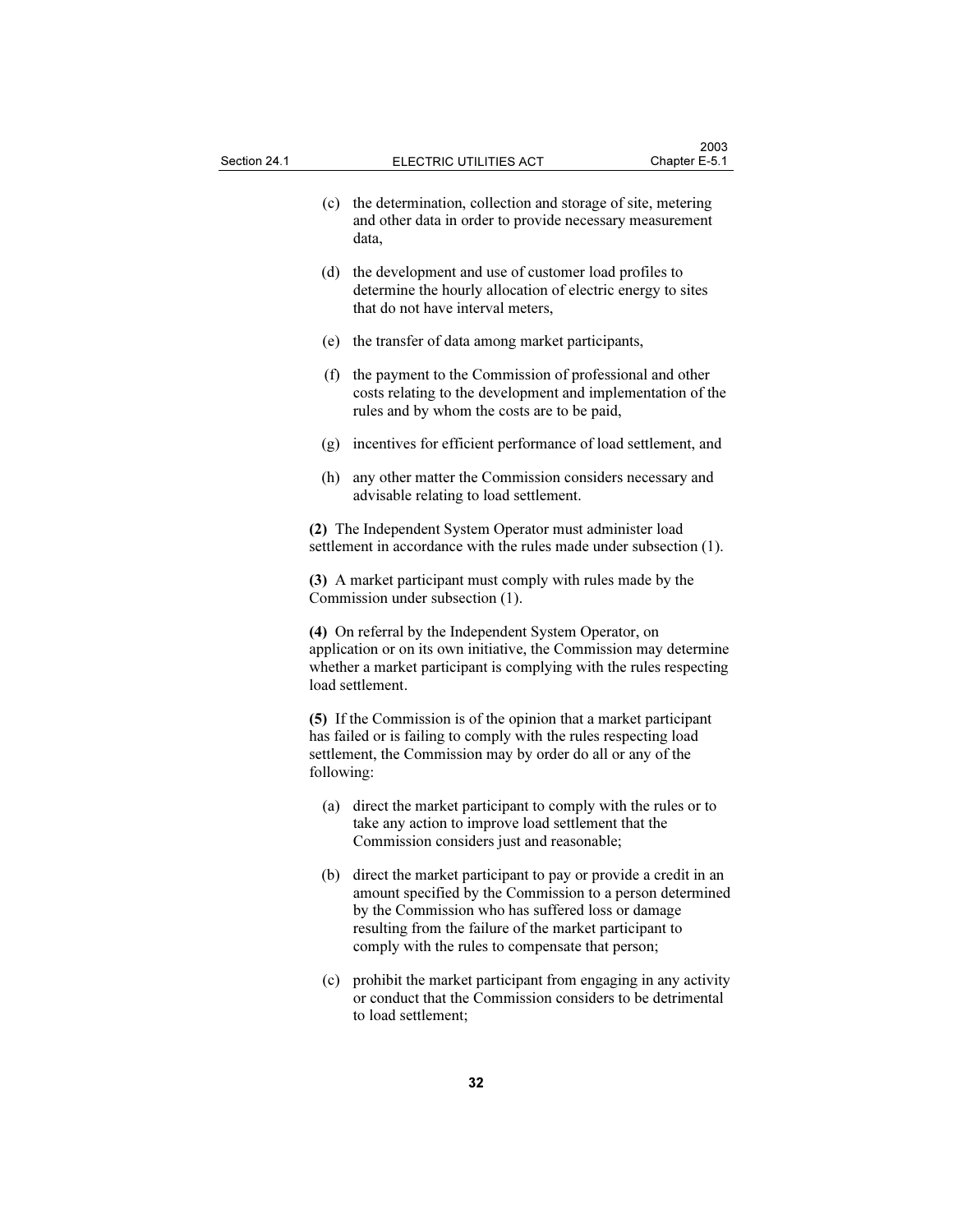(d) impose an administrative penalty under section 63 of the Alberta Utilities Commission Act.

2007 cA-37.2 s82(4)

## Division 3 Recourse to the Commission

## Complaints to the Commission

25(1) A market participant may make a written complaint to the Commission

- (a) about an ISO fee, or
- (b) about an ISO rule that is in effect, on one or more of the following grounds:
	- (i) that the ISO rule is technically deficient;
	- (ii) that the ISO rule does not support the fair, efficient and openly competitive operation of the market;
	- (iii) that the ISO rule is not in the public interest.

(1.1) The Market Surveillance Administrator may make a written complaint to the Commission about an ISO rule that is in effect on one or more of the following grounds:

- (a) that the ISO rule may have an adverse effect on the structure and performance of the market;
- (b) a ground set out in subsection  $(1)(b)(ii)$  or (iii).

(2) A complaint about an ISO fee must be made within 60 days after the day on which the market participant receives notice of the fee.

(3) Repealed 2011 c11 s3.

(4) The Commission may decline to hold a hearing or other proceeding if, in the opinion of the Commission,

- (a) the complaint is frivolous, vexatious, trivial or otherwise does not warrant a hearing or other proceeding, or
- (b) the complaint or the substance of it has been referred to, should be referred to, or is the subject of investigation by, the Market Surveillance Administrator.

(4.1) Where a market participant files a complaint, the market participant has the onus of proving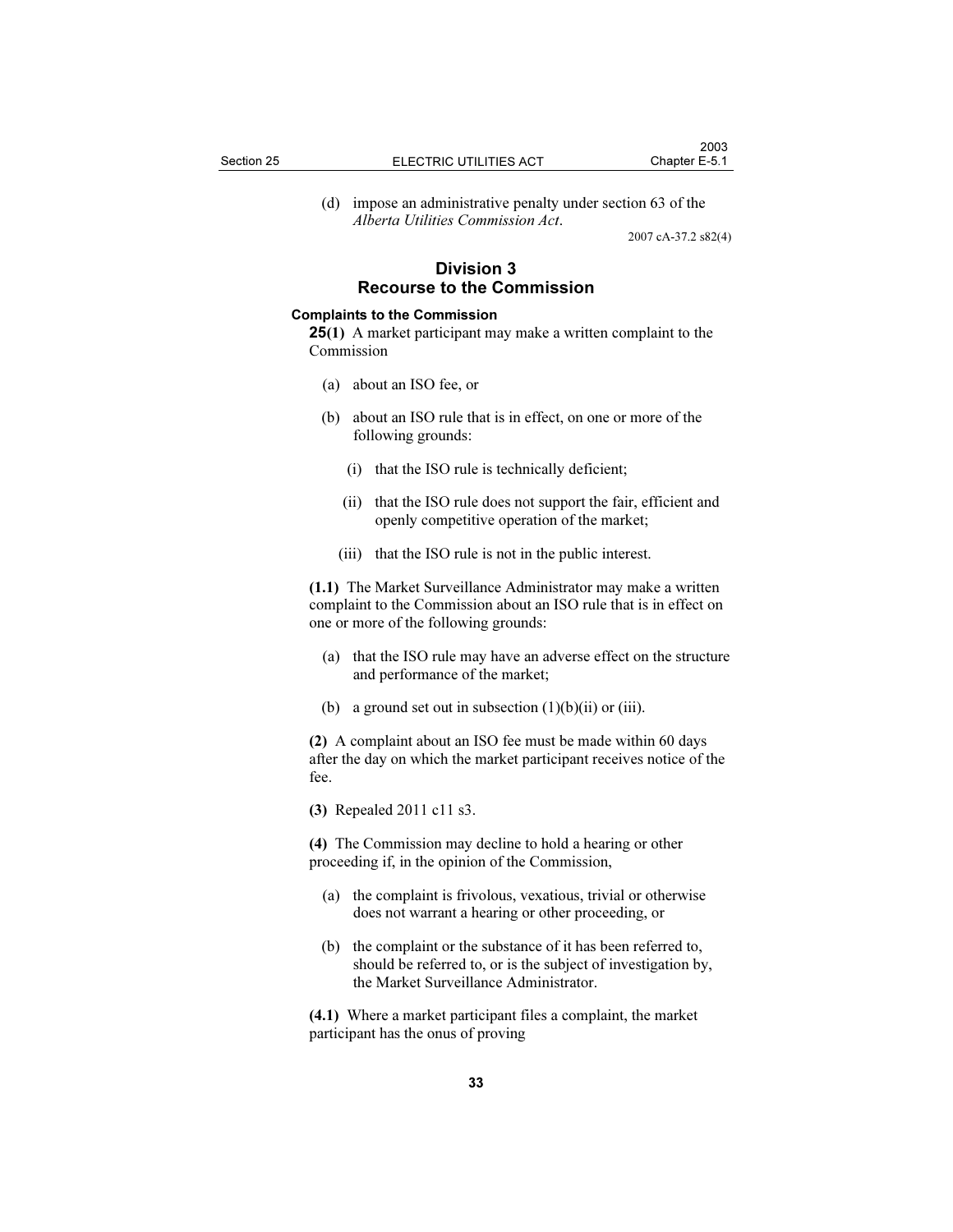- (a) that the ISO rule is technically deficient,
- (b) that the ISO rule does not support the fair, efficient and openly competitive operation of the market, or
- (c) that the ISO rule is not in the public interest.

(4.11) Where the Market Surveillance Administrator files a complaint, the Market Surveillance Administrator has the onus of proving

- (a) that the ISO rule may have an adverse effect on the structure and performance of the market,
- (b) that the ISO rule does not support the fair, efficient and openly competitive operation of the market, or
- (c) that the ISO rule is not in the public interest.

(4.2) The Commission must decline to hold a hearing or other proceeding if, in the opinion of the Commission, the complaint or the substance of it relates to the Independent System Operator's compliance with the Commission rules made under section 20.9 in making the ISO rule.

(5) Unless the Commission otherwise orders, a complaint under this section does not relieve the person making the complaint from the obligation

- (a) to pay an ISO fee pending a decision of the Commission, or
- (b) to comply with an ISO order or ISO rule pending a decision of the Commission.
- (6) The Commission may, after hearing a complaint, by order,
	- (a) determine the justness and reasonableness of the ISO fee and confirm, change or revoke the fee,
	- (b) direct the Independent System Operator to reimburse a market participant any fee paid to the Independent System Operator,
	- (c) confirm the ISO rule,
	- (d) disallow the ISO rule, or
	- (e) direct the Independent System Operator to change the ISO rule or a provision of the ISO rule.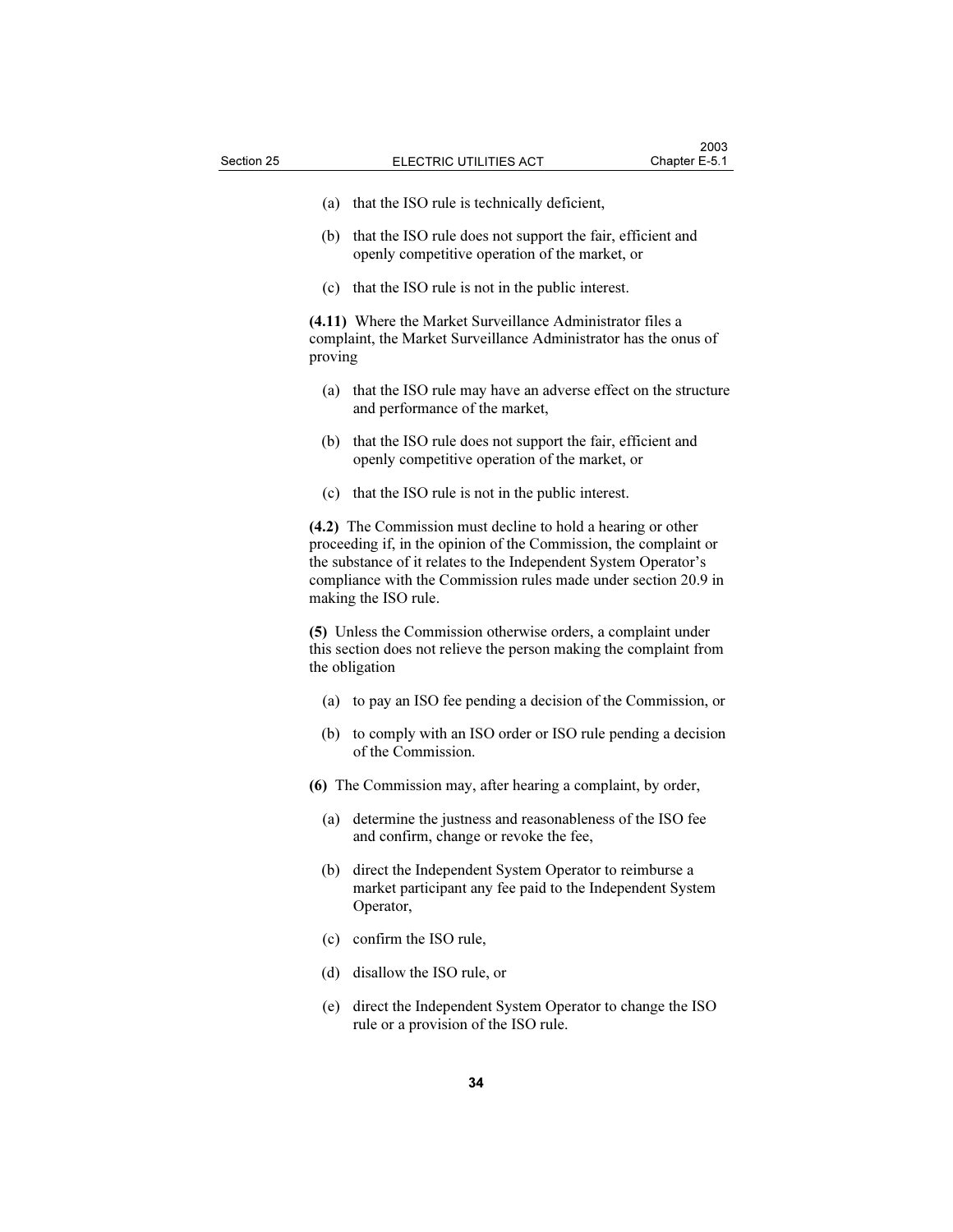(7) The Independent System Operator must file with the Commission an ISO rule that is changed pursuant to an order under subsection  $(6)(e)$ .

(8) The Commission must publish notice of the filing of an ISO rule under subsection (7) as soon as possible and not later than 5 days after the day of filing.

(9) A change to an ISO rule filed under subsection (7) comes into effect on the latest of

- (a) the day on which it is filed,
- (b) the day specified in the ISO rule, and
- (c) the day otherwise ordered by the Commission. 2003 cE-5.1 s25;2007 cA-37.2 s82(4);2011 c11 s3

## Complaints about ISO

26(1) Any person may make a written complaint to the Commission about the conduct of the Independent System Operator.

(2) The Commission must dismiss the complaint, giving reasons for the dismissal, if the Commission is satisfied that

- (a) the substance of the complaint has been or should be referred to the Market Surveillance Administrator for investigation,
- (b) the complaint relates to a matter the substance of which is before or has been dealt with by the Commission or any other body, or
- (c) the complaint is frivolous, vexatious or trivial or otherwise does not warrant an investigation or a hearing.

(3) The Commission may, in considering a complaint, do one or more of the following:

- (a) dismiss all or part of the complaint;
- (b) direct the Independent System Operator to change its conduct in relation to a matter that is the subject of the complaint;
- (c) direct the Independent System Operator to refrain from the conduct that is the subject of the complaint.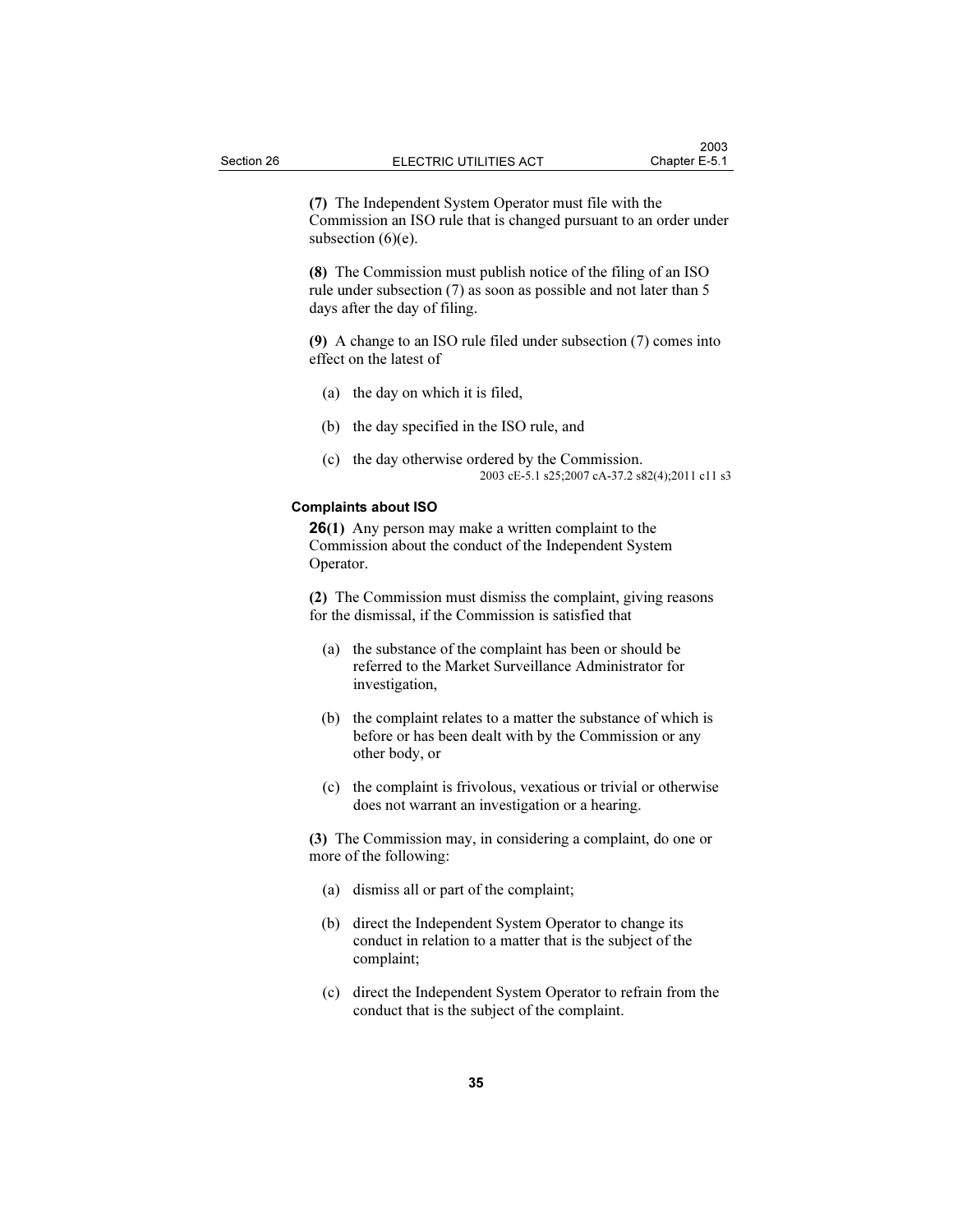(4) A decision of the Commission under subsection (2) or (3) is final and may not be appealed under section 29 of the Alberta Utilities Commission Act.

2003 cE-5.1 s26;2007 cA-37.2 s82(4)

### Security measures

27 The Independent System Operator may develop plans and implement measures for the purpose of ensuring that the Independent System Operator is able to exercise its powers and carry out its duties, responsibilities and functions in a manner that is secure against the threat of terrorist activity as that term is defined in the Criminal Code (Canada).

## Division 4 Transmission Responsibilities of the Independent System Operator

## ISO sole provider of system access service

28 The Independent System Operator is the sole provider of system access service on the transmission system.

## Providing system access service

29 The Independent System Operator must provide system access service on the transmission system in a manner that gives all market participants wishing to exchange electric energy and ancillary services a reasonable opportunity to do so.

## ISO tariff

30(1) The Independent System Operator must submit to the Commission, for approval under Part 9, a single tariff setting out

- (a) the rates to be charged by the Independent System Operator for each class of system access service, and
- (b) the terms and conditions that apply to each class of system access service provided by the Independent System Operator to persons connected to the transmission system.

(2) The rates to be charged by the Independent System Operator for each class of service must reflect the prudent costs that are reasonably attributable to each class of system access service provided by the Independent System Operator, and the rates must

- (a) be sufficient to recover
	- (i) the amounts to be paid under the approved tariff of the owner of each transmission facility,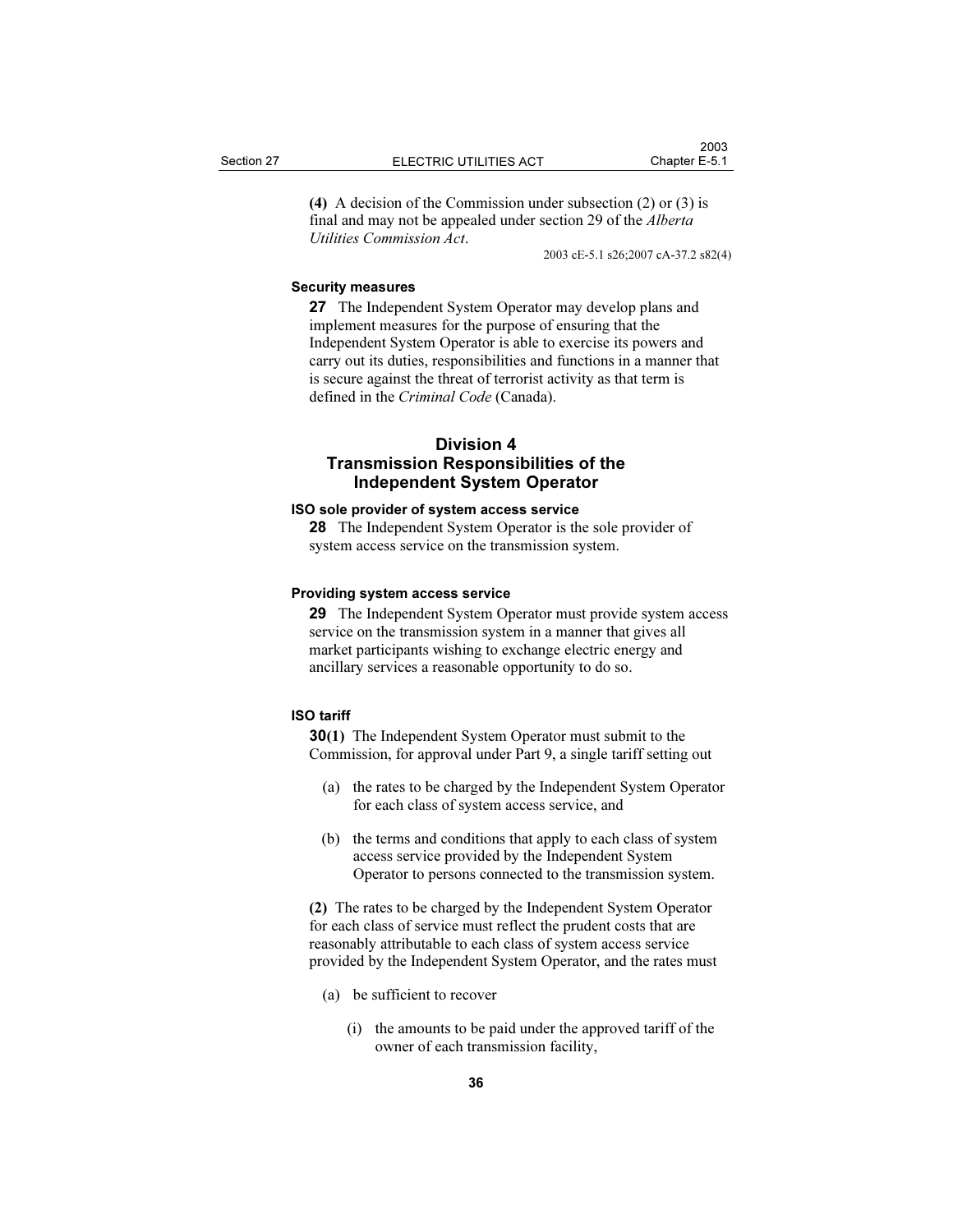| Section 31 |       | ELECTRIC UTILITIES ACT                                                                                                                                                                                                                                                                         | 2003<br>Chapter E-5.1               |
|------------|-------|------------------------------------------------------------------------------------------------------------------------------------------------------------------------------------------------------------------------------------------------------------------------------------------------|-------------------------------------|
|            | (ii)  | the amounts to be paid to the owner of a generating unit<br>in circumstances in which the Independent System<br>Operator directs that a generating unit must continue to<br>operate, and the costs to make prudent arrangements to<br>manage the financial risk associated with those amounts, |                                     |
|            | (iii) | farm transmission costs, and                                                                                                                                                                                                                                                                   |                                     |
|            | (iv)  | any other prudent costs and expenses the Commission<br>considers appropriate,                                                                                                                                                                                                                  |                                     |
| (b)        |       | either be sufficient to recover the annualized amount paid to<br>the Balancing Pool under section $82(7)$ , or if the<br>Independent System Operator receives an annualized<br>amount under section 82(7), reflect that amount, and                                                            |                                     |
| (c)        |       | include any other costs, expenses and revenue determined in<br>accordance with the regulations made by the Minister under<br>section 99.                                                                                                                                                       |                                     |
|            |       | (3) The rates set out in the tariff                                                                                                                                                                                                                                                            |                                     |
| (a)        |       | shall not be different for owners of electric distribution<br>systems, customers who are industrial systems or a person<br>who has made an arrangement under section $101(2)$ as a<br>result of the location of those systems or persons on the<br>transmission system, and                    |                                     |
| (b)        |       | are not unjust or unreasonable simply because they comply<br>with clause (a).                                                                                                                                                                                                                  |                                     |
|            |       | (4) The Independent System Operator may recover the costs of<br>transmission line losses and the costs of arranging provision of<br>ancillary services acquired from market participants by                                                                                                    |                                     |
| (a)        |       | including either or both of those costs in the tariff, in<br>addition to the amounts and costs described in subsection<br>(2), in which case the Commission must include in the tariff<br>the additional costs it considers to be prudent, or                                                  |                                     |
| (b)        |       | establishing and charging ISO fees for either or both of<br>those costs.                                                                                                                                                                                                                       | 2003 cE-5.1 s30;2007 cA-37.2 s82(4) |
|            |       | Duty to comply with ISO tariff<br>31 A market participant who obtains system access service must                                                                                                                                                                                               |                                     |
|            |       |                                                                                                                                                                                                                                                                                                |                                     |

 (a) pay the Independent System Operator the rates prescribed in the ISO tariff, and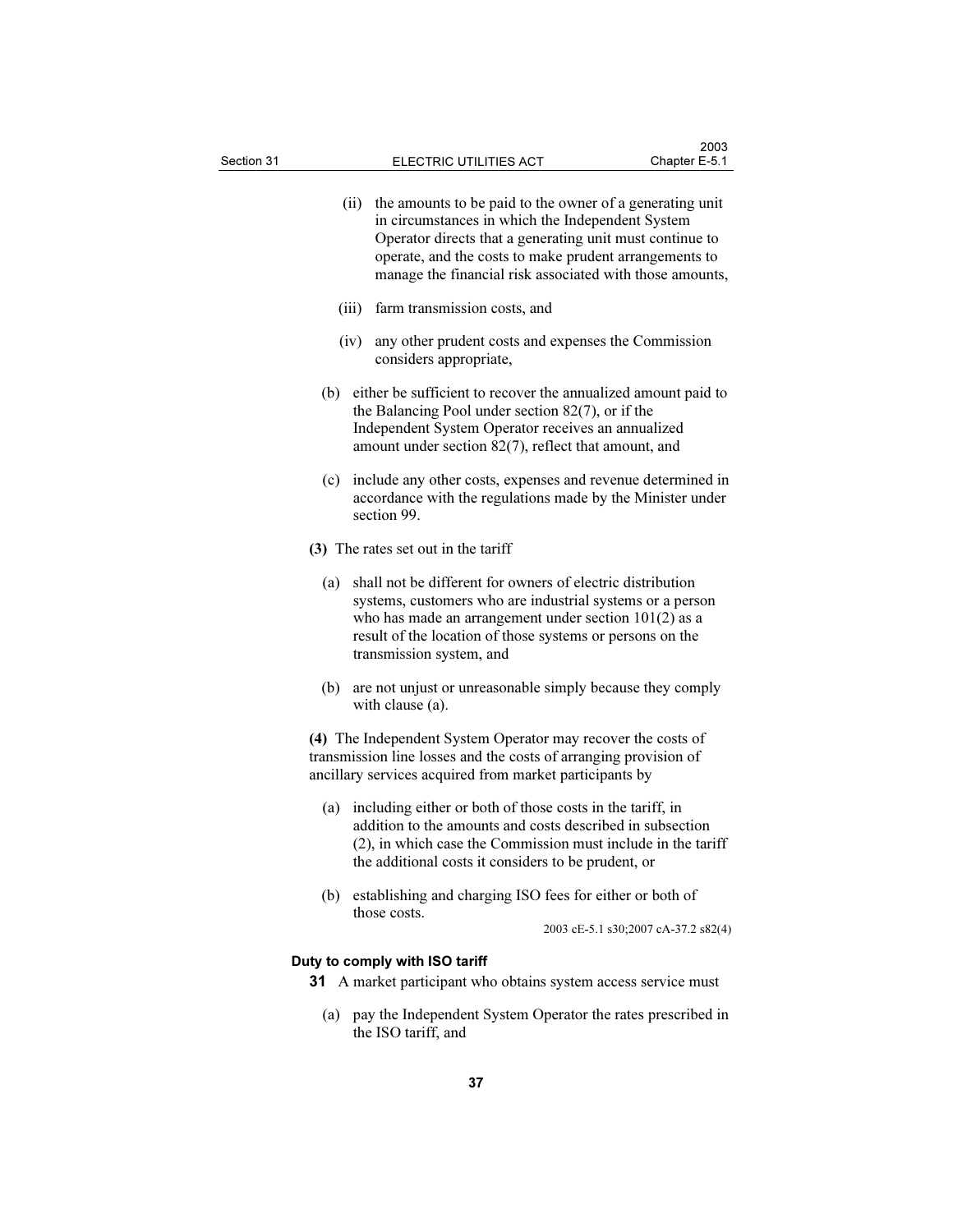(b) comply with the terms and conditions of the tariff.

### Payments by ISO

32 The Independent System Operator must

- (a) pay the rates set out in the approved tariff of the owner of each transmission facility;
- (b) pay incremental generation costs that are owing to the owner of a generating unit if the Independent System Operator directs that a generating unit must continue to operate, and make prudent arrangements to manage the financial risk associated with those costs;
- (c) pay farm transmission costs;
- (d) pay isolated generation costs determined in accordance with the regulations made by the Minister under section 99;
- (e) pay or collect the annualized amount in accordance with section 82(7);
- (f) pay the prudent costs for other services acquired from a market participant related to the provision of system access service.

#### Transmission system planning

33(1) The Independent System Operator must forecast the needs of Alberta and develop plans for the transmission system to provide efficient, reliable and non-discriminatory system access service and the timely implementation of required transmission system expansions and enhancements.

(2) In developing plans under subsection (1), the Independent System Operator must consult on the plans, in accordance with the regulations, before completing the preparation of the plans.

(3) The Independent System Operator must provide to the Minister, in accordance with the regulations, the plans completed by it under subsection (1).

2003 cE-5.1 s33;2007 cA-37.2 s82(4);2009 c44 s2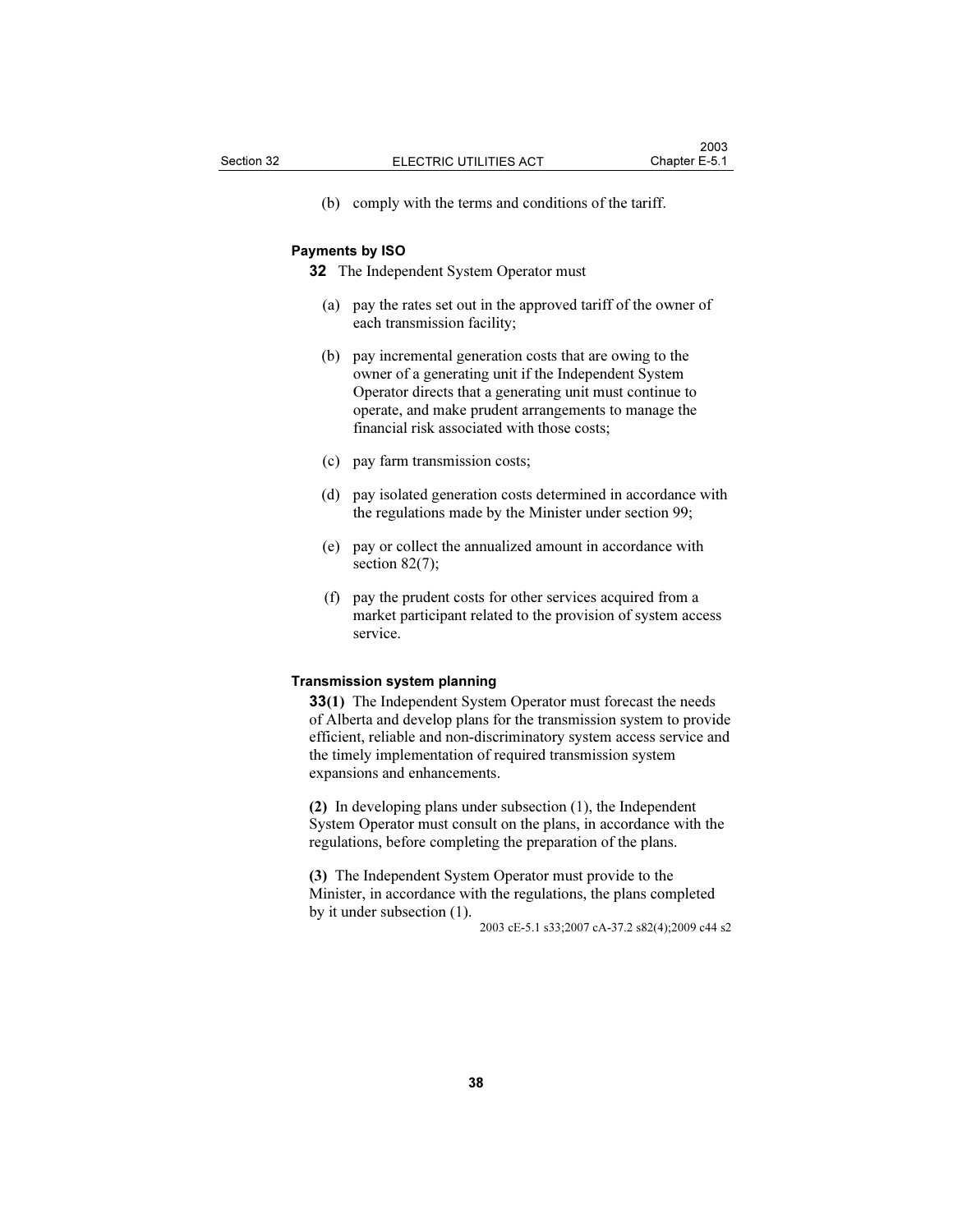## Alleviation of constraints or other conditions on transmission system

34(1) When the Independent System Operator determines that an expansion or enhancement of the capability of the transmission system is or may be required to meet the needs of Alberta and is in the public interest, the Independent System Operator must prepare and submit to the Commission for approval a needs identification document that

- (a) describes the constraint or condition affecting the operation or performance of the transmission system and indicates the means by which or the manner in which the constraint or condition could be alleviated,
- (b) describes a need for improved efficiency of the transmission system, including means to reduce losses on the interconnected electric system, or
- (c) describes a need to respond to requests for system access service.

(2) On its own initiative or in response to views expressed by the Commission, the Independent System Operator may amend a needs identification document submitted to the Commission for approval.

- (3) The Commission may, subject to the regulations,
	- (a) approve the needs identification document,
	- (b) refer the needs identification document back to the Independent System Operator with directions or suggestions for changes or additions, or
	- (c) refuse to approve the needs identification document. 2003 cE-5.1 s34;2007 cA-37.2 s82(4)

### Transmission facilities directions and proposals

35(1) The Independent System Operator may, at the time of preparing a needs identification document, after submitting a needs identification document to the Commission or after receiving Commission approval of a needs identification document,

- (a) direct the owner of a transmission facility to submit, for Commission approval under the Hydro and Electric Energy Act, a transmission facility proposal to meet the need identified, or
- (b) request market participants to submit, for approval by the Independent System Operator, a proposal to meet the need identified.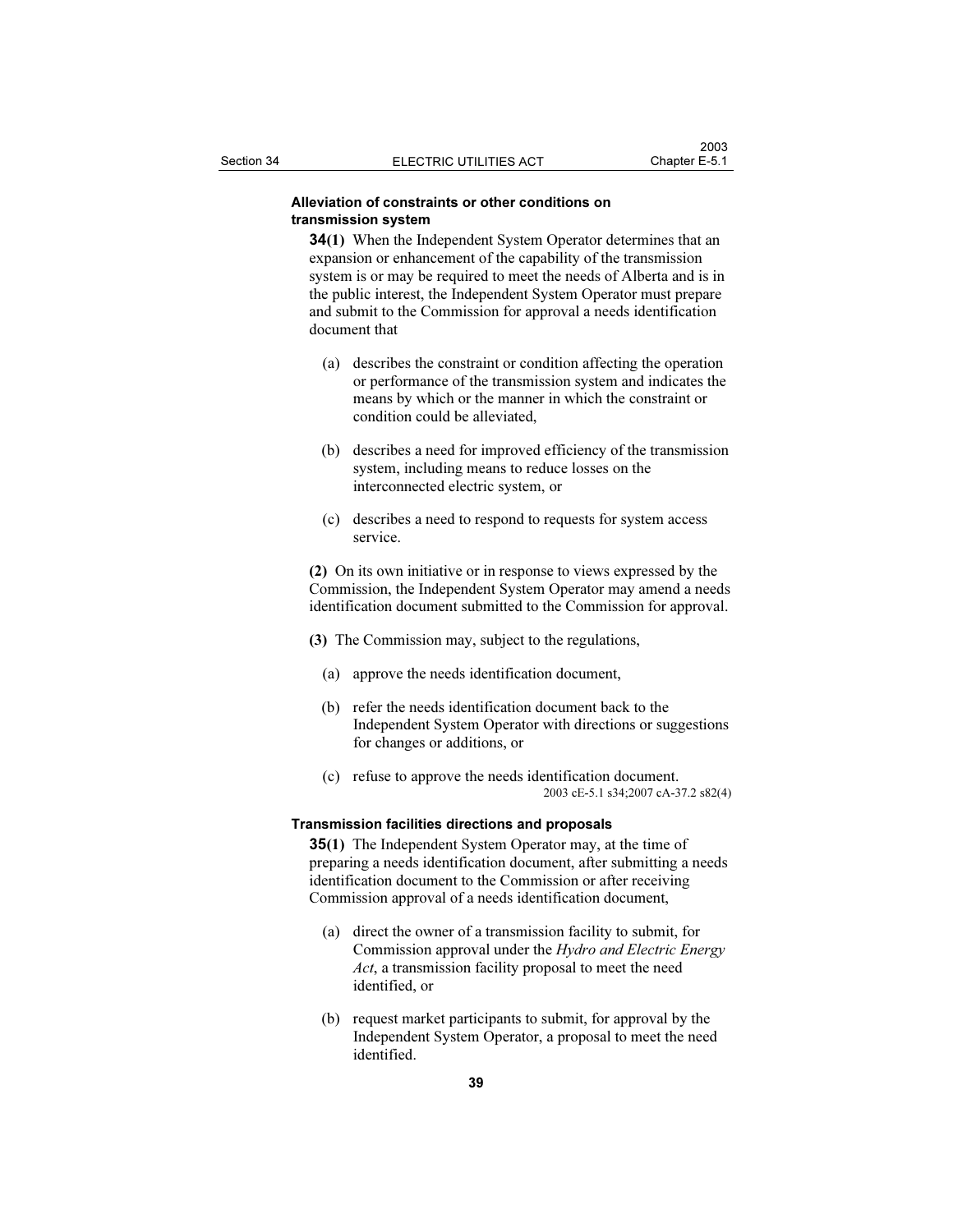(2) The owner of a transmission facility must comply with a direction from the Independent System Operator under subsection (1) unless the owner gives written notice to the Independent System Operator, giving reasons, that

- (a) a real and substantial risk of damage to its transmission facility could result if the direction were complied with,
- (b) a real and substantial risk to the safety of its employees or the public could result if the direction were complied with, or
- (c) a real and substantial risk of undue injury to the environment could result if the direction were complied with.

(3) Subject to subsection (2), on receiving a direction the owner of a transmission facility must prepare an application to meet the requirements or objectives of the direction and apply to the Commission for approval under the Hydro and Electric Energy Act.

2003 cE-5.1 s35;2007 cA-37.2 s82(4)

### Other proposals to alleviate transmission constraints

**36(1)** On receipt of a proposal by a market participant to meet a need identified in the needs identification document, the Independent System Operator may

- (a) approve the proposal, with or without conditions or modification, or
- (b) refuse the proposal.

(2) The Independent System Operator may specify the time within which the person who obtains approval of a proposal must apply to the Commission for approval under the Hydro and Electric Energy Act, if approval is required under that Act.

2003 cE-5.1 s36;2007 cA-37.2 s82(4)

### Transmission facility owner's tariff

37(1) Each owner of a transmission facility must submit to the Commission for approval a tariff setting out the rates to be paid by the Independent System Operator to the owner for the use of the owner's transmission facility.

- (2) Subsection (1) does not apply to
	- (a) the City of Medicine Hat with respect to transmission facilities in the service area of the City, or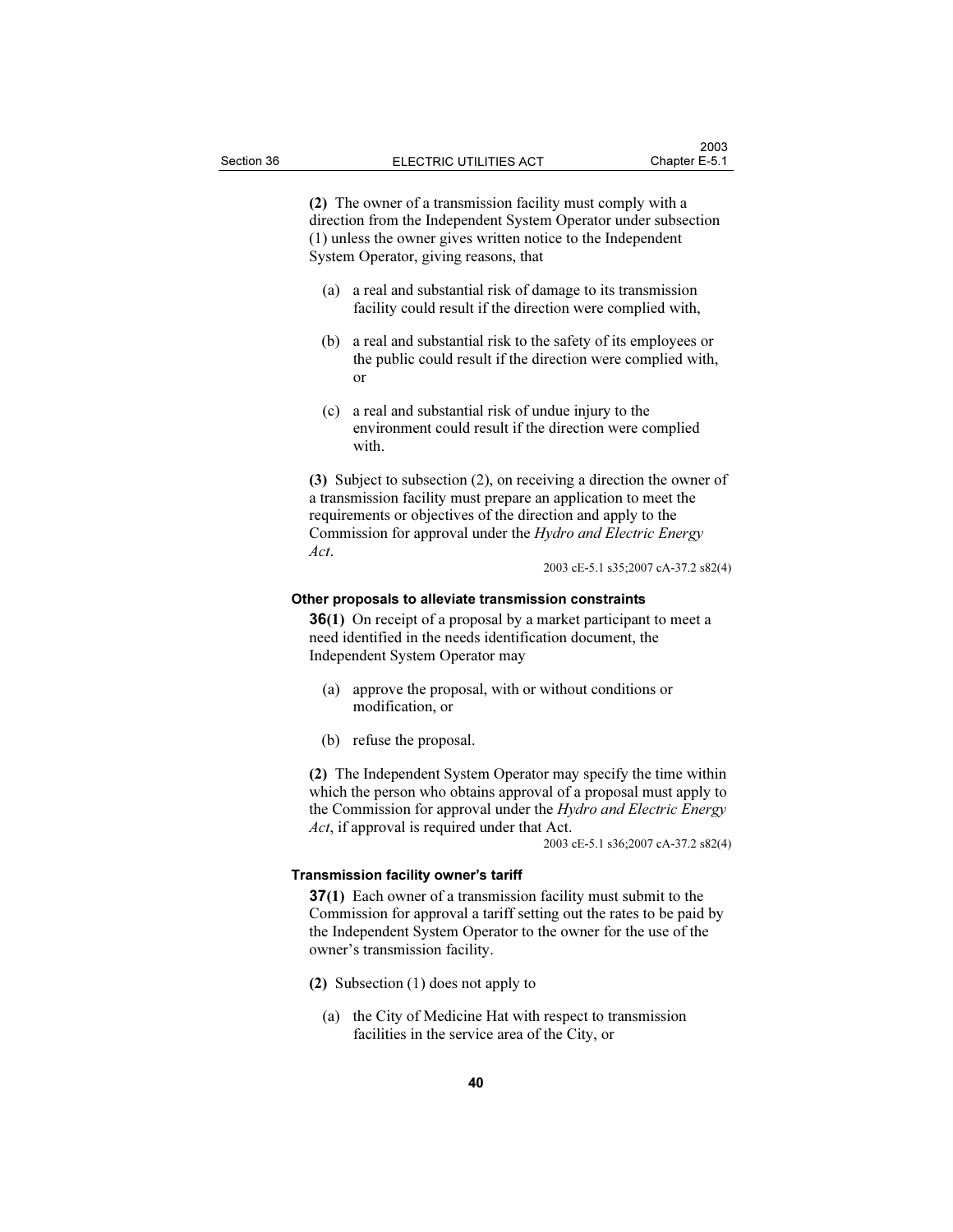(b) the owners of transmission facilities to which section 153 applies during the period that the rates referred to in section 153 have effect.

2003 cE-5.1 s37;2007 cA-37.2 s82(4)

## Joint tariff

38 One or more owners of transmission facilities may agree with the Independent System Operator to prepare and submit to the Commission for approval one joint tariff that sets out the rates and terms and conditions applicable to the Independent System Operator and the owner.

2003 cE-5.1 s38;2007 cA-37.2 s82(4)

## Duties of transmission facility owners

39(1) Each owner of a transmission facility must operate and maintain the transmission facility in a manner that is consistent with the safe, reliable and economic operation of the interconnected electric system.

(2) Each owner of a transmission facility must, in a timely manner, assist the Independent System Operator in any manner to enable the Independent System Operator to carry out its duties, responsibilities and functions.

(3) Each owner of a transmission facility must

- (a) establish, in conjunction with owners of electric distribution systems, procedures and systems for load shedding in emergencies;
- (b) provide the Independent System Operator in a timely manner with descriptions, ratings and operating restrictions relating to their transmission facility;
- (c) inform the Independent System Operator in a timely manner of anticipated changes in their transmission facility that could affect the Independent System Operator in carrying out its duties, responsibilities and functions, including
	- (i) the capability of the transmission facility,
	- (ii) the status and availability of the transmission facility, including maintenance schedules, and
	- (iii) additions to, alterations to or decommissioning of transmission facilities or any part of them;
- (c.1) install and remove meters and perform metering, including verifying meter readings and verifying accuracy of meters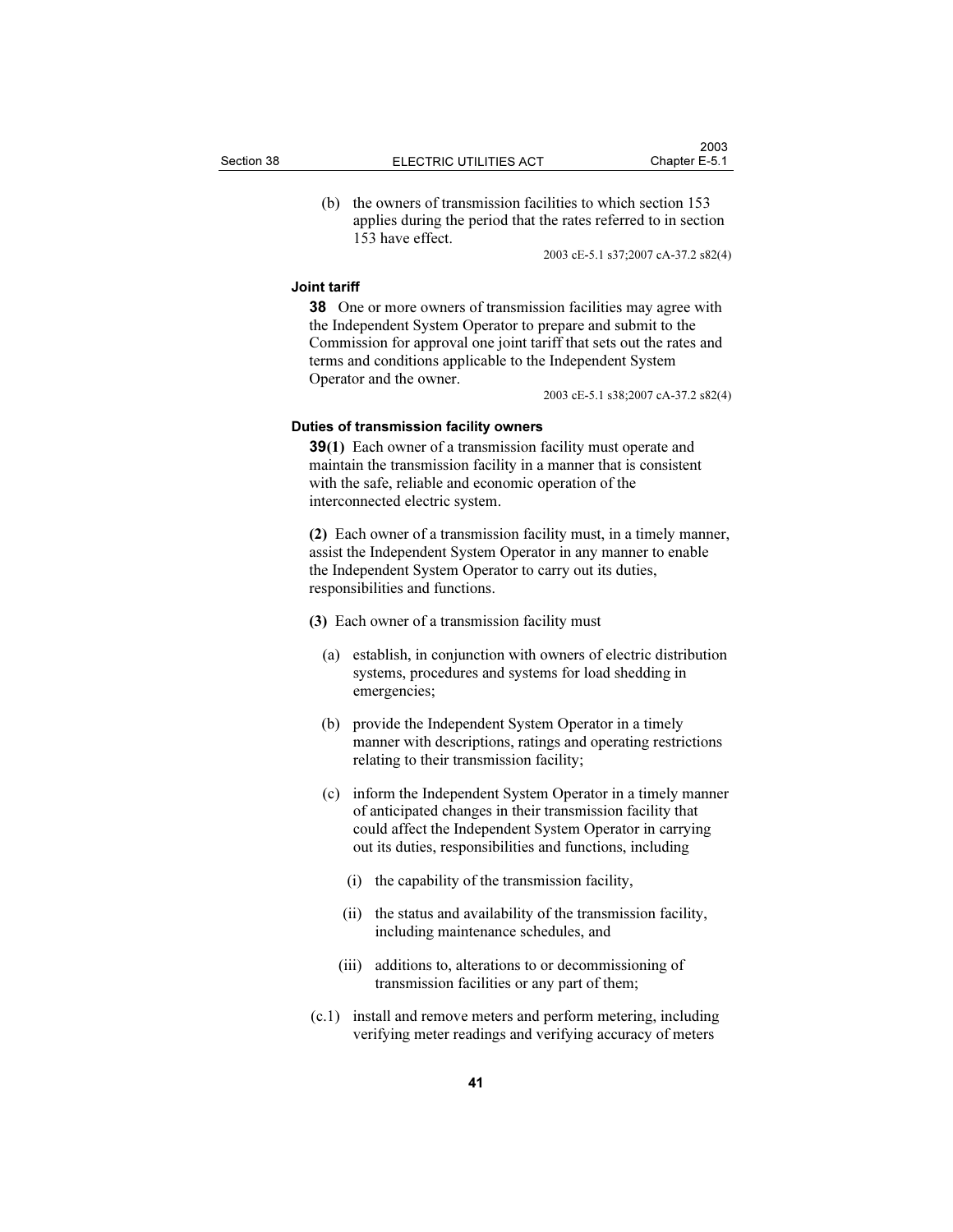that are directly connected to the owner's transmission facility;

- (d) comply with standards and practices established by the Independent System Operator to enable the Independent System Operator to carry out its duties, responsibilities and functions;
- (e) provide the Independent System Operator with use of the owner's transmission facility for the purpose of carrying out the Independent System Operator's duties, responsibilities and functions.

(4) The owner of a transmission facility may refuse to comply with a direction from the Independent System Operator only if the owner notifies the Independent System Operator that the owner considers that

- (a) a real and substantial risk of damage to its transmission facility could result if the direction were complied with;
- (b) a real and substantial risk to the safety of its employees or the public could result if the direction were complied with;
- (c) a real and substantial risk of undue injury to the environment could result if the direction were complied with.

2003 cE-5.1 s39;2007 cA-37.2 s82(4)

### Industrial systems

40(1) Each owner of an industrial system must assist the Independent System Operator to enable the Independent System Operator to carry out its duties, responsibilities and functions.

(2) If, after taking into account the needs of the owner of an industrial system and the capability of the industrial system, the Independent System Operator is satisfied that transmission facilities of an industrial system are required to be used for system access service, the Independent System Operator may apply to the Commission for an order.

- (3) If the Commission is satisfied
	- (a) access to an industrial system is required to meet the needs or anticipated needs to provide system access service, and
	- (b) the needs of the owner of the industrial system, including the capability and reliability of the owner's system, will continue to be met,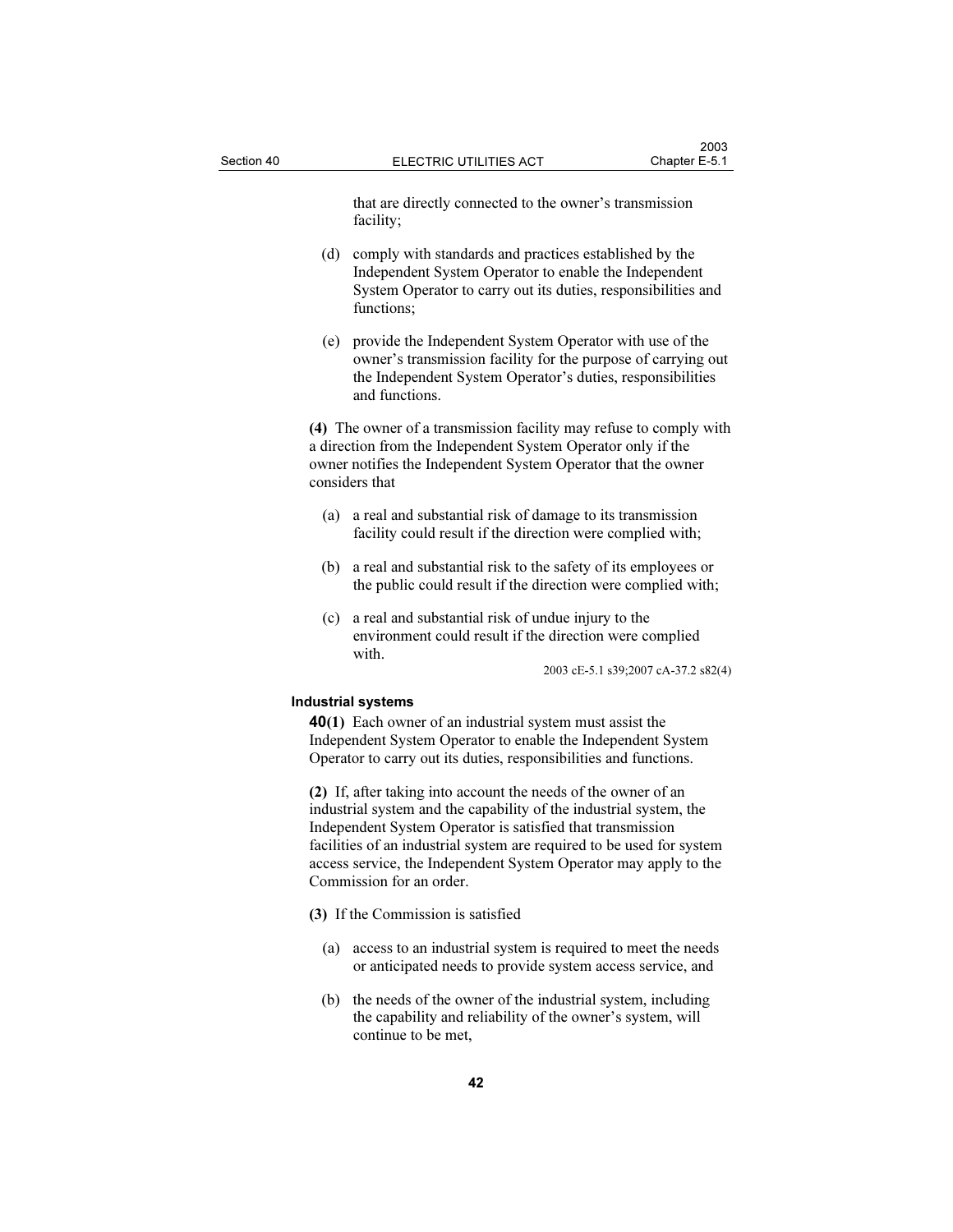the Commission, by order, may grant access to the industrial system and, if so, may establish the rates, and terms and conditions under which the access is provided, or amend existing terms and conditions of the owner under this Act or the Hydro and Electric Energy Act.

2003 cE-5.1 s40;2007 cA-37.2 s82(4)

## Regulations

- 41 The Minister may make regulations
	- (a) adding to, clarifying, limiting or restricting any of the Independent System Operator's powers, duties, responsibilities and functions, or regulating how they are to be exercised;
	- (b) respecting exemptions from the requirement set out in section 17(d) or 18(2).

# Part 2.1 Critical Transmission Infrastructure

**41.1** Repealed 2012 c6 s3.

## Non-application of ss34 to 36

41.2 Sections 34, 35 and 36 do not apply to critical transmission infrastructure.

2009 c44 s2

## Direction to apply

41.3 Subject to the regulations, the Independent System Operator must, in a timely manner, direct a person determined under the regulations to make an application in a timely manner to the Commission under the Hydro and Electric Energy Act for an approval of critical transmission infrastructure.

2009 c44 s2;2012 c6 s4

## Staged development of CTI referred to in Schedule

41.4(1) The Independent System Operator, with respect to the critical transmission infrastructure referred to in section 1(1) of the Schedule, shall, subject to the regulations, specify and make available to the public milestones that the Independent System Operator will use to determine the timing of the stages of the expansion of the terminals referred to in section  $1(1)(a)$  and (b) of the Schedule.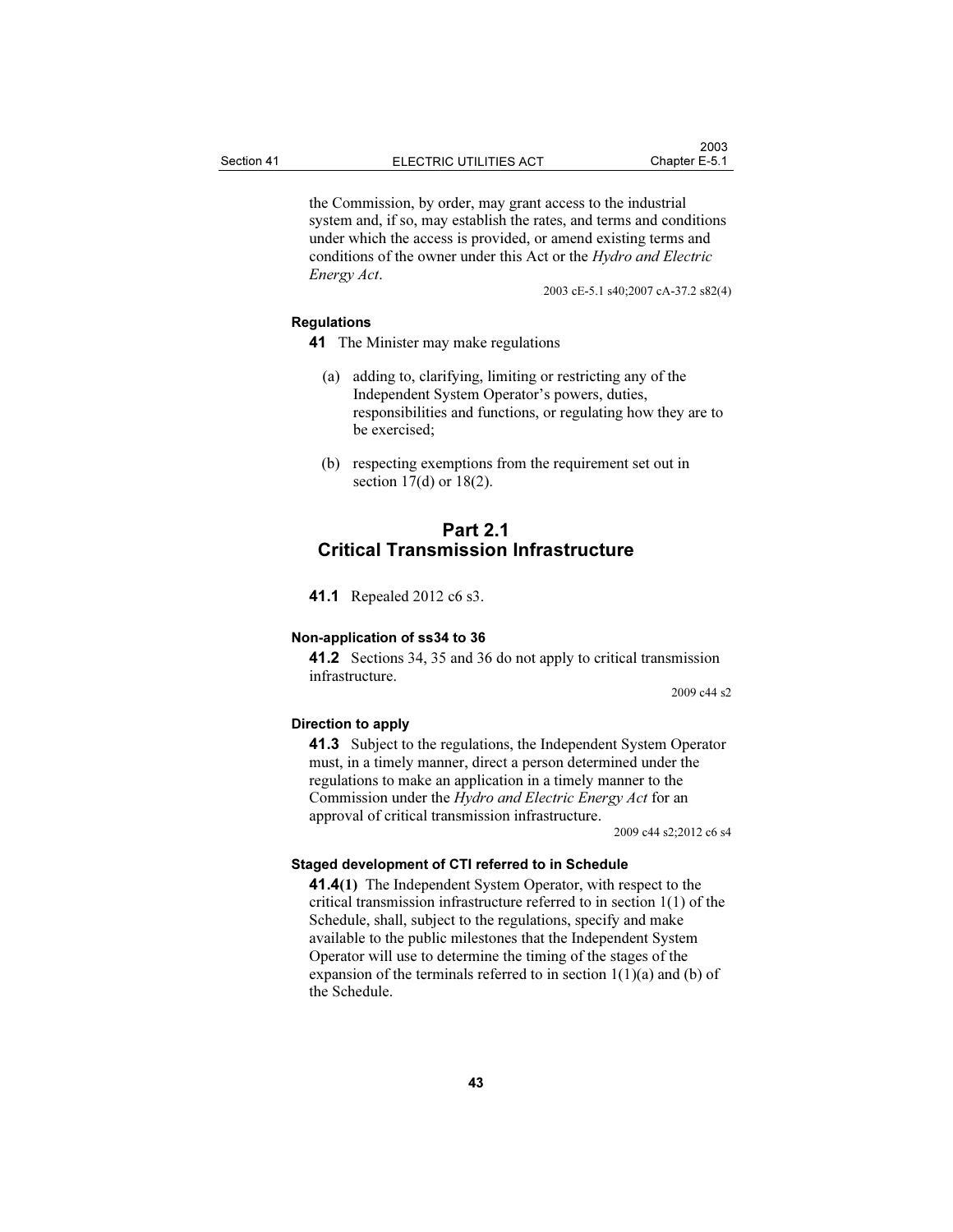(2) The transmission facilities referred to in section 4 of the Schedule shall be developed in stages in accordance with subsection (3).

(3) The facility referred to in section 4(a) of the Schedule shall be developed first, which may initially be energized at 240 kV, and the Independent System Operator shall, subject to the regulations, specify and make available to the public milestones that the Independent System Operator will use to determine the timing of the development of the facilities referred to in section 4(b) and (c) of the Schedule.

2009 c44 s2

**Part 3** Repealed 2007 cA-37.2 s82(4).

# Part 4 Balancing Pool

## Division 1 Corporate Organization

### Balancing Pool established

75(1) There is hereby established a corporation to be known as the Balancing Pool.

(2) The Balancing Pool consists of its members, who are appointed under section 76.

(3) The Balancing Pool is not a Provincial corporation for the purposes of the Financial Administration Act, the Auditor General Act or any other enactment.

- (4) Repealed 2013 cF-14.5 s24.
- (5) The Balancing Pool is not an agent of the Crown. 2003 cE-5.1 s75;2013 cF-14.5 s24

## Appointment of Balancing Pool members

76(1) The Minister must appoint as members of the Balancing Pool not more than 9 individuals who, in the opinion of the Minister,

- (a) are independent of any person who has a material interest in the Alberta electric industry, and
- (b) will enhance the performance of the Balancing Pool in exercising its powers and carrying out its duties, responsibilities and functions.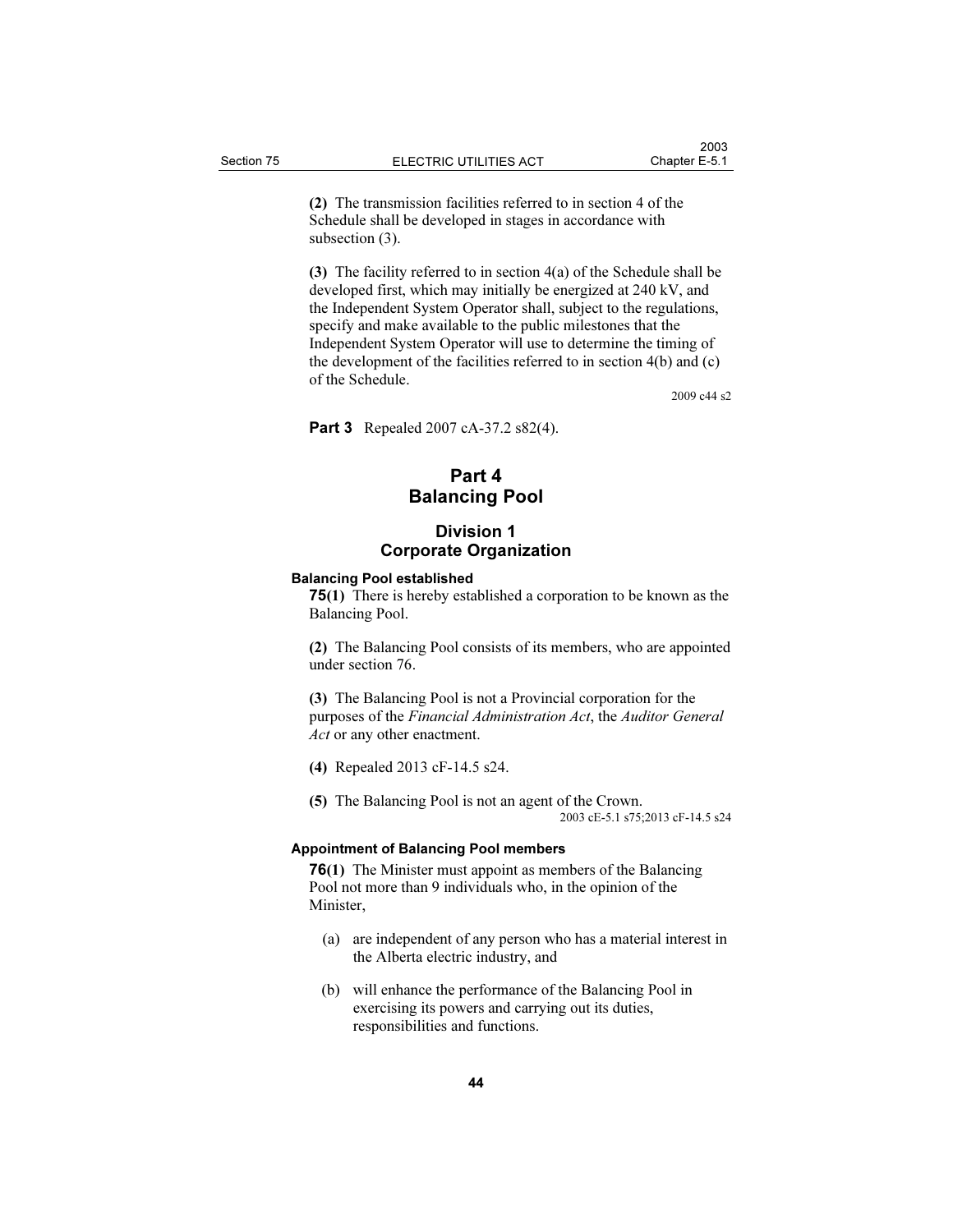(2) The Minister must designate one of the members of the Balancing Pool as chair.

(3) In accordance with Balancing Pool bylaws, the members of the Balancing Pool

- (a) must recommend to the Minister individuals to be appointed as members for all appointments after the appointment of the first members, and
- (b) may recommend to the Minister an individual to be designated as chair when a chair needs to be designated.

(4) The members of the Balancing Pool must oversee the business and affairs of the Balancing Pool.

(5) The term of office of a member is for not more than 3 years.

(6) A member is eligible to be appointed for not more than 3 terms of office.

(7) A member continues to hold office after the expiry of the member's term of office until the member is reappointed, the member's successor is appointed or a period of 3 months has elapsed, whichever first occurs.

(8) A member is eligible to receive the reasonable remuneration and expenses set out in the Balancing Pool bylaws.

(9) In carrying out any duty, responsibility or function as a member of the Balancing Pool, the member must

- (a) act honestly and in good faith,
- (b) avoid conflicts of interest, and
- (c) exercise the care, diligence and skill that a reasonably prudent individual would exercise in comparable circumstances.

### Natural person powers

77(1) Subject to this Act and the regulations, the Balancing Pool has the rights, powers and privileges of a natural person.

(2) Except when the power to delegate is restricted by this Act, by regulations made under section 88 or 142 or by Balancing Pool bylaws, the Balancing Pool may delegate any power or duty conferred or imposed on it under this or any other enactment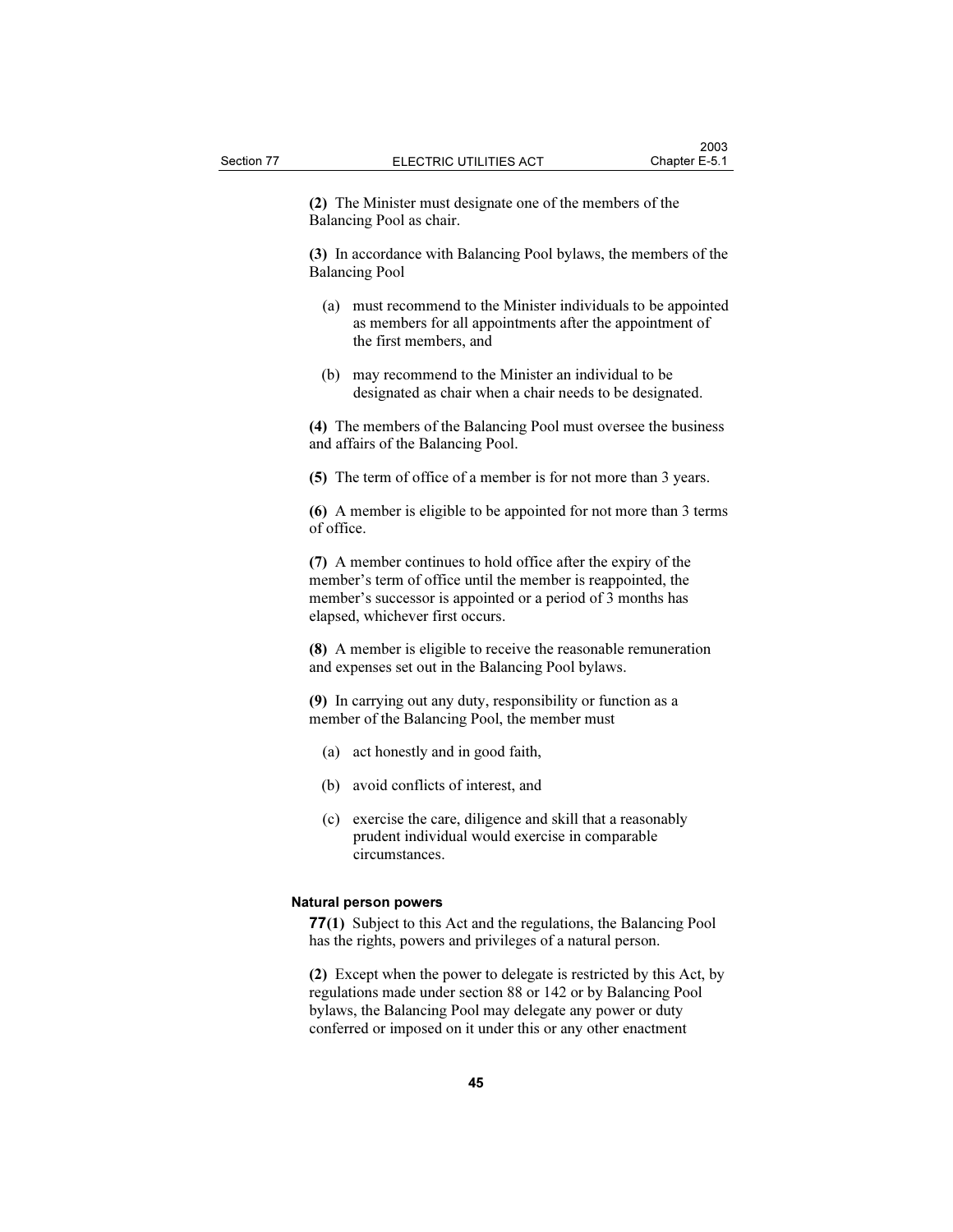- (a) to any of the members, officers or employees of the Balancing Pool, or
- (b) to any other qualified person the Balancing Pool considers appropriate.
- (3) The Balancing Pool shall not delegate the power to approve annual financial statements or its power to make bylaws.

### Bylaws

78(1) The Balancing Pool must make bylaws governing its business and affairs.

- (2) In its bylaws the Balancing Pool
	- (a) must establish
		- (i) in accordance with the Alberta Public Agencies Governance Act and any applicable regulations under that Act, a code of conduct for its members, officers, employees and agents,
		- (ii) in accordance with the *Alberta Public Agencies* Governance Act and any applicable regulations under that Act, criteria and a process for recommending the appointment of members and designation of an individual as chair when an appointment or designation is needed,
		- (iii) in accordance with any applicable regulations under the Alberta Public Agencies Governance Act, the reasonable remuneration and expenses Balancing Pool members are eligible to receive, and
		- (iv) criteria relating to the removal of members and the process to be followed to recommend to the Minister the removal of a member,

and

- (b) may establish
	- (i) the number of its members that constitutes a quorum at meetings of the Balancing Pool, and
	- (ii) rules respecting the number of its members that is required to carry out any decision in order for that decision to bind all of its members and to constitute a decision of the Balancing Pool.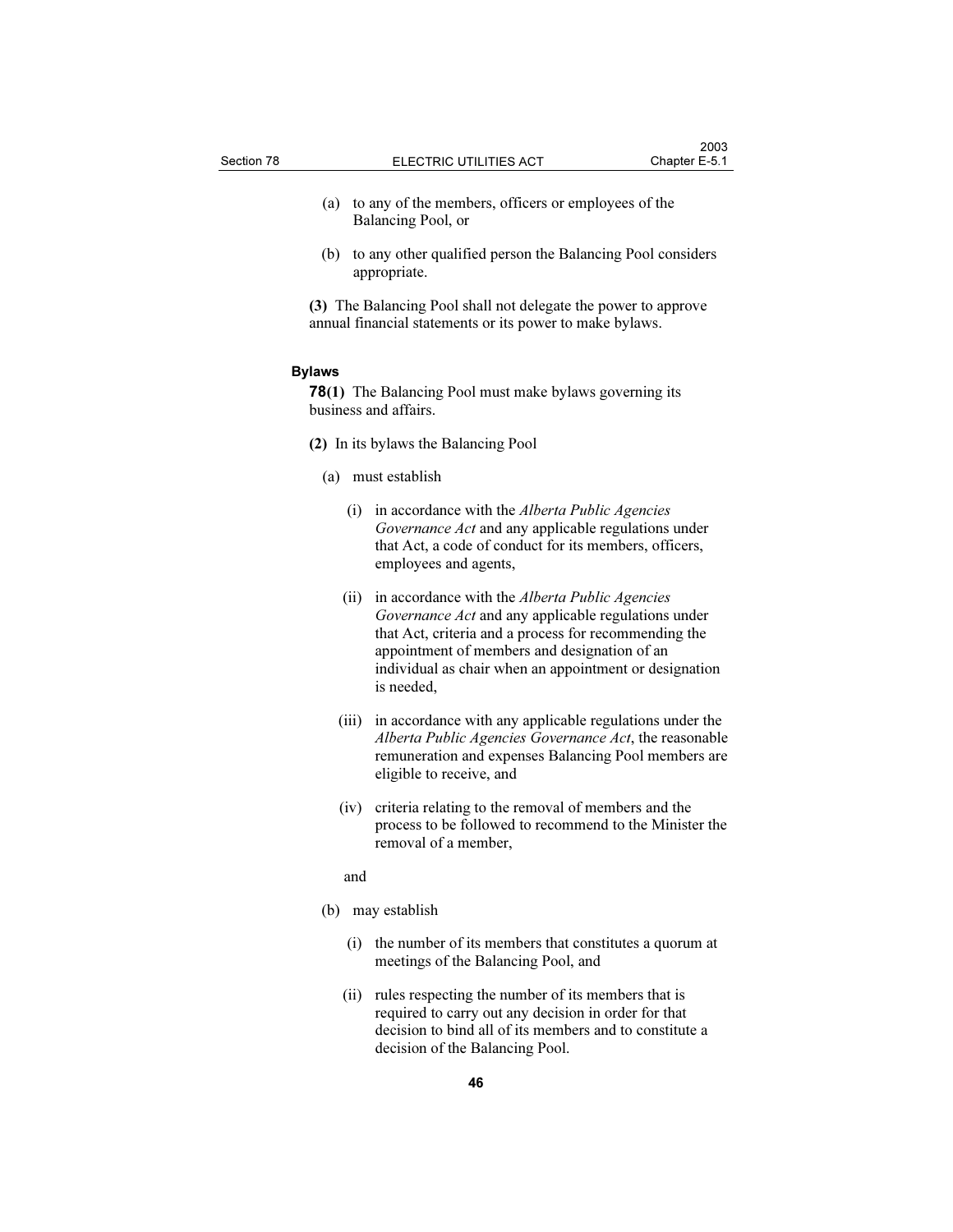(3) The Balancing Pool must make its bylaws available to the public.

2003 cE-5.1 s78;2009 cA-31.5 s36

### Chief executive officer

79 The Balancing Pool must appoint a qualified individual to act as its chief executive officer.

## Auditor

80 The Balancing Pool must appoint an independent auditor to review and audit its financial statements.

## **Committees**

81 If the Balancing Pool establishes a committee to consult with market participants or other persons, it must

- (a) set up a process for appointing individuals to the committee,
- (b) describe the committee's mandate, and
- (c) specify the reasonable remuneration and expenses members of the committee are eligible to be paid for committee work.

### Budget

82(1) The Balancing Pool must prepare a budget for each fiscal year setting out the estimated revenues and expenses of the Balancing Pool to carry out its powers, duties, responsibilities and functions, which may include expenditures for capital assets allocated over the useful life of the asset.

(2) The Balancing Pool may amend its budget.

(3) The Balancing Pool, in establishing or amending its budget, must forecast its revenues and expenses and include an annualized amount.

(4) The Balancing Pool must notify the Independent System Operator of the annualized amount for each fiscal year.

(5) On receiving notice of the annualized amount, the Independent System Operator must include that amount in its tariff in accordance with section 30(2).

(6) The Commission must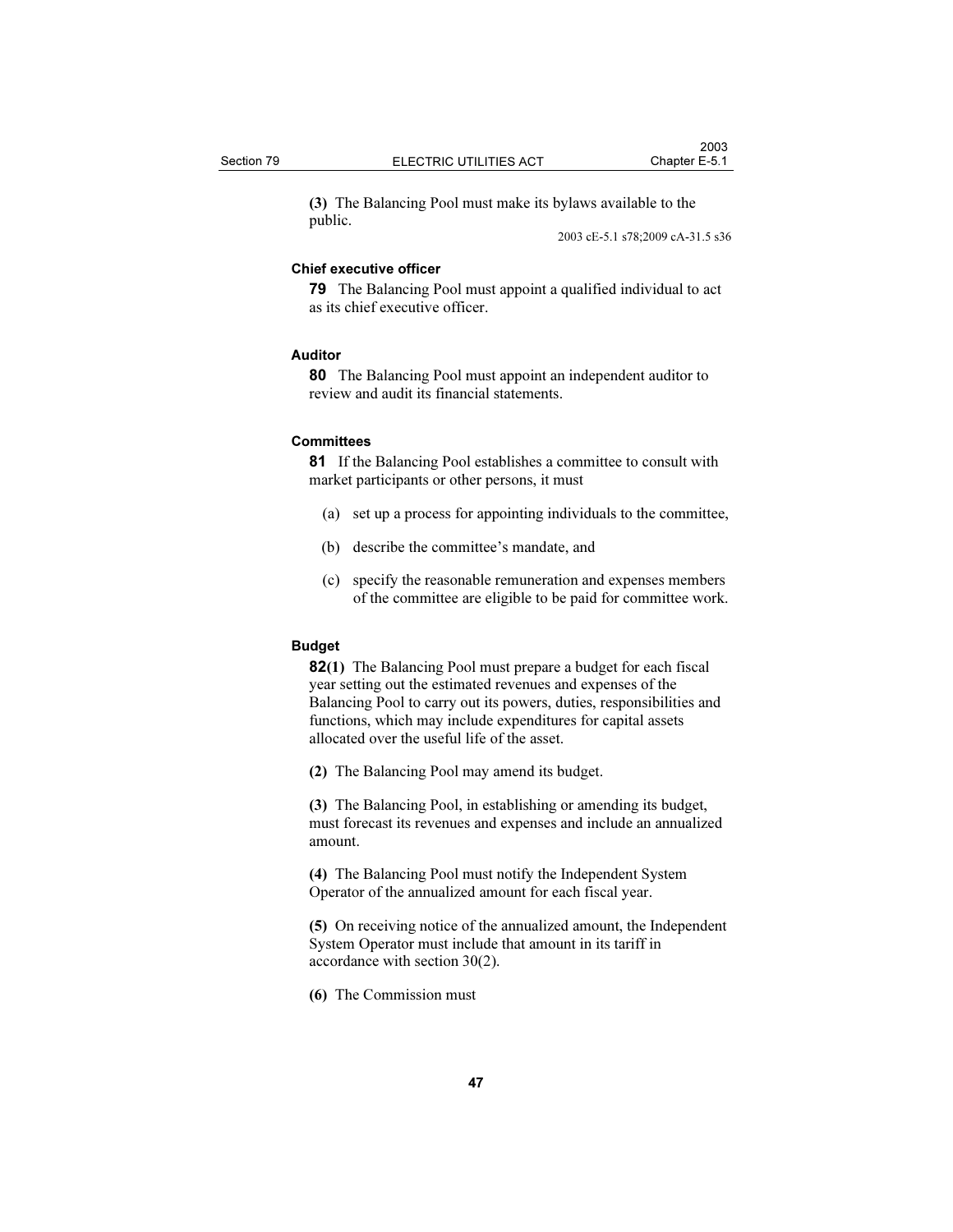- (a) approve the annualized amount provided to the Independent System Operator by the Balancing Pool, without modification, and
- (b) approve, with or without modification, the allocation of the annualized amount to the owners of electric distribution systems, industrial systems and persons that have made arrangements under section 101(2).

(7) The Balancing Pool and the Independent System Operator must co-operate in determining the appropriate timing and methodology of transferring the annualized amount

- (a) to the Independent System Operator from the Balancing Pool, if the amount is a positive amount, or
- (b) from the Independent System Operator to the Balancing Pool, if the amount is a negative amount.

(8) If in respect of any year the Independent System Operator and the Balancing Pool fail to agree on the timing and methodology of transferring the annualized amount, that amount must be transferred by the Independent System Operator to the Balancing Pool in equal monthly instalments.

(9) In this section, "annualized amount" means annualized amount as defined in or calculated under the regulations made under section 88.

2003 cE-5.1 s82;2007 cA-37.2 s82(4);2009 c44 s2

### Balancing Pool investments

83(1) The Balancing Pool must follow prudent investment standards in making investment decisions relating to and in managing the balancing pool accounts.

(2) A prudent investment standard is a standard that, in the overall context of an investment portfolio, a reasonably prudent person would apply to investments made on behalf of another person with whom there exists a fiduciary relationship to make such investments without undue risk of loss or impairment and with a reasonable expectation of fair return or appreciation.

## Records and reporting

- 84 The Balancing Pool must
	- (a) maintain accounting records and a record of its business and affairs,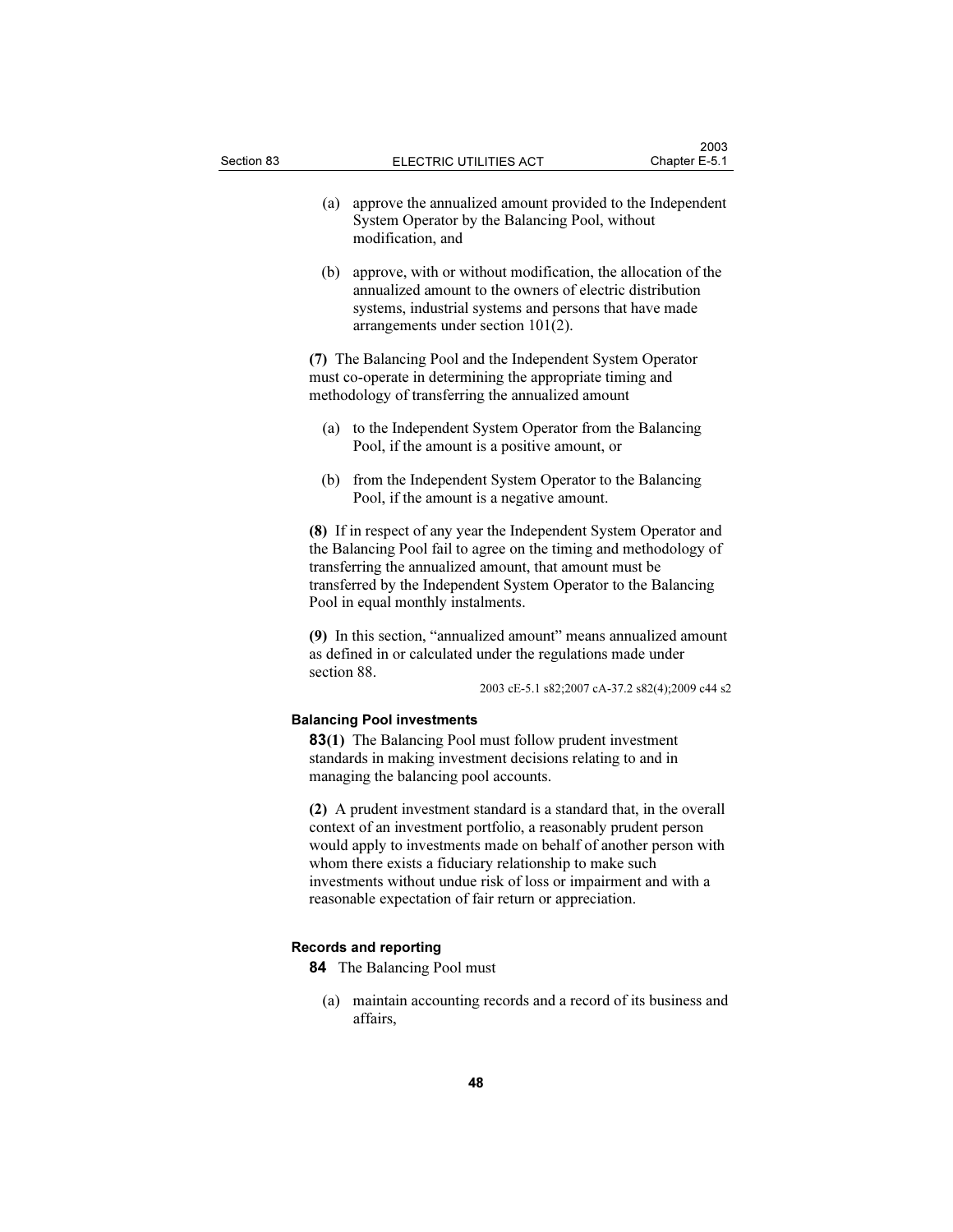- (b) within 120 days after the end of its fiscal year, prepare and have audited financial statements of the balancing pool accounts in the preceding fiscal year,
- (c) at any time when required to do so by the Minister, prepare and have audited financial statements relating to any part of its business and affairs for any period of time specified by the Minister,
- (d) after the end of each fiscal year, provide the Minister a report containing
	- (i) its audited financial statements, and
	- (ii) a summary of the activities of the Balancing Pool relating to the balancing pool accounts in the year,
	- and
- (e) make the report provided to the Minister available to the public.

## Division 2 Balancing Pool Duties

## Balancing Pool duties

85(1) The Balancing Pool has the following duties:

- (a) to establish or continue one or more accounts which together are to be known as the balancing pool accounts;
- (b) to manage generation assets in a commercial manner during the period the Balancing Pool holds generation assets;
- (c) to organize the management of generation assets in a manner that is in keeping with the eligibility requirements for a person to hold a power purchase arrangement or an agreement or arrangement derived from a power purchase arrangement in accordance with the regulations made by the Minister under section 99;
- (d) to sell generation assets when, in the opinion of the Balancing Pool, market conditions are such that a competitive sale of the assets will result in the Balancing Pool receiving fair market value for the generation assets;
- (e) to continue to hold the hydro power purchase arrangement and manage the payments associated with that power purchase arrangement;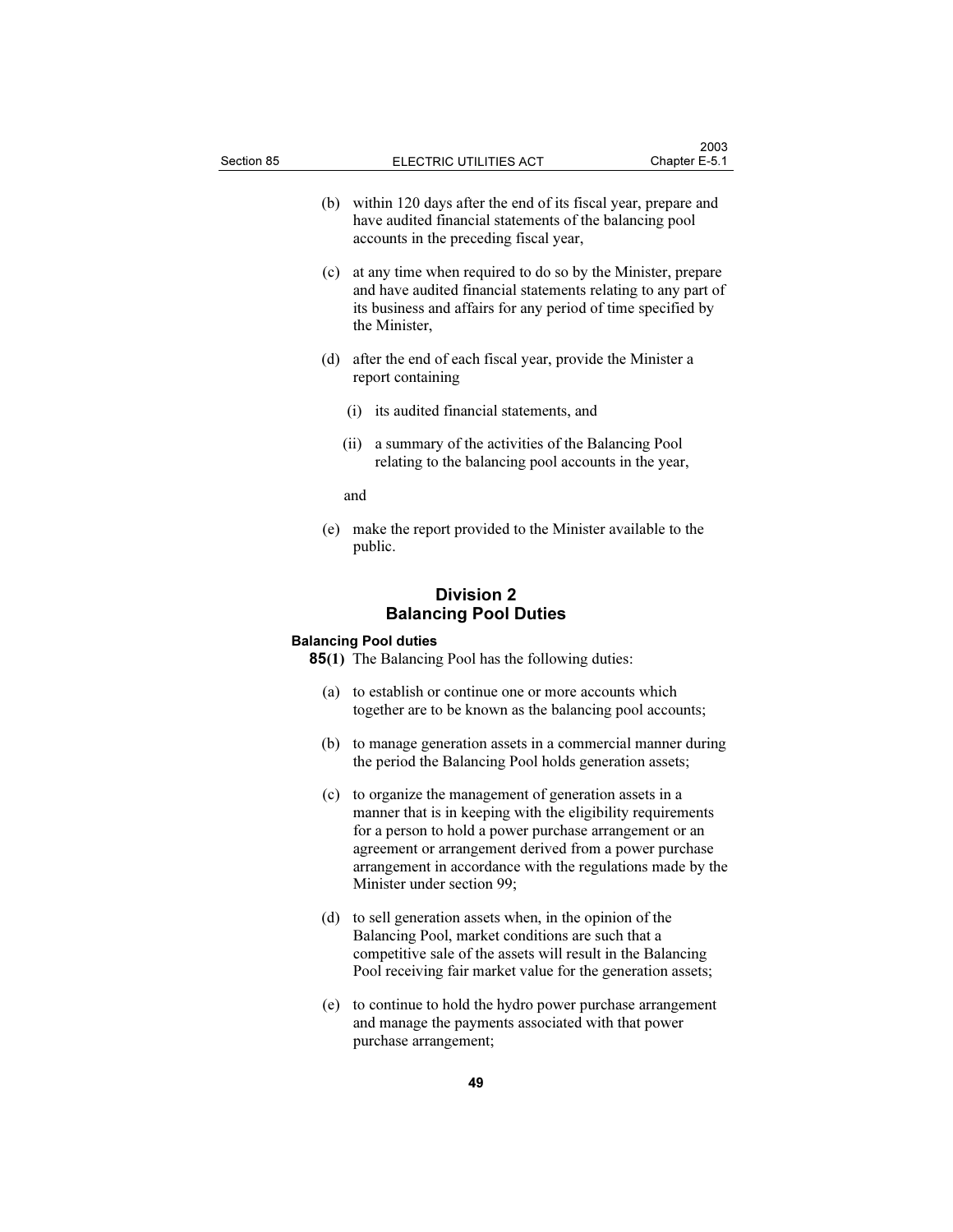| (f) | to participate in regulatory, dispute resolution and other<br>proceedings and processes if, in the opinion of the<br>Balancing Pool, it is necessary or advisable to do so in order<br>to protect the interests of the Balancing Pool and the value<br>of the Balancing Pool's assets; |
|-----|----------------------------------------------------------------------------------------------------------------------------------------------------------------------------------------------------------------------------------------------------------------------------------------|
| (g) | to manage risks prudently in all aspects of the Balancing<br>Pool's operations;                                                                                                                                                                                                        |
| (h) | to ensure, in accordance with the regulations made under<br>section 88, that any net amount in the balancing pool<br>accounts that is greater than \$0 or less than \$0 is included in<br>the ISO tariff;                                                                              |
|     | (i) to oversee payments into or out of the balancing pool<br>accounts in accordance with this Act and the regulations;                                                                                                                                                                 |
|     | (j) to manage the balancing pool accounts so that no profit or<br>loss results, after accounting for the annualized amount<br>under section $82(7)$ as a revenue or expense of the<br>Balancing Pool;                                                                                  |
| (k) | to carry out any other function or duty given to it under the<br>regulations.                                                                                                                                                                                                          |
|     | (2) In this section, "generation assets" means                                                                                                                                                                                                                                         |
| (a) | power purchase arrangements held by the Balancing Pool<br>that include the right to exchange electric energy and<br>ancillary services, and                                                                                                                                            |
| (b) | agreements or arrangements derived from power purchase<br>arrangements held by the Balancing Pool that include the<br>right to exchange electric energy and ancillary services.<br>2003 cE-5.1s85;2009 c44 s2                                                                          |
|     | Duty to act responsibly                                                                                                                                                                                                                                                                |
|     | 86 The Balancing Pool must exercise its powers and carry out its<br>duties in a manner that is responsible and efficient.                                                                                                                                                              |
|     |                                                                                                                                                                                                                                                                                        |

# Division 3 Regulations

**87** Repealed 2009 c44 s2.

# Regulations

88 The Minister may make regulations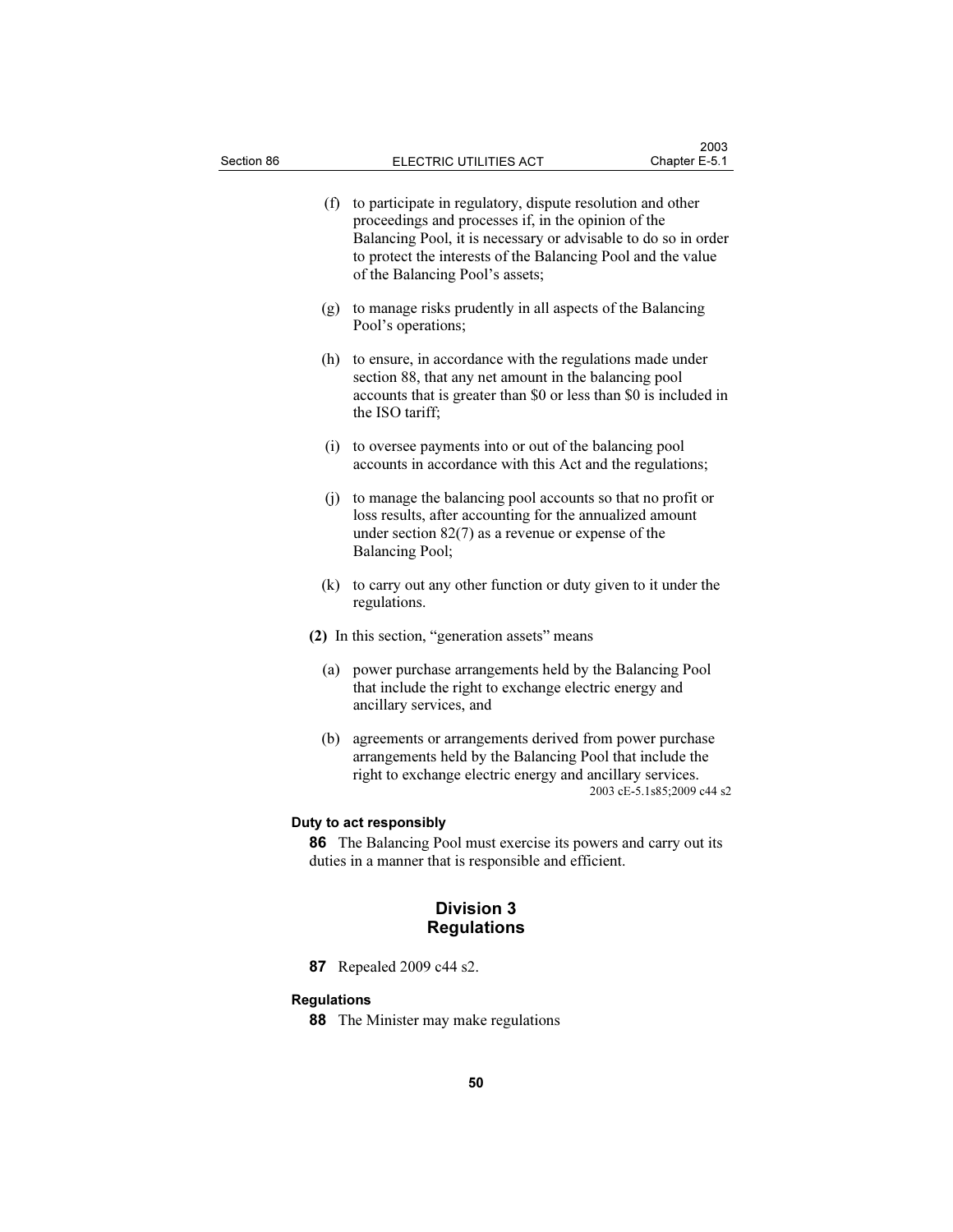- (a) respecting payments into and out of the balancing pool accounts and who is to make or receive the payments;
- (a.1) defining "annualized amount" or determining how it is to be calculated;
	- (b) adding to, clarifying, limiting or restricting any of the Balancing Pool's powers, duties, responsibilities and functions or regulating how they are to be exercised.
	- (c) repealed 2009 c44 s2.

2003 cE-5.1 s88;2009 c44 s2

# Part 5 Liability

#### Definition

89 In this Part, "affiliate" has the meaning given to it in the Business Corporations Act.

## Liability protection of ISO

90(1) In this section,

- (a) "direct loss or damage" does not include loss of profits, loss of revenue, loss of production, loss of earnings, loss of contract or any other indirect, special or consequential loss or damage whatsoever arising out of or in any way connected with an Independent System Operator act;
- (b) "Independent System Operator act" means any act or omission carried out or purportedly carried out by an Independent System Operator person in exercising its powers and carrying out its duties, responsibilities and functions under this Act and the regulations;
- (c) "Independent System Operator person" means
	- (i) the Independent System Operator,
	- (ii) each member of the Independent System Operator,
	- (iii) each officer and employee of the Independent System Operator,
	- (iv) each agent or contractor of the Independent System Operator, and
	- (v) each affiliate of a person referred to in subclause (iv).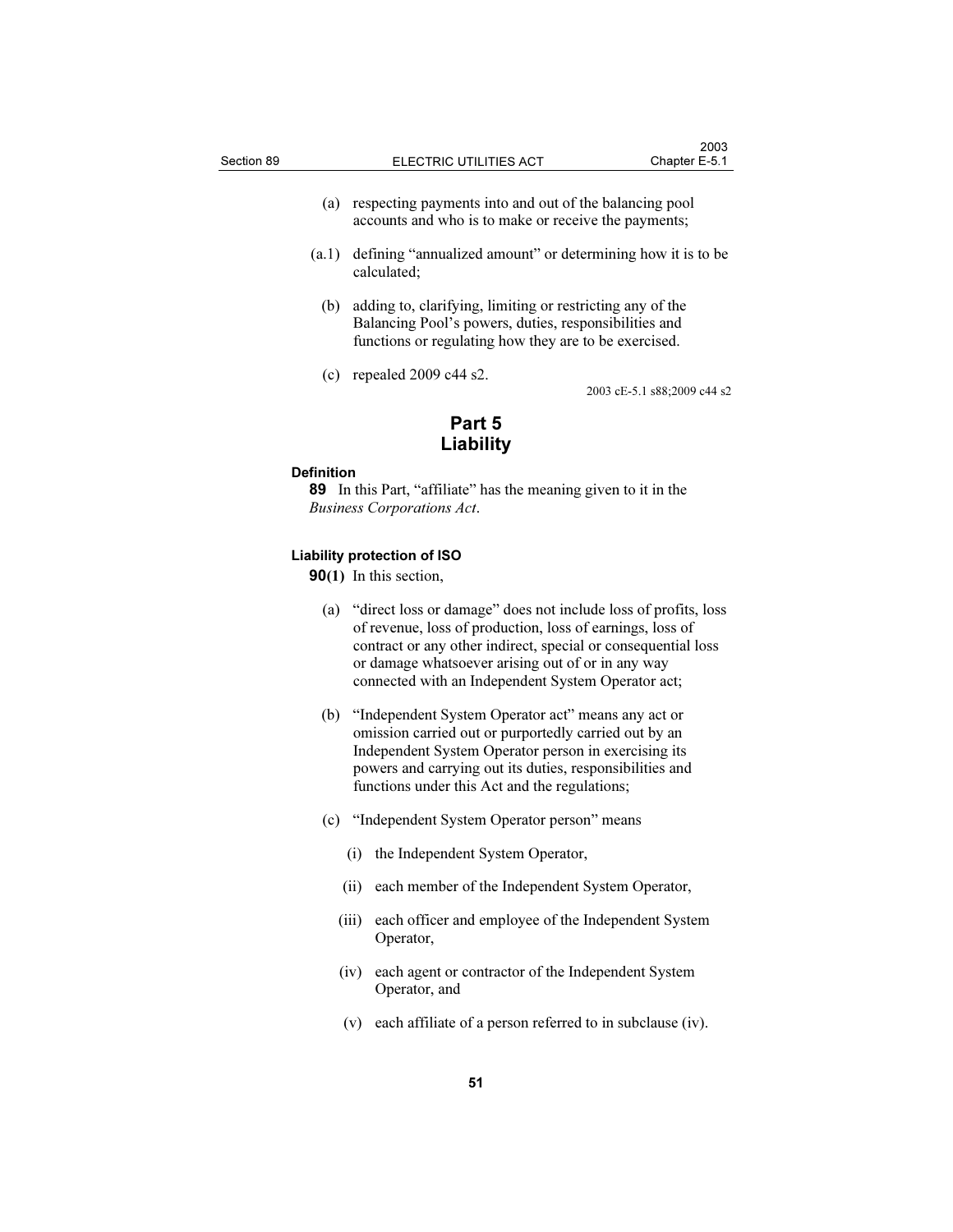(2) No action lies against an Independent System Operator person, and an Independent System Operator person is not liable, for an Independent System Operator act.

(3) Subsection (2) does not apply

- (a) where an Independent System Operator act is carried out by an Independent System Operator person that is not an individual, if the act constitutes wilful misconduct, negligence or breach of contract, or
- (b) where an Independent System Operator act is carried out by an Independent System Operator person who is an individual, if the act is not carried out in good faith.

(4) Where, as a result of the operation of subsection (3), an Independent System Operator person is liable to another person for an Independent System Operator act, the Independent System Operator person is liable only for direct loss or damage suffered or incurred by that other person.

(5) In addition to any other indemnity the Independent System Operator may provide, where

- (a) legal action has been commenced against an Independent System Operator person for an Independent System Operator act, and
- (b) the Independent System Operator person is, as a result of the operation of subsection (2) or otherwise, not liable,

the Independent System Operator must indemnify that Independent System Operator person for, and pay to that Independent System Operator person, all of that Independent System Operator person's costs of defending the legal action, including all reasonable legal expenses and legal fees as between solicitor and client, and the amounts so paid to or on behalf of that Independent System Operator person are recoverable by the Independent System Operator in accordance with subsection (6).

(6) The amounts paid to or on behalf of an Independent System Operator person under subsection (5) may be recovered by the Independent System Operator through ISO fees established under section 21.

2003 cE-5.1 s90;2009 c53 s54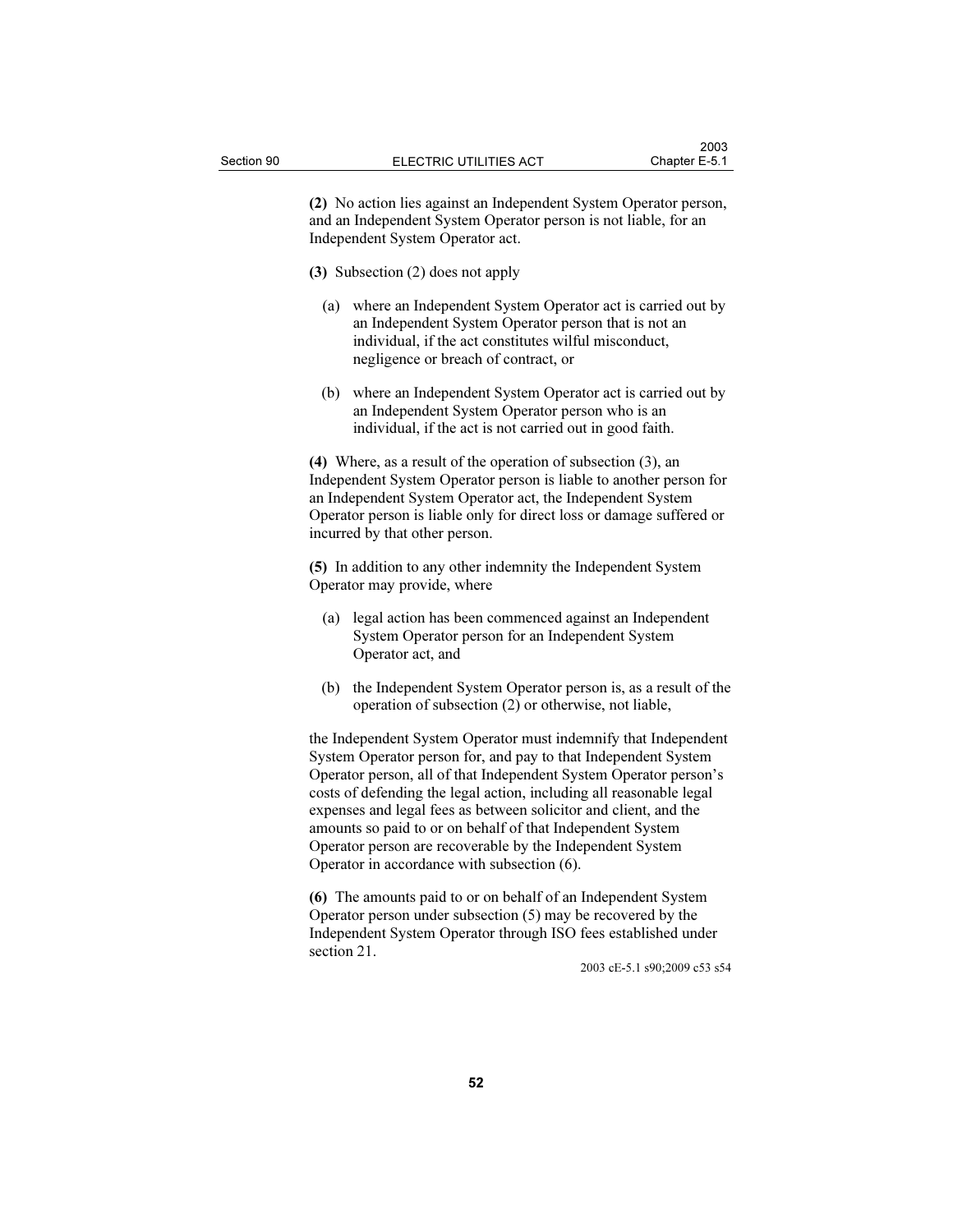91 Repealed 2007 cA-37.2 s82(4).

#### Liability protection of Balancing Pool

92(1) In this section,

- (a) "balancing pool person" means
	- (i) the Balancing Pool,
	- (ii) each member of the Balancing Pool,
	- (iii) each officer and employee of the Balancing Pool,
	- (iv) each agent or contractor of the Balancing Pool, and
	- (v) each affiliate of a person referred to in subclause (iv);
- (b) "balancing pool person act" means any act or omission carried out or purportedly carried out by a balancing pool person in exercising its powers and carrying out its duties, responsibilities and functions under this Act and the regulations;
- (c) "direct loss or damage" does not include loss of profits, loss of revenue, loss of production, loss of earnings, loss of contract or any other indirect, special or consequential loss or damage whatsoever arising out of or in any way connected with a balancing pool act.

(2) No action lies against a balancing pool person, and a balancing pool person is not liable, for a balancing pool person act.

(3) Subsection (2) does not apply

- (a) where a balancing pool person act is carried out by a balancing pool person that is not an individual, if the act constitutes wilful misconduct, negligence or breach of contract, or
- (b) where a balancing pool person act is carried out by a balancing pool person who is an individual, if the act is not carried out in good faith.

(4) Where, as a result of the operation of subsection (3), a balancing pool person is liable to another person for a balancing pool person act, the balancing pool person is liable only for direct loss or damage suffered or incurred by that other person.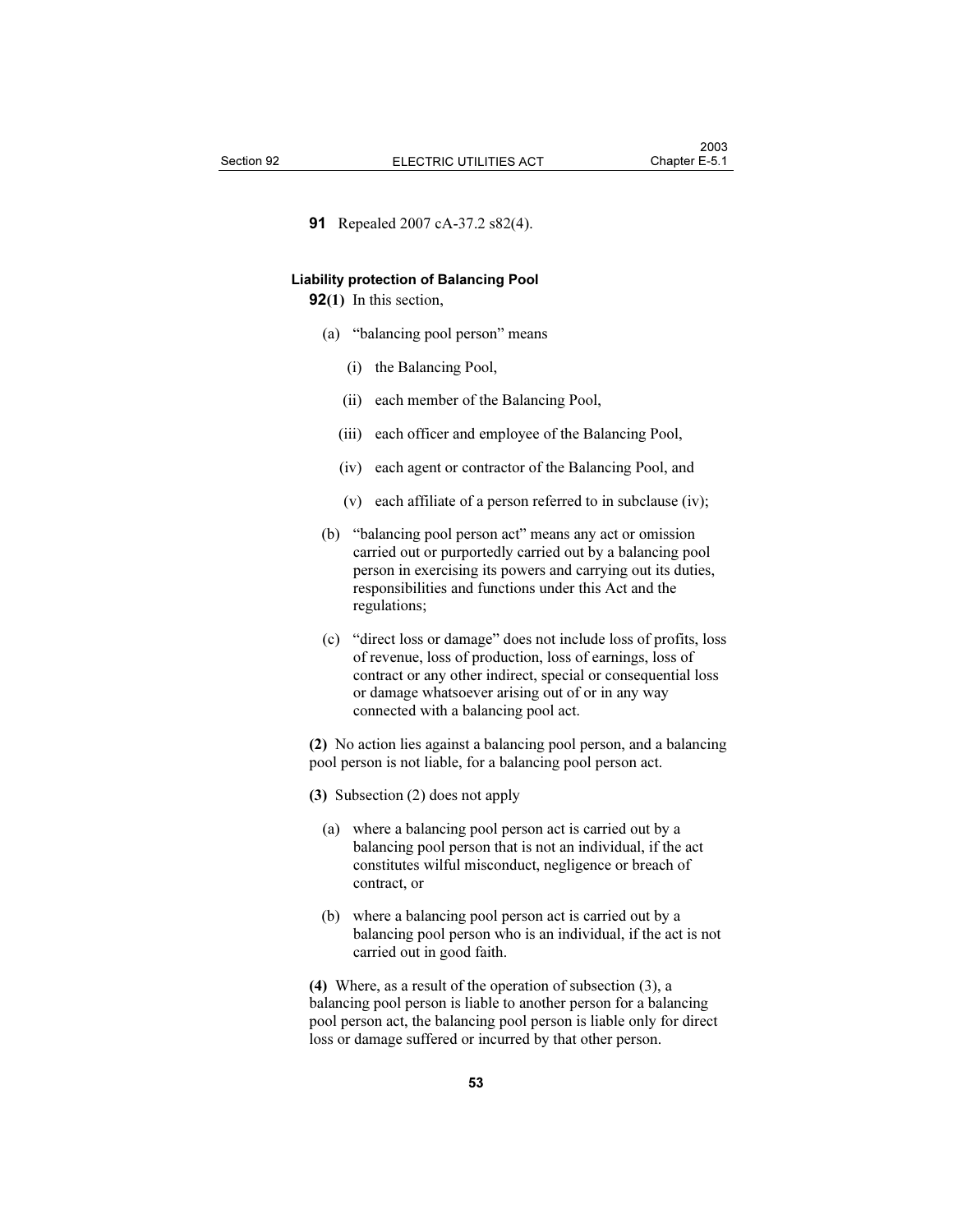(5) In addition to any other indemnity the Balancing Pool may provide, where

- (a) a legal action has been commenced against a balancing pool person for a balancing pool person act, and
- (b) the balancing pool person is, as a result of the operation of subsection (2) or otherwise, not liable,

the Balancing Pool must indemnify that balancing pool person for, and pay to that balancing pool person, all of that balancing pool person's costs of defending the legal action, including all reasonable legal expenses and legal fees as between solicitor and client, and the amounts so paid to or on behalf of that balancing pool person are recoverable by the Balancing Pool in accordance with subsection  $(6)$ .

(6) The amounts paid to or on behalf of a balancing pool person under subsection (5) may be recovered by the Balancing Pool from the Independent System Operator through a budget or amended budget established under section 82.

2003 cE-5.1 s92;2009 c53 s54

## Liability protection for independent assessment team

**93(1)** No action may be brought against the independent assessment team or any member of it, and the independent assessment team and each member of it are not liable, for any real or perceived loss or damage resulting from any determination made by the independent assessment team or from the implementation of any determination made by the independent assessment team under Part 4.1 of the *Electric Utilities Act*, SA 1995 cE-5.5, and the Electric Utilities Act, RSA 2000 cE-5.

(2) In this section, "independent assessment team" means the independent assessment team established by the Minister under Part 4.1 of the *Electric Utilities Act*, SA 1995 cE-5.5, and the Electric Utilities Act, RSA 2000 cE-5.

## Regulations

94 The Lieutenant Governor in Council may make regulations

- (a) protecting any person named in the regulations from the legal liability specified in the regulations in the circumstances and in the manner described in the regulations;
- (b) prohibiting, limiting or restricting any cause of action for the purposes of clause (a);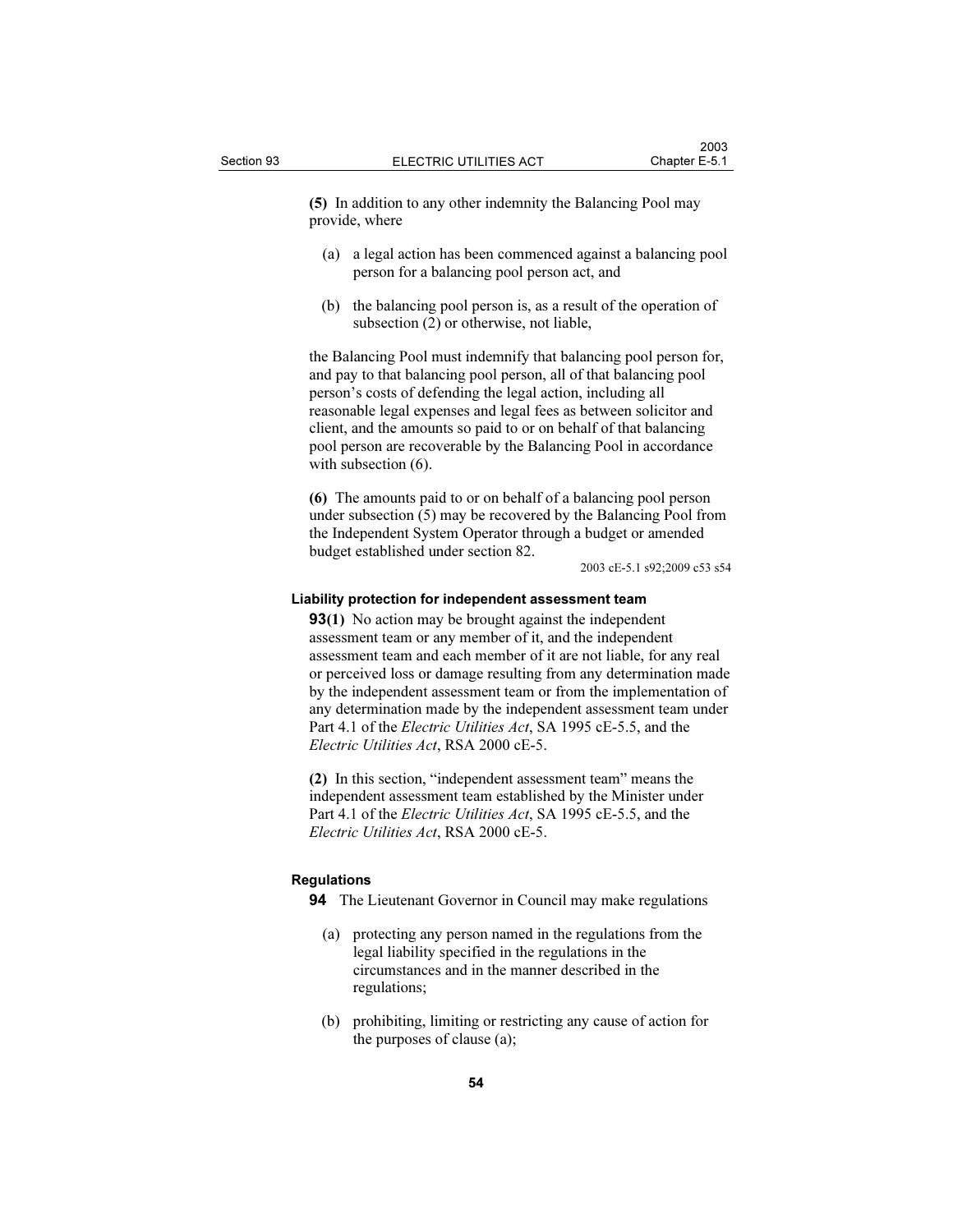- (c) requiring a person named or described in the regulations to indemnify any other person named or described in the regulations to the extent and in the circumstances described in the regulations;
- (d) providing immunity from a legal action described in the regulations for persons named or described in the regulations in respect of acts or omissions described in the regulations;
- (e) limiting or restricting the nature of damages or loss that a person named or described in the regulations may recover in action from any other person named or described in the regulations;
- (f) requiring the Commission to take into consideration, when considering a tariff, or to impose as part of the terms and conditions of a tariff, any of the matters described or referred to in clauses (a) to (e).

2003 cE-5.1 s94;2007 cA-37.2 s82(4)

# Part 6 Generation

## Permissible municipal interests in generating units

95(1) No municipality and no subsidiary of a municipality may hold, directly or indirectly, an interest in a generating unit except in accordance with any or all of the provisions of this section and the regulations.

(2) If a municipality or a subsidiary of a municipality had an interest in a generating unit on May 1, 1995, that municipality or subsidiary may continue to hold that interest after May 1, 1995 if the generating capacity of the unit does not increase significantly beyond its capacity on that date.

(3) If

- (a) a municipality had an interest in a generating unit on May 1, 1995, and
- (b) a subsidiary of the municipality acquires the interest after May 1, 1995,

the municipality and the subsidiary are considered to be in compliance with subsection (2) if the generating capacity of the generating unit does not increase significantly beyond its capacity on May 1, 1995.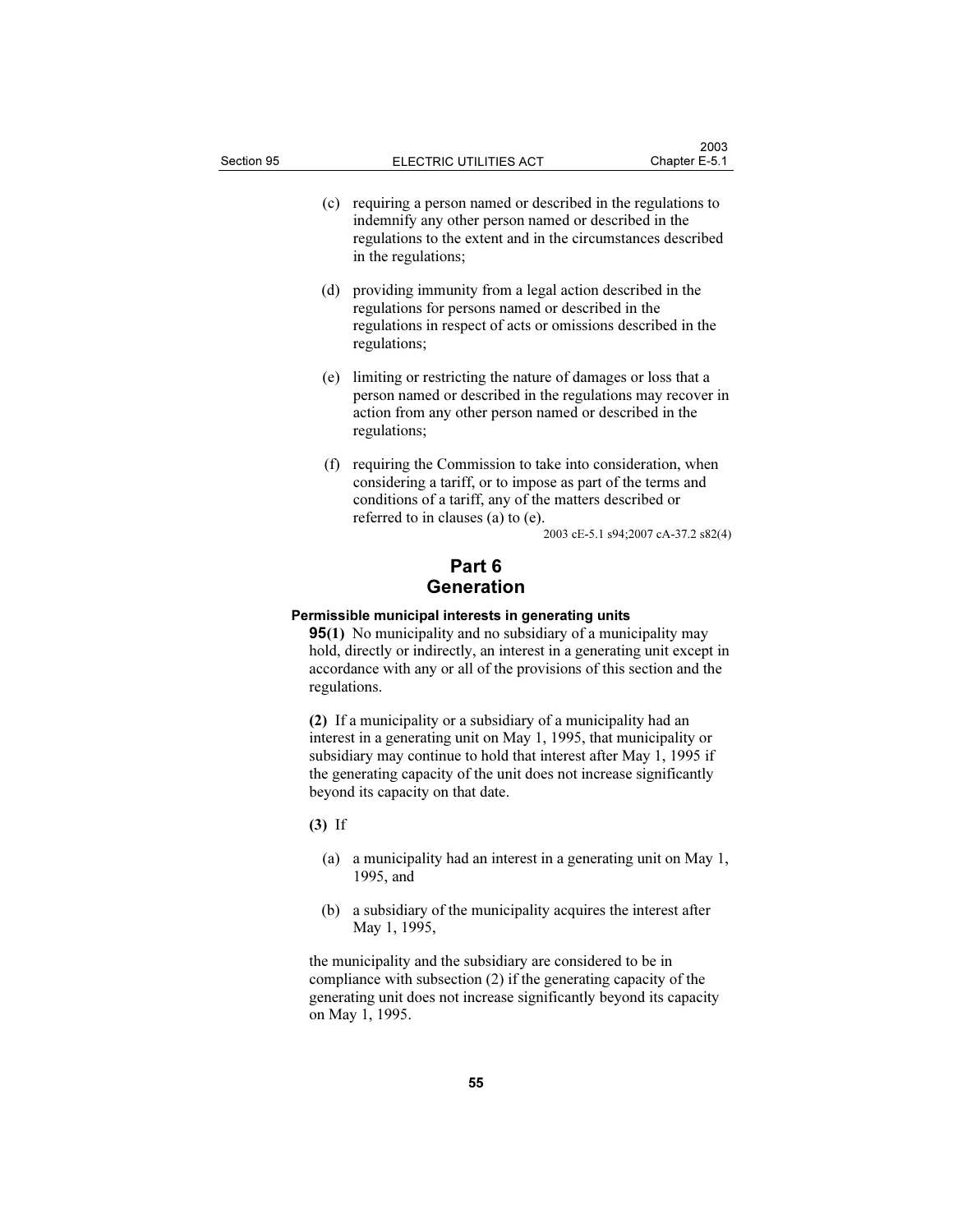(4) The City of Medicine Hat or a subsidiary of the City may hold an interest in a generating unit if the generating capacity of that unit and all other generating units in which the City or a subsidiary of the City has an interest does not exceed the capacity that is needed to reliably meet the requirements of customers in the service area of the City.

- (5) The Commission must determine whether
	- (a) a proposal by the City of Medicine Hat or a subsidiary of the City to hold an interest in a generating unit, or
	- (b) an interest in a generating unit that is held by the City of Medicine Hat or a subsidiary of the City

is in accordance with subsection (4).

(6) Before making a determination under subsection (5), the Commission must obtain an independent assessment about whether the proposal to hold an interest in a generating unit or whether the interest in a generating unit is in accordance with subsection (4).

(7) The City of Medicine Hat or a subsidiary of the City cannot acquire an interest in a generating unit under subsection (4) during any period that the City or a subsidiary of the City does not provide the information or statements required by a regulation made under section  $142(1)(h)$ .

(8) A municipality or a subsidiary of a municipality may hold an interest in a generating unit located within the boundaries of the municipality if the generating unit is part of a process that is carried out on property of which the municipality or subsidiary is the owner or tenant and the electric energy produced by the unit is incidental to the main purpose of that process.

(9) A municipality or a subsidiary of a municipality may hold an interest in a generating unit located within the boundaries of the municipality on property of which the municipality or subsidiary is the owner or tenant if a majority of the electric energy produced annually by the unit is used by the municipality or subsidiary on that property.

(10) A municipality or a subsidiary of a municipality may, with the authorization of the Minister, hold an interest in a generating unit if the arrangement under which the interest is held is structured in a manner that prevents any tax advantage, subsidy or financing advantage or any other direct or indirect benefit as a result of association with the municipality or subsidiary.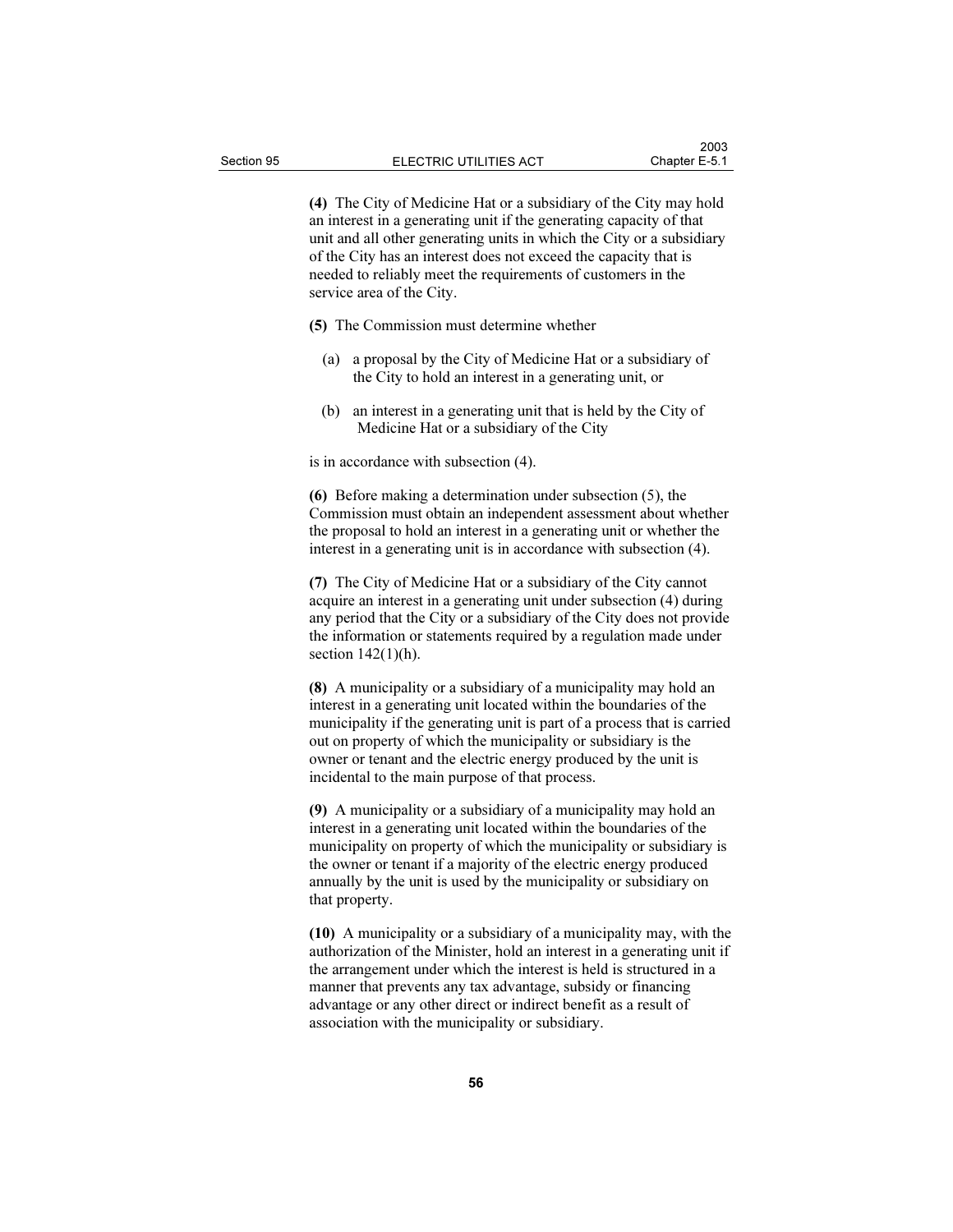(11) The Minister must establish procedures to obtain an independent assessment about whether a proposal by a municipality or a subsidiary of a municipality to hold an interest in a generating unit under subsection (10) is in accordance with that subsection.

(12) If the independent assessment concludes that a proposal by a municipality or a subsidiary of a municipality to hold an interest in a generating unit under subsection (10) is in accordance with that subsection, the Minister must give an authorization.

(13) The Minister may establish procedures to facilitate the resolution of any dispute under this section, except those dealt with by the Commission under subsections (4) to (6), about whether an interest or a proposed interest of a municipality or a subsidiary of a municipality in a generating unit is in accordance with this section. 2003 cE-5.1 s95;2007 cA-37.2 s82(4)

## Continuation of power purchase arrangements

**96(1)** A power purchase arrangement continues to have effect in accordance with its terms and conditions, subject to this Act and the regulations.

(2) A power purchase arrangement held by the balancing pool administrator immediately before the coming into force of this section continues to be held by the Balancing Pool in the capacity of a buyer for all purposes of this Act, the regulations and the power purchase arrangement.

(3) A power purchase arrangement, other than a power purchase arrangement held by the Balancing Pool, that is terminated other than under section 15.2 of the power purchase arrangement

- (a) is deemed to have been sold to the Balancing Pool, and
- (b) is to be held by the Balancing Pool in the capacity of a buyer for all purposes of this Act, the regulations and the power purchase arrangement.

## Termination of power purchase arrangement by the Balancing Pool

**97** The Balancing Pool may, notwithstanding the terms and conditions of a power purchase arrangement held by the Balancing Pool under section 96(2) and (3), terminate the power purchase arrangement if the Balancing Pool

 (a) consults with representatives of customers and the Minister about the reasonableness of the termination,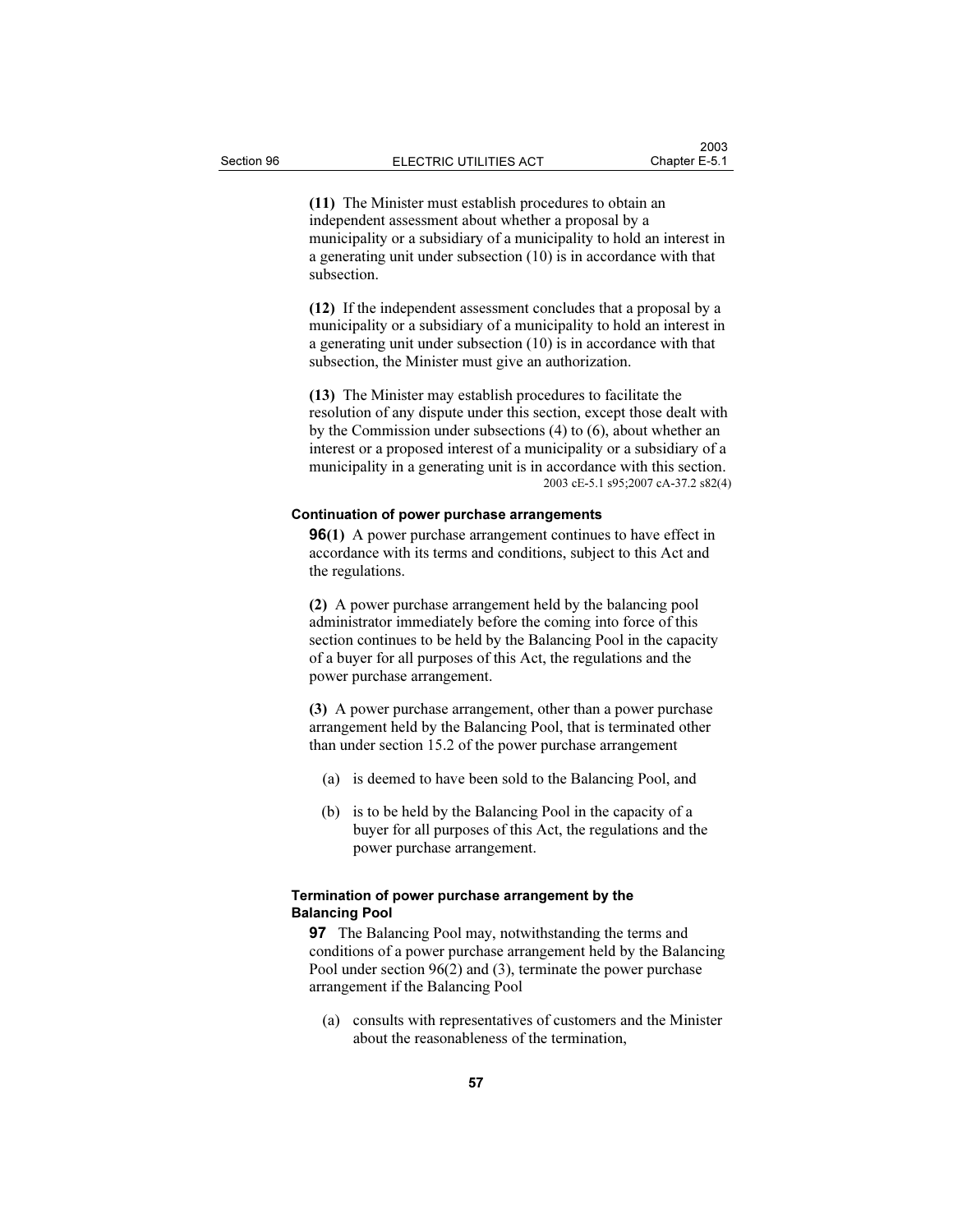- (b) gives to the owner of the generating unit to which the power purchase arrangement applies 6 months' notice, or any shorter period agreed to by the owner, of its intention to terminate, and
- (c) pays the owner or ensures that the owner receives an amount equal to the remaining closing net book value of the generating unit, determined in accordance with the power purchase arrangement, as if the generating unit had been destroyed, less any insurance proceeds.

## Power purchase arrangement ceases to apply

98 A power purchase arrangement ceases to apply to a generating unit

- (a) on the expiration of the power purchase arrangement in accordance with the unit effective term completion date specified in the power purchase arrangement,
- (b) on the termination of the power purchase arrangement under section 15.2 of the power purchase arrangement, or
- (c) on the termination of the power purchase arrangement by the Balancing Pool.

### Regulations

99 The Minister may make regulations

- (a) respecting the payment of an amount into the Balancing Pool by the owner of a generating unit that is
	- (i) constructed at a power plant, and
	- (ii) designed to use the facilities identified as associated facilities in Schedule A of a power purchase arrangement;
- (b) respecting flare gas generating units, including specifying which provisions of this Act and the regulations do not apply to flare gas generating units and the information the owners or operators of a flare gas generating unit must provide to the Independent System Operator;
- (b.1) respecting micro-generation generating units, including, without limitation, regulations
	- (i) defining "micro-generation generating unit",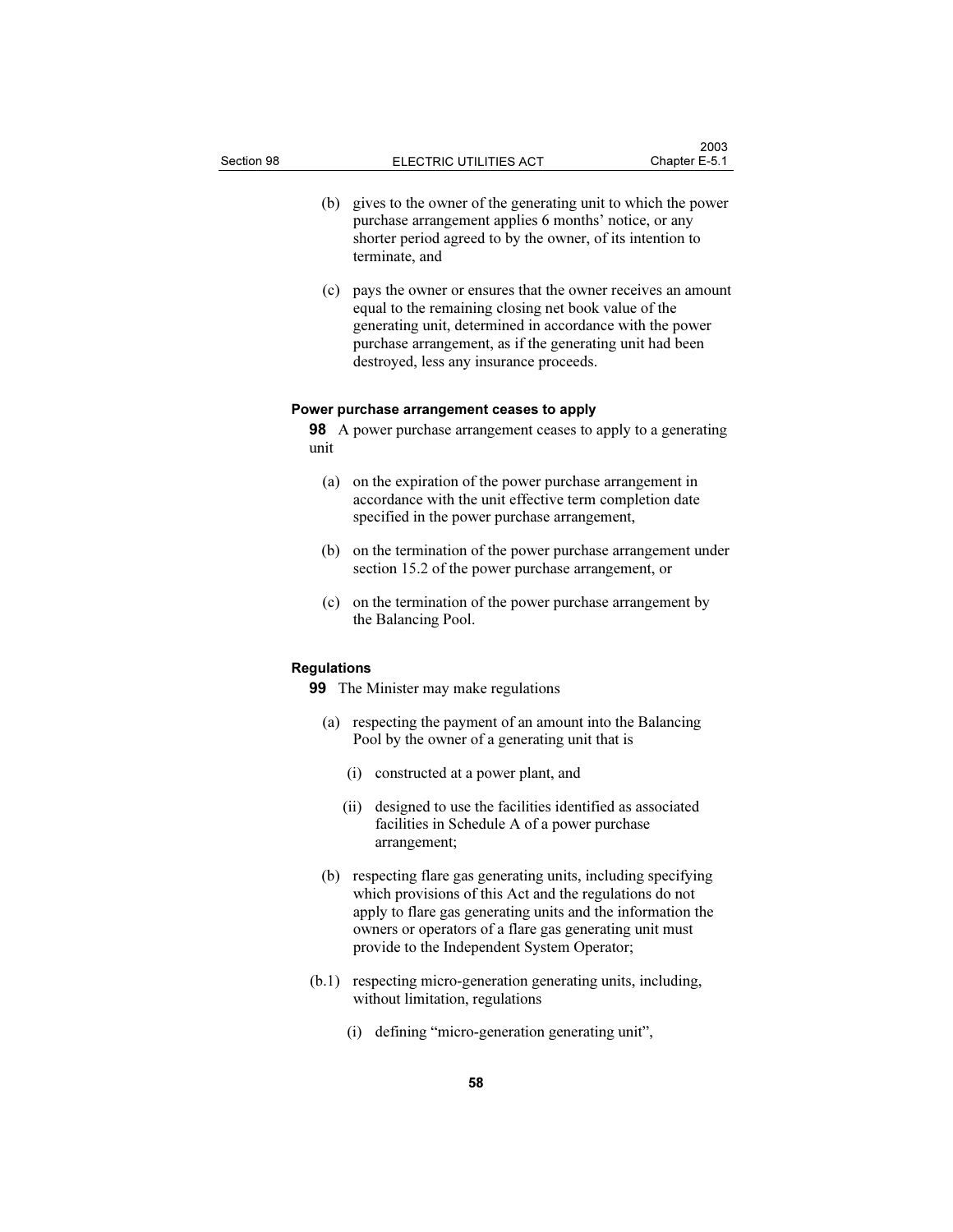| Section 99 |       |      | ELECTRIC UTILITIES ACT                                                                                                                                                                                                                                                                                                                                                   | Chapter E-5.1 |  |
|------------|-------|------|--------------------------------------------------------------------------------------------------------------------------------------------------------------------------------------------------------------------------------------------------------------------------------------------------------------------------------------------------------------------------|---------------|--|
|            |       | (ii) | respecting the development, connection and operation of<br>micro-generation generating units, and                                                                                                                                                                                                                                                                        |               |  |
| (iii)      |       |      | specifying which provisions of this Act and the<br>regulations do not apply to micro-generation generating<br>units;                                                                                                                                                                                                                                                     |               |  |
|            | (b.2) |      | setting out circumstances, in addition to those set out in<br>section 95, in which a municipality may hold an interest in a<br>generating unit;                                                                                                                                                                                                                          |               |  |
| (b.3)      |       |      | respecting any matter relating to a municipality holding an<br>interest in a generating unit, including providing for<br>approvals or other requirements necessary for a municipality<br>to hold such an interest;                                                                                                                                                       |               |  |
|            | (c)   |      | respecting the eligibility of a person to hold a power<br>purchase arrangement or a contract, agreement or<br>arrangement derived from a power purchase arrangement<br>and prohibiting a person from holding a power purchase<br>arrangement or an agreement or arrangement derived from a<br>power purchase arrangement;                                                |               |  |
|            | (d)   |      | respecting the holding and sale of a power purchase<br>arrangement or agreements or arrangements derived from a<br>power purchase arrangement by the Balancing Pool;                                                                                                                                                                                                     |               |  |
|            | (e)   |      | respecting the deletion, suspension, addition or replacement<br>of one or more provisions of a power purchase arrangement<br>when a power purchase arrangement is held by the<br>Balancing Pool;                                                                                                                                                                         |               |  |
|            | (f)   |      | respecting the duty of an owner of a generating unit to<br>which a power purchase arrangement applies to provide<br>information, including confidential information, to the<br>Balancing Pool for the purpose of the sale of that power<br>purchase arrangement or an agreement or arrangement<br>derived from that power purchase arrangement by the<br>Balancing Pool; |               |  |
|            | (g)   |      | respecting the approval of the Commission of<br>decommissioning costs and the amounts to be collected<br>from customers, or through a power purchase arrangement<br>by the owner of a generating unit to which a power purchase<br>arrangement applies, for the purpose of decommissioning<br>the generating unit, including payment to be made to or to                 |               |  |

 $2003$ 

59

be received from the Balancing Pool;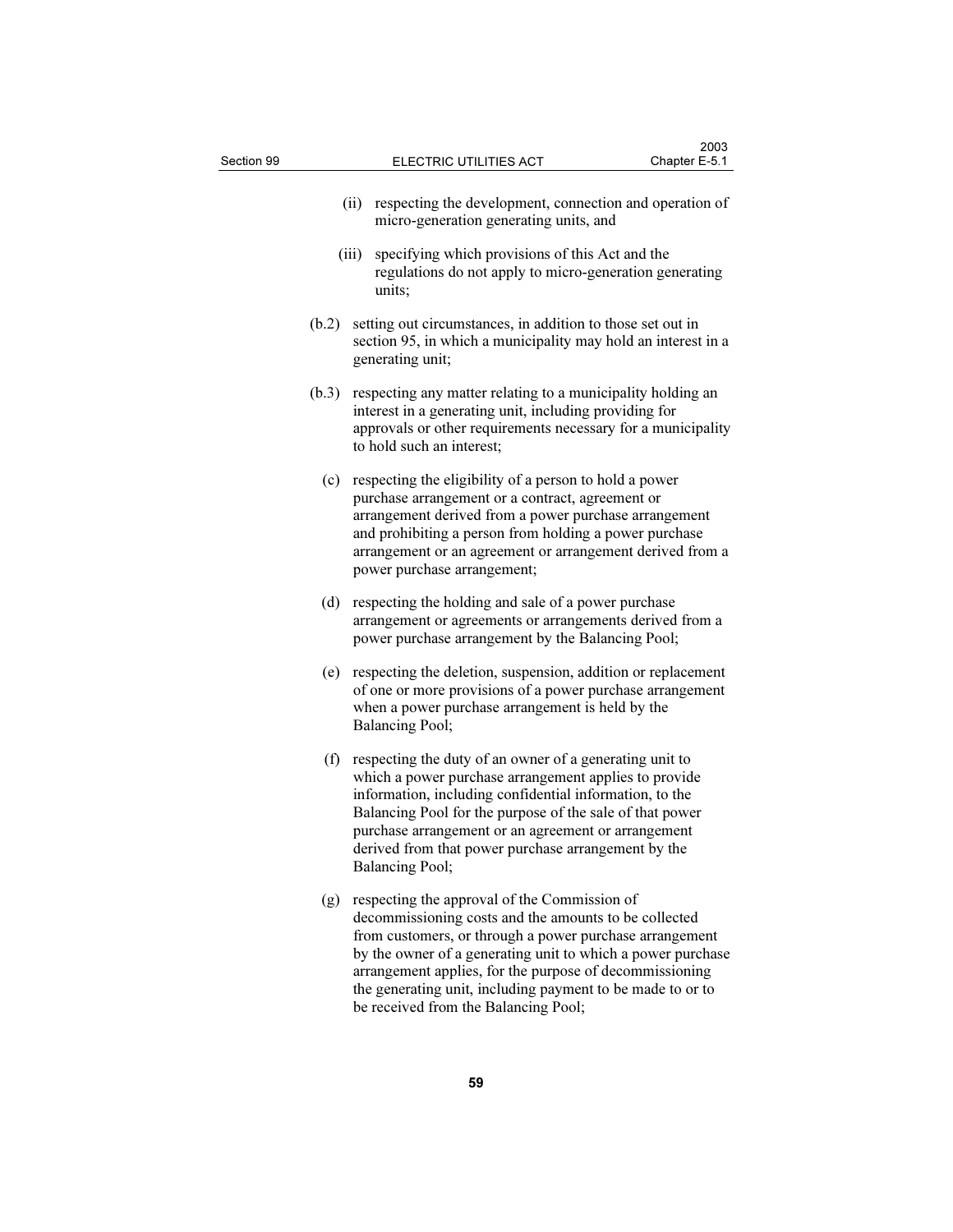- (h) respecting the determination and treatment of isolated generating units, including the preparation of tariffs related to those units and who is to make or receive payments relating to those units;
- (i) respecting the requirement for customer choice in areas not served by the interconnected electric system, including payments to be made to the Independent System Operator by retailers and owners of electric distribution systems in respect of those areas and customers;
- (j) respecting the payments into or out of the Balancing Pool related to the Small Power Research and Development Act;
- (k) respecting the amendment of Alberta Regulation AR 175/2000 in order to continue a power purchase arrangement that applies to more than one generating unit as power purchase arrangements that will apply to one or more of those generating units.

2003 cE-5.1 s99;2007 cA-37.2 s82(4)

# Part 7 **Distribution**

#### Medicine Hat

100 Nothing in this Part applies

- (a) to the electric distribution system owned by the City of Medicine Hat or a subsidiary of the City in the service area of the City, or
- (b) to customers whose property is located in the service area of the City of Medicine Hat,

unless the City of Medicine Hat or a subsidiary of the City

- (c) has an affiliated retailer that provides retail electricity services outside the service area of the City, or
- (d) provides electric distribution service outside the service area of the City.

2003 cE-5.1 s100;2007 cA-37.2 s82(4)

## Owner's right to provide electric distribution service

101(1) A person wishing to obtain electricity for use on property must make arrangements for the purchase of electric distribution service from the owner of the electric distribution system in whose service area the property is located.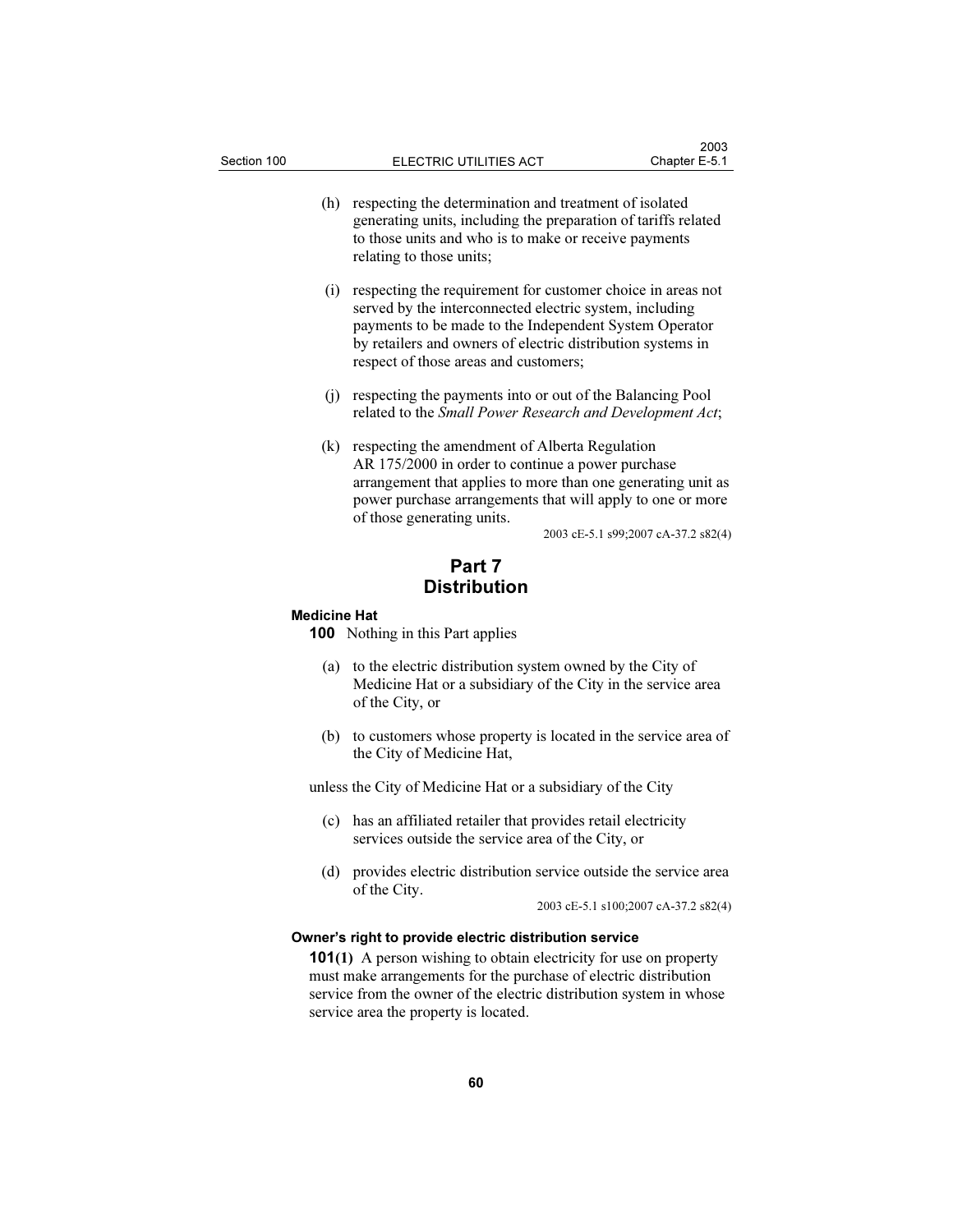(2) If the person has an interval meter and receives electricity directly from the transmission system, the person may, with the prior approval of

- (a) the owner of the electric distribution system in whose service area the person's property is located, if any, and
- (b) the Independent System Operator,

enter into an arrangement directly with the Independent System Operator for the provision of system access service.

(3) No person other than the owner of an electric distribution system may provide electric distribution service on the electric distribution system of that owner.

2003 cE-5.1 s101;2007 cA-37.2 s82(4)

### Distribution tariff

102(1) Each owner of an electric distribution system must prepare a distribution tariff for the purpose of recovering the prudent costs of providing electric distribution service by means of the owner's electric distribution system.

(2) The owner of the electric distribution system must apply for approval of its distribution tariff

- (a) to the Commission,
- (b) to the council of a municipality, if the owner is a municipality or a subsidiary of a municipality
	- (i) that does not have an affiliated retailer that provides retail electricity services outside the service area of the municipality, and
	- (ii) that does not provide electric distribution service outside the service area of the municipality either on its own behalf or on behalf of another owner,

or

 (c) to the board of directors of the association, if the owner is a rural electrification association.

(3) A distribution tariff of an owner of an electric distribution system that is a municipality or a subsidiary of a municipality

 (a) that has an affiliated retailer that provides retail electricity services outside the service area of the municipality, or

61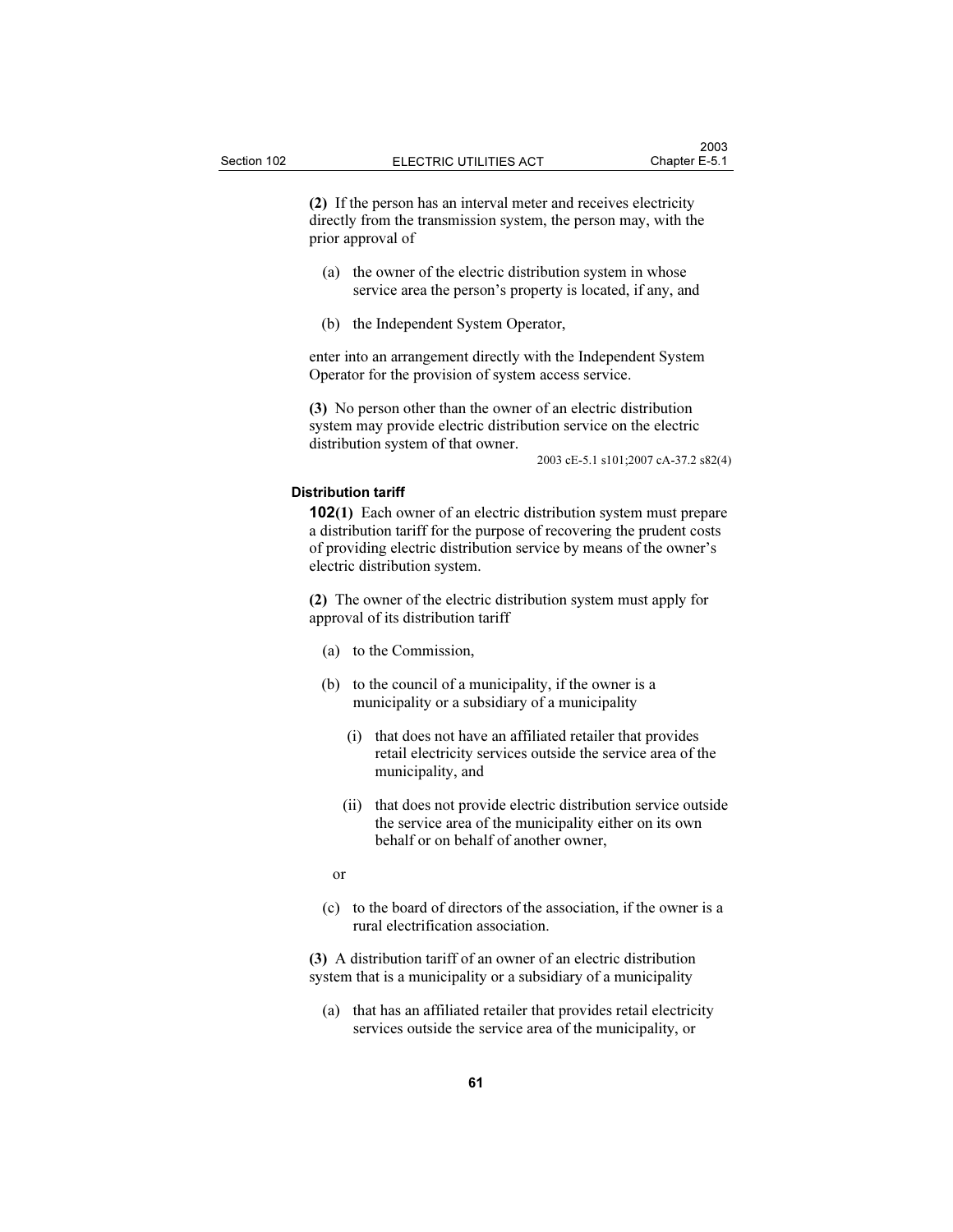(b) that provides electric distribution service outside the service area of the municipality, either on its own behalf or on behalf of another owner,

takes effect as of January 1, 2004.

(4) A distribution tariff must be prepared in accordance with the regulations made by the Minister under section 108. 2003 cE-5.1 s102;2007 cA-37.2 s82(4)

#### Regulated rate tariff

103(1) Each owner of an electric distribution system must prepare a regulated rate tariff for the purpose of recovering the prudent costs of providing electricity services to eligible customers.

(2) The owner must apply for approval of its regulated rate tariff to the Commission unless subsection (3) or (4) applies.

(3) If the owner is a municipality or a subsidiary of a municipality that does not have an affiliated retailer that provides retail electricity services outside the service area of the municipality, the owner may apply to the council of the municipality for approval of the regulated rate tariff.

(4) If the owner is a rural electrification association that does not have an affiliated retailer that provides retail electricity services to customers who are not members of a rural electrification association, the owner may apply to the board of directors of the association for approval of the regulated rate tariff.

(5) Despite subsections (3) and (4), the owner must apply to the Commission if required to do so by the regulations made by the Lieutenant Governor in Council under section 142(1)(j).

(6) Repealed 2007 cA-37.2 s82(4).

(7) The charge for electric energy set out in the regulated rate tariff must be determined in accordance with the regulations made by the Minister under section 108.

(8) The owner may recover in its regulated rate tariff its prudent billing costs of

- (a) distribution tariff billing for the regulated rate, and
- (b) billing to eligible customers for the regulated rate tariff, including taxes and municipal charges.

(9) If an eligible customer who is in the service area of the owner's electric distribution system is not enrolled with a retailer, the owner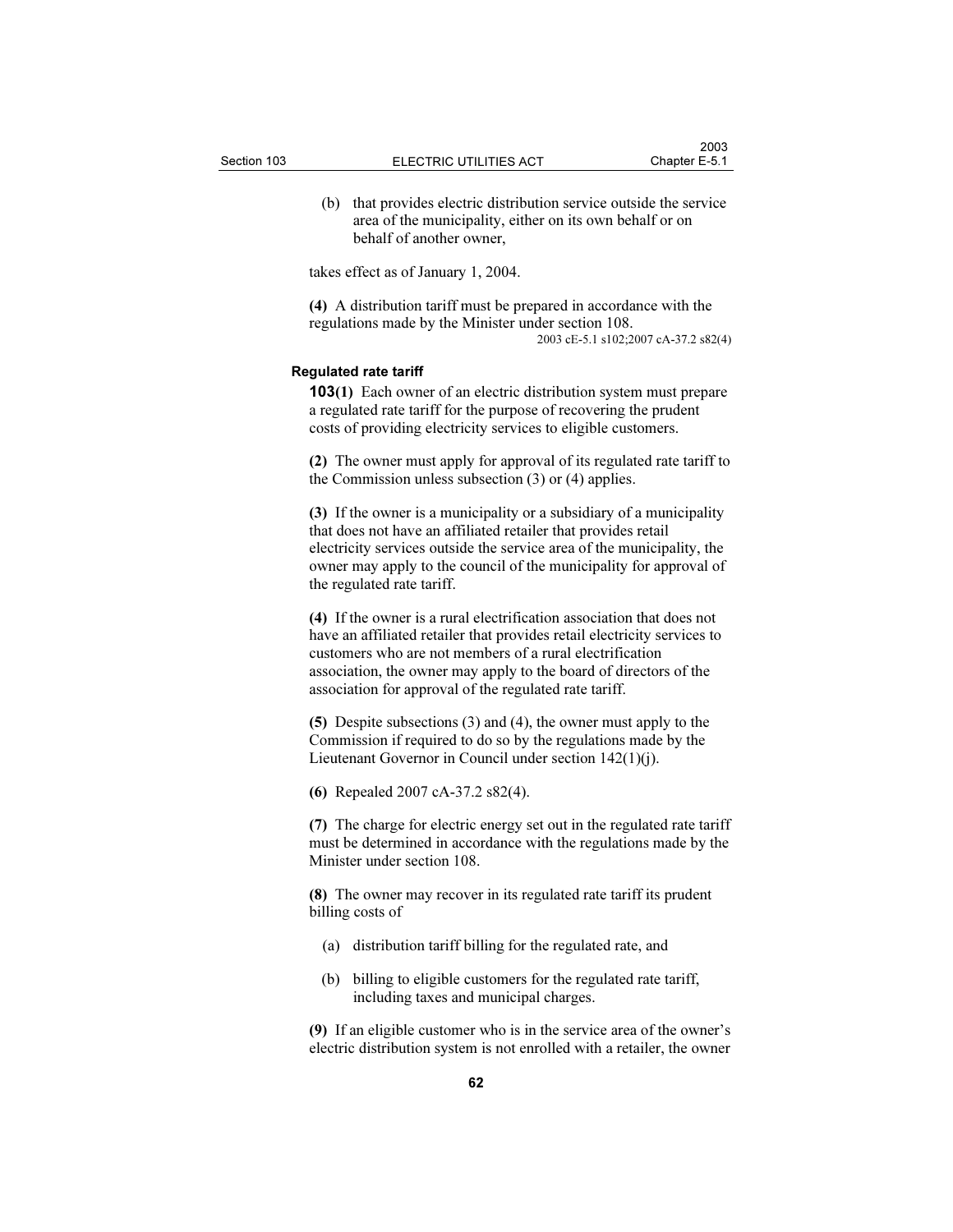is the customer's regulated rate provider and the customer is deemed to have elected to purchase electricity services under that owner's regulated rate tariff.

2003 cE-5.1 s103;2007 cA-37.2 s82(4)

#### Ongoing obligation of owner of electric distribution systems

104(1) An owner of an electric distribution system may make arrangements under which other persons perform any or all of the duties or functions of the owner under this Act and the regulations.

(2) No arrangement under subsection (1) affects or reduces the responsibility or liability of the owner to carry out those duties or functions.

## Duties of owners of electric distribution systems

105(1) The owner of an electric distribution system has the following duties:

- (a) to provide electric distribution service that is not unduly discriminatory;
- (b) to make decisions about building, upgrading and improving the electric distribution system for the purpose of providing safe, reliable and economic delivery of electric energy having regard to managing losses of electric energy to customers in the service area served by the electric distribution system;
- (c) to operate and maintain the electric distribution system in a safe and reliable manner;
- (d) if a transmission facility serves only one service area, to arrange for the provision of system access service to customers in that service area, other than customers referred to in section  $101(2)$ ;
- (e) to install and remove meters and perform metering, including verifying meter readings and verifying accuracy of meters that are directly connected to the owner's distribution system;
- (f) to maintain information systems relating to the consumption of electricity by customers;
- (g) to provide to a retailer or the owner's regulated rate provider sufficient, accurate and timely information about the retailer's or the regulated rate provider's customers, including metering information about the electricity consumed by those customers in order to enable the retailer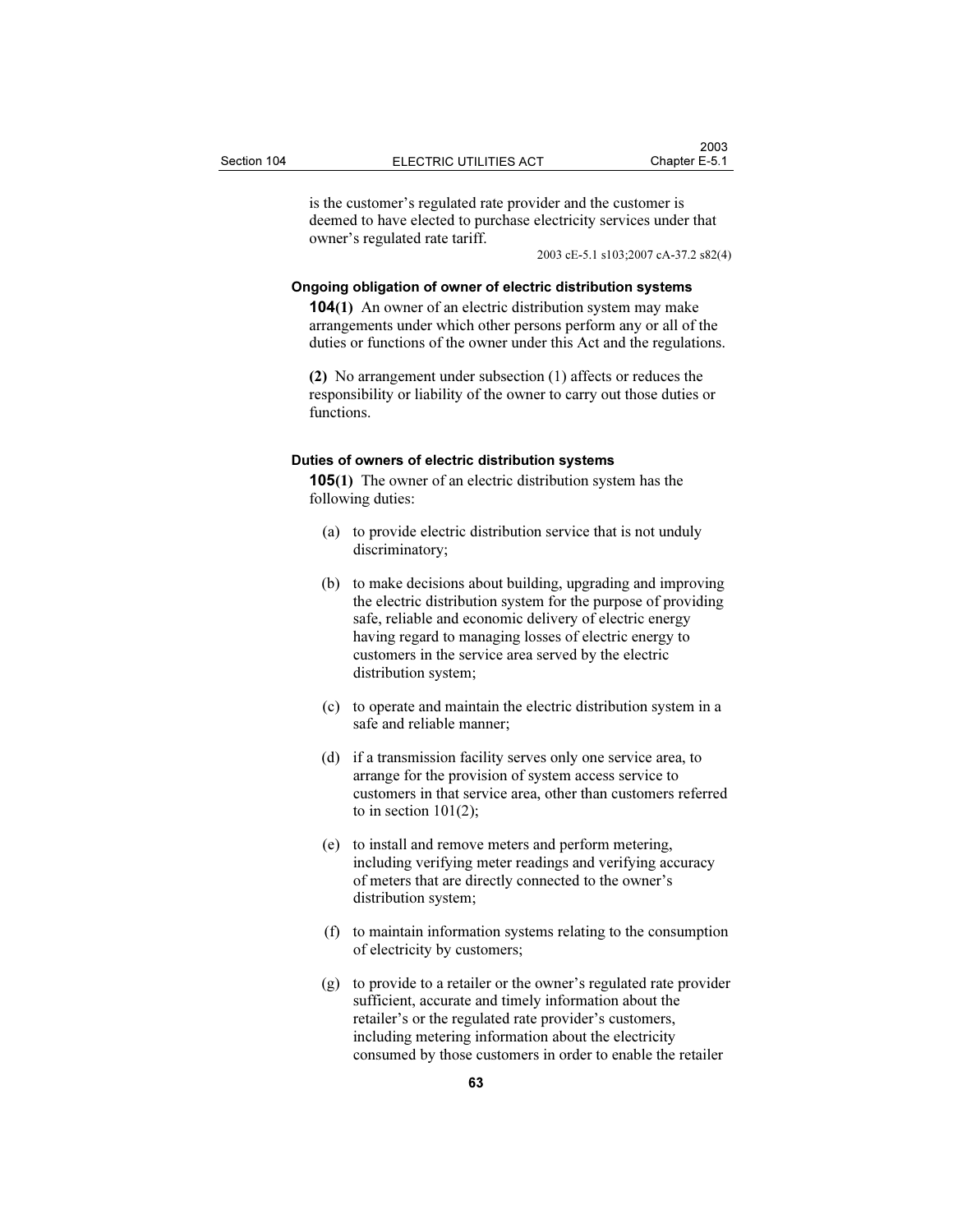or regulated rate provider to bill and to respond to inquiries and complaints from customers concerning billing for electricity services;

- (h) to undertake financial settlement with the Independent System Operator for system access service;
- (i) to act as a regulated rate provider to eligible customers who pay a regulated rate for electricity;
- (j) to appoint or act as a default supplier, in accordance with the regulations, for eligible customers;
- (k) to connect and disconnect customers and distributed generation in accordance with the owner's approved tariff and with principles established by the Commission regarding distributed generation;
- (l) to carry out distribution tariff billing for electric distribution service under a distribution tariff;
- (m) to respond to inquiries and complaints from customers respecting electric distribution service;
- (n) if the electric distribution system is not an electric utility, to comply with rules respecting service standards made by the Commission under section 129(1) relating to
	- (i) billing and billing services to be provided to customers, and
	- (ii) the process, procedures and standards for transfer of data relating to distribution tariffs
	- as if the electric distribution system were an electric utility.

(2) Each owner of an electric distribution system must, in accordance with the regulations made by the Minister under section 108, maintain the records and provide the records to the persons specified in the regulations.

2003 cE-5.1 s105;2007 cA-37.2 s82(4);2011 c11 s3

## Limitation on functions performed by electric distribution system owners

106 An owner of an electric distribution system shall not carry out any function required or permitted by this Act or the regulations to be carried out by a retailer except

 (a) when a retailer has made arrangements under section 112 or 113,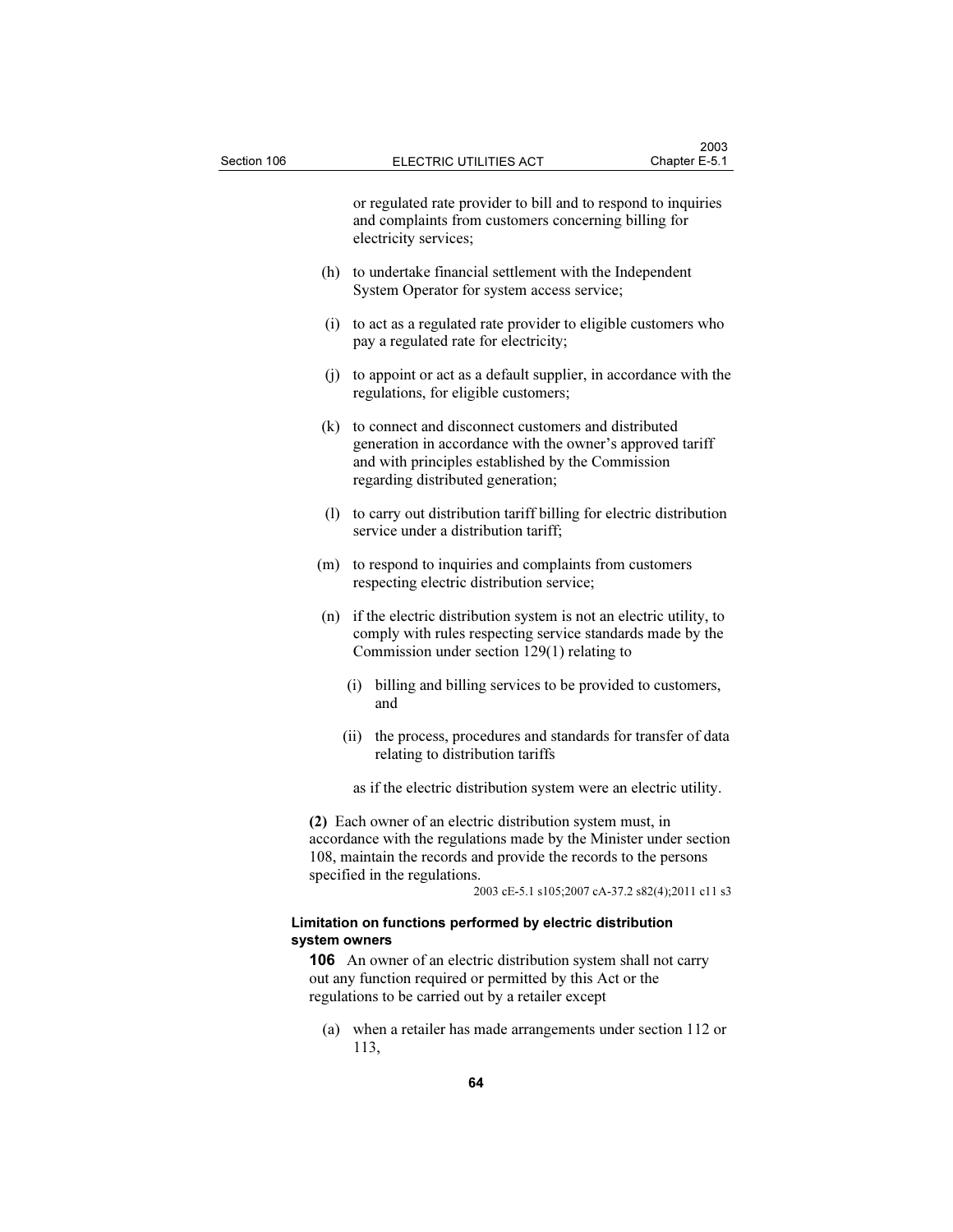- (b) in respect of electricity services provided under a regulated rate tariff when the owner acts as a regulated rate provider, or
- (c) if the owner is authorized under the regulations made by the Minister under section 108 to carry out that function.
- 107 Repealed 2007 cA-37.2 s82(4).

## Regulations

- 108 The Minister may make regulations
	- (a) respecting the planning and expansion of electric distribution systems;
	- (b) adding to, clarifying, limiting or restricting any of the duties or functions of the owner of an electric distribution system and the manner in which the duties or functions are to be carried out;
	- (c) respecting the responsibilities of an owner of an electric distribution system
		- (i) to maintain records, the matters in respect of which a record must be maintained and the persons to whom the information must or may be provided;
		- (ii) to develop and offer non-discriminatory distribution tariffs;
		- (iii) to carry out billing;
		- (iv) to perform metering and to maintain information systems, including frequency of meter reading cycles, use of automated meter reading software and equipment, and access to meter data for retailers, the owner's regulated rate provider or customers;
	- (d) enabling persons other than owners of electric distribution systems to maintain information systems;
	- (e) respecting the matters that must be included in agreements or arrangements between owners of electric distribution systems and retailers, or the terms and conditions that must be included, or both, including: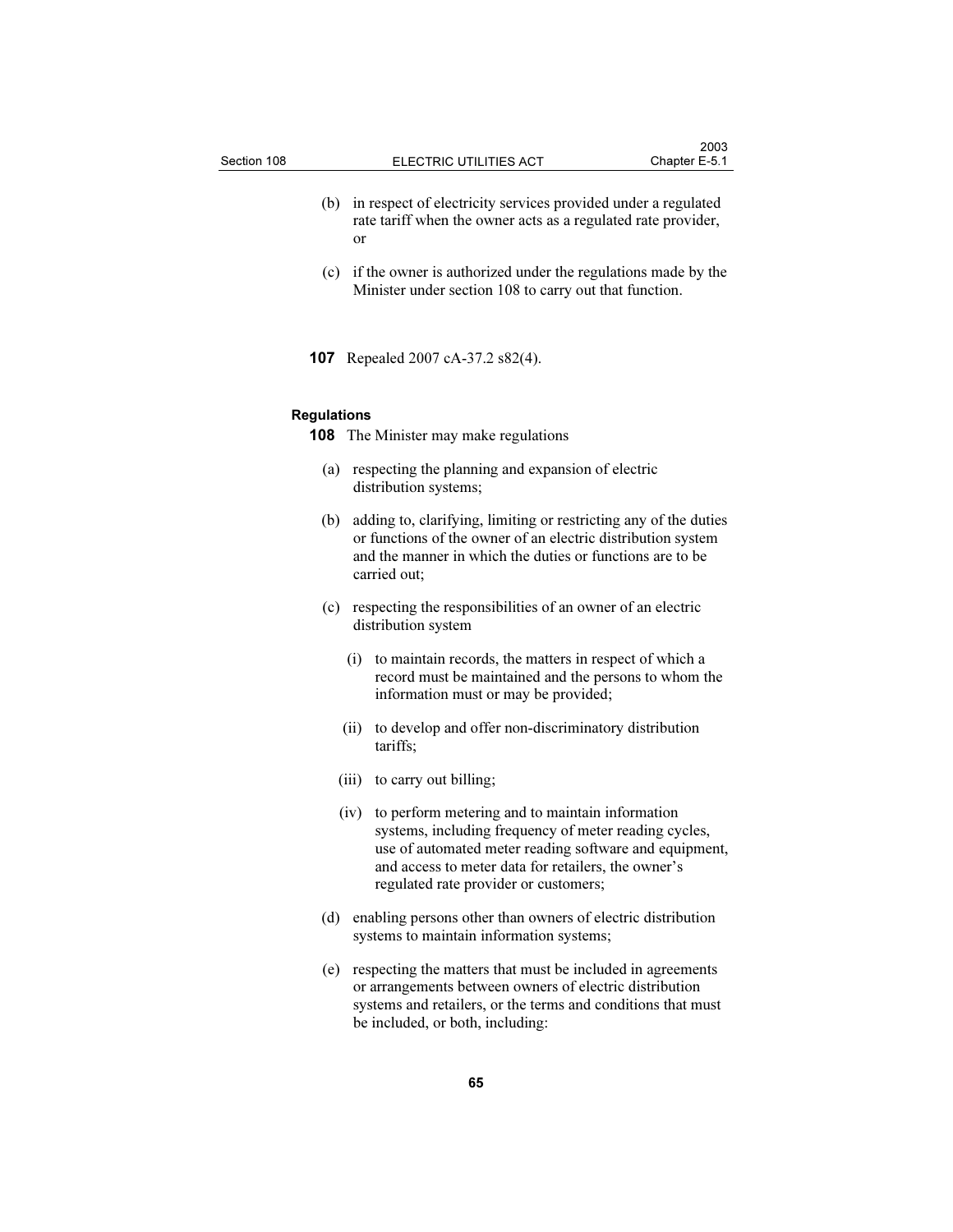| Section 108 |     |      | ELECTRIC UTILITIES ACT                                                                                                                                                                                                               | Chapter E-5.1 |  |  |
|-------------|-----|------|--------------------------------------------------------------------------------------------------------------------------------------------------------------------------------------------------------------------------------------|---------------|--|--|
|             |     | (i)  | the performance security the owners may require<br>retailers to provide;                                                                                                                                                             |               |  |  |
| (iii)       |     |      | (ii) the exchange of information required between owners<br>and retailers;                                                                                                                                                           |               |  |  |
|             |     |      | matters related to billing and the maintenance of<br>information systems;                                                                                                                                                            |               |  |  |
|             |     |      | (f) respecting the terms and conditions that must be included or<br>form part of any agreement or arrangement between                                                                                                                |               |  |  |
|             |     | (i)  | owners of electric distribution systems and customers,<br>and                                                                                                                                                                        |               |  |  |
|             |     |      | (ii) owners and retailers or regulated rate providers;                                                                                                                                                                               |               |  |  |
|             |     |      | (g) establishing a code of conduct governing the relationship<br>between                                                                                                                                                             |               |  |  |
|             |     | (i)  | an owner of an electric distribution system and its<br>regulated rate provider,                                                                                                                                                      |               |  |  |
|             |     | (ii) | an owner and its affiliated retailers, or                                                                                                                                                                                            |               |  |  |
|             |     |      | (iii) the owner's regulated rate provider and an affiliated<br>retailer,                                                                                                                                                             |               |  |  |
|             |     |      | or any aspect of the activities of the parties in the<br>relationship;                                                                                                                                                               |               |  |  |
|             | (h) |      | respecting the agreements or arrangements between owners<br>of electric distribution systems and eligible customers who<br>pay a regulated rate;                                                                                     |               |  |  |
|             |     |      | (i) respecting regulated rate tariffs;                                                                                                                                                                                               |               |  |  |
|             | (i) |      | exempting a regulated rate provider from ISO rules that<br>require providing financial security in respect of electric<br>energy acquired by the regulated rate provider to meet its<br>obligations under the regulated rate tariff; |               |  |  |
|             | (k) |      | replacing a regulated rate tariff with a default supply option;                                                                                                                                                                      |               |  |  |
|             | (1) |      | respecting the circumstances under which a person becomes<br>a default supplier, the manner in which that occurs and the<br>rights and obligations of default suppliers;                                                             |               |  |  |
|             | (m) |      | respecting the rights and obligations of customers;                                                                                                                                                                                  |               |  |  |

 $2003$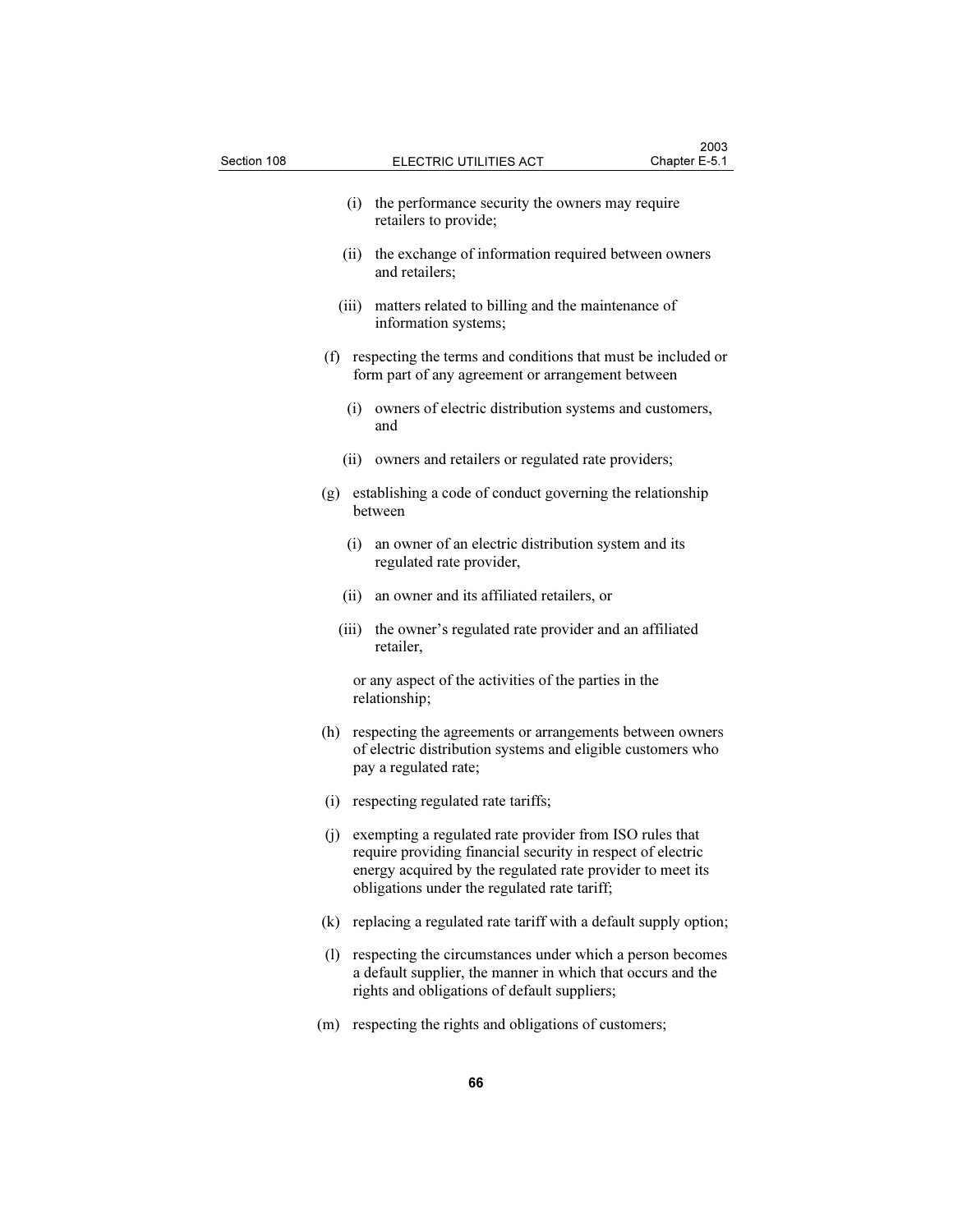- (n) respecting the accuracy of billing by regulated rate providers;
- (o) defining "eligible customers", "rate classification customers", "affiliated electricity retailer", "affiliated gas retailer" and "default supplier".

2003 cE-5.1 s108;2007 cA-37.2 s82(4)

Part 8 Retail

## Medicine Hat

109 Nothing in this Part applies

- (a) to the electric distribution system owned by the City of Medicine Hat or a subsidiary of the City in the service area of the City, or
- (b) to customers whose property is located in the service area of the City of Medicine Hat

unless the City or a subsidiary of the City

- (c) has an affiliated retailer that provides retail electricity services outside the service area of the City, or
- (d) provides electric distribution service outside the service area of the City.

2003 cE-5.1 s109;2007 cA-37.2 s82(4)

## Customer's right to purchase from retailer

110 Subject to this Act and the regulations, a customer has the right to obtain retail electricity services from a retailer.

## Functions of retailers

111(1) Retailers must

- (a) maintain records and accounts of their customers respecting the provision of retail electricity services;
- (b) make a reasonable effort to collect amounts owing for retail electricity services before discontinuing retail electricity services to a customer;
- (c) arrange for the exchange or purchase of electric energy on behalf of their customers;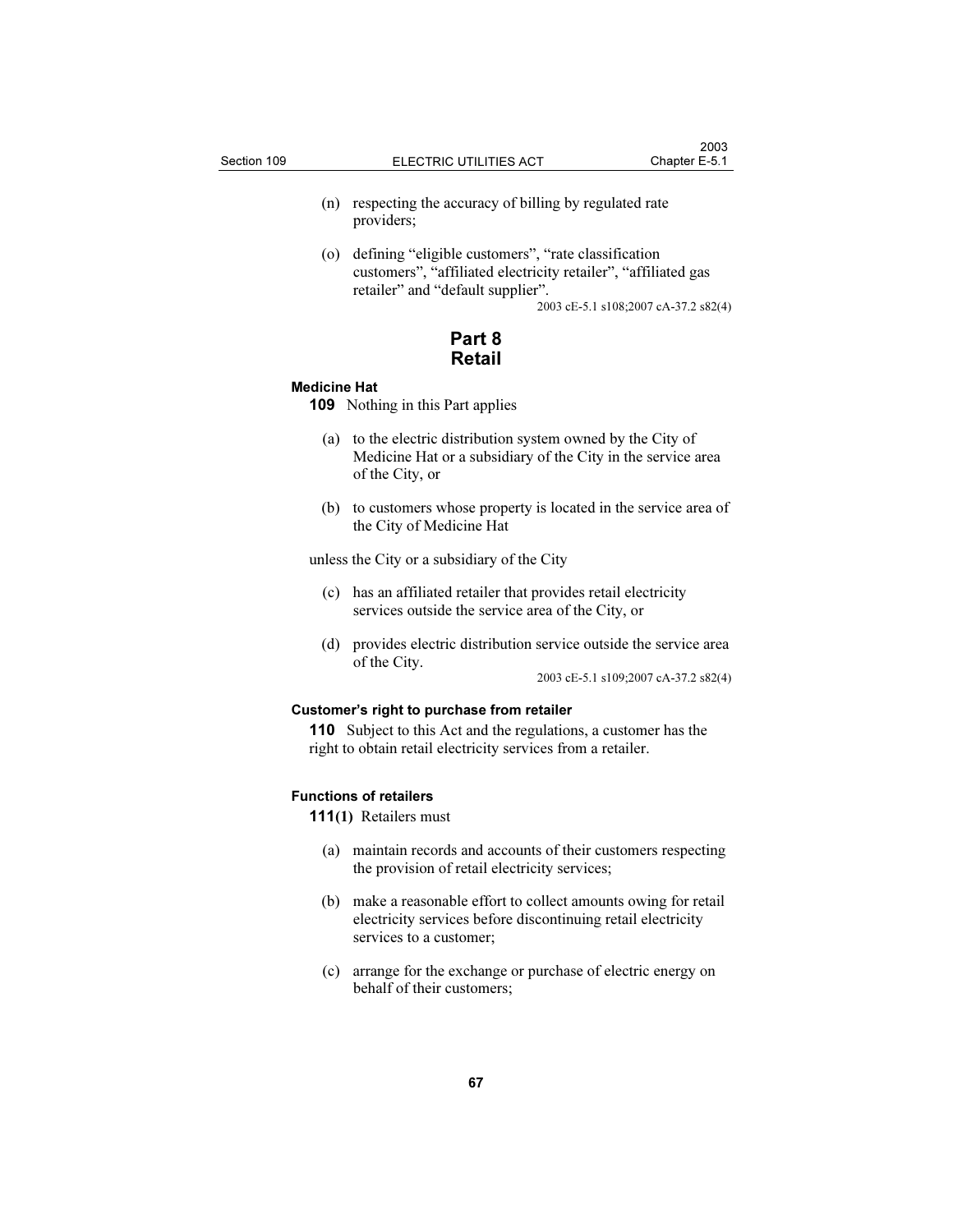- (d) arrange for electric distribution service on behalf of their customers, including entering into agreements or arrangements with owners of electric distribution systems;
- (e) respond to inquiries and complaints from their customers about retail electricity services.

## (2) Retailers may

- (a) provide retail electricity services to customers;
- (b) exchange electric energy through the power pool on behalf of their customers.

2003 cE-5.1 s111;2007 cA-37.2 s82(4)

## Billing

- 112(1) Only a retailer may bill a customer unless
	- (a) the retailer with the owner's consent authorizes the owner of an electric distribution system to charge customers directly under the owner's distribution tariff, or
	- (b) the regulations made by the Minister under section 115 provide otherwise.

(2) The authorization shall not restrict the manner in which the owner charges customers under its distribution tariff.

### Authorization of another person

113(1) A retailer may make arrangements under which other persons perform any or all of the functions of the retailer under this Act or the regulations.

(2) No arrangement under subsection (1) affects or reduces the responsibility or liability of the retailer in relation to carrying out those functions.

### Self retailer

114 A customer may carry out the functions of a retailer to obtain electricity for the customer's own use.

## Regulations

- 115 The Minister may make regulations
	- (a) respecting the manner in which functions of retailers are to be carried out, including their rights and obligations and codes and standards governing their conduct;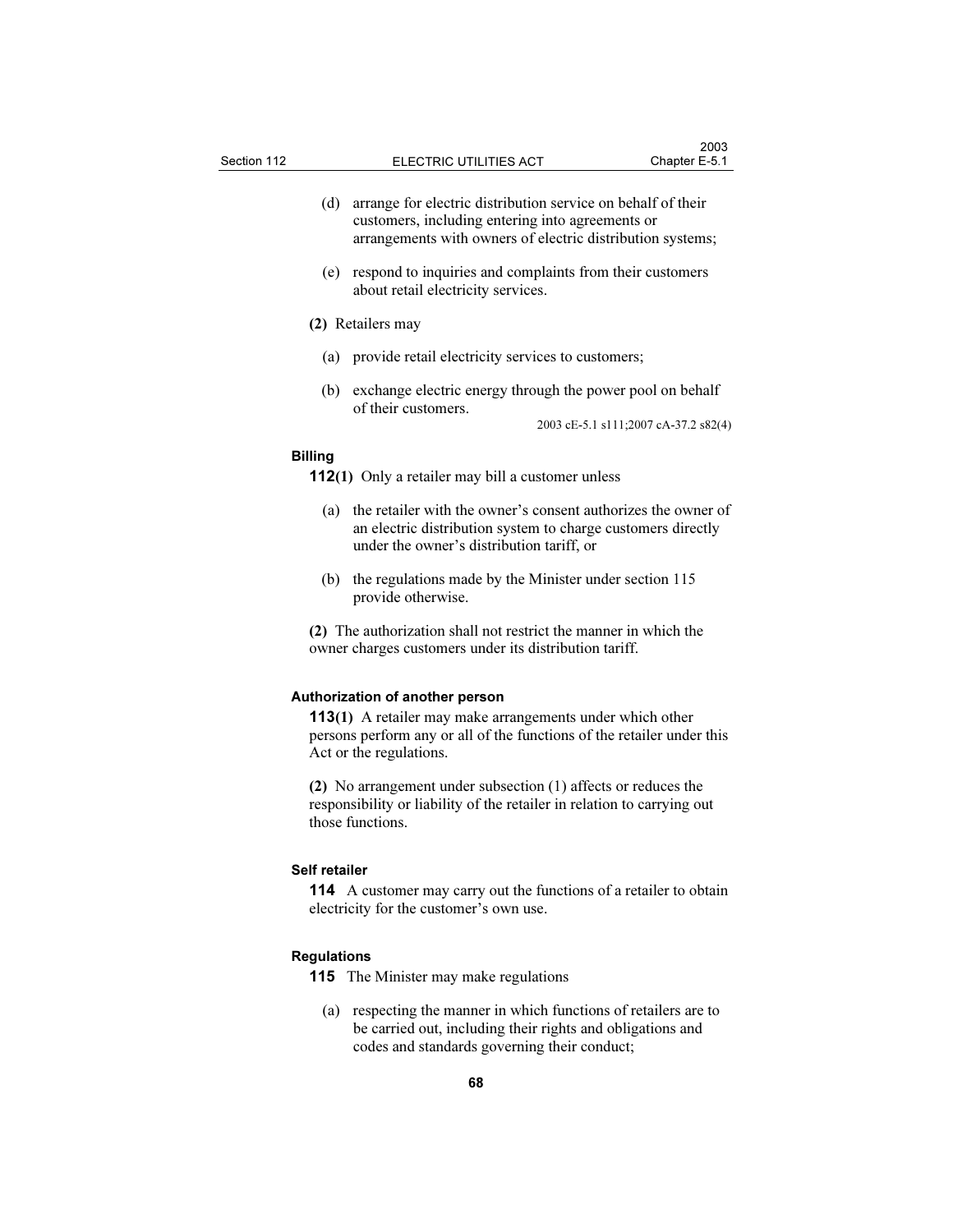- (b) adding to, clarifying, limiting or restricting any of the functions of a retailer and the manner in which the functions are to be carried out;
- (c) enabling persons other than owners of electric distribution systems to maintain information systems and respecting the compilation and dissemination of and access to information in those systems;
- (d) respecting the responsibility of retailers to carry out billing or the accuracy of billing by retailers, or both;
- (e) establishing a code of conduct governing the behaviour of a retailer providing a regulated rate on behalf of an owner of an electric distribution system;
- (f) requiring retailers to be registered, with whom, and the information to be provided on registration and periodically after registration, registration renewal, the performance security to be provided by retailers, conditions on registration, the circumstances under which registration is suspended or cancelled and the effect of the suspension or cancellation of registration;
- (g) adding to the definition of electricity services;
- (h) respecting information that must be provided by retailers to persons specified in the regulations.

# Part 9 Regulation by the Commission

# Division 1 General Matters

# Application of this Part

116(1) This Part applies

- (a) to electric utilities operating in Alberta,
- (b) to owners of electric utilities operating in Alberta,
- (c) to electric utilities owned by the Crown, and
- (d) to the ISO tariff.

(2) In this Part, "tariff application" means an application to the Commission under section 119(1) for approval of the tariff of an owner of an electric utility or the ISO tariff.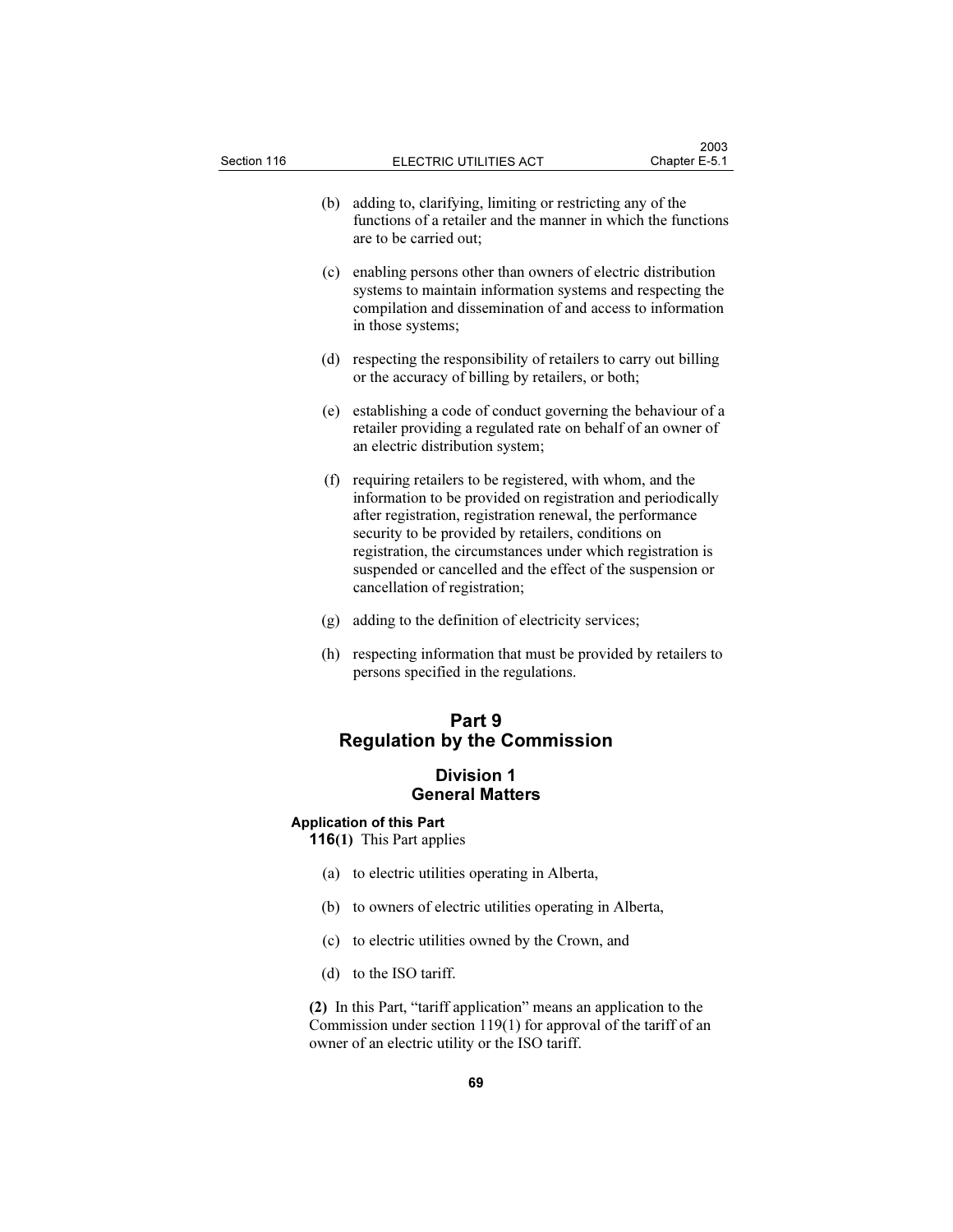2003 cE-5.1 s116;2007 cA-37.2 s82(4)

#### Exemptions

117(1) The Commission may make rules

- (a) exempting any facility or class of facilities from the definition of electric utility, or
- (b) exempting from all or any provision of this Act and the regulations the electric energy produced from and consumed by an industrial system, and may impose terms and conditions on the exemption.

(2) If the Commission designates the whole or any part of an electric system as an industrial system under section 4(5) of the Hydro and Electric Energy Act and is considering making a rule under subsection  $(1)(b)$  in relation to that industrial system, the Commission may impose the condition that the owner of the industrial system be responsible for paying a just and reasonable share of the costs associated with the interconnected electric system.

2003 cE-5.1 s117;2007 cA-37.2 s82(4)

#### Duty to keep accounts and records

118(1) An owner of an electric utility must, with respect to the electric utility,

- (a) maintain records and accounts in a manner that provides a reasonable understanding of the operation of the electric utility, including keeping track separately of the costs and expenses of
	- (i) transmission facilities, and
	- (ii) electric distribution systems,
- (b) provide, when requested by the Commission, a detailed report of finances and operations relating to the electric utility in the form, containing the information and verified in the manner the Commission requires, and
- (c) subject to any order of the Commission, maintain proper and adequate depreciation, amortization or depletion accounts using any basis or method the Commission directs.

(2) The Commission may make rules respecting the information required to be filed with the Commission and the person required to file it, including

(a) forecasts, and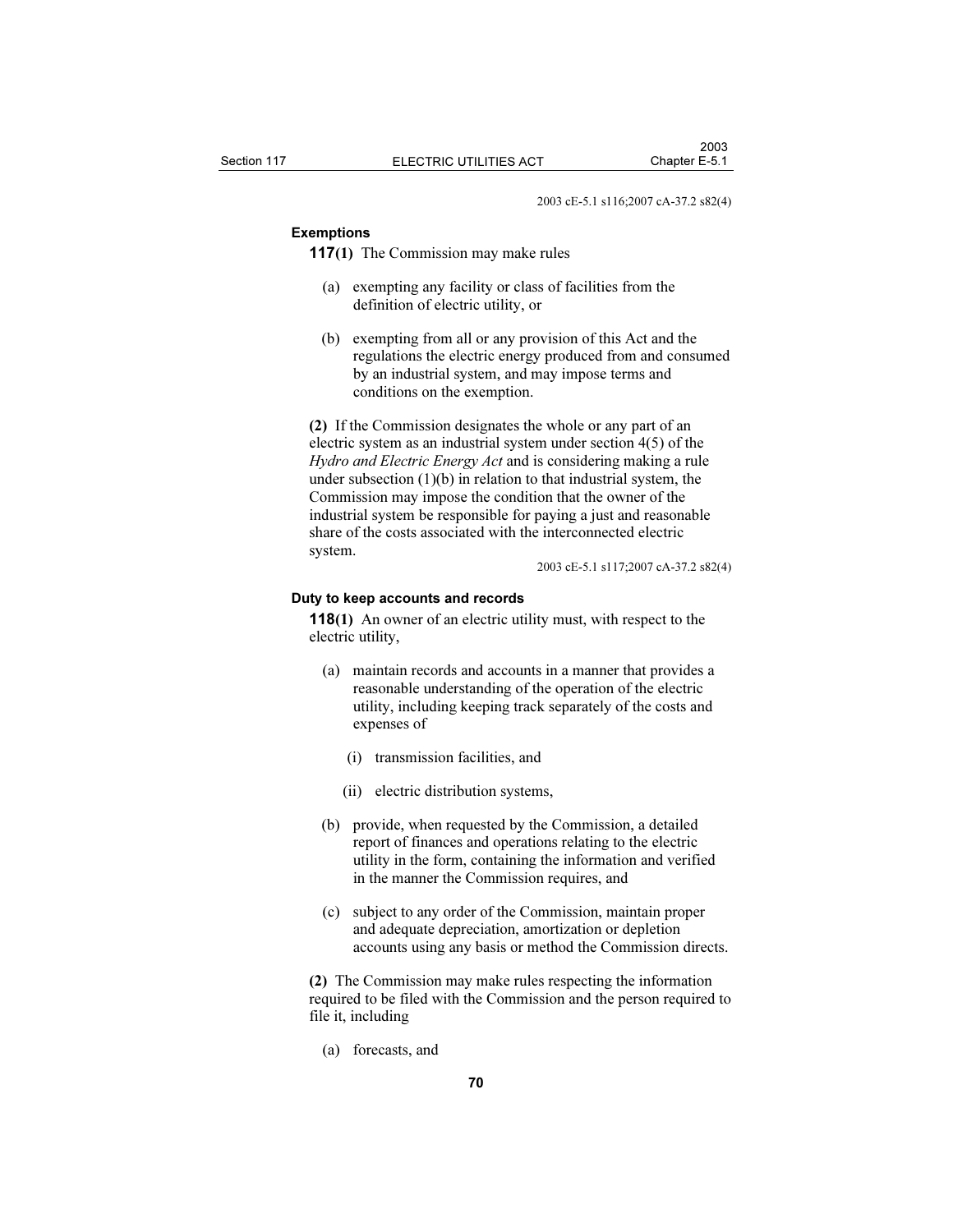(b) separate information in relation to transmission, distribution, exchange, purchase or sale of electric energy when one or more of those functions is undertaken by the same person.

(3) The Independent System Operator must, with respect to the transmission system, maintain the records and accounts and provide the reports required by the Commission.

2003 cE-5.1 s118;2007 cA-37.2 s82(4)

# Division 2 Approval of Tariffs

#### Preparation of tariffs

119(1) Each owner of an electric utility must prepare a tariff in accordance with this Act and the regulations and apply to the Commission for approval of the tariff.

(2) An owner of an electric utility that makes a tariff application and that also owns isolated generating units must include the costs and expenses related to the isolated generating units in the application in accordance with the regulations.

(3) If the owner of an electric utility appoints a person to prepare a tariff on its behalf, that person must prepare the tariff and apply to the Commission for approval of the tariff.

(4) The Independent System Operator must prepare a tariff relating to the transmission system in accordance with Part 2 and apply to the Commission for approval of the tariff.

2003 cE-5.1 s119;2007 cA-37.2 s82(4)

## Tariff contents

120(1) A tariff must describe how it may change over the period for which it is intended to have effect.

- (2) A tariff may provide
	- (a) that it is in effect for a fixed period or an indefinite period;
	- (b) for maximum rates;
	- (c) for increases or decreases in the rates to correspond to
		- (i) increases or decreases in fuel costs, taxes or other costs and expenses,
		- (ii) price indices, rates of inflation or similar measurements, and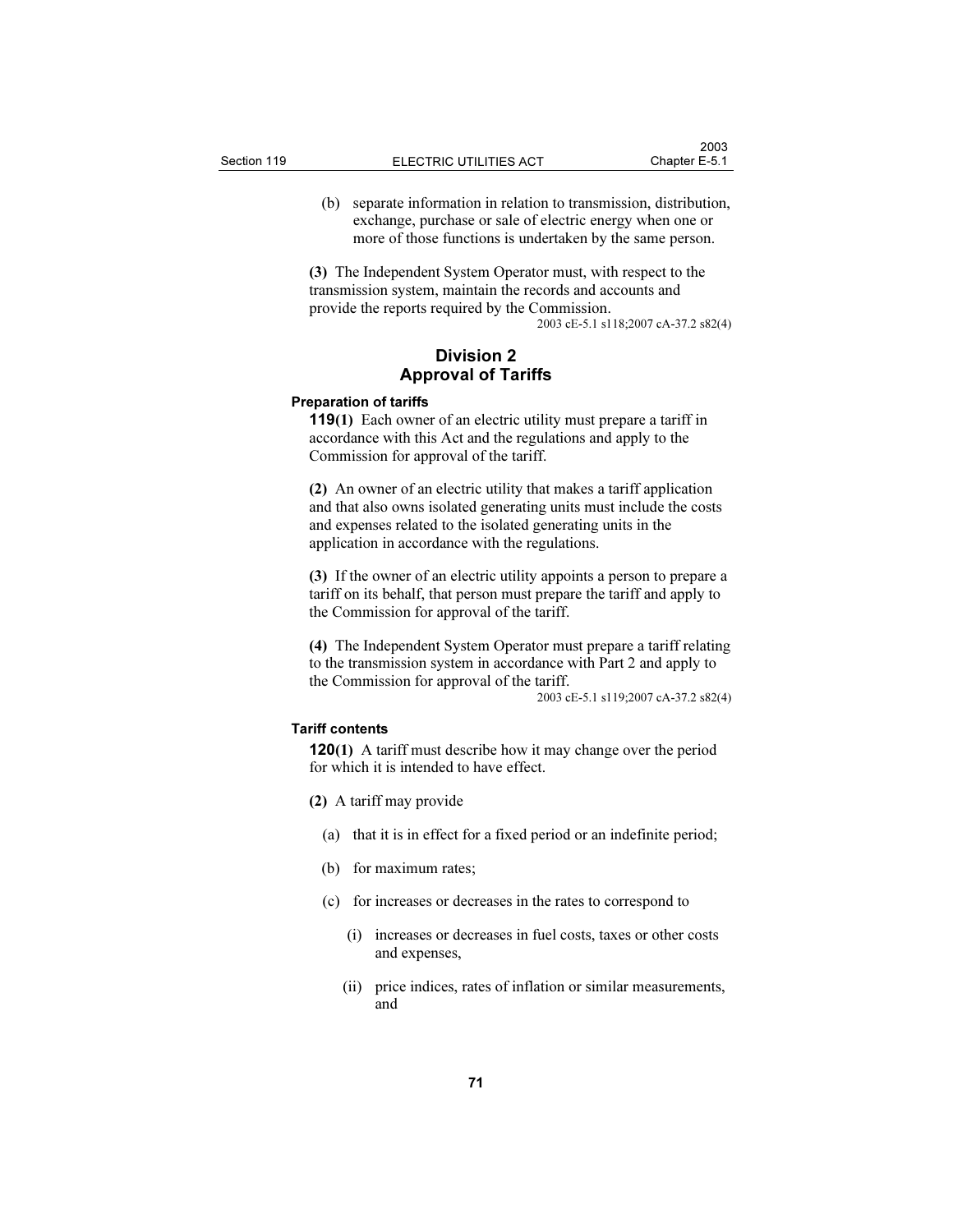- (iii) other related costs or expenses approved by the Commission;
- (d) for incentives for efficiencies that result in cost savings or other benefits that can be shared in an equitable manner between the owner of the electric utility and customers. 2003 cE-5.1 s120;2007 cA-37.2 s82(4)

## Matters the Commission must consider

121(1) On giving notice to interested parties, the Commission must consider each tariff application.

(2) When considering whether to approve a tariff application the Commission must ensure that

- (a) the tariff is just and reasonable,
- (b) the tariff is not unduly preferential, arbitrarily or unjustly discriminatory or inconsistent with or in contravention of this or any other enactment or any law, and
- (c) if the regulations so require, the tariff incorporates the standard of liability imposed by the regulations made by the Lieutenant Governor in Council under section 94, or that the Commission has, in accordance with those regulations, considered and imposed a standard of legal liability that it considers appropriate.

(3) A tariff that provides incentives for efficiency is not unjust or unreasonable simply because it provides those incentives.

(4) The burden of proof to show that a tariff is just and reasonable is on the person seeking approval of the tariff. 2003 cE-5.1 s121;2007 cA-37.2 s82(4)

## Costs and expenses recovered under a tariff

122(1) When considering a tariff application, the Commission must have regard for the principle that a tariff approved by it must provide the owner of an electric utility with a reasonable opportunity to recover

- (a) the costs and expenses associated with capital related to the owner's investment in the electric utility, including
	- (i) depreciation,
	- (ii) interest paid on money borrowed for the purpose of the investment,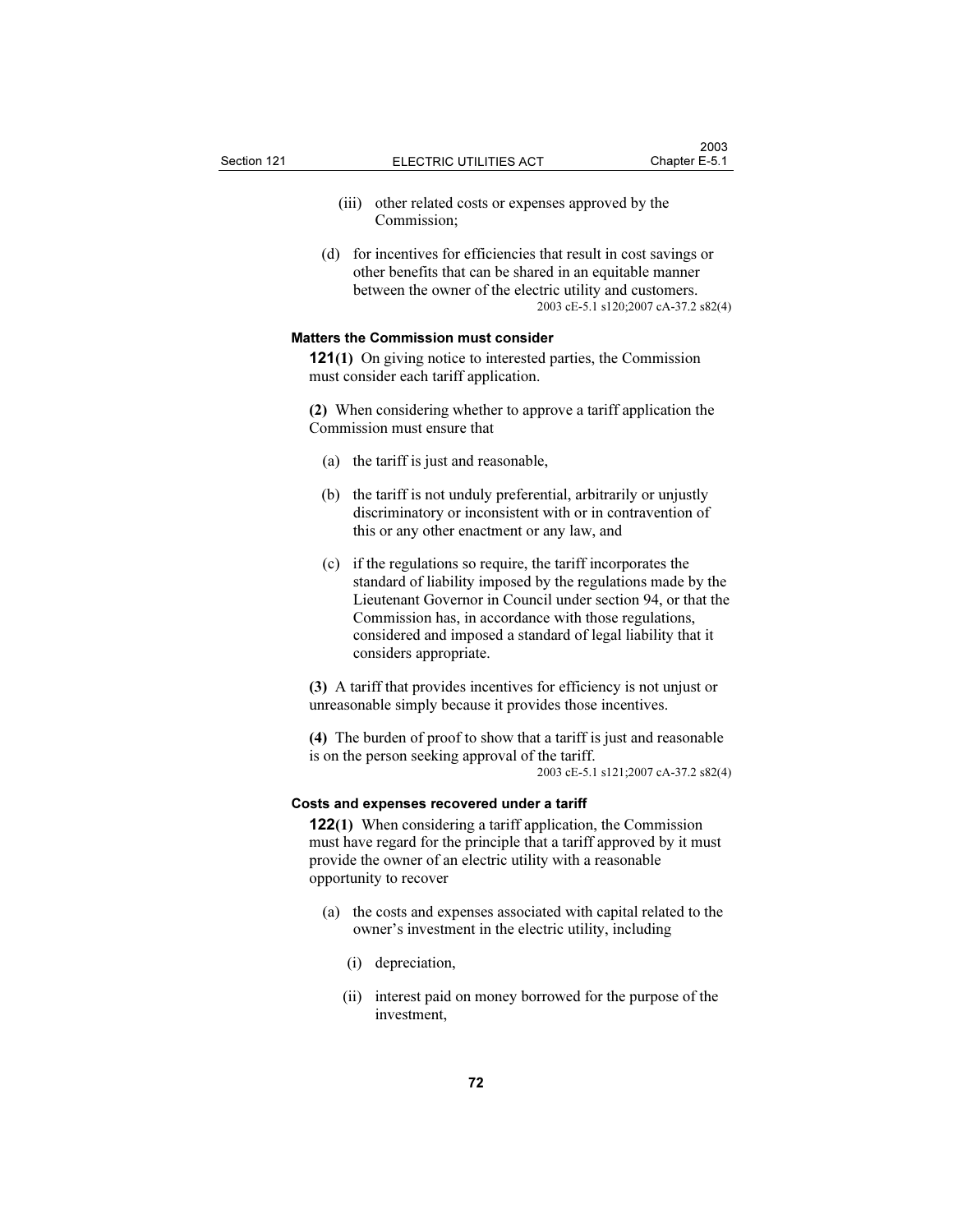| Section 122 |      |                                                                                                                                                                 | Chapter E-5.1                                                                                                                                                                                                                                                                                                                                                                                                     |  |  |  |  |
|-------------|------|-----------------------------------------------------------------------------------------------------------------------------------------------------------------|-------------------------------------------------------------------------------------------------------------------------------------------------------------------------------------------------------------------------------------------------------------------------------------------------------------------------------------------------------------------------------------------------------------------|--|--|--|--|
|             |      | (iii)                                                                                                                                                           | any return required to be paid to preferred shareholders<br>of the electric utility relating to the investment,                                                                                                                                                                                                                                                                                                   |  |  |  |  |
|             | (iv) |                                                                                                                                                                 | a fair return on the equity of shareholders of the electric<br>utility as it relates to the investment, and                                                                                                                                                                                                                                                                                                       |  |  |  |  |
|             |      |                                                                                                                                                                 | (v) taxes associated with the investment,                                                                                                                                                                                                                                                                                                                                                                         |  |  |  |  |
|             |      | if the costs and expenses are prudent and if, in the<br>Commission's opinion, they provide an appropriate<br>composition of debt and equity for the investment, |                                                                                                                                                                                                                                                                                                                                                                                                                   |  |  |  |  |
| (b)         |      |                                                                                                                                                                 | other prudent costs and expenses associated with isolated<br>generating units, transmission, exchange or distribution of<br>electricity or associated with the Independent System<br>Operator if, in the Commission's opinion, they are<br>applicable to the electric utility,                                                                                                                                    |  |  |  |  |
| (c)<br>(d)  |      |                                                                                                                                                                 | amounts that the owner is required to pay under this Act or<br>the regulations,                                                                                                                                                                                                                                                                                                                                   |  |  |  |  |
|             |      |                                                                                                                                                                 | the costs and expenses applicable to the electric utility that<br>arise out of obligations incurred before the coming into<br>force of this section and that were approved by the Public<br>Utilities Board, the Alberta Energy and Utilities Board or<br>other utilities' regulatory authorities if, in the Commission's<br>opinion, the costs and expenses continue to be reasonable<br>and prudently incurred, |  |  |  |  |
|             | (e)  |                                                                                                                                                                 | its prudent costs and expenses of complying with the<br>Commission rules respecting load settlement,                                                                                                                                                                                                                                                                                                              |  |  |  |  |
| (f)         |      | its prudent costs and expenses respecting the management<br>of legal liability,                                                                                 |                                                                                                                                                                                                                                                                                                                                                                                                                   |  |  |  |  |
|             | (g)  |                                                                                                                                                                 | the costs and expenses associated with financial<br>arrangements to manage financial risk associated with the<br>pool price if the arrangements are, in the Commission's<br>opinion, prudently made, and                                                                                                                                                                                                          |  |  |  |  |
|             | (h)  |                                                                                                                                                                 | any other prudent costs and expenses that the Commission<br>considers appropriate, including a fair allocation of the<br>owner's costs and expenses that relate to any or all of the<br>owner's electric utilities.                                                                                                                                                                                               |  |  |  |  |
|             |      |                                                                                                                                                                 | (2) When the Independent System Operator is the applicant for<br>tariff approval, the Commission must have regard for the principle<br>that a tariff approved by it must provide the Independent System                                                                                                                                                                                                           |  |  |  |  |

 $2003$ 

Operator with a reasonable opportunity to recover all of the items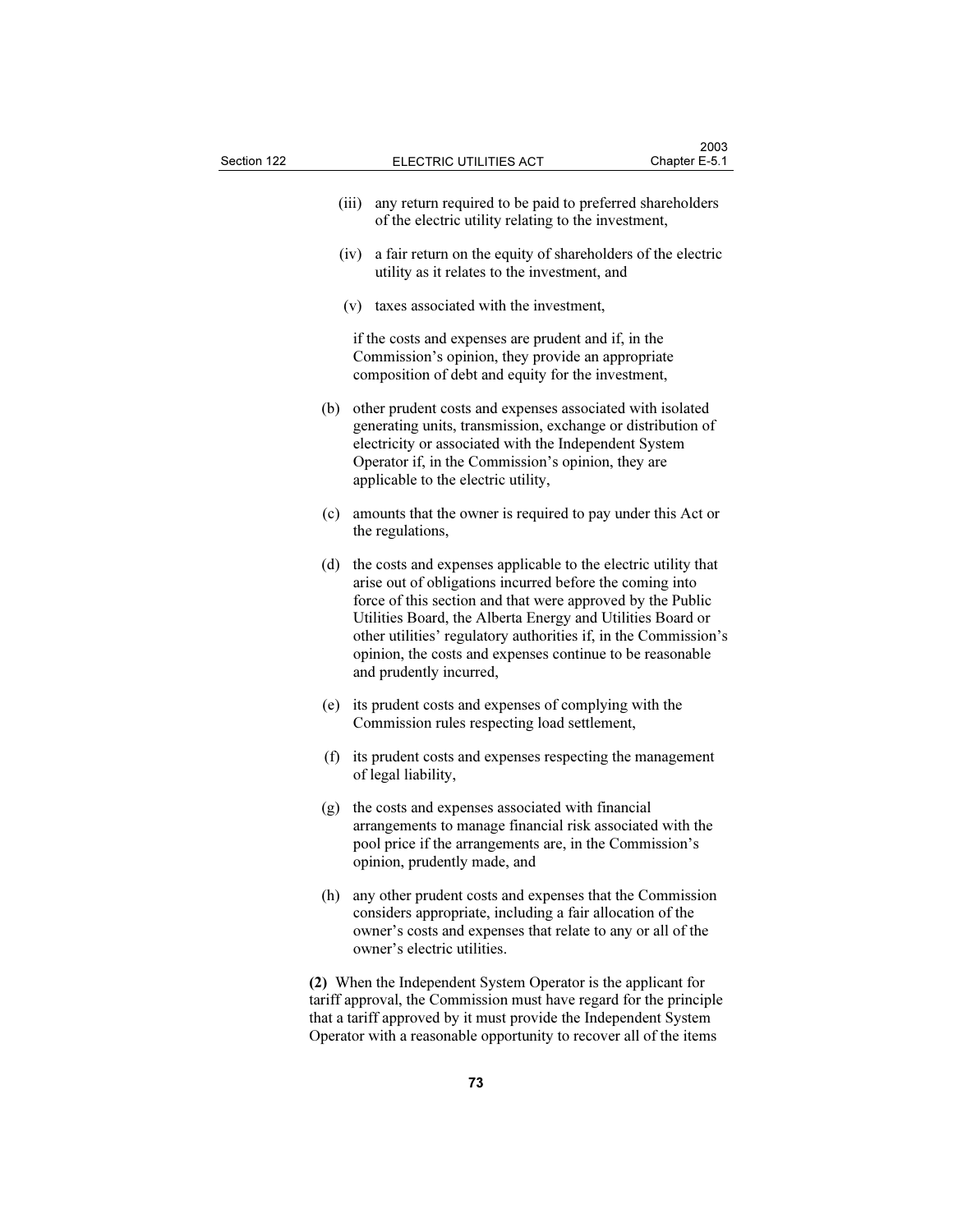referred to in subsection (1) that are applicable to the Independent System Operator.

(3) The Commission shall not decide that the ISO tariff fails to satisfy the requirements of section  $121(2)(a)$  or (b) simply because the tariff provides for the flow through, including by the use of deferral accounts, real time pricing or other mechanisms, of some or all of the Independent System Operator's prudent costs and expenses of carrying out its duties, responsibilities and functions. 2003 cE-5.1 s122;2007 cA-37.2 s82(4)

#### Retrospective tariff

123 When considering whether to approve a tariff that is to have effect from a date preceding its consideration of the tariff application, the Commission may take into account evidence relating to revenues received and costs and expenses incurred by the applicant in the whole or part of the year in which the application is made.

2003 cE-5.1 s123;2007 cA-37.2 s82(4)

# Powers of Commission

124(1) In respect of each tariff application, the Commission may, subject to section 135,

- (a) approve a tariff or any part of it with or without changes, or
- (b) refuse to approve a tariff or any part of it.

(2) An approval may be for an interim period specified by the Commission.

2003 cE-5.1 s124;2007 cA-37.2 s82(4)

#### Tariff must be approved

125 The owner of an electric utility and the Independent System Operator shall not put into effect a tariff that has not been approved by the Commission.

2003 cE-5.1 s125;2007 cA-37.2 s82(4)

126 Repealed 2007 cA-37.2 s82(4).

# Obligations of owners of electric utilities and the Independent System Operator

127 The owners of an electric utility and, in respect of the ISO tariff, the Independent System Operator

 (a) must provide and maintain service that is safe, adequate and proper,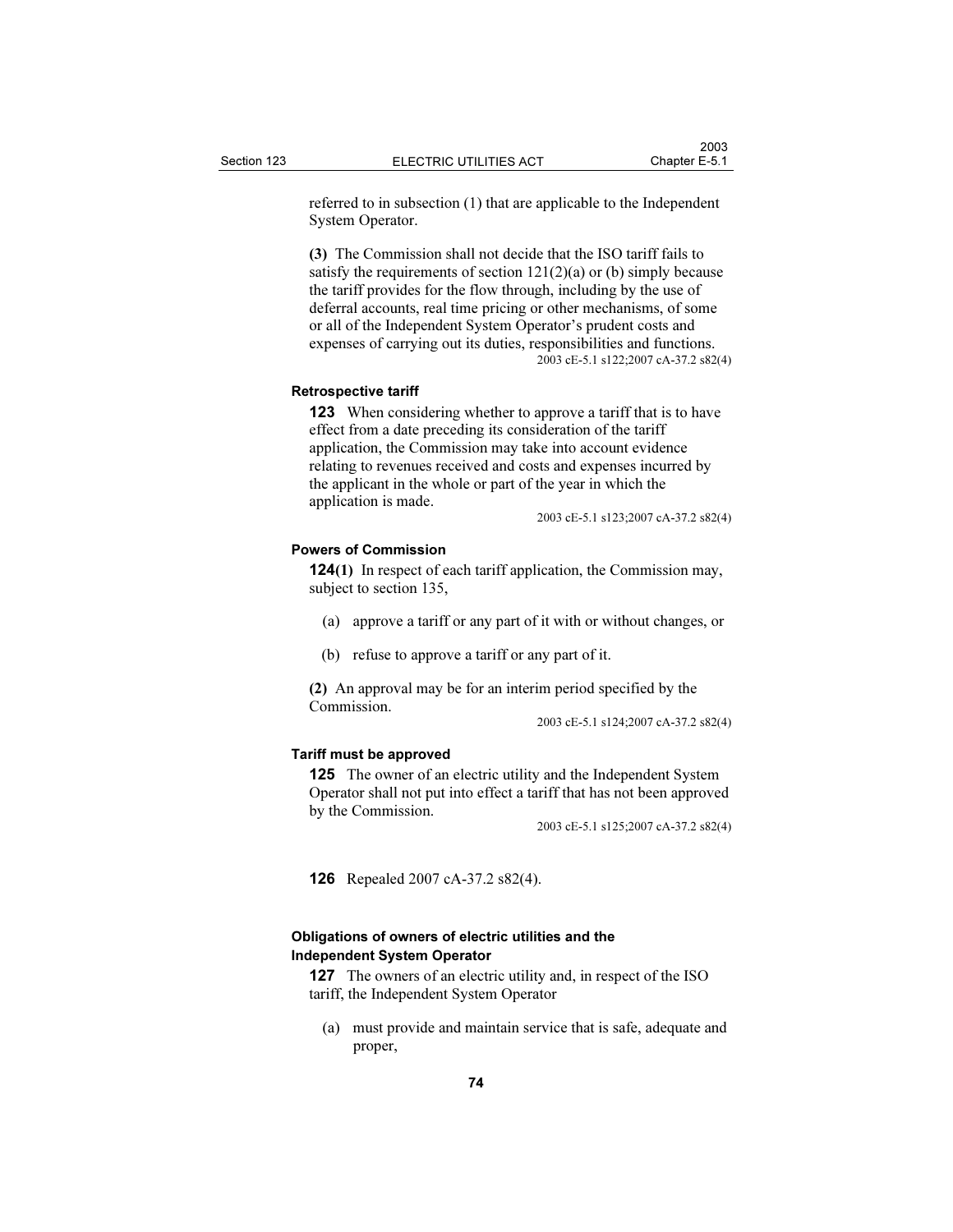- (b) shall not withhold a service that the Commission has ordered it to provide, and
- (c) shall not act in a manner that is unjust, unreasonable, unduly preferential, arbitrarily or unjustly discriminatory or inconsistent with or in contravention of this or any other enactment or any law.

2003 cE-5.1 s127;2007 cA-37.2 s82(4)

128 Repealed 2007 cA-37.2 s82(4).

## Service quality standards

129(1) The Commission may make rules respecting service standards for each owner of an electric utility, including rules respecting the following:

- (a) the standard of service to be maintained and how the standard is to be measured;
- (b) service outages;
- (c) upgrades required to maintain and improve electric distribution systems;
- (d) the regular or periodic maintenance of electric utilities and repairs;
- (e) customer care and call centre services to be provided for customers;
- (f) the billing and billing services to be provided to customers;
- (g) any matter related to public safety;
- (h) the process, procedures and standards for transfer of data relating to distribution tariffs;
- (i) the payment to the Commission of professional and other costs relating to the development, implementation and administration of the rules and by whom the costs are to be paid;
- (j) roles, responsibilities and standards of accuracy with respect to metering and metering services.

(2) On application or on its own initiative, the Commission may investigate to determine whether the owner of an electric utility is complying with the rules respecting service standards.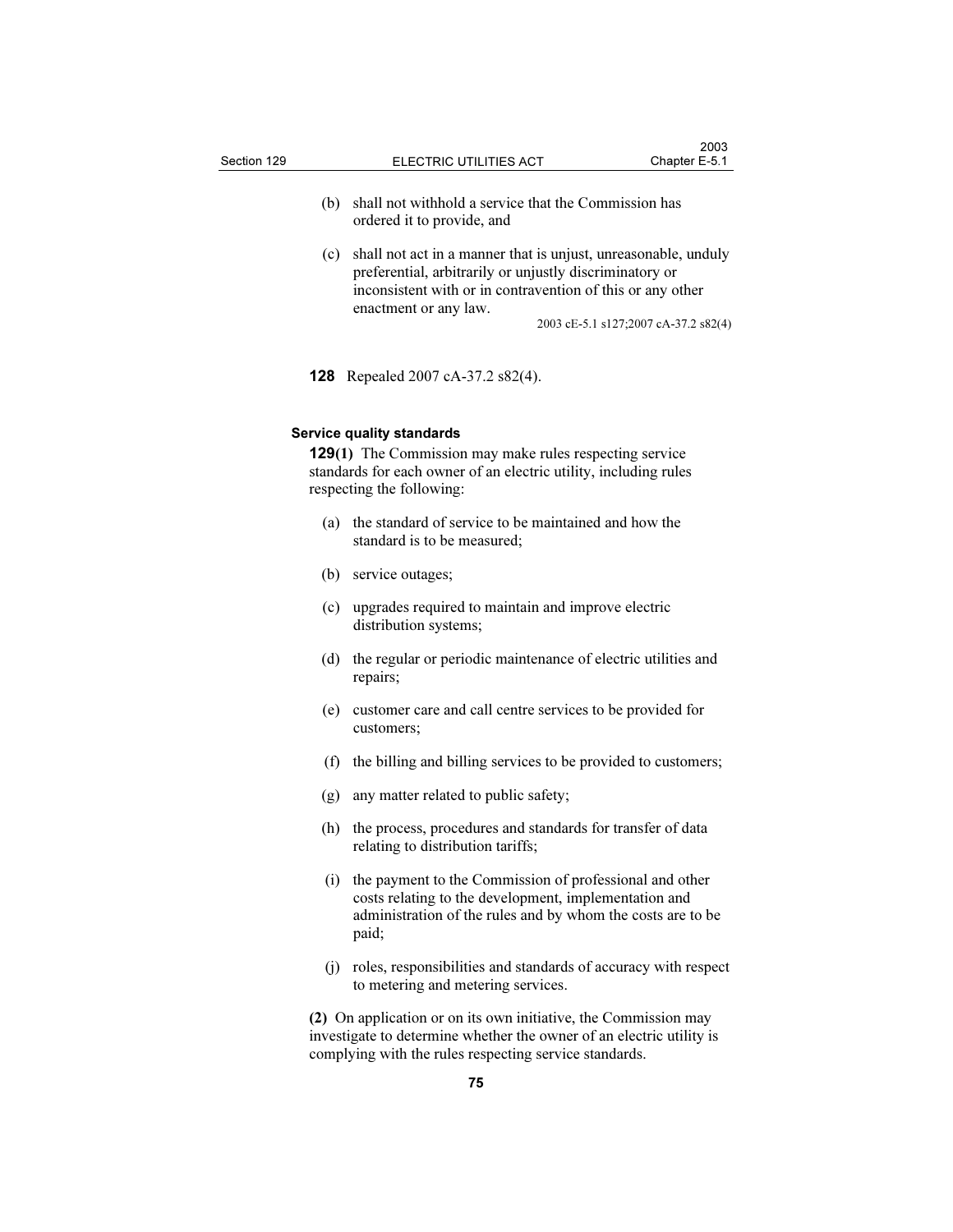(3) If the Commission is of the opinion that the owner of an electric utility has failed or is failing to comply with the rules respecting service quality standards, the Commission may by order do all or any of the following:

- (a) direct the owner to take any action to improve services that the Commission considers just and reasonable;
- (b) direct the owner to provide the customer with a credit, of an amount specified by the Commission, to compensate the customer for the owner's failure to comply with the rules respecting service quality standards;
- (c) prohibit the owner from engaging in any activity or conduct that the Commission considers to be detrimental to customer service;
- (d) impose an administrative penalty under section 63 of the Alberta Utilities Commission Act.

(4) Subsections (2) and (3) apply in respect of an owner of an electric distribution system that is required, by section  $105(1)(n)$ , to comply with rules made under subsection  $(1)(f)$  and  $(h)$ . 2003 cE-5.1 s129;2007 cA-37.2 s82(4);2011 c11 s3

130 and 131 Repealed 2007 cA-37.2 s82(4).

# Division 3 Negotiated Settlement of an Issue

## Facilitated negotiation

132(1) The Commission must recognize or establish rules, practices and procedures that facilitate

- (a) the negotiated settlement of matters arising under this Act or the regulations, and
- (b) the resolution of complaints or disputes regarding matters arising under this Act or the regulations.

(2) Before recognizing or establishing rules, practices and procedures that affect the Independent System Operator, the Commission must consult with that corporation.

(3) The rules, practices and procedures recognized or established under this section apply whether or not an application relating to an issue has been made to the Commission.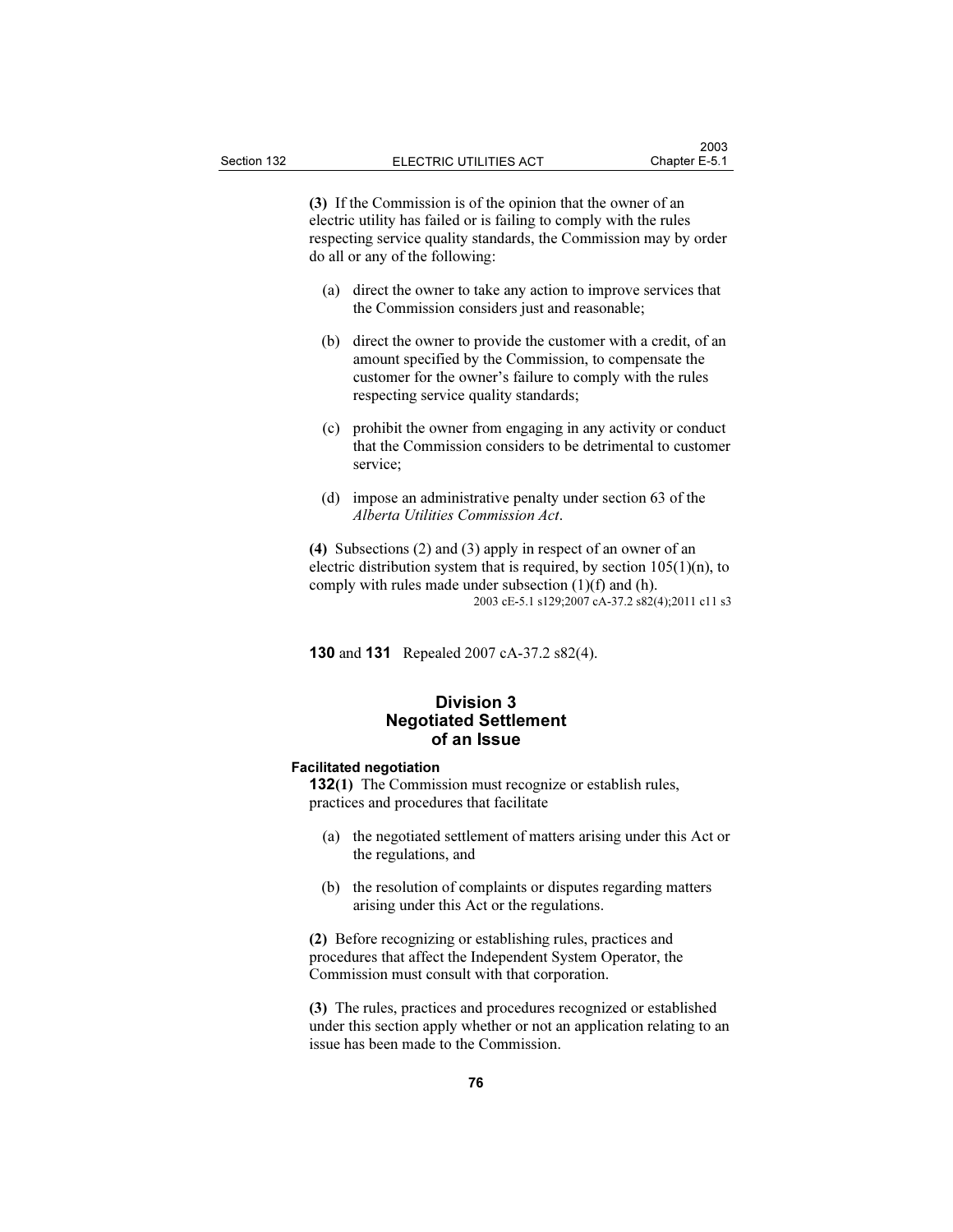2003 cE-5.1 s132;2007 cA-37.2 s82(4)

#### Powers of Commission

133 As part of the rules, practices and procedures for negotiated settlement of matters or the resolution of complaints or disputes, the Commission may

- (a) provide for the appointment of mediators to assist parties in negotiating the settlement of an issue;
- (b) provide for the appointment of employees of the Commission as mediators;
- (c) provide for employees of the Commission to attend the settlement process;
- (d) recognize or establish rules to ensure that the parties to an issue receive
	- (i) adequate notice of the settlement process and the matters in issue,
	- (ii) adequate disclosure of the positions of the parties and the basis for those positions, and
	- (iii) an appropriate opportunity to participate in the settlement process;
- (e) recognize or establish rules governing the extent to which persons who are not parties or classes of persons who are not parties may participate in the settlement of an issue;
- (f) provide that, before an issue may become the subject of a hearing before the Commission, the parties must attempt to negotiate a settlement of the issue in accordance with the Commission's rules, practices and procedures;
- (g) determine whether any costs of negotiating the settlement of an issue are payable and, if so, by whom and to whom the costs are to be paid.

2003 cE-5.1 s133;2007 cA-37.2 s82(4);2011 c11 s3

# Commission approval of a settlement

134(1) If a settlement has been negotiated of an issue that is within the jurisdiction of the Commission, the Commission may approve the settlement.

(2) Any issue dealt with in a settlement approved by the Commission is not subject to further consideration in the hearing of the matter to which the settlement relates.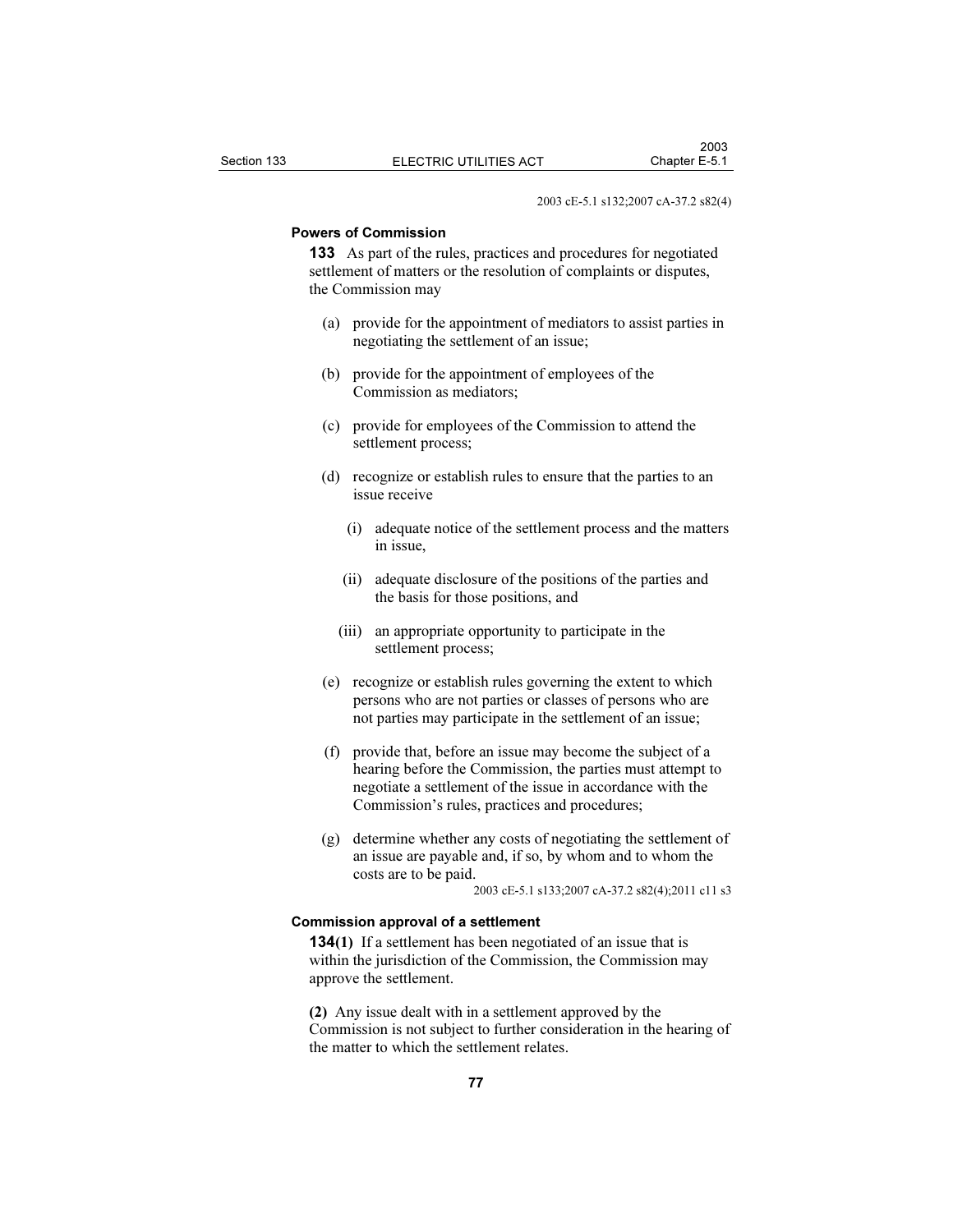(3) Subject to subsection (4), the Commission may require a party to provide to it any records relating to the settlement that it considers appropriate.

(4) The Commission shall not receive or consider any submission, position, evidence or information provided by a party on a without prejudice or confidential basis in the course of negotiating a settlement under this Part without the express consent of that party. 2003 cE-5.1 s134;2007 cA-37.2 s82(4)

#### Limit on Commission discretion

135 If the parties negotiate a settlement on the basis that the settlement is contingent on the Commission's accepting the entire settlement, the Commission must either approve the entire settlement or refuse it.

2003 cE-5.1 s135;2007 cA-37.2 s82(4);2011 c11 s3

### Limit on mediators and facilitators

136 No person acting as a mediator or facilitator of a negotiated settlement or resolution of a complaint or dispute may participate in any proceedings of the Commission arising from or relating to the issue without the express consent of all the parties to the issue. 2003 cE-5.1 s136;2007 cA-37.2 s82(4)

# Commission discretion

137(1) When considering a settlement that has been negotiated, the Commission

- (a) may accept confidential records from the parties to an issue and, on acceptance, must maintain the confidentiality of the records, and
- (b) may participate in or hold any discussions in private if the Commission considers it necessary and if all parties to the issue have notice of the discussions.

(2) The duty of the Commission to maintain the confidentiality of records provided to the Commission under subsection (1)(a) prevails despite the Freedom of Information and Protection of Privacy Act for a period of at least 10 years following the end of the year in which the negotiated settlement to which the documents or information relates has completely expired.

2003 cE-5.1 s137;2007 cA-37.2 s82(4)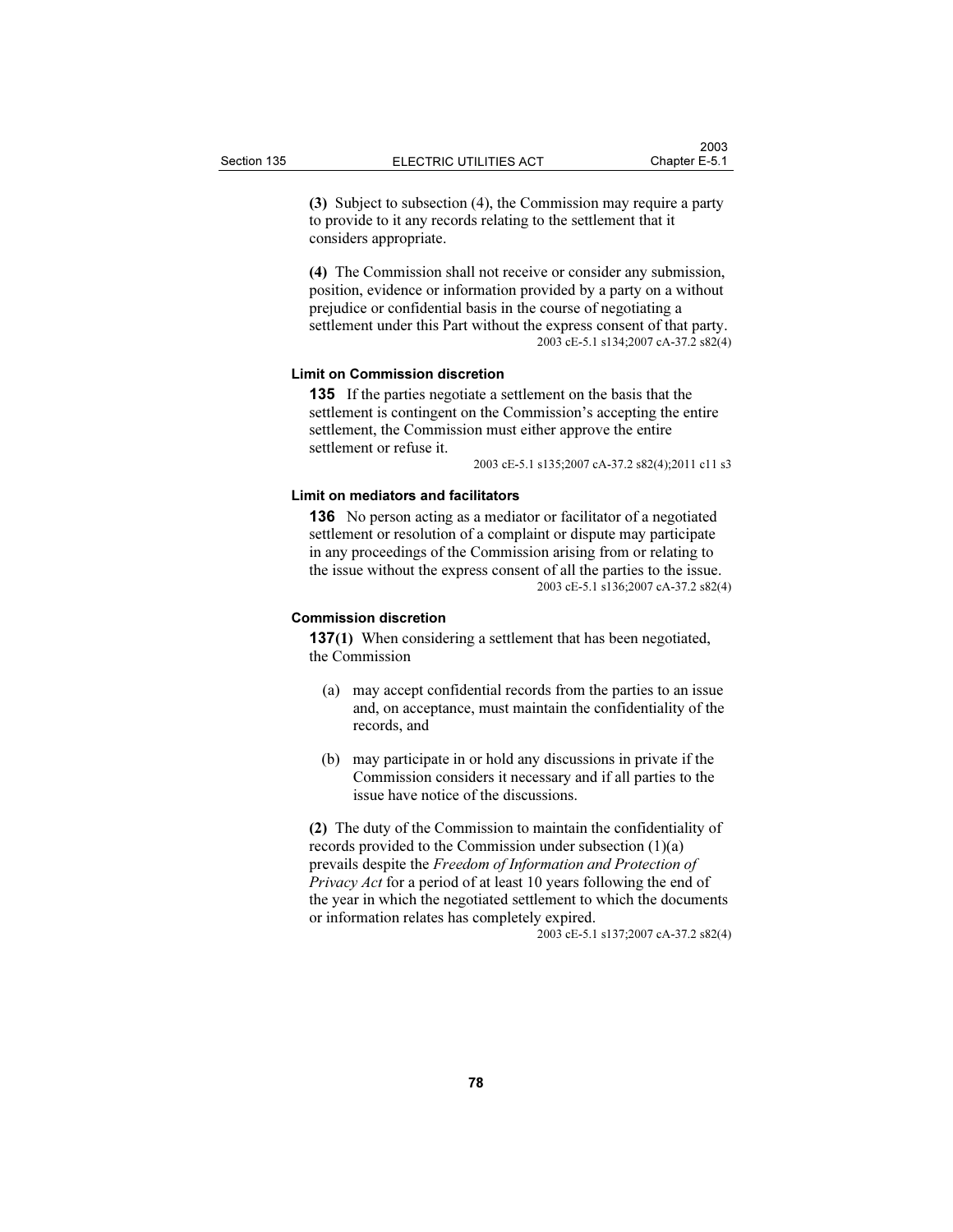# Division 4 Municipally Owned Electric Utilities

# Bylaw bringing utility under this Act

138(1) Any municipality that owns an electric distribution system may, by bylaw, provide that the system is an electric utility under this Act.

(2) The bylaw passed has no effect unless it is approved by the Lieutenant Governor in Council.

(3) If a bylaw has been passed and approved under this section or if the electric distribution system of a municipality is an electric utility under this Act, the municipality may, notwithstanding the bylaw or anything in this Act, impose amounts in respect of its electric distribution system that are in addition to the rates approved by the Commission if the bills submitted to customers

- (a) clearly distinguish between the rates approved by the Commission and the additional amounts imposed by the municipality, and
- (b) identify the additional amounts imposed by the municipality as a surcharge or tax.

2003 cE-5.1 s138;2007 cA-37.2 s82(4)

# Division 5 Rights Granted by a Municipality

## Grant of right to distribute electric energy

139(1) A right to distribute electricity granted by a municipality

- (a) to an owner of an electric distribution system has no effect unless the grant is approved by the Commission;
- (b) to a subsidiary of the municipality does not require Commission approval.

(2) The Commission may approve the grant of a right to distribute electricity when, after hearing the interested parties or with the consent of the interested parties, the Commission determines that the grant is necessary and proper for the public convenience and to properly serve the public interest.

(3) The Commission may, in giving its approval, impose any conditions as to construction, equipment, maintenance, service or operation that the public convenience and the public interest reasonably require.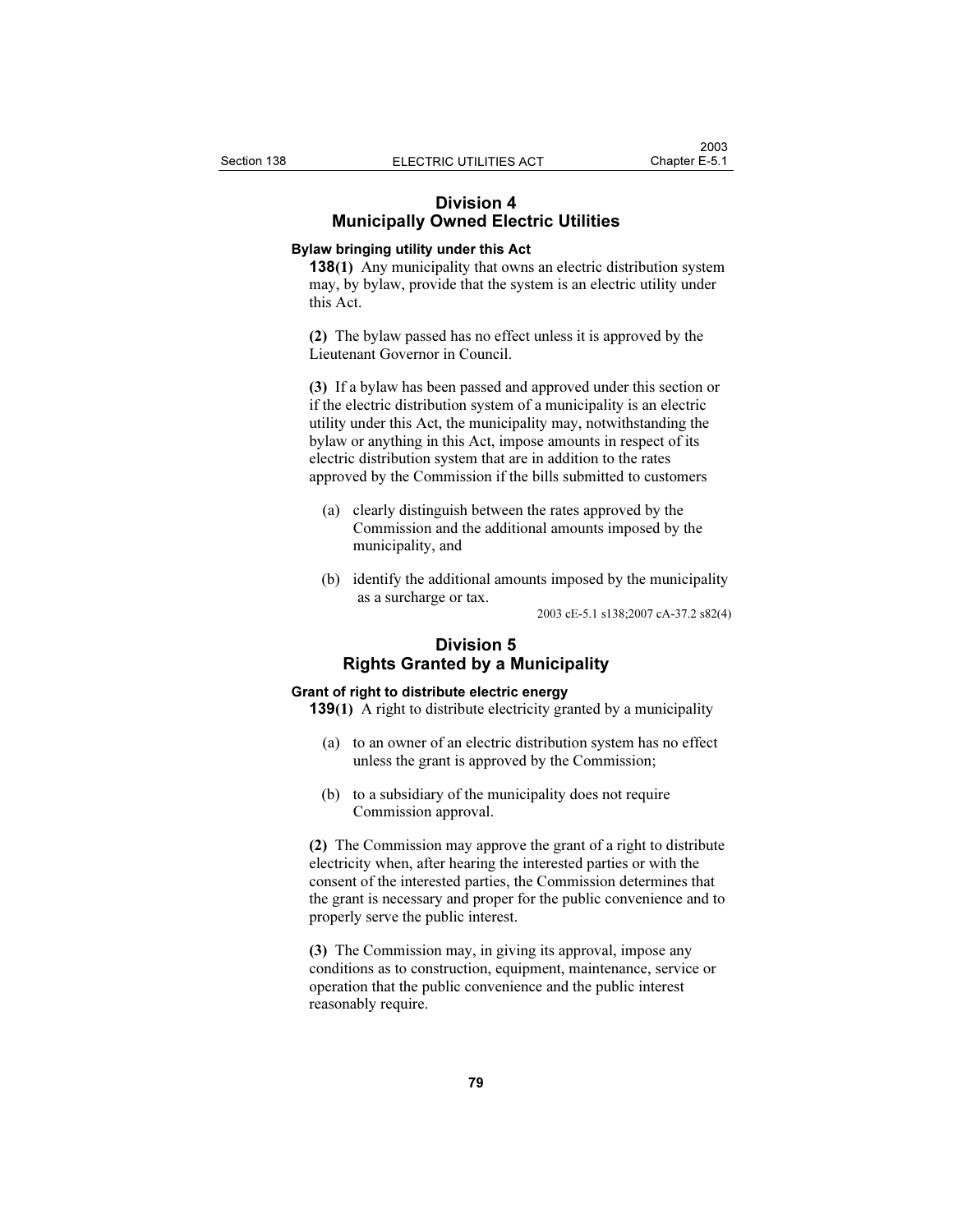(4) A municipality shall not grant to another municipality or to a corporation controlled by another municipality the right to distribute electricity to customers in the granting municipality unless the grant

- (a) is approved by the Commission, and
- (b) is authorized by regulations under subsection (5).

(5) On the recommendation of the Minister that a grant described in subsection (4) is, in the Minister's opinion, in the public interest, the Lieutenant Governor in Council may make regulations authorizing the grant and respecting any conditions that apply to the grant.

(6) For the purpose of subsection (4), a corporation is controlled by a municipality if the test set out in section 1(2) of the Municipal Government Act is met.

2003 cE-5.1 s139;2007 cA-37.2 s82(4)

#### Limits on approval of grants

140 The Commission shall not approve a grant under section 139 unless

- (a) it is a term of the grant that the grant does not prevent the Crown from exercising that right,
- (b) the person seeking the grant has satisfied the Commission that the proposed scheme for the distribution of electricity is reasonable and sufficient, having regard to the general circumstances, and
- (c) the Commission is satisfied that the grant is to the general benefit of the area directly or indirectly affected by it. 2003 cE-5.1 s140;2007 cA-37.2 s82(4)

## Grant to person outside Alberta

141(1) No municipality may grant to a person that is not subject to the legislative authority of Alberta a right to operate, manage or control any plant, works, equipment, systems or services for the transmission, distribution or provision of electricity, either directly or indirectly, in all or part of the municipality.

(2) Subsection (1) does not apply if the grant contains a provision, approved by the Commission, that the person to whom the right is granted agrees to submit its business and operations to the control and supervision of the Commission in the same manner and to the same extent as if that person were an owner of an electric utility.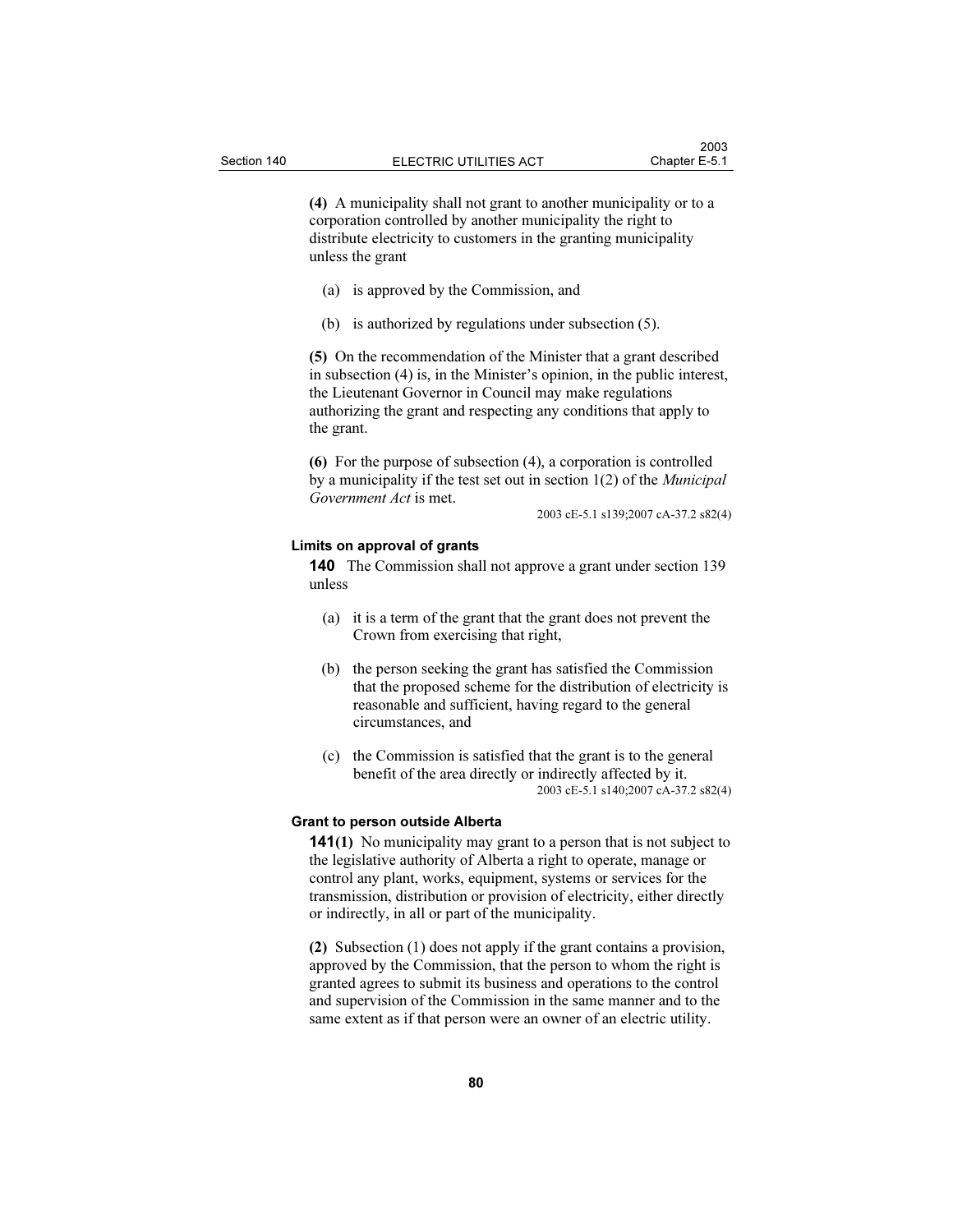(3) A right granted by a municipality contrary to this section is void.

2003 cE-5.1 s141;2007 cA-37.2 s82(4)

# Part 10 General Matters

#### Regulations

- 142(1) The Lieutenant Governor in Council may make regulations
	- (a) defining any word or expression that is used but not defined in this Act or in regulations made by the Minister;
	- (b) dealing with any difficulty or impossibility resulting from the coming into force of this Act or the transition to this Act from the *Electric Utilities Act*, RSA 2000 cE-5;
	- (c) respecting the treatment of the rights and obligations of rural electrification associations under contracts that were in existence on April 30, 1998 and that are made with owners of electric utilities, where the rights and obligations are necessary or advisable to carry out the purposes of this Act;
	- (d) respecting the authority of the Minister to extend dates or lengthen periods expressly specified in this Act, whether the date or the period specified in the Act has or has not expired;
	- (e) respecting costs relating to reclamation of a hydro facility and who is to pay those costs in the event that the Government of Alberta requires that a hydro facility be reclaimed;
	- (f) authorizing a supervisory authority named in the regulations to impose administrative penalties of not more than \$100 000 a day and to impose other sanctions and orders for contravention of or to enforce compliance with regulations made under this Act, and conferring authority on the Court of Queen's Bench to enforce the penalties, orders or other sanctions;
	- (g) respecting the conversion or transition to this Act of anything from the *Electric Utilities Act*, RSA 2000 cE-5;
	- (h) requiring the City of Medicine Hat or a subsidiary of the City to provide information or statements of compliance to the chair of the Commission, including certifying or confirming the accuracy of information or compliance statements provided, respecting sections 2(1)(a), 37(2)(a), 95, 100, 109, 153(1) or other sections of this Act which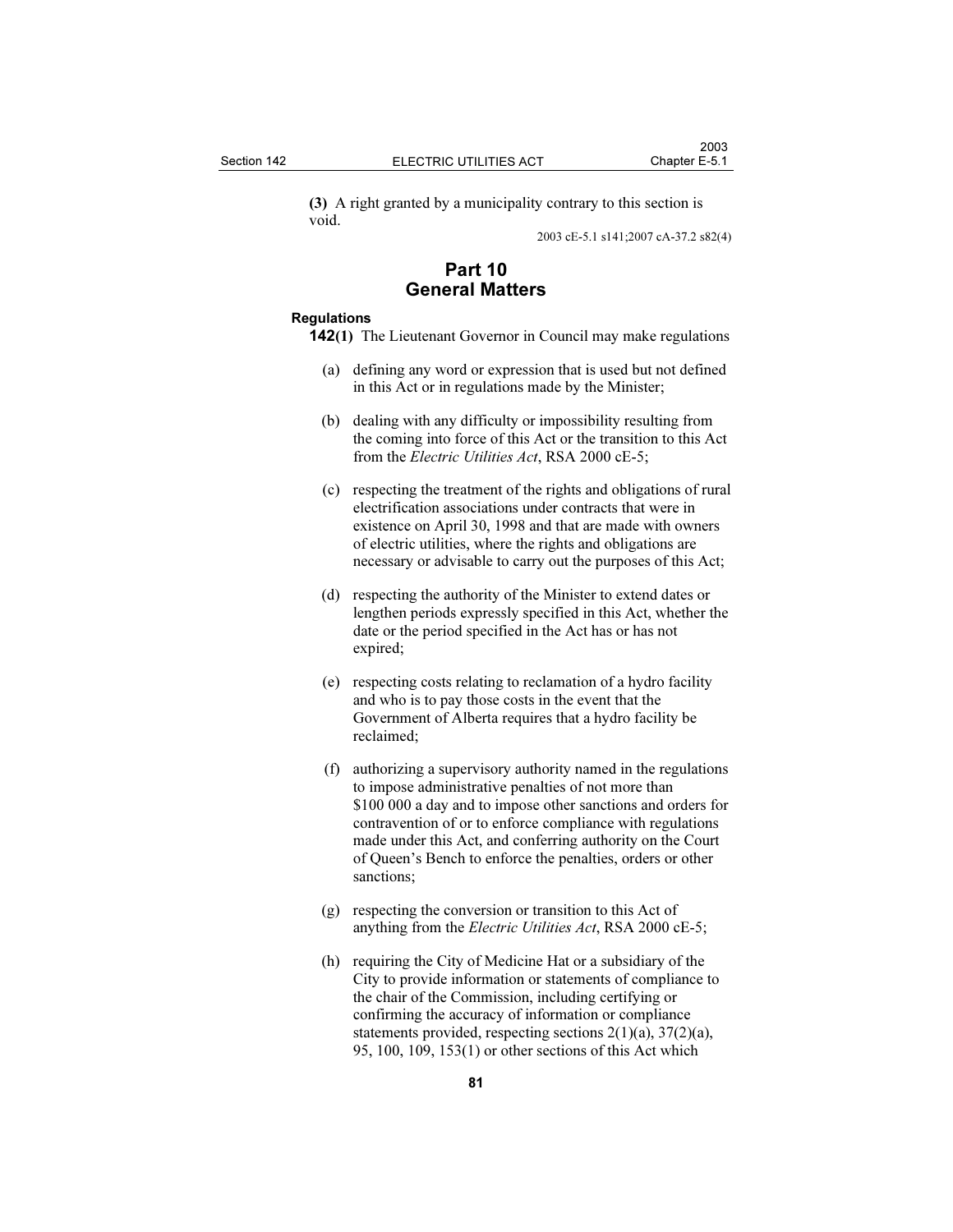apply to the City or a subsidiary of the City or which exempt the City or a subsidiary of the City from this Act;

- (i) respecting regulatory oversight of the regulated rate tariff for municipalities and rural electrification associations that do not have affiliated retailers;
- (j) requiring the owner of an electric distribution system to apply to the Commission for approval of a regulated rate tariff despite section 103(3) and (4);
- (k) requiring rates for the ISO's tariff as set out in section  $30(3)(a)$  to apply to market participants in addition to those market participants described in section 30(3)(a);
- (l) respecting any aspect of the interconnected electric system, including, without limitation, regulations
	- (i) respecting the use of the interconnected electric system for the import and export of electricity,
	- (ii) respecting the implementation of principles and requirements related to the import and export of electricity,
	- (iii) setting out the principles and criteria that the Commission must or may have regard for when considering approval of
		- (A) a needs identification document described in section 34,
		- (B) an expansion or enhancement of the transmission system, or
		- (C) a tariff of the ISO, an owner of a transmission facility or an owner of an electric distribution system,
	- (iv) respecting costs and any other matters relating to the planning, development, construction and operation of a safe, reliable and economic interconnected electric system,
	- (v) respecting directions that the Independent System Operator may give to owners of transmission facilities or other market participants or persons relating to
		- (A) critical transmission infrastructure and other transmission facilities,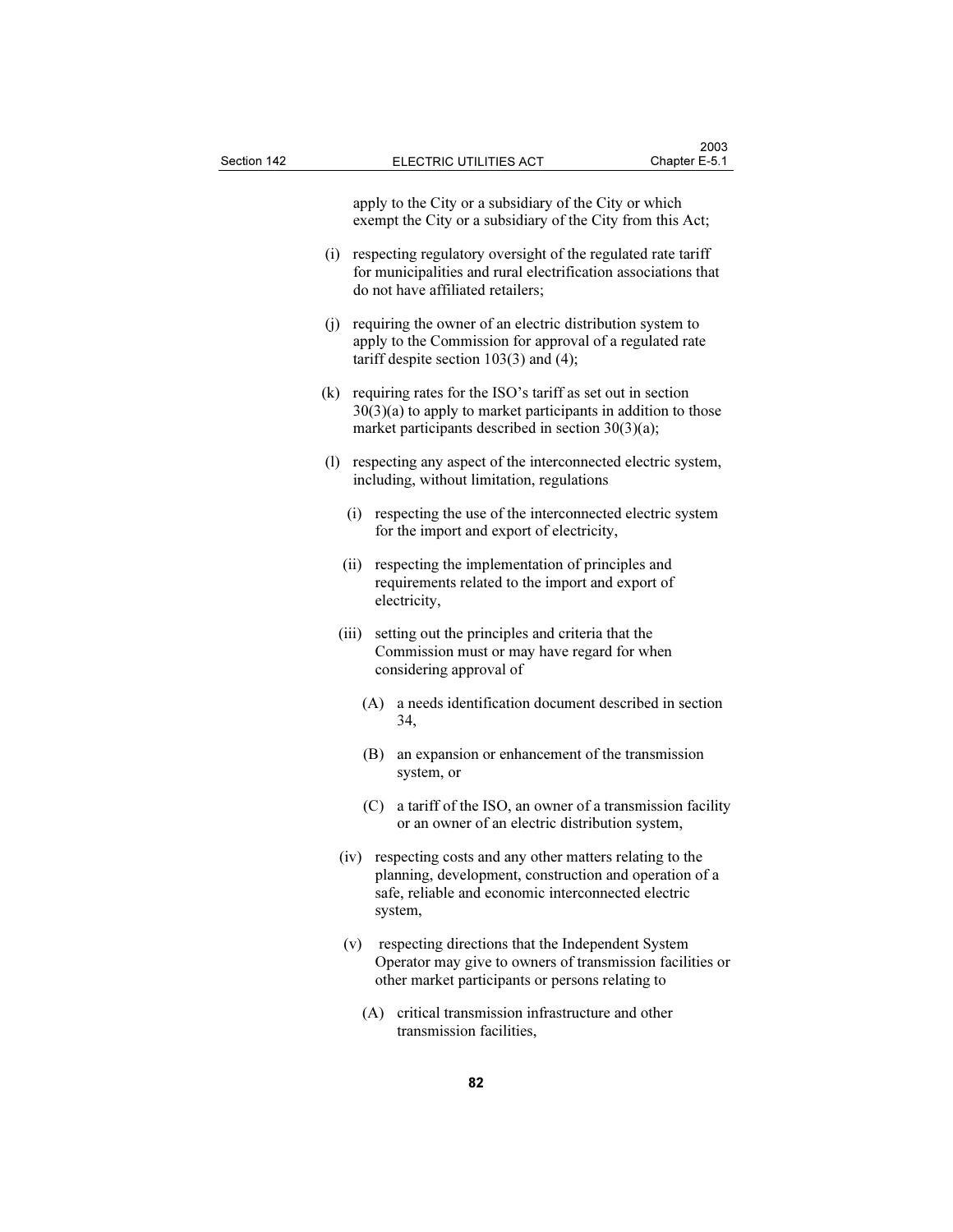| Section 142 | Chapter E-5.1<br>ELECTRIC UTILITIES ACT                                                                                                        |                                                                                                                                                                                                                            |  |  |  |  |  |  |  |
|-------------|------------------------------------------------------------------------------------------------------------------------------------------------|----------------------------------------------------------------------------------------------------------------------------------------------------------------------------------------------------------------------------|--|--|--|--|--|--|--|
|             | (B)                                                                                                                                            | the planning, development, construction and<br>operation of a safe, reliable and economic<br>interconnected electric system, or                                                                                            |  |  |  |  |  |  |  |
|             |                                                                                                                                                | (C) ensuring an adequate supply of electricity on a<br>short-term basis or during abnormal conditions,                                                                                                                     |  |  |  |  |  |  |  |
|             | respecting the planning, development, construction and<br>(v.1)<br>operation of transmission facilities, including                             |                                                                                                                                                                                                                            |  |  |  |  |  |  |  |
|             |                                                                                                                                                | (A) critical transmission infrastructure,                                                                                                                                                                                  |  |  |  |  |  |  |  |
|             |                                                                                                                                                | (B) interties, and                                                                                                                                                                                                         |  |  |  |  |  |  |  |
|             |                                                                                                                                                | (C) transmission facilities to serve areas of renewable<br>energy,                                                                                                                                                         |  |  |  |  |  |  |  |
|             |                                                                                                                                                | and who is responsible for paying the costs related to the<br>facilities referred to in paragraphs $(A)$ , $(B)$ and $(C)$ ,                                                                                               |  |  |  |  |  |  |  |
|             |                                                                                                                                                | $(v.2)$ respecting plans under section 33, including                                                                                                                                                                       |  |  |  |  |  |  |  |
|             | (A)                                                                                                                                            | which plans the Independent System Operator must<br>consult on,                                                                                                                                                            |  |  |  |  |  |  |  |
|             | (B)                                                                                                                                            | the matters that must be included in plans,                                                                                                                                                                                |  |  |  |  |  |  |  |
|             |                                                                                                                                                | (C) whom the Independent System Operator must<br>consult with, and                                                                                                                                                         |  |  |  |  |  |  |  |
|             |                                                                                                                                                | (D) the extent or nature of the consultation,                                                                                                                                                                              |  |  |  |  |  |  |  |
|             | respecting the determination of who may apply for the<br>(v.3)<br>construction or operation, or both, of transmission<br>facilities, including |                                                                                                                                                                                                                            |  |  |  |  |  |  |  |
|             |                                                                                                                                                | (A) who may make the determination, and                                                                                                                                                                                    |  |  |  |  |  |  |  |
|             |                                                                                                                                                | (B) determining who may apply, based on                                                                                                                                                                                    |  |  |  |  |  |  |  |
|             |                                                                                                                                                | a competitive process, or<br>(I)                                                                                                                                                                                           |  |  |  |  |  |  |  |
|             |                                                                                                                                                | some other method or process,<br>(II)                                                                                                                                                                                      |  |  |  |  |  |  |  |
|             | (v.4)                                                                                                                                          | respecting the principles and criteria that the<br>Commission must have regard to when determining the<br>specific location or detailed route of critical transmission<br>infrastructure or other transmission facilities, |  |  |  |  |  |  |  |

 $2003$ 

(v.5) respecting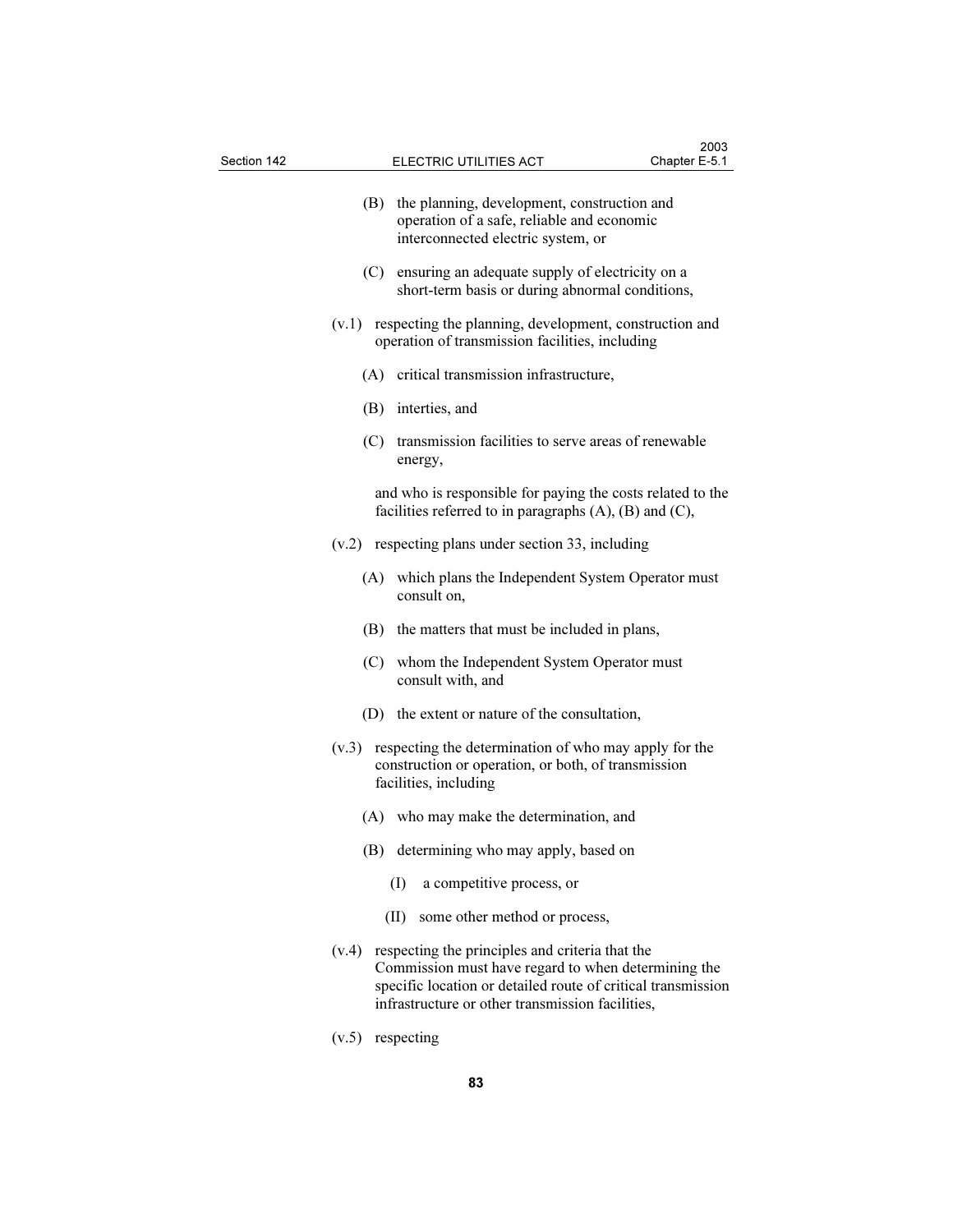| Section 142                                                 |                                                                                                                                                                                                                   | ELECTRIC UTILITIES ACT                                                                                                                                                                                                                                                                                                                                                                        | Chapter E-5.1 |  |  |  |
|-------------------------------------------------------------|-------------------------------------------------------------------------------------------------------------------------------------------------------------------------------------------------------------------|-----------------------------------------------------------------------------------------------------------------------------------------------------------------------------------------------------------------------------------------------------------------------------------------------------------------------------------------------------------------------------------------------|---------------|--|--|--|
|                                                             | (A)                                                                                                                                                                                                               | the establishment of a committee comprising the<br>Independent System Operator, representatives of<br>customers, and other persons determined by the<br>regulation to provide records to customers in relation<br>to the construction of transmission facilities,<br>including records relating to the costs, scope and<br>construction schedules of proposed transmission<br>facilities, and |               |  |  |  |
|                                                             | (B)                                                                                                                                                                                                               | the records of the Independent System Operator,<br>transmission facility owners and persons directed<br>under section 35 or 41.3 that must be provided to the<br>committee for the purpose of paragraph (A),                                                                                                                                                                                  |               |  |  |  |
|                                                             | and                                                                                                                                                                                                               |                                                                                                                                                                                                                                                                                                                                                                                               |               |  |  |  |
|                                                             | (vi)                                                                                                                                                                                                              | respecting the combining of an application for an<br>approval under the Hydro and Electric Energy Act with<br>an application for approval of a needs identification<br>document described in section 34;                                                                                                                                                                                      |               |  |  |  |
|                                                             | respecting reliability standards for or in relation to<br>(1.1)<br>transmission facilities, electric distribution systems or<br>generating units or the owners or users of those facilities,<br>systems or units. |                                                                                                                                                                                                                                                                                                                                                                                               |               |  |  |  |
| (m)                                                         |                                                                                                                                                                                                                   | repealed 2007 cA-37.2 s82(4).                                                                                                                                                                                                                                                                                                                                                                 |               |  |  |  |
| (2) The Lieutenant Governor in Council may make regulations |                                                                                                                                                                                                                   |                                                                                                                                                                                                                                                                                                                                                                                               |               |  |  |  |
|                                                             |                                                                                                                                                                                                                   | (a) respecting any matter that the Minister considers                                                                                                                                                                                                                                                                                                                                         |               |  |  |  |
|                                                             | (i)                                                                                                                                                                                                               | is not provided for or is insufficiently provided for in<br>this Act, or                                                                                                                                                                                                                                                                                                                      |               |  |  |  |
|                                                             | (ii)                                                                                                                                                                                                              | is necessary or advisable in connection with the<br>implementation of this Act;                                                                                                                                                                                                                                                                                                               |               |  |  |  |
| (b)                                                         |                                                                                                                                                                                                                   | exempting any person or class of persons from any<br>provision of this Act or the regulations and prescribing<br>conditions or restrictions on the exemption;                                                                                                                                                                                                                                 |               |  |  |  |
| (c)                                                         |                                                                                                                                                                                                                   | conferring or imposing on any person or class of persons<br>engaged in the supply, generation, transmission,<br>distribution, trade, exchange, purchase or sale of electricity,<br>electric energy, electricity services or ancillary services any<br>power, duty, responsibility or function necessary to carry<br>out the purposes of this Act;                                             |               |  |  |  |

 $2003$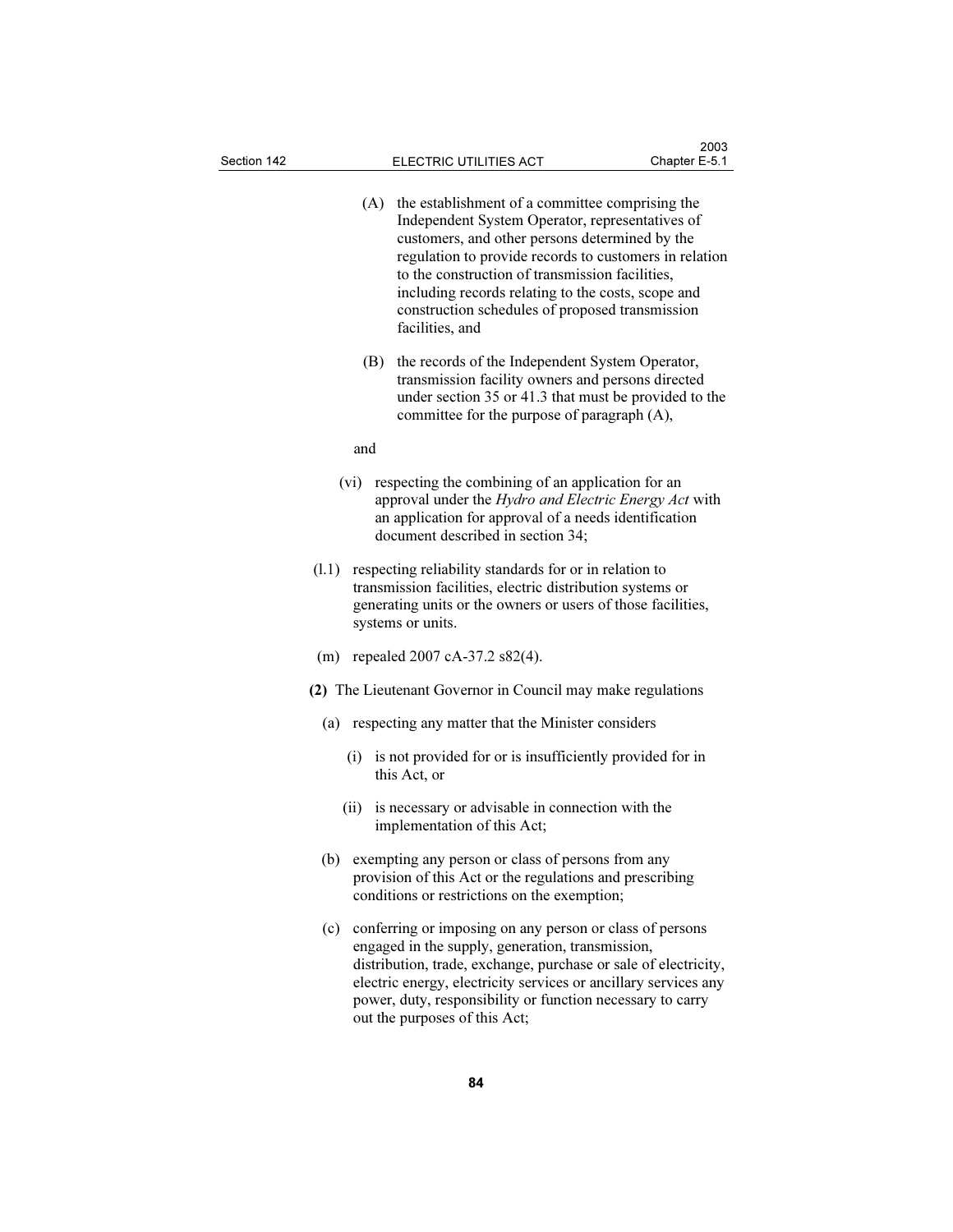- (d) adding to, clarifying, limiting or restricting any power, duty, responsibility or function conferred or imposed on any person or class of persons under this Act or regulating how they are to be exercised, despite any other provision of this Act or the regulations;
- (e) allocating, determining, fixing or prescribing anything required by this Act to be allocated, determined, fixed or prescribed, including the manner of allocation, determination, fixing or prescription, if not specified in this Act;
- (f) respecting any matters, in addition to or in place of those specified in this Act, to be considered by the Commission in making an order under this Act;
- (g) suspending the operation of any provision of this Act or making any provision of this Act inapplicable if, in the Minister's opinion, that is necessary or advisable to carry out the purposes of this Act.

(3) A regulation made under subsection (2) is repealed on the earliest of

- (a) the coming into force of an amendment to this Act that adds the matter to this Act,
- (b) the coming into force of a regulation that repeals the regulation made under subsection (2), and
- (c) 5 years after the regulation comes into force.

(4) The repeal of a regulation under subsection (2) does not affect anything done, incurred or acquired under the authority of the regulation.

2003 cE-5.1 s142;2007 cA-37.2 s82(4);2009 c44 s2

#### Ministerial regulations

142.1 The Minister may make regulations respecting the definition of roles and responsibilities and establishment of rules for procedures and equipment, including testing and audit procedures and equipment and service standards, with respect to metering.

2007 cA-37.2 s82(4)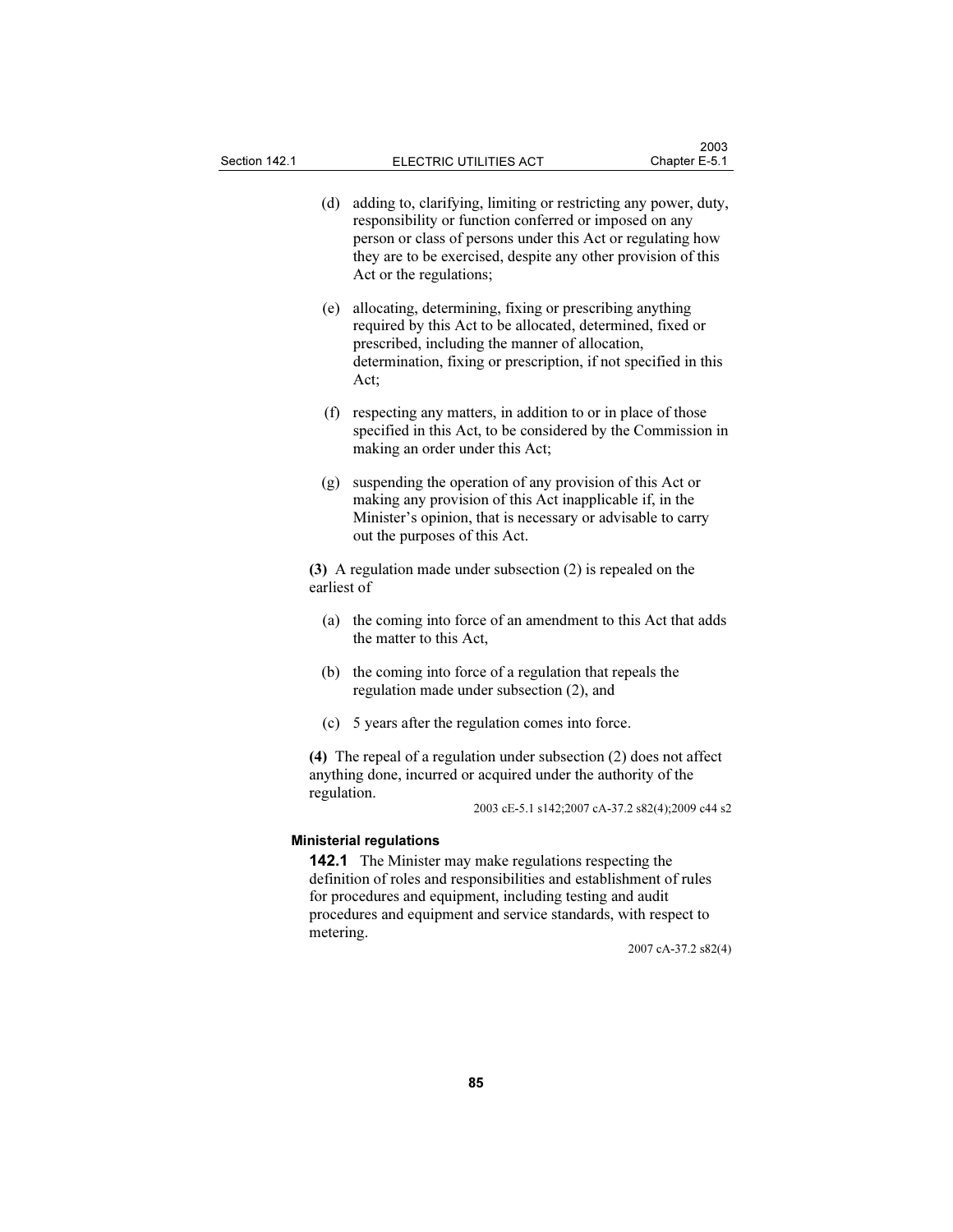## Extent of regulations

143 Any regulation made by the Minister or the Lieutenant Governor in Council under this Act may

- (a) be specific or general in its application and include conditions, restrictions and limitations;
- (b) apply to all or any part of Alberta;
- (c) impose or confer on any person named in the regulations any power, duty, responsibility or function in respect of the regulation;
- (d) adopt or declare to be in force any code or standard, with or without modifications, specified or described in the regulation.
- 144 and 145 Repealed 2007 cA-37.2 s82(4)

#### Regulations Act – non-application

- **146** The *Regulations Act* does not apply to
	- (a) ISO bylaws or the ISO rules;
	- (b) Balancing Pool bylaws.

## Payment in lieu of income tax

147(1) In this section, "municipal entity" means

- (a) each municipality that
	- (i) owns a retailer,
	- (ii) holds a power purchase arrangement, or
	- (iii) holds an agreement or arrangement derived from a power purchase arrangement that includes the right to exchange electric energy and ancillary services;
- (b) each retailer that is a subsidiary of a municipality;
- (c) each holder of a power purchase arrangement that is a subsidiary of a municipality;
- (d) each holder of an agreement or arrangement derived from a power purchase arrangement that includes the right to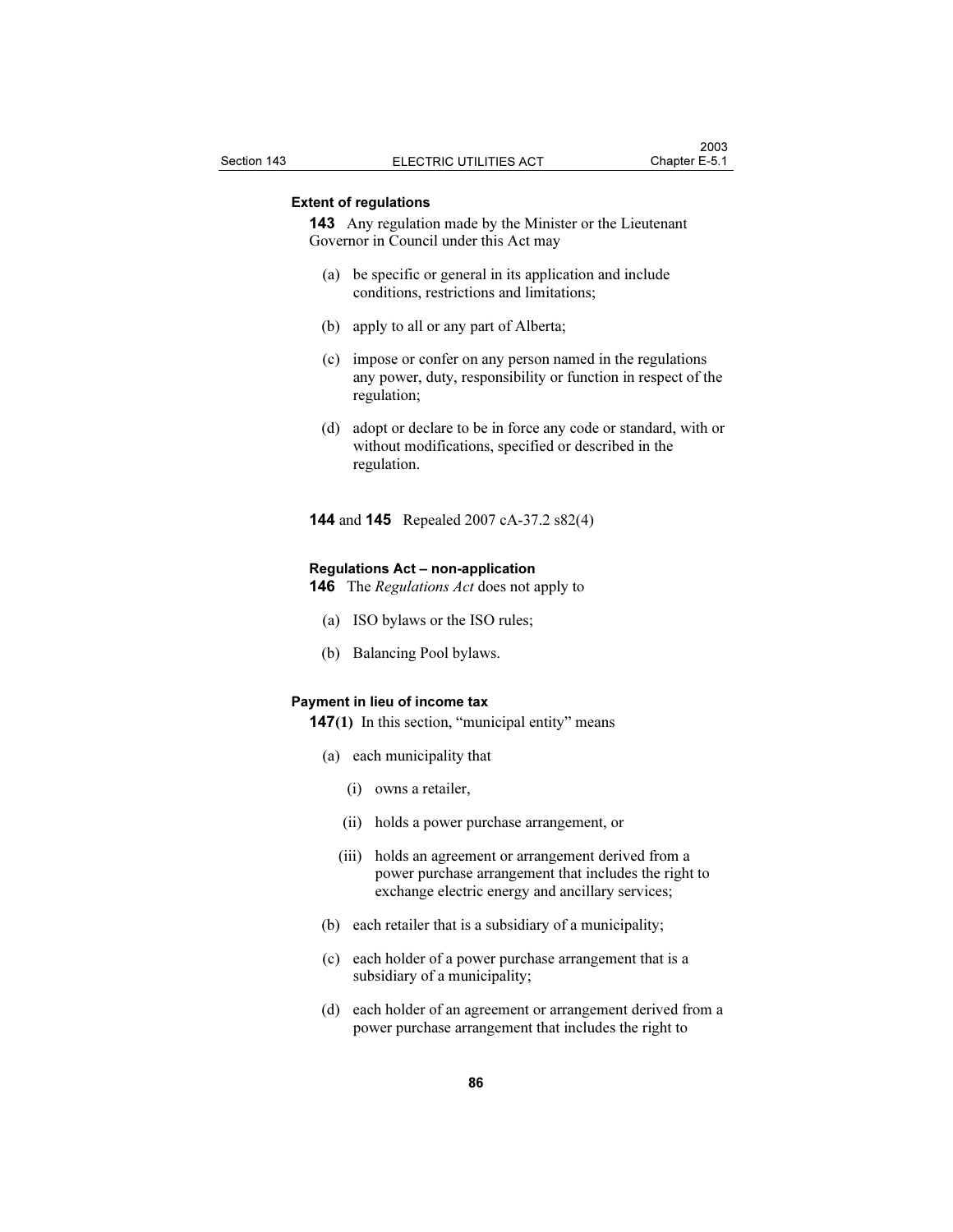exchange electric energy and ancillary services that is a subsidiary of a municipality.

(2) If the regulations under subsection (8) so provide, "municipal entity" also includes:

- (a) each municipality or subsidiary of a municipality that owns an electric distribution system;
- (b) each municipality or subsidiary of a municipality that provides a regulated rate tariff;
- (c) each municipality or subsidiary of a municipality that owns a transmission facility.

(3) If a municipal entity is exempt as a result of subsection 149(1) of the Income Tax Act (Canada) from the payment of tax under that Act or the Alberta Corporate Tax Act, it must, in accordance with the regulations, pay to the Balancing Pool in respect of each taxation year an amount equal to the amount of tax that it would be liable to pay under

- (a) the Income Tax Act (Canada), and
- (b) the Alberta Corporate Tax Act,

if it were not exempt.

- (4) Revenue received by a municipal entity
	- (a) from an electric distribution system owned by it,
	- (b) from a customer who chooses to purchase electricity under a regulated rate tariff, or
	- (c) from a transmission facility owned by it,

shall not be considered income received by a municipal entity for the purposes of subsection (3) unless required by the regulations made under subsection (8).

(5) Subsection (3) does not apply to the City of Medicine Hat or to a subsidiary of the City.

(6) The City of Medicine Hat and each subsidiary of the City must pay to the Balancing Pool an amount calculated in accordance with the regulations made under subsection (8).

(7) If the City of Medicine Hat or a subsidiary of the City is subject to payment of tax under the *Income Tax Act* (Canada) or the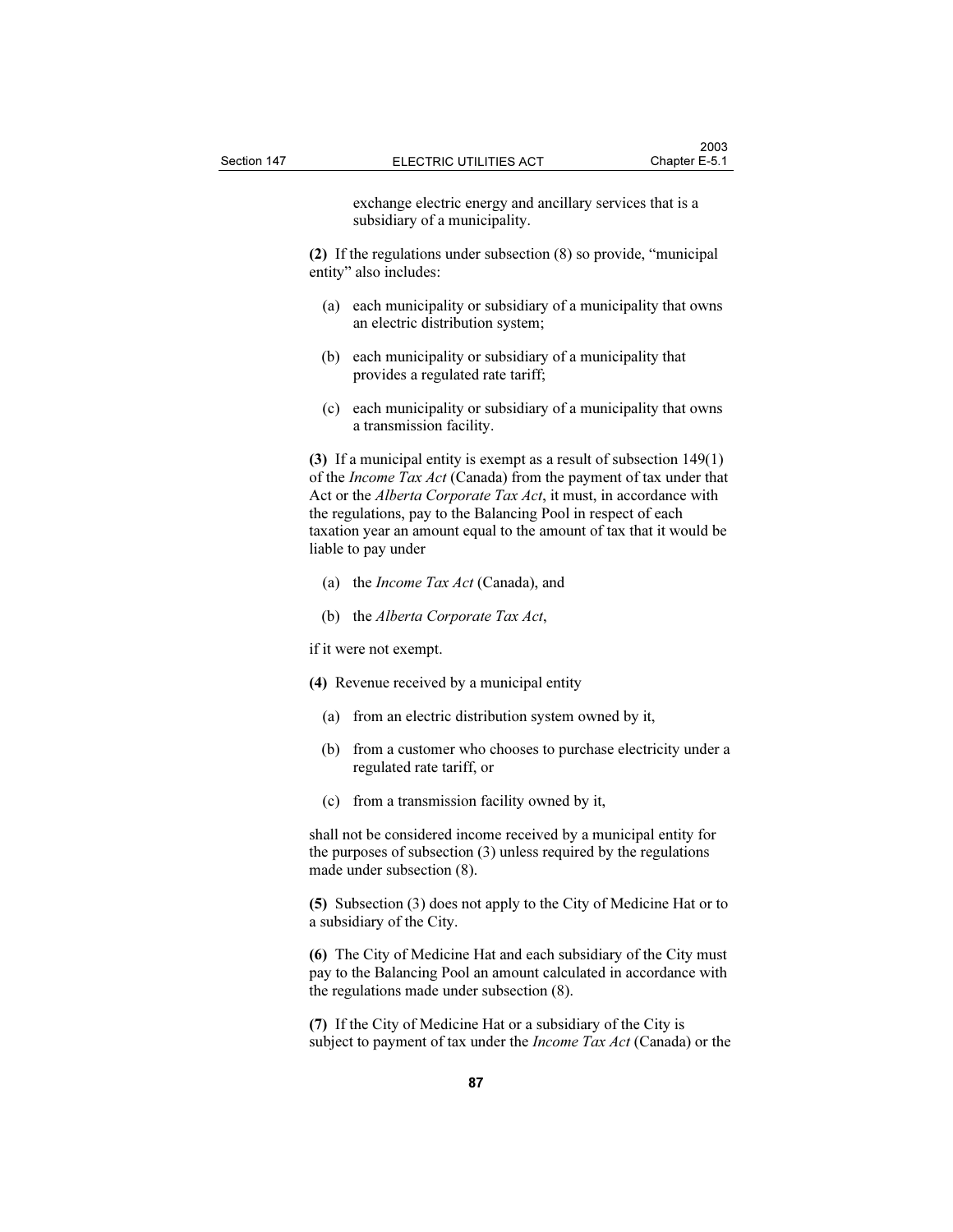Alberta Corporate Tax Act, subsection (6) does not apply to the City or its subsidiary.

(8) The Lieutenant Governor in Council may make regulations for the purposes of this section, including regulations

- (a) respecting the calculation of the amount to be paid to the Balancing Pool under subsection (3);
- (b) respecting the interval for payment of the amount to be paid to the Balancing Pool;
- (c) making this section applicable to any of the municipal entities described in subsection (2) and the revenue described in subsection (4);
- (d) respecting the calculation of amounts to be paid to the Balancing Pool by the City of Medicine Hat or a subsidiary of the City;
- (e) making any provisions of the Income Tax Act (Canada) and the Alberta Corporate Tax Act and regulations under either or both enactments, with or without modifications, applicable to the person named in the regulations.

(9) A regulation made under subsection (8) may provide for the retroactive application of the regulation, but not to a date earlier than January 1 of the year in which the regulation is made.

### Approved professional costs

148(1) The Minister may approve the professional and other costs relating to the development and implementation of this Act, amendments to this Act and regulations under this Act, including costs relating to advancing the purposes of this Act and regulations.

(2) Costs approved by the Minister under subsection (1) must be paid by the Balancing Pool.

### Advisory committee

149(1) The Minister may establish a committee under section 7 of the Government Organization Act.

(2) The Minister must appoint as members of the committee such corporations, municipalities, organizations or individuals as may, in the opinion of the Minister, be necessary or desirable to ensure that the membership of the committee is representative of persons having a material interest in the Alberta electric industry.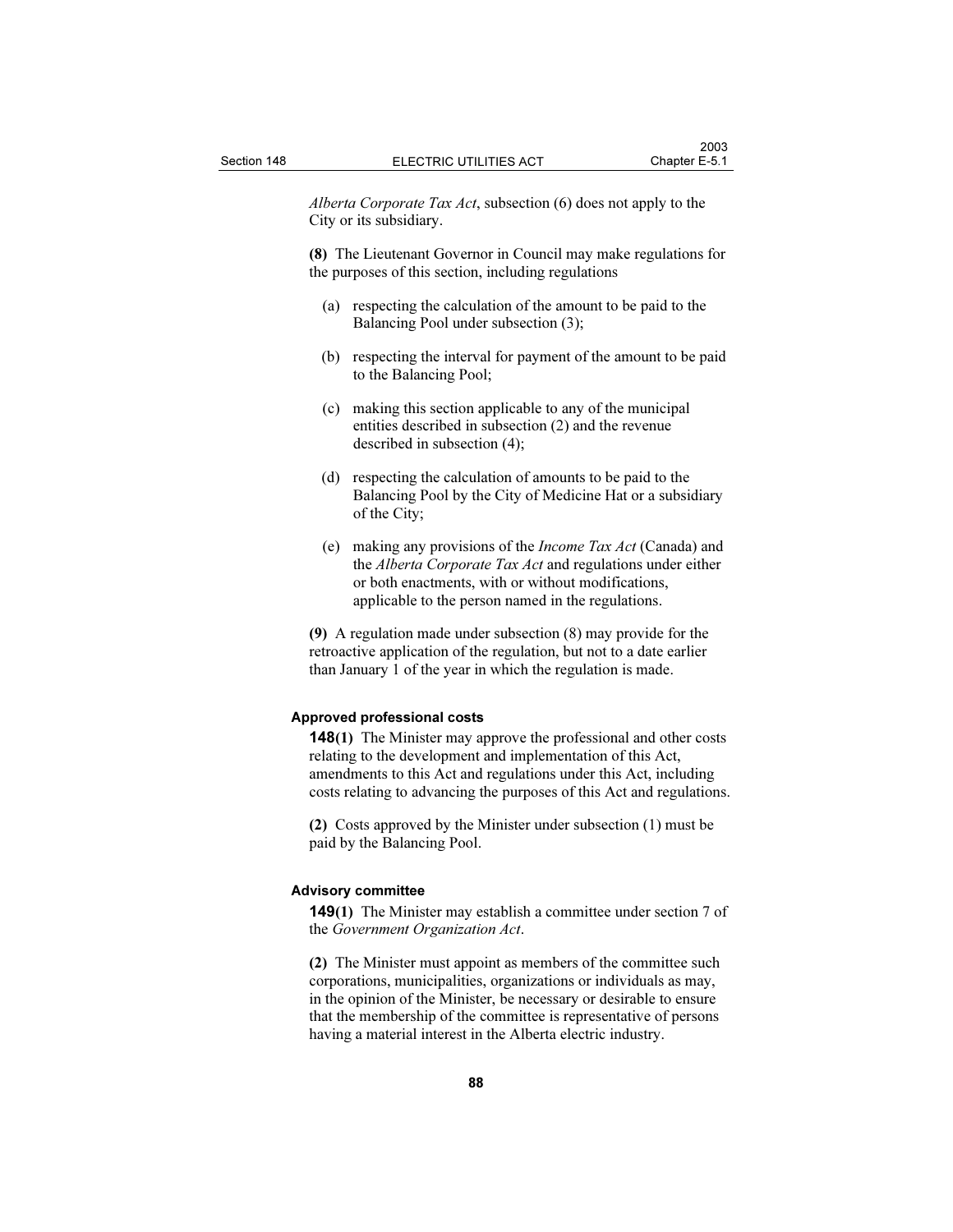(3) Each corporation, municipality and organization that is a member of the committee must nominate an individual to serve as its representative on the committee and may nominate different individuals for that purpose from time to time.

#### Report on transparency in billing

149.1(1) Within 8 months from the day this section comes into force, the Commission shall provide a report to the Minister that contains recommendations to improve transparency in the billing of customers and the format of bills sent to customers.

(2) The report of the Commission must include

- (a) a proposed standardized bill for customers that identifies all electric energy and non-energy charges or credits, and
- (b) proposed amendments to this Act and any related enactment, including the Regulated Rate Option Regulation (AR 262/2005), which must include the replacement of the term "regulated rate" with "variable market rate" or another term that the Commission determines accurately reflects the variable nature of the rate for electricity charged to customers under the regulated rate tariff.

(3) Upon receiving the report under subsection (1), the Minister shall lay a copy of the report before the Legislative Assembly if it is then sitting or, if it is not then sitting, within 15 days after the commencement of the next sitting.

(4) In this section, "customer" means an eligible customer who is not receiving electricity services from a retailer.

2014 c11 s2

#### **Offences**

150(1) A person who fails to comply with this Act or the regulations is guilty of an offence.

(2) A person who advises, solicits, persuades, instructs, directs or orders a person

- (a) to do an act or thing prohibited by this Act or the regulations, or
- (b) to omit to do an act or thing required to be done by this Act or the regulations

is guilty of an offence.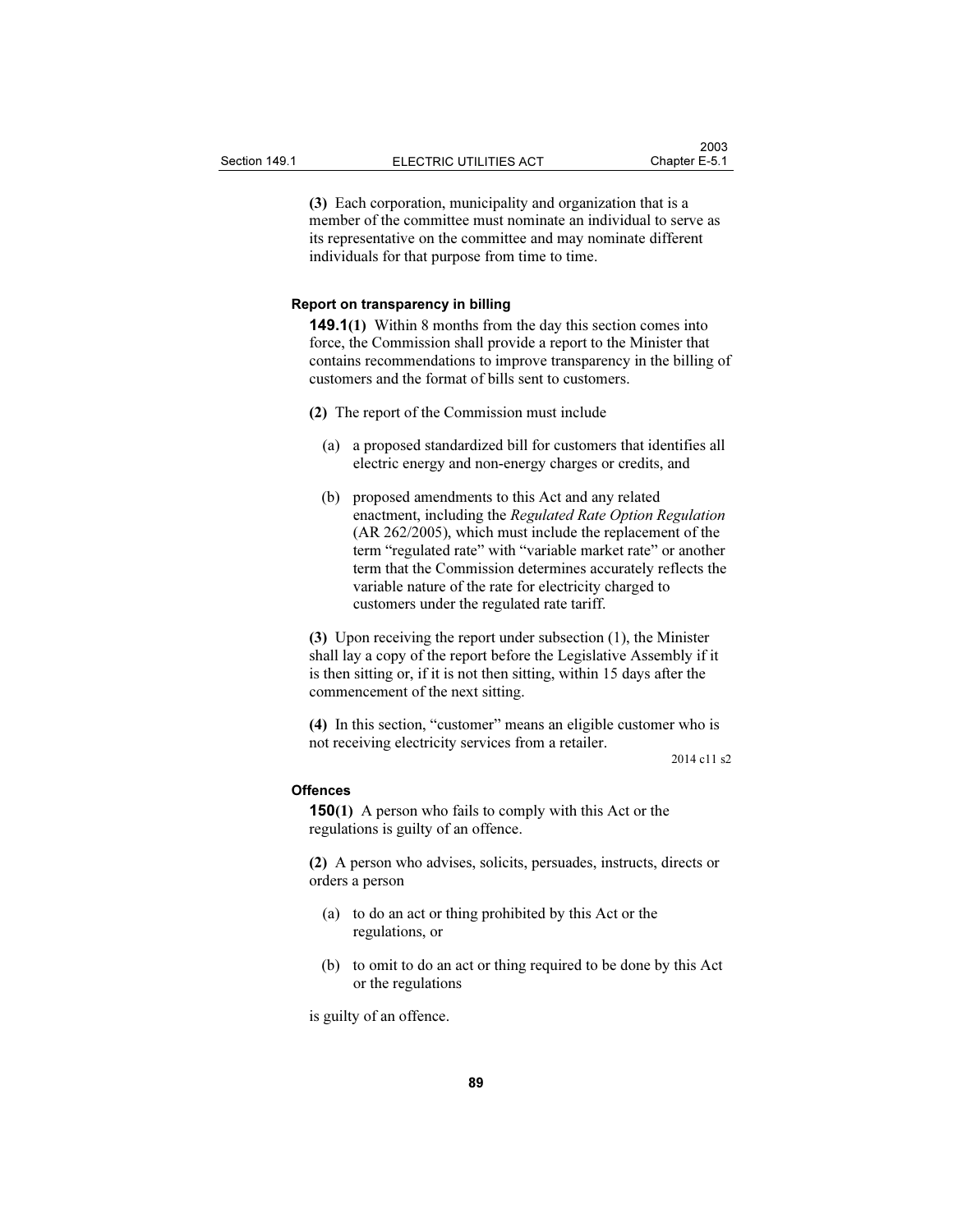(3) A person who is guilty of an offence under this section is liable to a fine not exceeding \$3 000 000 for each day or part of a day on which the offence occurs or continues.

(4) Where a person is convicted of an offence under this section and the court is satisfied that as a result of the commission of the offence the person derived an economic benefit directly or indirectly, the court may order the person to pay, in addition to a fine under subsection (3), a fine in an amount equal to the court's estimate of the amount of the economic benefit.

- (5) A prosecution may not be commenced after
	- (a) 3 years from the date that the facts that constitute the alleged offence become known to the Commission, or
	- (b) 6 years from the date of the occurrence of the alleged offence,

whichever occurs first.

2003 cE-5.1 s150;2007 cA-37.2 s82(4)

# Part 11 Transitional Provisions, Consequential Amendments and Coming into Force

# Division 1 Transitional Provisions

# Transition of Power Pool Council and Transmission Administrator

151(1) In this section,

- (a) "assets and liabilities" means all rights, property, assets, obligations and liabilities whatsoever, including without limitation contingent assets and liabilities and all agreements and arrangements;
- (b) "balancing pool" means the balancing pool established by the Balancing Pool Regulation (AR 169/99);
- (c) "balancing pool administrator" has the meaning given to it by the Balancing Pool Regulation (AR 169/99);
- (d) "decisions" means an order, interim order, decision, fine or sanction made or imposed before the coming into force of this section by the Power Pool Council or the balancing pool administrator under the previous Act or the regulations under that Act;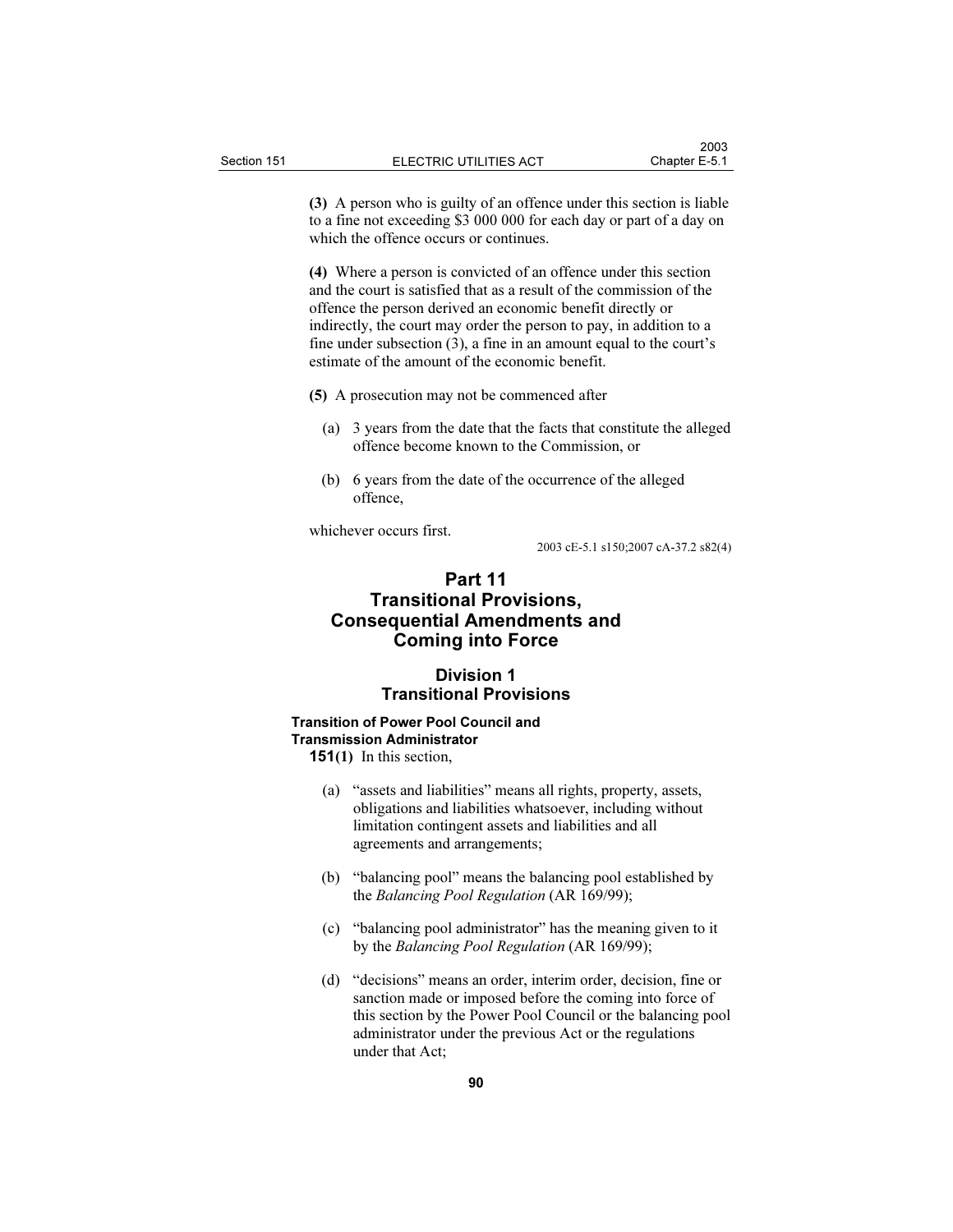- (e) "Power Pool Council" means the Power Pool Council that existed under the previous Act before the coming into force of this section;
- (f) "previous Act" means the Electric Utilities Act, RSA 2000 cE-5.

(2) Within 15 days of the coming into force of this section, the Power Pool Council must determine:

- (a) the allocation among the Independent System Operator, the Market Surveillance Administrator and the Balancing Pool of the assets and liabilities of the Power Pool Council, and
- (b) the designation among the Independent System Operator, the Market Surveillance Administrator and the Balancing Pool of its decisions and of the decisions of the balancing pool administrator.

(3) In making the determination, the Power Pool Council must have regard for the following:

- (a) the assets and liabilities of the Power Pool Council that relate to a duty, responsibility or power of the Independent System Operator are to be the assets and liabilities of the Independent System Operator;
- (b) the assets and liabilities of the Power Pool Council that relate to the mandate or a responsibility or power of the Market Surveillance Administrator are to be the assets and liabilities of the Market Surveillance Administrator;
- (c) the assets and liabilities of the Power Pool Council that relate to a duty, responsibility or power of the balancing pool are to be the assets and liabilities of the Balancing Pool;
- (d) the decisions that relate to a duty, responsibility or power of the Independent System Operator are to be orders of the Independent System Operator;
- (e) the decisions that relate to the mandate or a responsibility or power of the Market Surveillance Administrator are to be orders of a tribunal;
- (f) the decisions that relate to the balancing pool or to a duty, responsibility or power of the balancing pool administrator are to be decisions of the Balancing Pool.
- (4) On the later of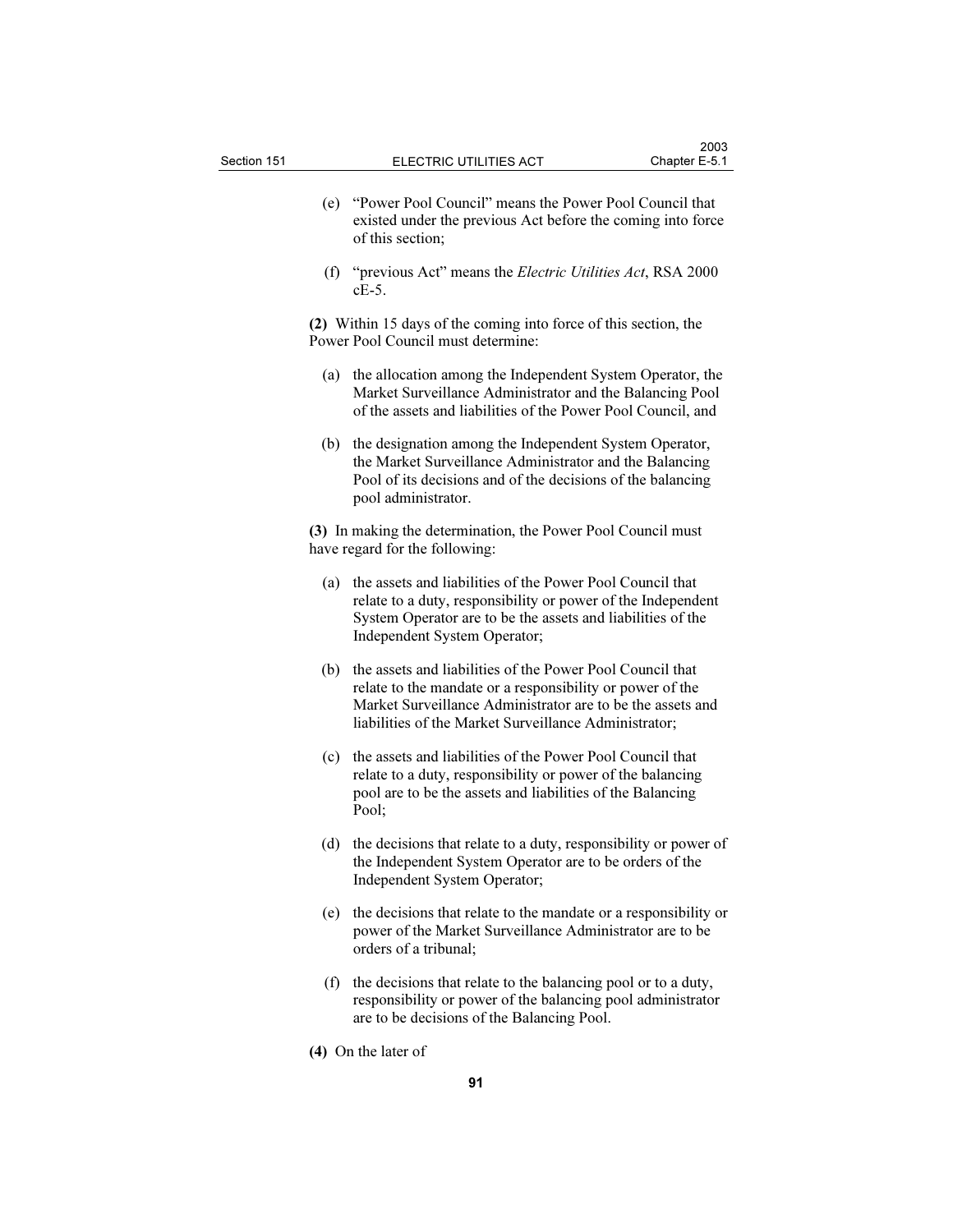- 
- (a) the coming into force of Parts 2, 3 and 4, and
- (b) the determination being made by the Power Pool Council under subsection (2),

as the case requires,

- (c) the assets and liabilities of the Power Pool Council are the assets and liabilities of the Independent System Operator, the Market Surveillance Administrator and the Balancing Pool, respectively, in accordance with the determination made by the Power Pool Council, and
- (d) the decisions are continued as orders of the Independent System Operator, as tribunal orders or as decisions of the Balancing Pool, as the case may be, in accordance with the determination made by the Power Pool Council.

(5) Despite the repeal of the previous Act, the Power Pool Council is continued for the purpose of making the determination required by subsection (2).

(6) A determination made by the Power Pool Council under subsection (2) is final, and shall not be questioned, reviewed or restrained by any proceeding in the nature of an application for judicial review or otherwise in any court.

(7) Any agreement, arrangement or other instrument in force on the day this section comes into force to which the Power Pool Council is a party does not cease to have effect as a result of the coming into force of this Act.

(8) The Independent System Operator, the Market Surveillance Administrator or the Balancing Pool, as the case may be, in accordance with the determination made by the Power Pool Council under subsection (2),

- (a) is the successor in interest of the Power Pool Council in an agreement, arrangement or other instrument referred to in subsection (7), and
- (b) is deemed to be a party to an agreement, arrangement or other instrument referred to in subsection (7) in substitution for the Power Pool Council.

(9) The rules of the power pool made by the Power Pool Council under section 9 of the previous Act and rules made under the Power Pool Council under any regulations made under that Act are deemed to be ISO rules until the earlier of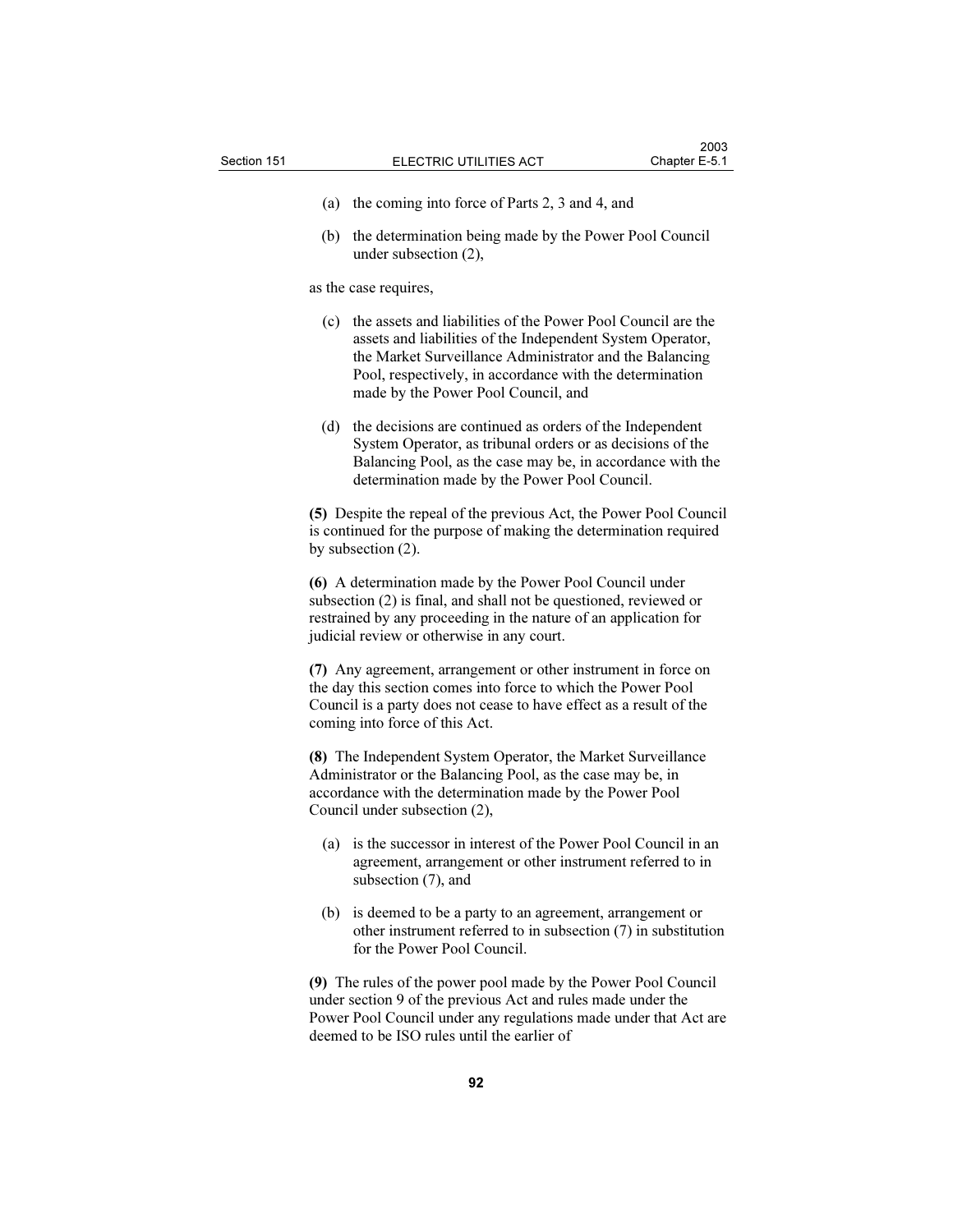- (a) the repeal of those rules by the Independent System Operator under this Act, and
- (b) 60 days after the coming into force of this section.

# Transmission Administrator assets and liabilities disposition

- 152(1) In this section,
	- (a) "assets and liabilities" means all rights, property, assets, obligations and liabilities whatsoever, including without limitation contingent assets and liabilities and all agreements and arrangements;
	- (b) "previous Act" means the *Electric Utilities Act*, RSA 2000 cE-5;
	- (c) "Transmission Administrator" means Transmission Administrator of Alberta Ltd.

(2) On the coming into force of this section,

- (a) the assets and liabilities of the Transmission Administrator are the assets and liabilities of the Independent System Operator;
- (b) the tariff of the Transmission Administrator approved under the previous Act is the ISO tariff until a replacement for that tariff is approved under this Act.

(3) Any agreement, arrangement or other instrument in force on the day this section comes into force to which the Transmission Administrator is a party does not cease to have effect as a result of the coming into force of this Act.

(4) The Independent System Operator

- (a) is the successor in interest of the Transmission Administrator in an agreement, arrangement or other instrument referred to in subsection (3), and
- (b) is deemed to be a party to an agreement, arrangement or other instrument referred to in subsection (3), in substitution for the Transmission Administrator.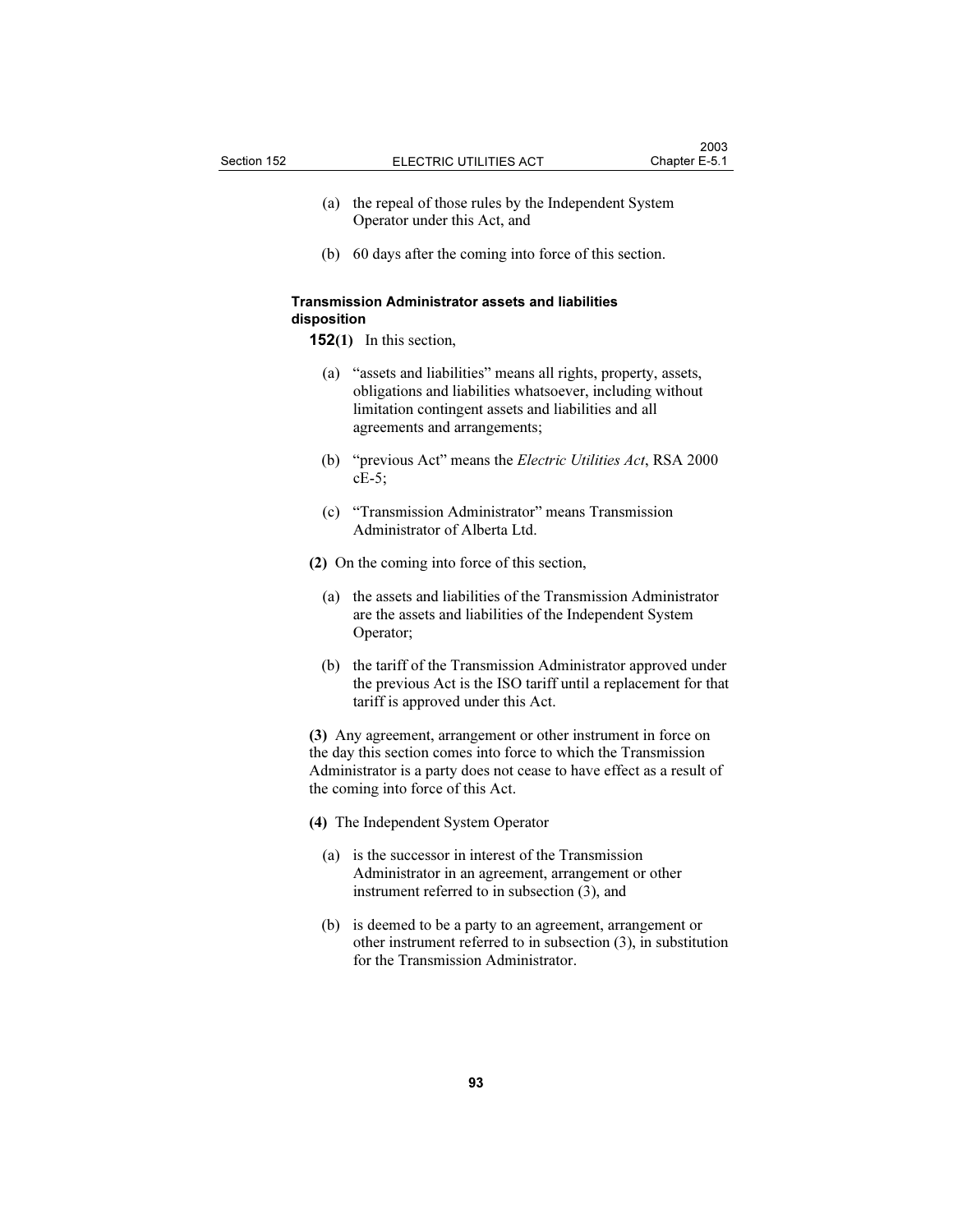#### Rates for transmission facilities owned by municipalities

153(1) This section applies only to a municipality or a subsidiary of a municipality, other than the City of Edmonton or the City of Medicine Hat, that owns transmission facilities.

(2) Despite the repeal of the Electric Utilities Act, RSA 2000 cE-5, and despite section 37 of this Act, if the Minister has under section 30 of the Electric Utilities Act, RSA 2000 cE-5, approved rates to be paid to the owner of a transmission facility, the rates approved by the Minister apply until the earlier of

- (a) the date specified by the Minister in the order or other instrument approving the rates as the date those rates cease to apply or expire, and
- (b) December 31, 2005.

(3) The rates described in subsection (2) are deemed to satisfy the requirements of Part 9 during the period of time that the rates are in effect.

#### Continuation of regulations if needed

154(1) The Minister may make regulations continuing, with or without modifications, a regulation made under the *Electric* Utilities Act, SA 1995 cE-5.5 or the Electric Utilities Act, RSA 2000 cE-5, as a regulation made under this Act,

- (a) whether or not there exists legislative authority for that regulation under this Act, and
- (b) whether made by the Lieutenant Governor in Council or the Minister.

(2) A regulation made under subsection (1) expires 2 years after it is made unless earlier repealed.

(3) A regulation made under subsection (1) operates in addition to the provisions of the Interpretation Act that govern the continuation of regulations where an enactment is repealed and replaced by a new enactment.

#### Continuation of approvals, orders, etc.

155 Any approval, order, direction or other determination and any instrument relating to

- (a) an electric utility,
- (b) the owner of an electric utility, or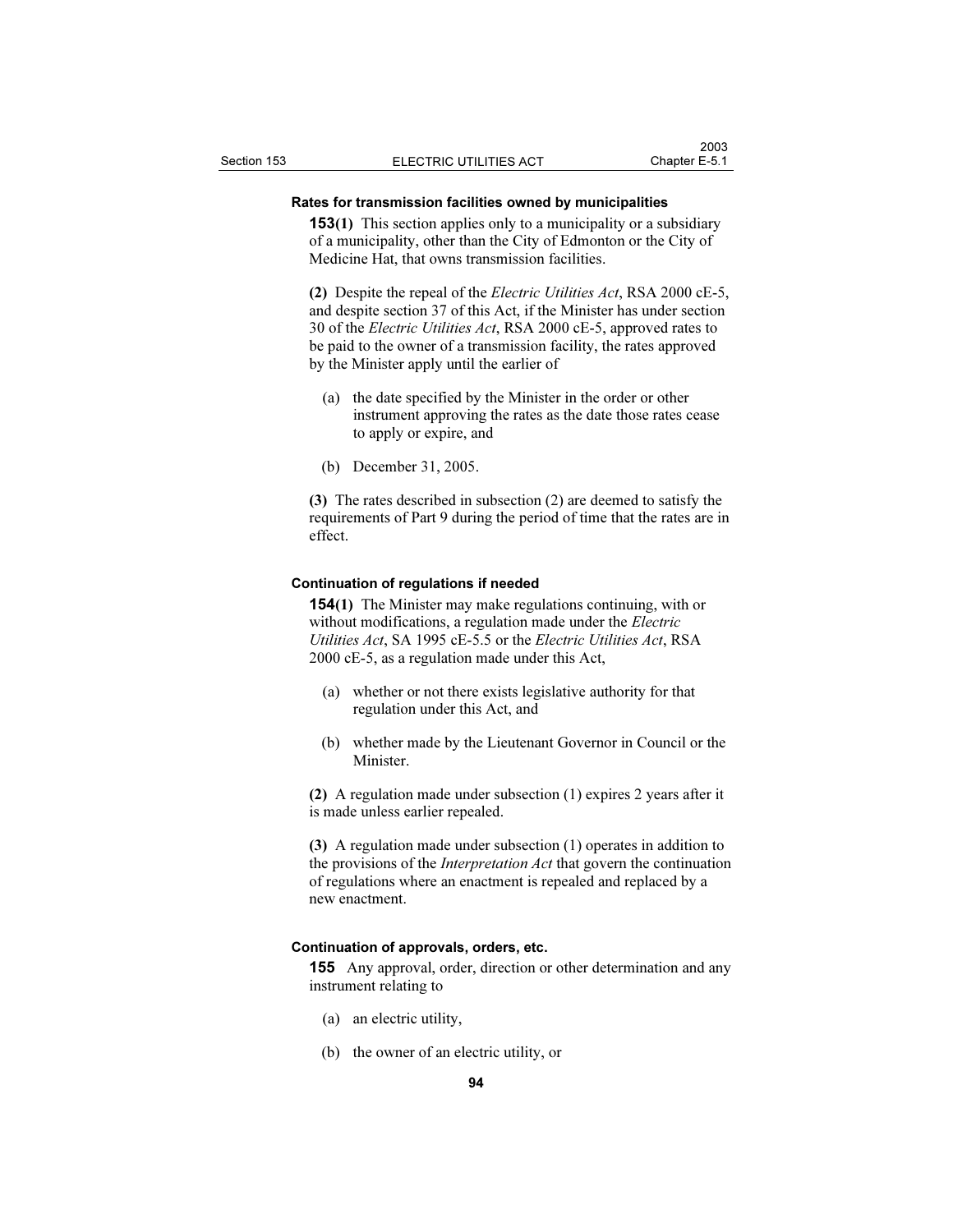#### (c) the Transmission Administrator

made under the Public Utilities Board Act, the Hydro and Electric Energy Act, the Electric Utilities Act, SA 1995 cE-5.5, or the Electric Utilities Act, RSA 2000 cE-5, before the coming into force of this section does not cease to have effect as a result of the coming into force of this Act.

#### Deferral account and other definitions

156 In sections 157 to 159,

#### (a) "deferral account" means

- (i) in respect of ATCO Electric Ltd., a deferral account established for 2000 referred to in clauses 28, 29, 30 and 31 of the Alberta Power Limited 1999/2000 Phase I Negotiated Settlement dated April 21, 1999 and approved by the Alberta Energy and Utilities Board in Decision U99046 dated May 10, 1999,
- (ii) in respect of UtiliCorp Networks Canada (Alberta) Ltd., a deferral account established for 2000 referred to in the Summary of Board Directions numbered 58, 59 and 60 in Part 1 – General, of Board Decision U99099 dated November 25, 1999, and
- (iii) in respect of a municipal owner of an electric distribution system, a reconciliation account for 2000 established for the same purpose as that for which a deferral account referred to in subclause (i) or (ii) is established;
- (b) "municipal owner of an electric distribution system" means
	- (i) Enmax Power Corporation,
	- (ii) EPCOR Distribution Inc.,
	- (iii) the City of Lethbridge, and
	- (iv) the City of Red Deer;
- (c) "regulatory authority" means
	- (i) in respect of a municipality or a subsidiary of a municipality that owns an electric distribution system, the council of the municipality,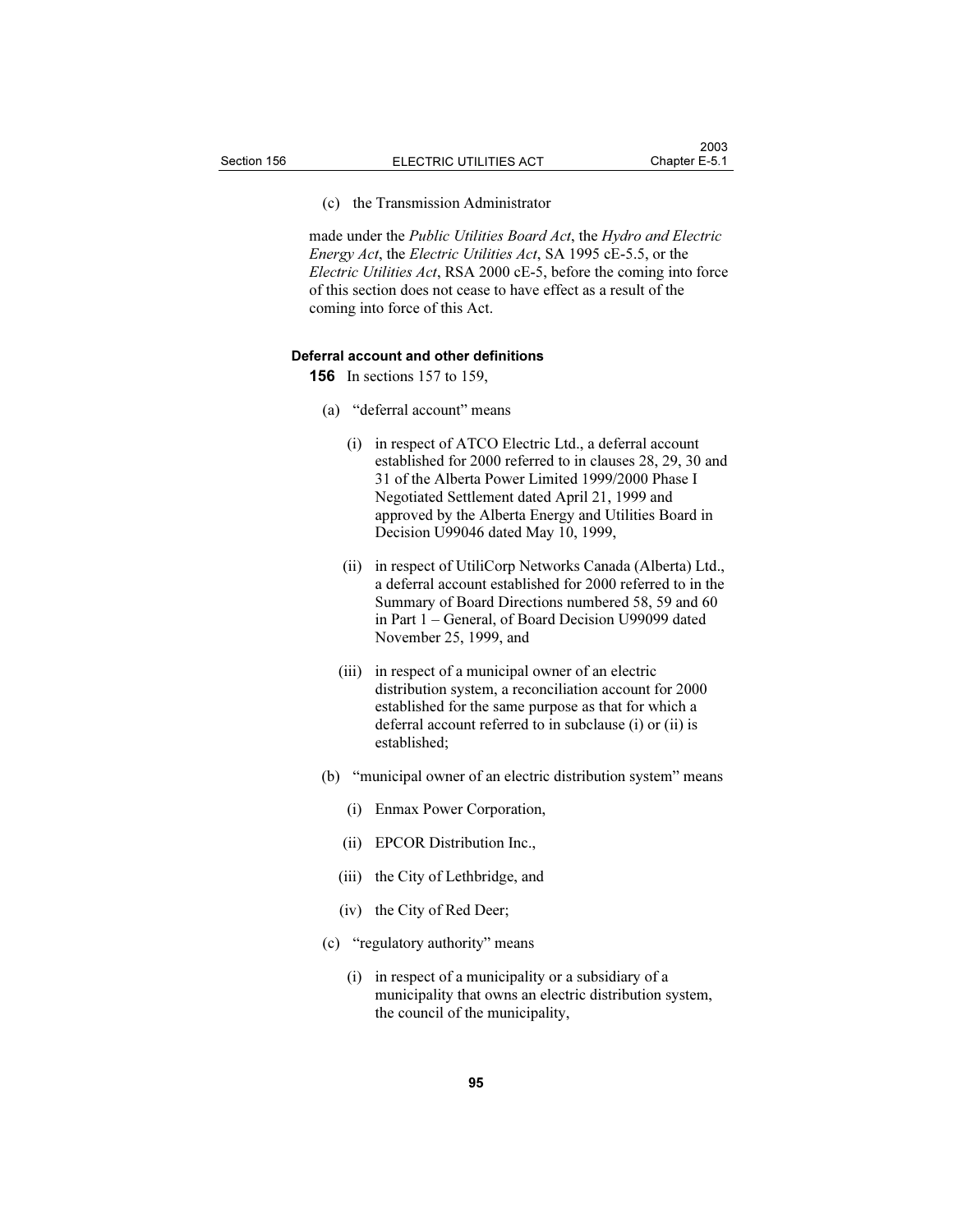- (ii) in respect of a rural electrification association, the board of directors of the rural electrification association, or
- (iii) in respect of any other owner of an electric distribution system, the Alberta Energy and Utilities Board. 2003 cE-5.1 s156;2007 cA-37.2 s82(4)

## Approval of collection

157 A regulatory authority may approve the collection by the owner of an electric distribution system of amounts in respect of its deferral accounts during the period January 1, 2002 to December 31, 2004.

#### Balancing Pool obligations

158 The Balancing Pool must pay any amount payable by the Balancing Pool pursuant to a transaction, agreement or obligation relating to the deferral accounts, reconciliation accounts and the accounts established for similar purposes relating to a regulated rate tariff that the balancing pool administrator entered into, including

- (a) transactions and agreements as principal, obligor, indemnitor, guarantor, surety or assignee of deferral and reconciliation accounts, and
- (b) obligations to make payments in respect of amounts at any time comprising deferral accounts, reconciliation accounts and accounts established for similar purposes, including the collection, financing or purchase by any person of those amounts.

#### Existing deferral accounts

159 The deferral, reconciliation and other accounts referred to in section 158 must relate to the period of time before January 1, 2002.

#### Application

160 Sections 157 and 158 do not apply after December 31, 2004.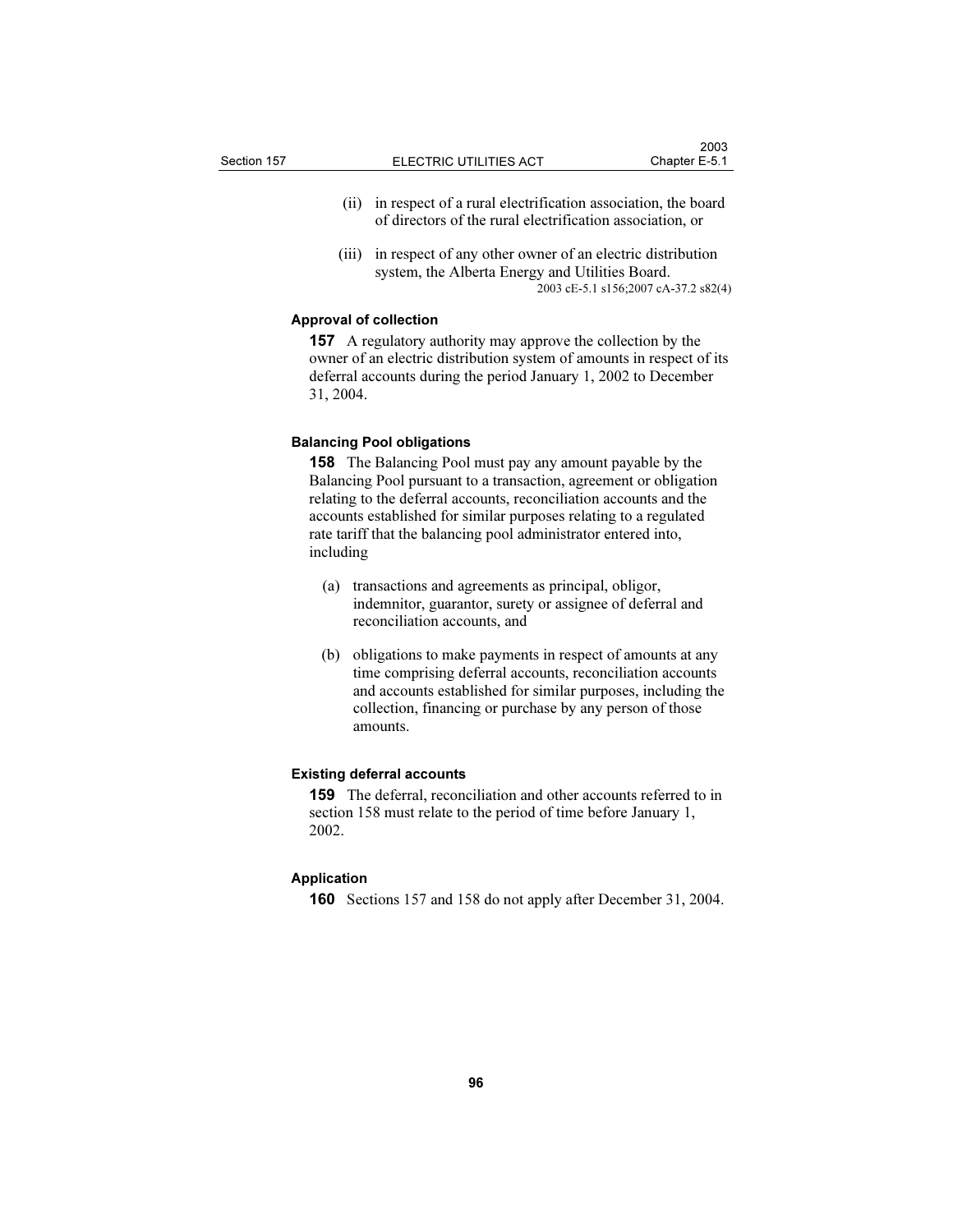## ISO tariff in 2003

161 When considering whether to approve the tariff of the Transmission Administrator that is to have effect for 2003, the Alberta Energy and Utilities Board must include in that tariff the ability of the Transmission Administrator to recover an amount equal to

- (a) the aggregate of
	- (i) the price paid by the Power Pool Council or its subsidiary to acquire the shares of ESBI Alberta Ltd.,
	- (ii) all reasonable transition costs incurred by the Power Pool Council or its subsidiary related to acquisition of the shares of ESBI Alberta Ltd., and
	- (iii) any additional income or corporate taxes payable by the Transmission Administrator as a result of including the price referred to in subclause (i) and the costs referred to in subclause (ii) in the Transmission Administrator's tariff,

less

 (b) any management fees collected by the Transmission Administrator after the date on which the Power Pool Council or its subsidiary acquires the shares of ESBI Alberta Ltd.

2003 cE-5.1 s161;2007 cA-37.2 s82(4)

## Recovery of costs incurred

162 The Independent System Operator must recover the price referred to in section 161(a)(i) and the costs referred to in section 161(a)(ii) after the payment of the additional income or corporate taxes referred to in section  $161(a)(iii)$ .

#### ISO's tariff

163 The ISO's tariff is not unjust or unreasonable simply because it includes the amount referred to in section 161.

# Division 2 Consequential Amendments and Coming into Force

**164** to **166** (These sections amend other Acts; the amendments have been incorporated into those Acts.)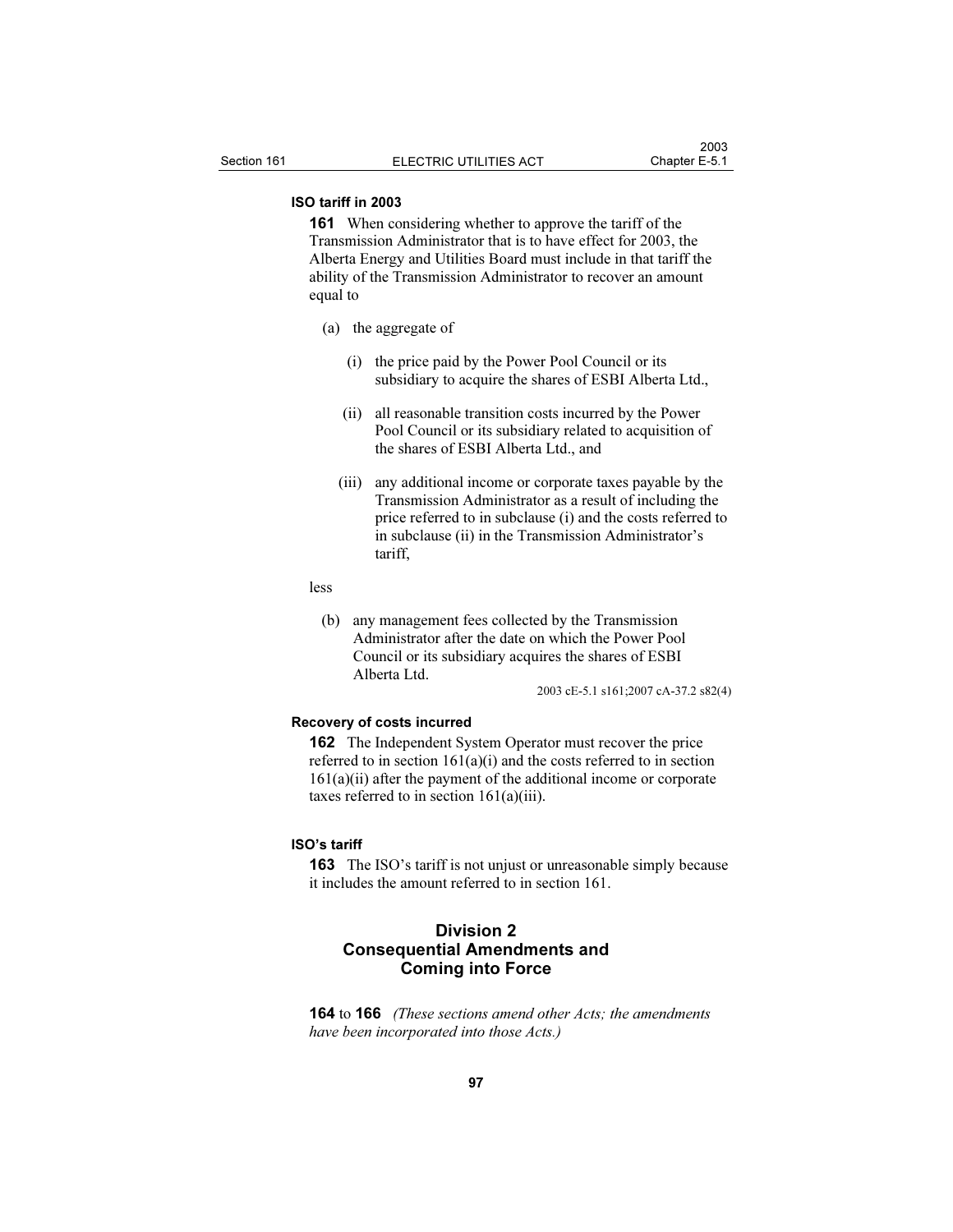# Repeal of regulations

# 167 The following regulations are repealed:

- (a) Deficiency Correction Regulation, 2002 (AR 53/2002);
- (b) Direct Sales Regulation (AR 167/2001);
- (c) Liability Protection Regulation (AR 237/2001);
- (d) Load Curtailment and Reliability Deficiency Correction Regulation (AR 114/2001);
- (e) Power Pool Council Deficiency Correction Regulation (AR 173/2002);
- (f) Municipal Long Term Electricity Agreement Regulation (AR 73/2002);
- (g) Time Extension Regulation (AR 162/98);
- (h) Time Extension Regulation (AR 243/99);
- (i) Time Extension Order (AR 198/2000);
- (j) Transmission Administrator Tariff Deficiency Correction Regulation (AR 240/2002).

#### Repeals

168(1) The Electric Utilities Act, RSA 2000 cE-5, is repealed.

(2) Sections 156 to 163 of this Act are repealed on Proclamation.

## Coming into force

169 This Act comes into force on Proclamation. (NOTE: Proclaimed in force June 1, 2003.)

#### **Schedule**

#### Critical Transmission Infrastructure

Each of the critical transmission infrastructure described in this Schedule includes all associated facilities required to interconnect a transmission facility described in this Schedule to the interconnected electric system.

The following transmission facilities are designated as critical transmission infrastructure: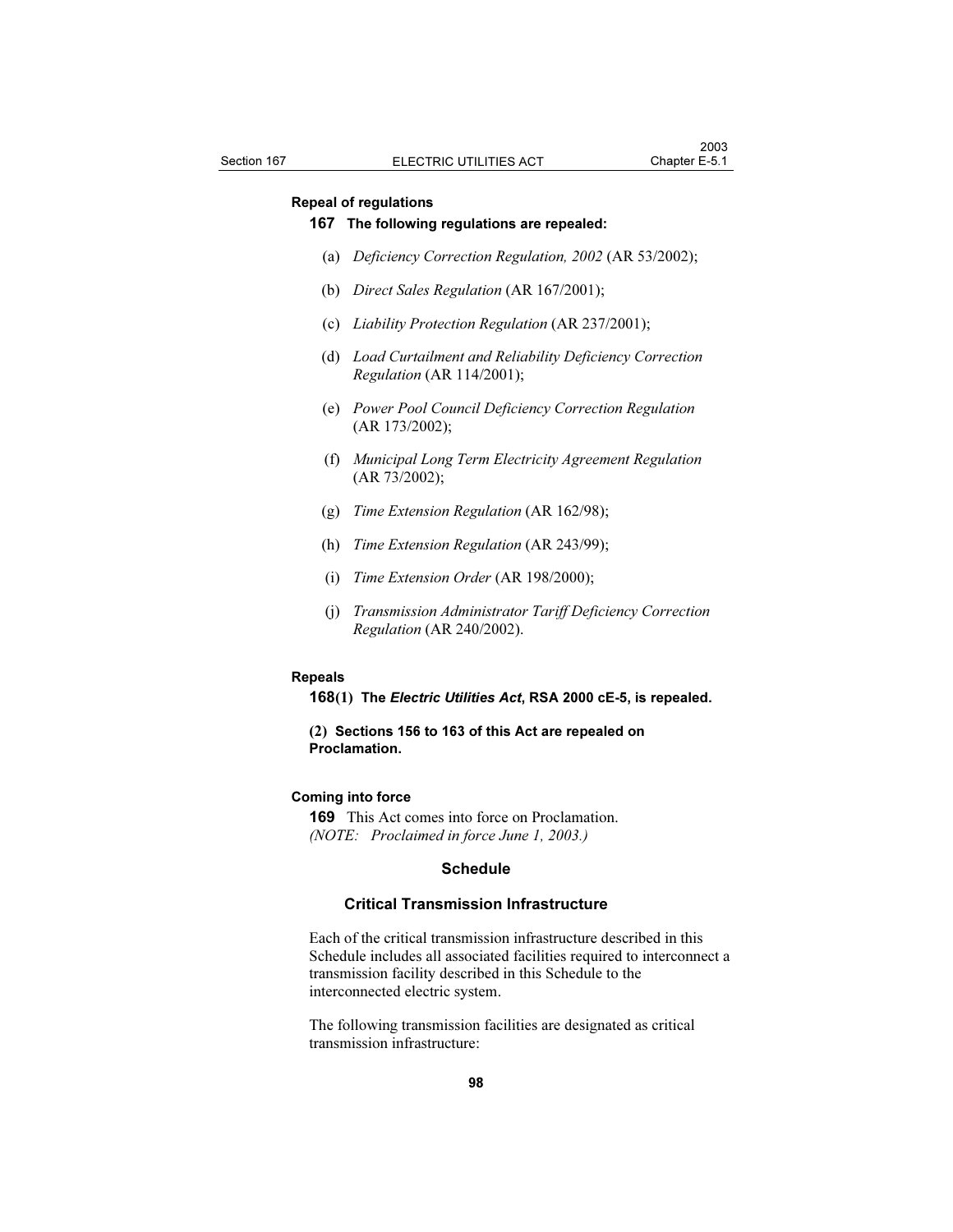1(1) Two high voltage direct current transmission facilities between the Edmonton and Calgary regions, with a minimum capacity of 2000 megawatts each, generally described as follows:

- (a) one facility with a northern terminal in the vicinity of the existing Keephills - Genesee generating units and the southern terminal at or in the vicinity of the existing Langdon 102S substation, and
- (b) one facility, located east of the facility described in clause (a) and geographically separated from that facility for the purposes of ensuring reliability of the transmission system, with a northern terminal at or in the vicinity of a new substation to be built in the Gibbons - Redwater region and a southern terminal
	- (i) at or in the vicinity of the existing West Brooks 28S substation, or
	- (ii) at or in the vicinity of a new substation to be located in the Raymond - Bow Island region.

(2) The terminals referred to in subsection  $(1)(a)$  and  $(b)$  shall have an initial capacity of at least 1000 megawatts each and be expandable to a minimum capacity of 2000 megawatts each in accordance with section 41.4(1) of this Act.

2 One double circuit 500 kV alternating current transmission facility connecting to the 500 kV transmission system on the south side of the City of Edmonton and to a new substation to be built in the Gibbons - Redwater region.

3 A new 240 kV substation to be built in the southeast area of the City of Calgary.

4 Two single circuit 500 kV alternating current transmission facilities from the Edmonton region to the Fort McMurray region, generally described as follows:

- (a) a facility from a new substation to be built in the Thickwood Hills area, approximately 25 km west of the Fort McMurray Urban Service Area, to a substation at or in the vicinity of the existing Brintnell 876S substation;
- (b) a facility at or in the vicinity of the existing Brintnell 876S substation, to a substation in the vicinity of the existing Keephills - Genesee generating units;
- (c) a facility, located east of the facilities described in clauses (a) and (b) and geographically separated from those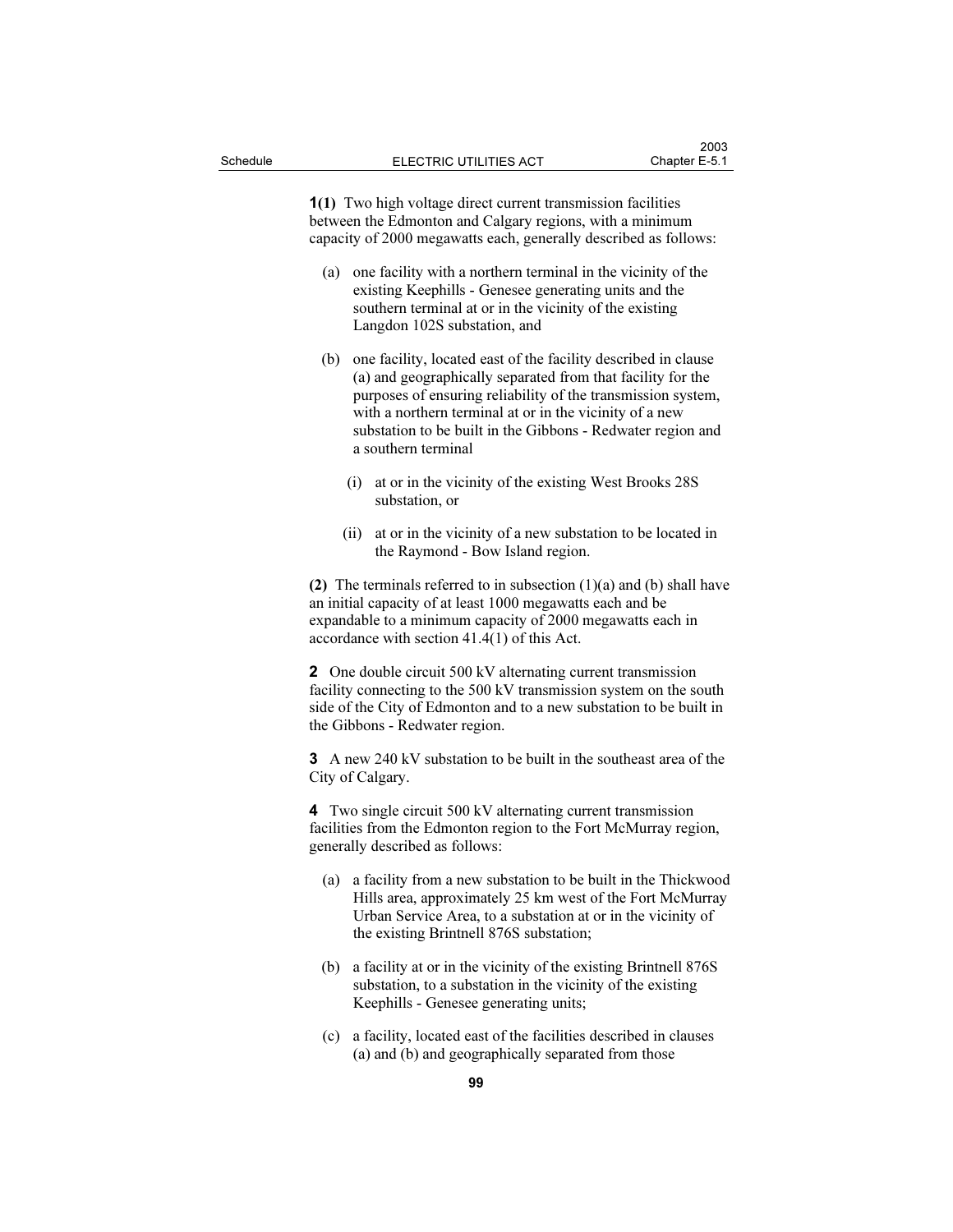facilities for the purposes of ensuring reliability of the transmission system, from a new substation to be built in the Gibbons - Redwater region to a new substation to be built in the Thickwood Hills area, approximately 25 km west of the Fort McMurray Urban Service Area.

2009 c44 s2